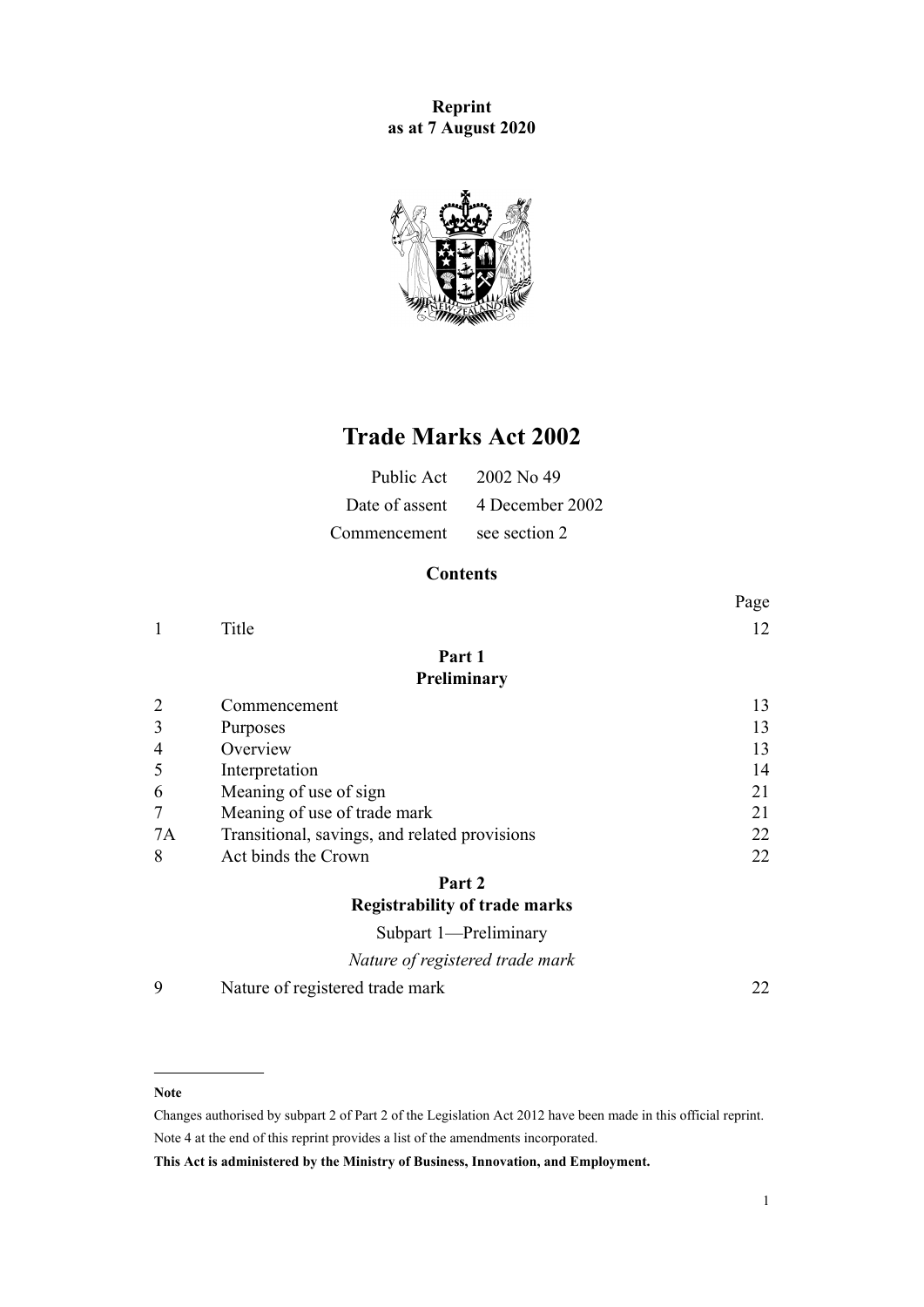|          | <b>Trade Marks Act 2002</b>                                                                                                               | 7 August 2020 |
|----------|-------------------------------------------------------------------------------------------------------------------------------------------|---------------|
|          | Rights that attach to registered trade marks                                                                                              |               |
| 10<br>11 | Rights that attach to registered trade marks<br>Additional matters that relate to rights attaching to registered trade<br>marks           | 22<br>23      |
|          | Rights that attach to application                                                                                                         |               |
| 12       | Rights that attach to application                                                                                                         | 23            |
|          | Registrability of trade marks: general                                                                                                    |               |
| 13       | When trade mark registrable                                                                                                               | 23            |
| 13A      | Trade mark not registrable if related certification trade mark<br>owned                                                                   | 24            |
| 14       | Additional provisions that relate to registrability of certification<br>trade marks                                                       | 24            |
| 15       | Additional provisions that relate to registrability of collective trade<br>marks                                                          | 24            |
| 16       | Commissioner's preliminary advice regarding distinctive character<br>of trade mark                                                        | 24            |
|          | Subpart 2-Absolute grounds for not registering trade mark                                                                                 |               |
| 17       | Absolute grounds for not registering trade mark: general                                                                                  | 25            |
|          | Registrability of non-distinctive trade marks                                                                                             |               |
| 18       | Non-distinctive trade mark not registrable                                                                                                | 25            |
| 19       | Relevance of colour to distinctive character of trade mark                                                                                | 26            |
| 20       | Trade mark that contains geographical indication must not be<br>registered in certain circumstances                                       | 26            |
| 21       | Trade mark that contains commonly used chemical names must not<br>be registered                                                           | 27            |
|          | Subpart 3—Relative grounds for not registering trade mark                                                                                 |               |
|          | Registrability of trade mark that contains certain words                                                                                  |               |
| 22       | Registrability of trade mark that contains certain words                                                                                  | 27            |
|          | Registrability of trade mark that contains person's name                                                                                  |               |
| 23<br>24 | Registrability of trade mark that contains person's name<br>Registrability of trade mark that contains representations of Royal<br>Family | 27<br>28      |
|          | Registrability of identical or similar trade marks                                                                                        |               |
| 25<br>26 | Registrability of identical or similar trade mark<br>Exceptions                                                                           | 28<br>28      |
|          | Registrability of trade mark that contains flags                                                                                          |               |
| 27       | Registrability of trade mark that contains representation of flag,<br>etc, generally                                                      | 29            |

Reprinted as at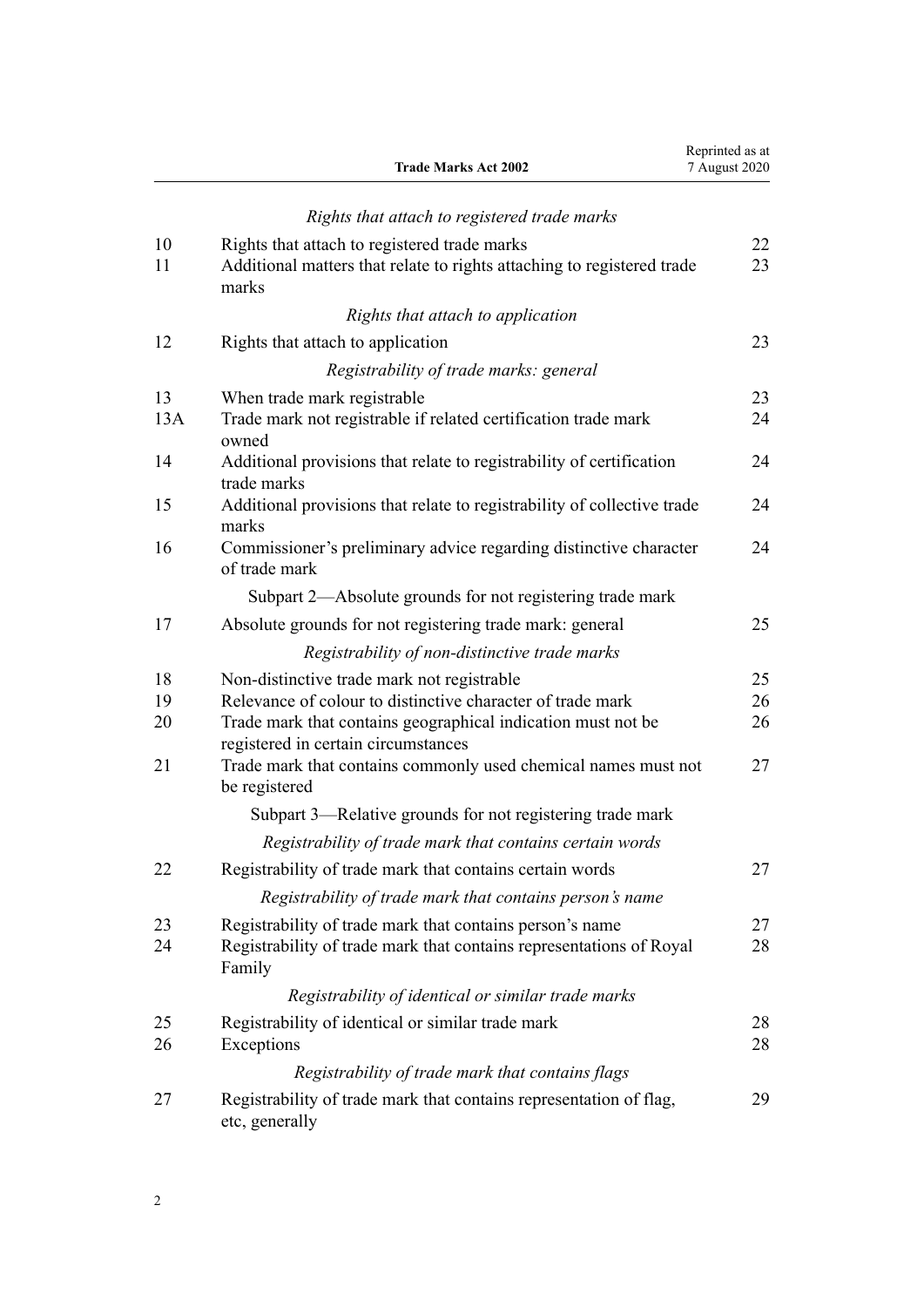| 7 August 2020 | <b>Trade Marks Act 2002</b>                                                                                  |    |
|---------------|--------------------------------------------------------------------------------------------------------------|----|
| 28            | Registrability of trade mark that contains flag, State emblems, etc,<br>of convention country                | 29 |
| 29            | Registrability of trade mark that contains armorial bearings, etc, of<br>certain international organisations | 29 |
| 30            | When emblems, etc, are protected under Paris Convention or<br><b>TRIPS</b> Agreement                         | 30 |
|               | Part 3                                                                                                       |    |
|               | Process for obtaining registration of trade mark and other<br>matters                                        |    |
|               | Subpart 1-Preliminary                                                                                        |    |
| 31            | Classification of trade marks                                                                                | 31 |
|               | Subpart 2-Applications                                                                                       |    |
|               | General                                                                                                      |    |
| 32            | Application: how made                                                                                        | 32 |
| 33            | Joint applications                                                                                           | 32 |
|               | Priority of applications                                                                                     |    |
| 34            | Priority of applications for registration of identical or similar trade<br>marks                             | 32 |
| 35            | Commissioner's requirements in relation to applications without<br>priority                                  | 33 |
| 36            | Priority of application to which convention country application<br>relates                                   | 33 |
|               | Amendment of application                                                                                     |    |
| 37            | Withdrawal, etc, of application                                                                              | 33 |
| 38            | When Commissioner or court may amend application                                                             | 34 |
|               | Acceptance or rejection of application                                                                       |    |
| 39            | Examination of application                                                                                   | 34 |
| 40            | Acceptance of application                                                                                    | 34 |
| 41            | Applicant must be notified of non-complying application                                                      | 34 |
| 42            | Revocation of acceptance of application                                                                      | 34 |
| 43            | Rejection of application                                                                                     | 35 |
| 44            | Abandonment of application                                                                                   | 35 |
| 45            | Applicant must be notified of grounds, etc, of conditional<br>acceptance or rejection of application         | 35 |
|               | Advertisement of accepted application                                                                        |    |
| 46            | Advertisement of accepted application                                                                        | 35 |
|               | Subpart 3—Opposition to application                                                                          |    |
| 47            | Opposition to accepted application                                                                           | 35 |
| 48            | Applicant's counter-statement                                                                                | 36 |
| 49            | Commissioner's determination on opposition                                                                   | 36 |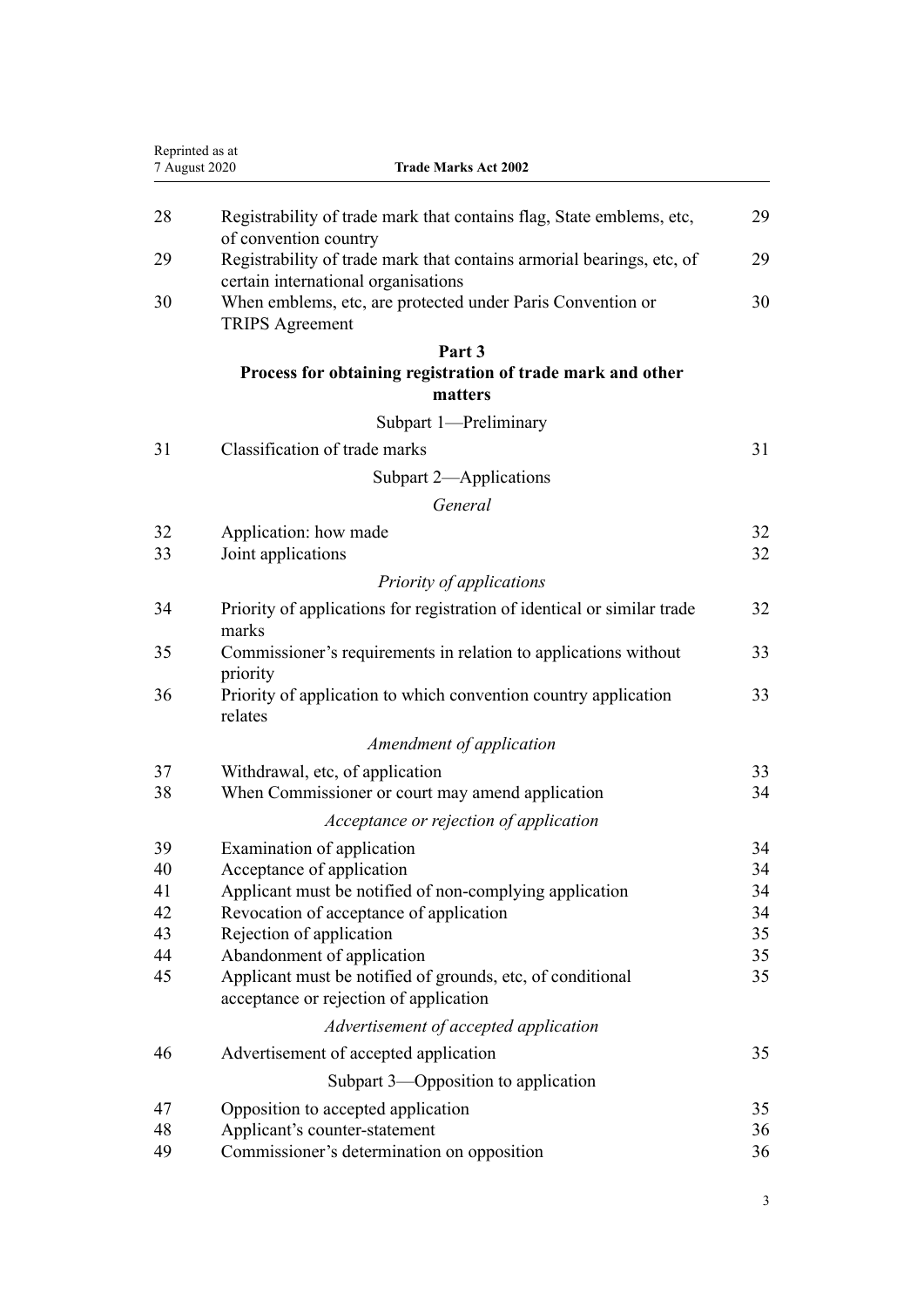|     | <b>Trade Marks Act 2002</b>                                                                           | Reprinted as at<br>7 August 2020 |
|-----|-------------------------------------------------------------------------------------------------------|----------------------------------|
|     | Subpart 4-Registration of trade mark                                                                  |                                  |
| 50  | When trade mark must be registered                                                                    | 36                               |
| 51  | Commissioner's requirements on registration                                                           | 36                               |
| 52  | Commissioner may dispense with production of probate or letters<br>of administration in certain cases | 37                               |
| 53  | Replacement of certificate of registration                                                            | 37                               |
|     | Subpart 5—Additional matters that relate to certification trade<br>marks                              |                                  |
| 54  | When regulations that govern use of certification trade mark must<br>be provided                      | 37                               |
| 55  | Consideration of application for registration of certification trade<br>mark                          | 38                               |
| 56  | Approved regulations must be deposited at Intellectual Property<br>Office of New Zealand              | 38                               |
|     | Subpart 6—When registration of trade mark ceases                                                      |                                  |
|     | Duration of registration                                                                              |                                  |
| 57  | Duration of registration                                                                              | 38                               |
|     | Renewal of registration                                                                               |                                  |
| 58  | Renewal of registration                                                                               | 39                               |
| 59  | Procedure for renewal of registration                                                                 | 39                               |
| 60  | Effect of registered-past expiry date status                                                          | 40                               |
| 60A | Status of geographical indication removed from register for non-<br>payment of renewal fee [Repealed] | 40                               |
|     | Voluntary cancellation of registration of trade mark                                                  |                                  |
| 61  | Voluntary cancellation of registration of trade mark                                                  | 40                               |
|     | Mandatory cancellation or alteration of registration of trade mark                                    |                                  |
| 62  | Cancellation or alteration of registration of trade mark for breach<br>of condition                   | 40                               |
| 63  | Cancellation or alteration of registration of certification trade mark                                | 41                               |
| 64  | Cancellation or alteration of registration of collective trade mark                                   | 41                               |
|     | Revocation of registration of trade mark                                                              |                                  |
| 65  | Application for revocation of registration of trade mark                                              | 41                               |
| 66  | Grounds for revoking registration of trade mark                                                       | 41                               |
| 67  | Onus of proof for revocation of registration of trade mark for non-<br>use                            | 43                               |
| 68  | Revocation of registration of trade mark                                                              | 43                               |
|     | Disclaimer of use of trade mark                                                                       |                                  |
| 69  | Voluntary disclaimer of trade mark by owner                                                           | 43                               |
| 70  | Disclaimer of trade mark as condition of not revoking its<br>registration                             | 44                               |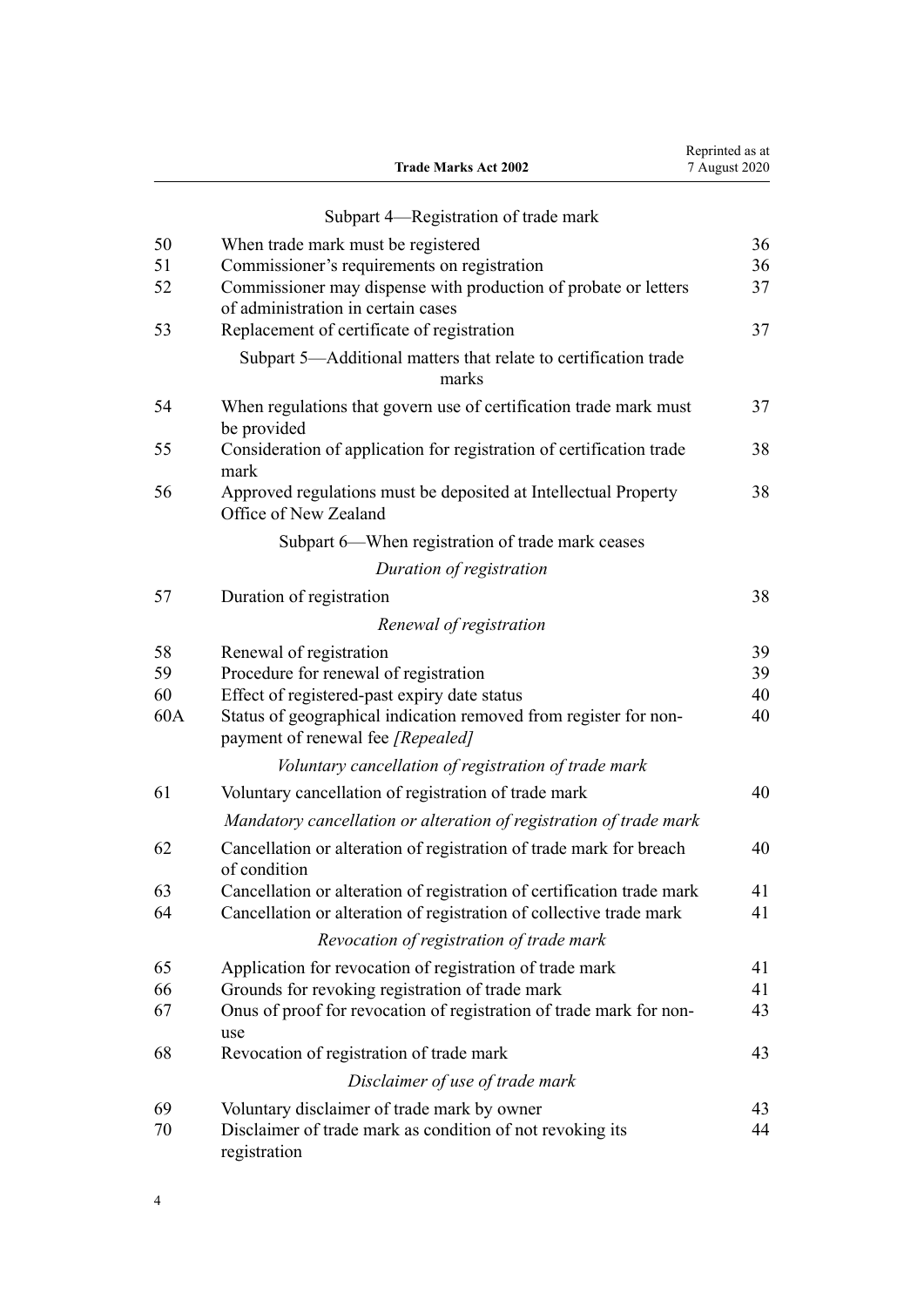| Reprinted as at<br>7 August 2020<br><b>Trade Marks Act 2002</b> |                                                                                               |          |
|-----------------------------------------------------------------|-----------------------------------------------------------------------------------------------|----------|
| 71<br>72                                                        | Disclaimer of trade mark for public interest reasons<br>Rights affected by disclaimer         | 44<br>44 |
|                                                                 | Invalidity of registration of trade marks                                                     |          |
| 73                                                              | Invalidity of registration of trade mark                                                      | 44       |
| 74                                                              | Effect of declaration of invalidity                                                           | 44       |
| 75                                                              | Presumption of validity of registration of trade mark                                         | 45       |
|                                                                 | Rectification of register                                                                     |          |
| 76                                                              | Rectification or correction of register                                                       | 45       |
|                                                                 | Subpart 7—Other matters                                                                       |          |
|                                                                 | Alteration in relation to registered trade mark                                               |          |
| 77                                                              | Alteration of registered trade mark not permitted                                             | 45       |
| 78                                                              | Alteration of register                                                                        | 45       |
| 78A                                                             | Alteration of register concerning certain inconsistent information                            | 46       |
|                                                                 | Alteration of certification trade mark regulations                                            |          |
| 79                                                              | Alteration of certification trade mark regulations                                            | 46       |
| 80                                                              | Advertisement of application for alteration of regulations                                    | 47       |
|                                                                 | Assignment or transmission                                                                    |          |
| 81                                                              | Commissioner's certificate that relates to certain assignments or<br>transmissions [Repealed] | 47       |
| 82                                                              | Registration of title to trade mark                                                           | 47       |
|                                                                 | Licensees                                                                                     |          |
|                                                                 | [Repealed]                                                                                    |          |
| 83                                                              | Application for registration of licensee [Repealed]                                           | 48       |
| 84                                                              | Registration of licensee [Repealed]                                                           | 48       |
| 85                                                              | Assigning or transmitting right to use trade mark                                             | 48       |
| 86                                                              | Alteration of registration of licensee [Repealed]                                             | 48       |
| 87                                                              | Cancellation of registration of licensee [Repealed]                                           | 48       |
|                                                                 | Part 4<br><b>Legal proceedings</b>                                                            |          |
|                                                                 |                                                                                               |          |
|                                                                 | Subpart 1—Civil proceedings for infringement                                                  |          |
|                                                                 | How Act affects other rights                                                                  |          |
| 88                                                              | How Act affects other rights                                                                  | 49       |
|                                                                 | Acts amounting to infringement                                                                |          |
| 89                                                              | Infringement where identical or similar sign used in course of trade                          | 49       |
| 90                                                              | Infringement where non-compliance with certain contractual<br>requirements                    | 50       |
| 91                                                              | No defence that infringement arose from use of company name                                   | 50       |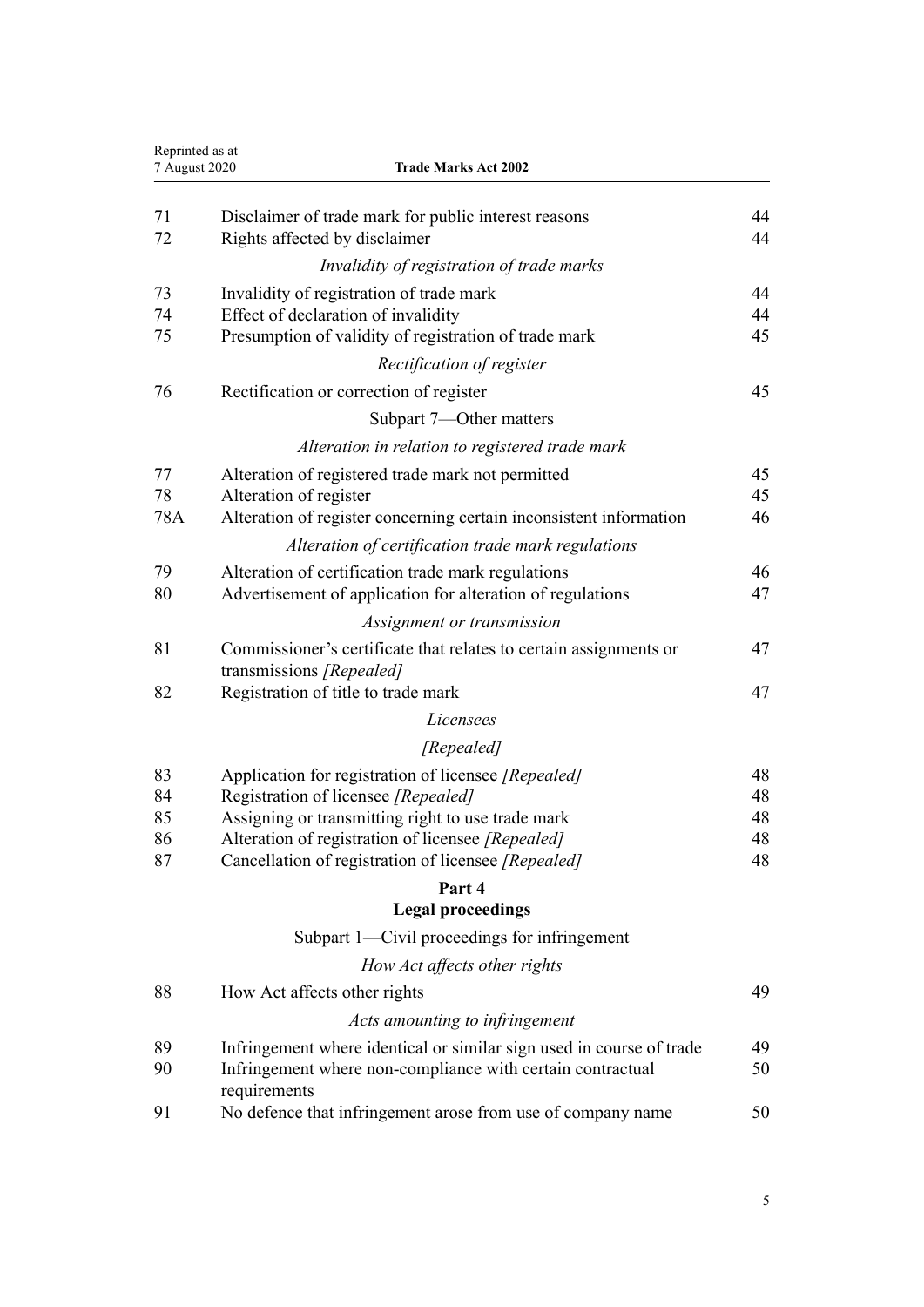|     | <b>Trade Marks Act 2002</b>                                                           | 7 August 2020 |
|-----|---------------------------------------------------------------------------------------|---------------|
|     | Acts not amounting to infringement                                                    |               |
| 92  | No infringement where trade mark used in circumstances not<br>covered by registration | 51            |
| 93  | No infringement where more than 1 identical or similar registered<br>trade marks used | 51            |
| 94  | No infringement for comparative advertising of registered trade<br>mark               | 51            |
| 95  | No infringement for honest practices                                                  | 51            |
| 96  | No infringement for certain continuous use of unregistered trade<br>mark              | 52            |
| 97  | No infringement for use in relation to certain identical or similar<br>goods          | 52            |
| 97A | Exhaustion of rights conferred by registered trade mark                               | 53            |
| 98  | When owner or licensee consents to use of registered trade mark                       | 53            |
| 98A | No infringement through use of registered geographical indication                     | 54            |
|     | When infringement proceedings may be brought                                          |               |
| 99  | No proceedings for infringement of unregistered trade mark                            | 54            |
| 100 | Time for bringing proceedings for infringement of registered trade<br>mark            | 54            |
|     | Who may apply for relief for infringement of registered trade mark                    |               |
| 101 | Who may apply for relief for infringement of registered trade mark                    | 54            |
| 102 | Licensee may request owner of registered trade mark to bring<br>proceedings           | 54            |
| 103 | Consequences of owner of registered trade mark not bringing<br>proceedings            | 54            |
| 104 | Consequences of licensee commencing proceedings                                       | 55            |
|     | Unjustified proceedings                                                               |               |

Reprinted as at

# [Unjustified proceedings](#page-54-0) [55](#page-54-0) *[Types of relief available for infringement](#page-54-0)* [Types of relief available for infringement of registered trade mark](#page-54-0) [55](#page-54-0) [Damages for infringement of collective trade mark](#page-55-0) [56](#page-55-0) [Order for erasure, etc, of offending sign](#page-55-0) [56](#page-55-0) *[Orders for delivery up in civil proceedings](#page-56-0)* [Order for delivery up of infringing goods, infringing material, or](#page-56-0) [infringing object](#page-56-0) [Order for disposal of infringing goods, infringing material, or](#page-56-0) [infringing object](#page-56-0) [Matters to be considered by court](#page-56-0) [57](#page-56-0) [Directions for service](#page-57-0) [58](#page-57-0) [Rights of persons with interest in infringing goods, infringing](#page-57-0) [material, or infringing object](#page-57-0)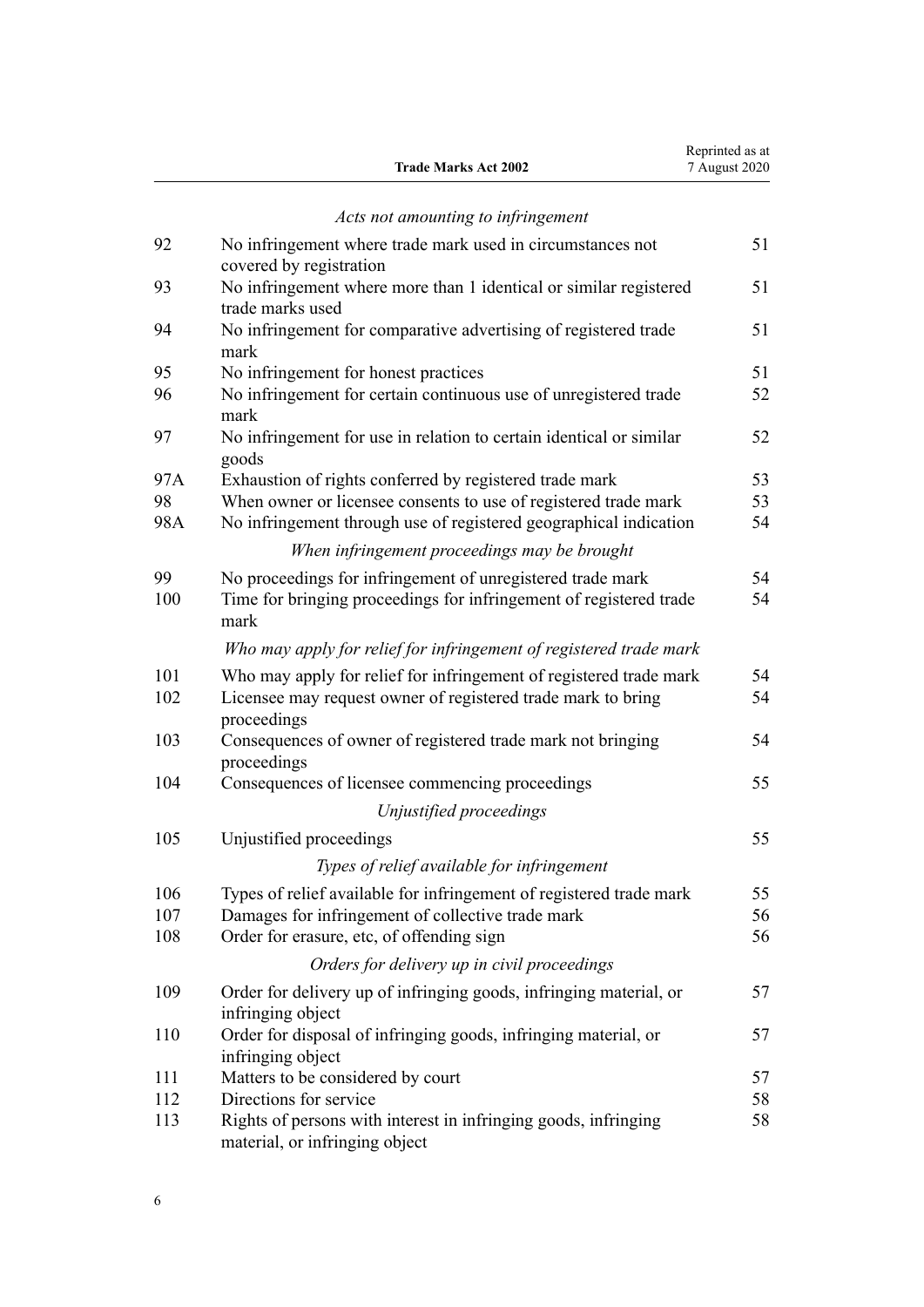| 7 August 2020 | <b>Trade Marks Act 2002</b>                                                                                                  |          |
|---------------|------------------------------------------------------------------------------------------------------------------------------|----------|
| 114           | When order under section 110 takes effect                                                                                    | 58       |
| 115           | Miscellaneous court order if more than 1 person interested in<br>infringing goods, infringing material, or infringing object | 58       |
| 116           | Position where no order made under section 110                                                                               | 58       |
|               | Subpart 2—Criminal proceedings                                                                                               |          |
|               | Preliminary                                                                                                                  |          |
| 117           | When criminal proceedings may be commenced                                                                                   | 59       |
| 118           | Application of Sentencing Act 2002                                                                                           | 59       |
| 119           | Liability of officers of body corporate                                                                                      | 59       |
|               | Offences and penalties                                                                                                       |          |
| 120           | Offence to counterfeit registered trade mark                                                                                 | 59       |
| 121           | Offence to falsely apply registered trade mark to goods or services                                                          | 60       |
| 122           | Offence to make object for making copies of registered trade mark,                                                           | 61       |
| 123           | etc<br>Offence to possess object for making copies of registered trade<br>mark, etc                                          | 61       |
| 124           | Offence to import or sell, etc, goods with falsely applied registered<br>trade mark                                          | 61       |
| 125           | Penalties for offences                                                                                                       | 61       |
|               | Orders for delivery up in criminal proceedings                                                                               |          |
| 126           | Order for delivery up in criminal proceedings                                                                                | 62       |
| 127           | When order for delivery up may be made                                                                                       | 62       |
| 128           | Order for disposal of goods or other object ordered to be delivered<br>up                                                    | 62       |
| 129           | Matters to be considered by court                                                                                            | 63       |
| 130           | Directions for service                                                                                                       | 63<br>63 |
| 131<br>132    | Rights of persons with interest in goods or other object<br>When order under section 128 takes effect                        | 63       |
| 133           | Miscellaneous court orders if more than 1 person interested in<br>goods or other object                                      | 63       |
| 134           | Position where no order made under section 128                                                                               | 64       |
|               | Subpart 2A—Enforcement officers                                                                                              |          |
|               | Appointment and functions of enforcement officers                                                                            |          |
| 134A          | Chief executive may appoint enforcement officers                                                                             | 64       |
| 134B          | Authority to act as enforcement officer                                                                                      | 64       |
| 134C          | Functions of enforcement officer                                                                                             | 65       |
|               | Enforcement officer's power of entry and examination without<br>warrant                                                      |          |
| 134D          | Enforcement officer's power of entry and examination without<br>warrant                                                      | 65       |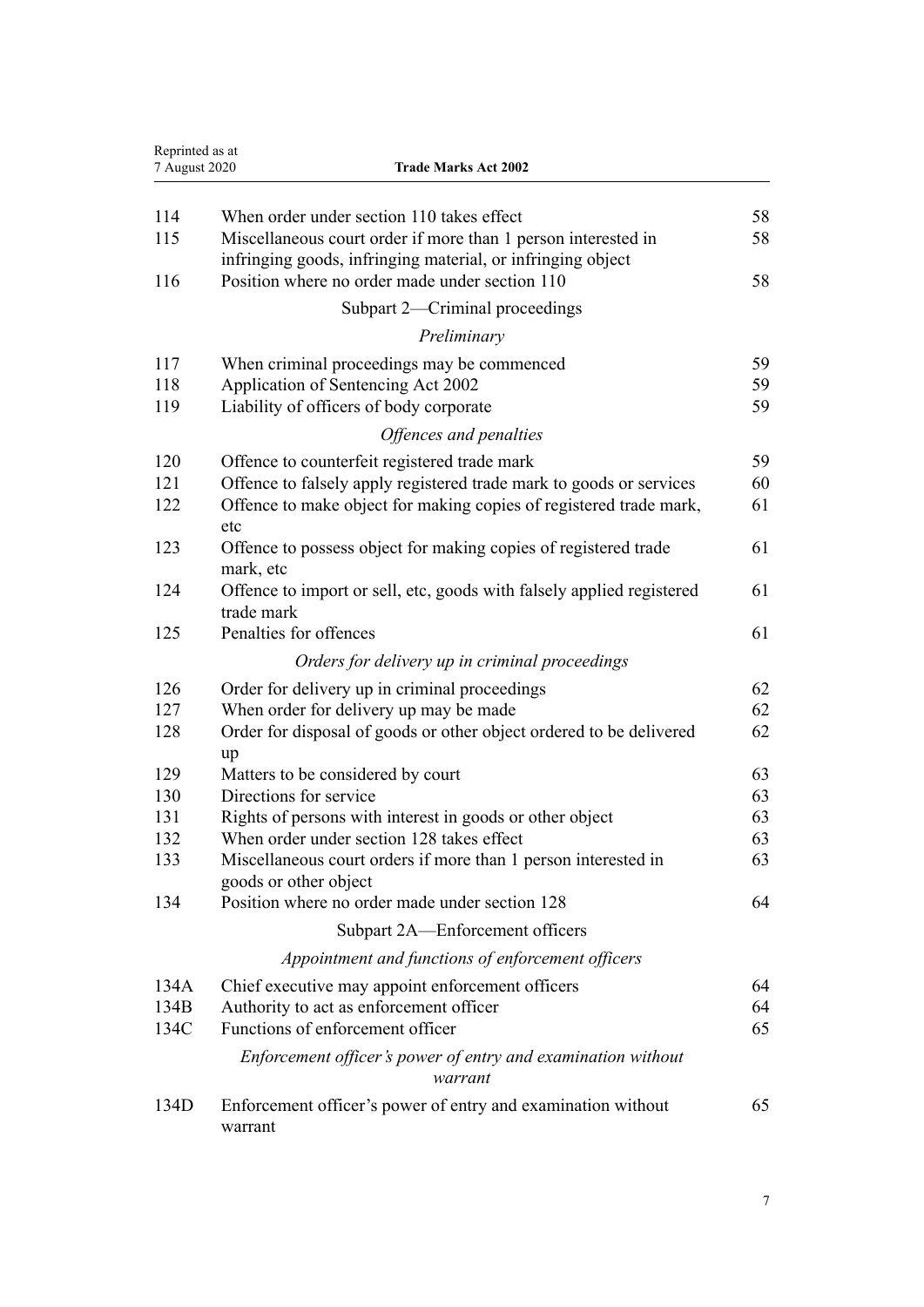|       | <b>Trade Marks Act 2002</b>                                                                                            | Reprinted as at<br>7 August 2020 |
|-------|------------------------------------------------------------------------------------------------------------------------|----------------------------------|
| 134E  | What enforcement officer and person assisting may do when<br>exercising power of entry and examination without warrant | 66                               |
|       | Entry and search under search warrant                                                                                  |                                  |
| 134F  | Enforcement officer or constable may apply for search warrant                                                          | 67                               |
| 134G  | Application for search warrant                                                                                         | 67                               |
| 134H  | Mode of application for search warrant                                                                                 | 68                               |
| 134I  | Form and content of search warrant                                                                                     | 69                               |
| 134J  | Transmission of search warrant                                                                                         | 70                               |
| 134K  | Retention of documents                                                                                                 | 70                               |
| 134L  | When search warrant is executed                                                                                        | 70                               |
| 134M  | Powers of entry and search under warrant                                                                               | 71                               |
| 134N  | Powers of persons called to assist                                                                                     | 72                               |
|       | General provisions that apply to powers of entry and search, and<br>entry and examination                              |                                  |
| 134O  | Application of sections 134P to 134S                                                                                   | 72                               |
| 134P  | Powers and duties of person exercising power of entry and search<br>or power of entry and examination                  | 73                               |
| 134Q  | Inventory of things seized                                                                                             | 74                               |
| 134R  | Compliance with certain provisions may be deferred in certain<br>circumstances                                         | 75                               |
| 134S  | Further extension to, or dispensation from, obligation to comply<br>with certain provisions                            | 76                               |
|       | Provisions relating to things seized                                                                                   |                                  |
| 134T  | Period things seized may be retained                                                                                   | 76                               |
| 134U  | Application for order to return things seized                                                                          | 77                               |
| 134V  | Disposal of things seized                                                                                              | 77                               |
| 134W  | Disposal of perishable things                                                                                          | 78                               |
|       | Other powers of enforcement officers                                                                                   |                                  |
| 134X  | Enforcement officer may apply for production order                                                                     | 78                               |
| 134Y  | Judge may order documents to be produced                                                                               | 79                               |
| 134Z  | Powers of enforcement officer to whom documents produced                                                               | 79                               |
| 134ZA | Offence of failing to comply with order to produce documents                                                           | 79                               |
|       | Powers of Police                                                                                                       |                                  |
| 134ZB | Powers of Police                                                                                                       |                                  |
|       |                                                                                                                        | 80                               |
|       | Miscellaneous                                                                                                          |                                  |
| 134ZC | Privilege against self-incrimination                                                                                   | 80                               |
| 134ZD | Other privileges                                                                                                       | 80                               |
| 134ZE | Disclosure of information                                                                                              | 81                               |
| 134ZF | No liability if functions performed or powers exercised in good<br>faith                                               | 82                               |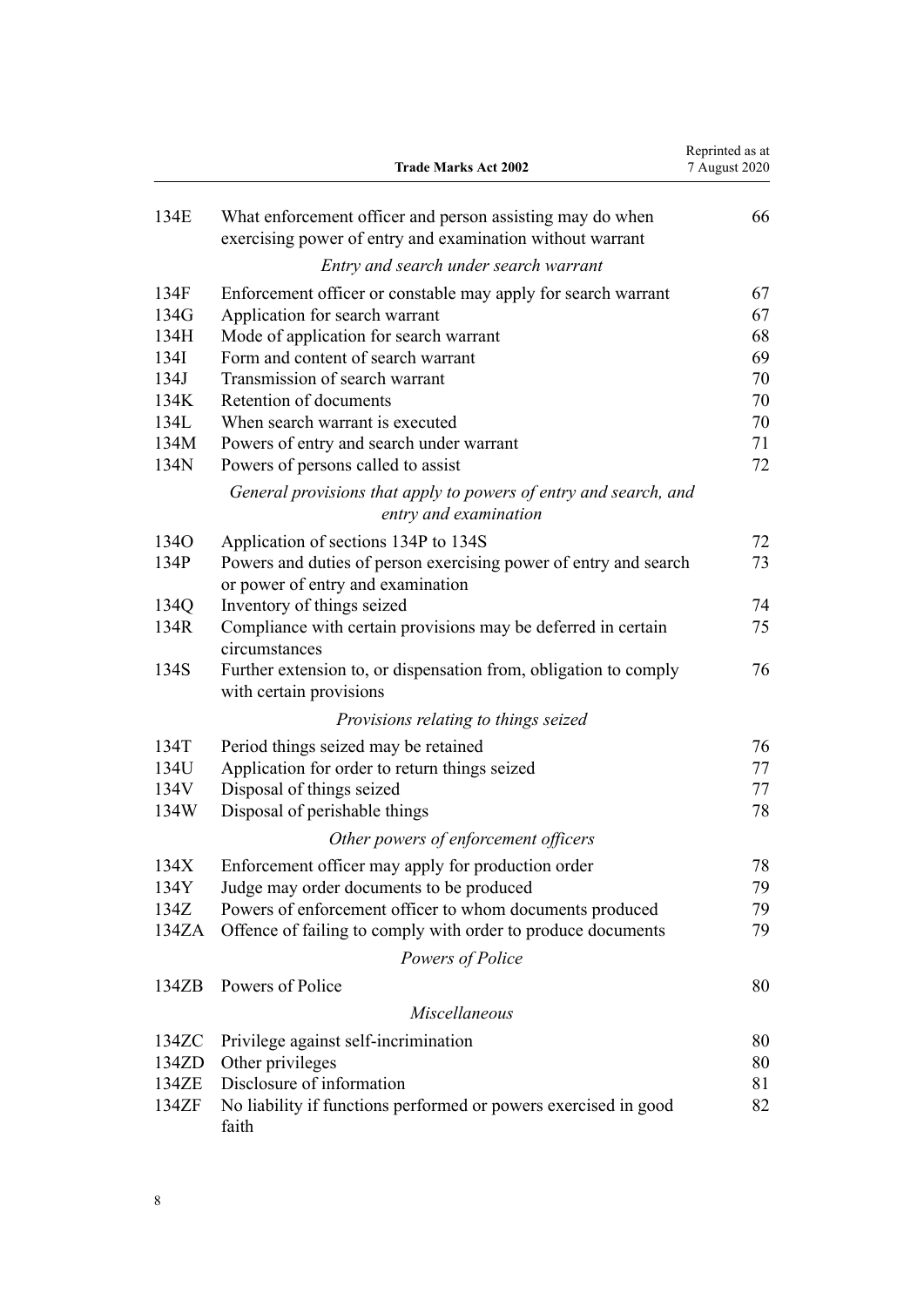| 7 August 2020 | <b>Trade Marks Act 2002</b>                                                                 |          |
|---------------|---------------------------------------------------------------------------------------------|----------|
|               | Subpart 3—Border protection measures                                                        |          |
|               | Interpretation                                                                              |          |
| 135           | Interpretation                                                                              | 82       |
|               | Detention of goods suspected of bearing infringing sign                                     |          |
| 135A          | Detention of goods suspected of bearing infringing sign                                     | 84       |
| 135B          | Release of goods                                                                            | 84       |
|               | Notice of infringing sign                                                                   |          |
| 136           | Application of sections 137 to 141                                                          | 85       |
| 137           | Notice may be given to chief executive                                                      | 85       |
| 138           | Contents of notice                                                                          | 85       |
| 139           | Chief executive must accept or decline notice                                               | 86       |
| 139A          | Chief executive may suspend accepted notice                                                 | 86       |
| 139B          | Notice of suspension                                                                        | 87       |
| 139C          | Chief executive may reinstate accepted notice                                               | 88       |
| 140           | Duration of accepted notice                                                                 | 88       |
| 141           | Licensee may require notice                                                                 | 88       |
|               | Investigation where notice of infringing sign                                               |          |
| 142<br>143    | Application of sections 143 to 146                                                          | 88<br>88 |
| 144           | Determination to conduct investigation<br>Claimant to provide information for investigation | 89       |
| 145           | Limitations on requirement to supply information                                            | 89       |
|               | Chief executive's determination                                                             |          |
| 146           | Chief executive's determination                                                             | 89       |
| 147           | Notice of determination                                                                     | 89       |
| 148           | Consequences of failure to serve notice                                                     | 90       |
|               | Detention of goods bearing infringing sign                                                  |          |
| 149           | Detention of goods bearing infringing sign                                                  | 90       |
| 150           | When detained goods may be released                                                         | 90       |
| 151           | Forfeiture of goods by consent                                                              | 91       |
|               | Proceedings relating to goods bearing infringing sign                                       |          |
| 152           | Application for various orders relating to goods bearing infringing<br>sign                 | 91       |
| 153           | Proceedings to determine whether goods bear infringing sign                                 | 91       |
| 154           | Powers of court                                                                             | 92       |
|               | Inspection of goods that bear infringing sign                                               |          |
| 155           | Inspection of goods                                                                         | 93       |
|               | <b>Enforcement powers of Customs officers</b>                                               |          |
| 155A          | Customs officer may seize goods in control of Customs                                       | 93       |
|               |                                                                                             |          |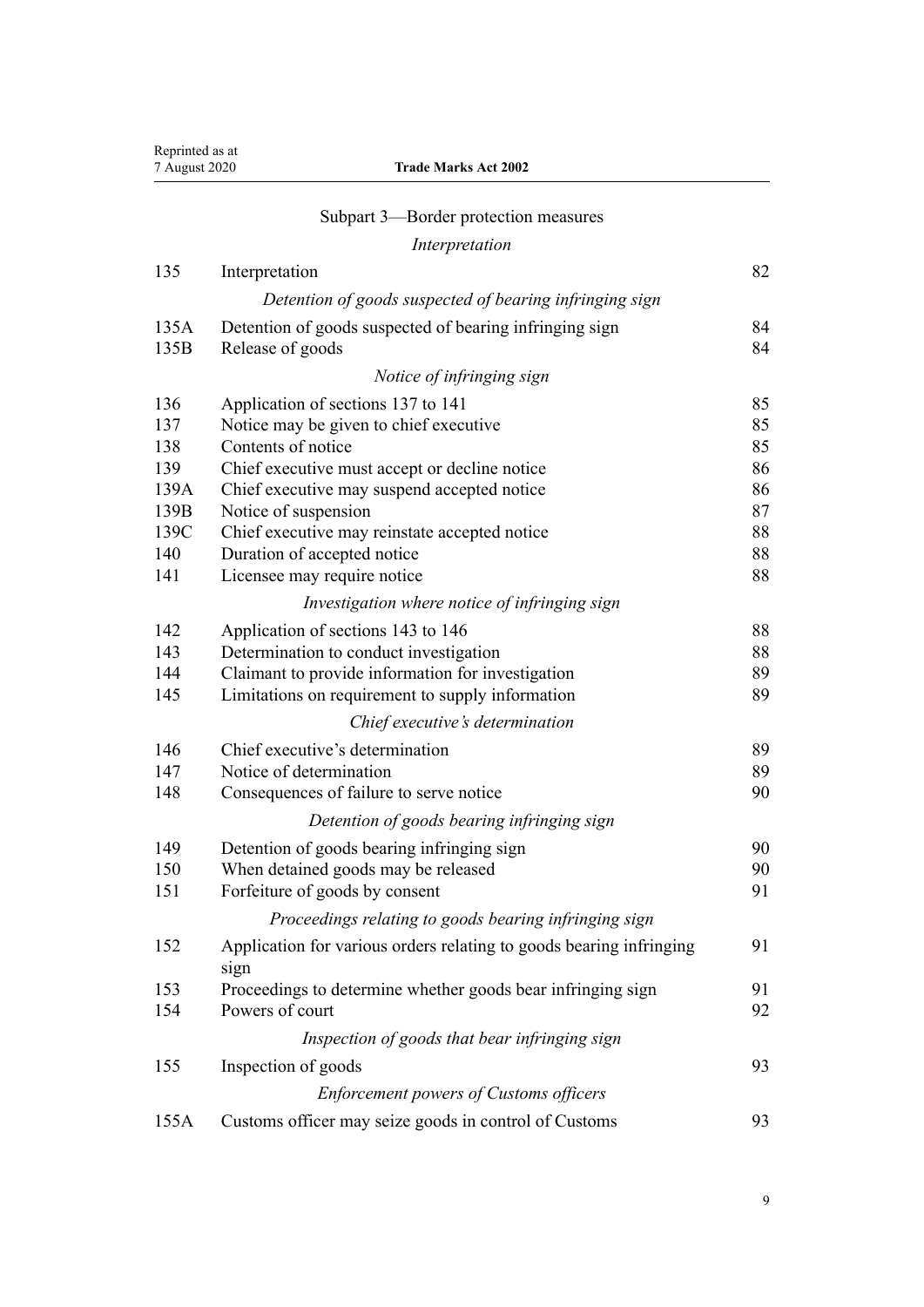| 155B<br>Chief executive may require person to produce documents<br>concerning goods in control of Customs<br>155C<br>Chief executive may require person to appear and answer<br>questions concerning goods in control of Customs<br>Customs officer may apply for production order<br>155D<br>Judge may order documents to be produced<br>155E<br>155F<br>Powers of Customs officer to whom documents produced<br>155G<br>Issue of search warrants to Customs officers<br>155H<br>Privilege against self-incrimination<br>Other privileges<br>155I<br>Offences<br>155J<br><i>Immunity</i><br>No liability if powers exercised in good faith<br>155K<br>Delegation of chief executive's powers, duties, and functions<br>Delegation of chief executive's powers, duties, and functions<br>156<br>157<br>Protection of persons acting under authority of Act<br>Subpart 4-Miscellaneous<br>Application to Commissioner or court?<br>158<br>Application to Commissioner or court?<br>Appearance of Commissioner<br>159<br>Commissioner's appearance in certain proceedings<br>Evidence<br>160<br>Mode of giving evidence in proceedings before Commissioner<br>Evidence of entries, documents, etc<br>161<br>Registration is prima facie evidence of validity<br>162<br>163<br>Appeal against decision of Commissioner that relates to<br>assignments and transmissions<br>164<br>Trade usage must be considered<br>Certificate of validity<br>165<br>Costs<br>166<br>Costs<br>167<br>Commissioner or court may require security for costs<br>168<br>No costs on appeal against refusal to certify or to authorise use<br>169<br>Costs of Commissioner in proceedings before court<br>Appeals<br>Appeals in relation to Commissioner's decisions<br>170<br>171<br>Notice of appeal |     | <b>Trade Marks Act 2002</b> | Reprinted as at<br>7 August 2020 |
|---------------------------------------------------------------------------------------------------------------------------------------------------------------------------------------------------------------------------------------------------------------------------------------------------------------------------------------------------------------------------------------------------------------------------------------------------------------------------------------------------------------------------------------------------------------------------------------------------------------------------------------------------------------------------------------------------------------------------------------------------------------------------------------------------------------------------------------------------------------------------------------------------------------------------------------------------------------------------------------------------------------------------------------------------------------------------------------------------------------------------------------------------------------------------------------------------------------------------------------------------------------------------------------------------------------------------------------------------------------------------------------------------------------------------------------------------------------------------------------------------------------------------------------------------------------------------------------------------------------------------------------------------------------------------------------------------------------------------------------------------------------------------------|-----|-----------------------------|----------------------------------|
|                                                                                                                                                                                                                                                                                                                                                                                                                                                                                                                                                                                                                                                                                                                                                                                                                                                                                                                                                                                                                                                                                                                                                                                                                                                                                                                                                                                                                                                                                                                                                                                                                                                                                                                                                                                 |     |                             | 94                               |
|                                                                                                                                                                                                                                                                                                                                                                                                                                                                                                                                                                                                                                                                                                                                                                                                                                                                                                                                                                                                                                                                                                                                                                                                                                                                                                                                                                                                                                                                                                                                                                                                                                                                                                                                                                                 |     |                             | 95                               |
|                                                                                                                                                                                                                                                                                                                                                                                                                                                                                                                                                                                                                                                                                                                                                                                                                                                                                                                                                                                                                                                                                                                                                                                                                                                                                                                                                                                                                                                                                                                                                                                                                                                                                                                                                                                 |     |                             | 96                               |
|                                                                                                                                                                                                                                                                                                                                                                                                                                                                                                                                                                                                                                                                                                                                                                                                                                                                                                                                                                                                                                                                                                                                                                                                                                                                                                                                                                                                                                                                                                                                                                                                                                                                                                                                                                                 |     |                             | 96                               |
|                                                                                                                                                                                                                                                                                                                                                                                                                                                                                                                                                                                                                                                                                                                                                                                                                                                                                                                                                                                                                                                                                                                                                                                                                                                                                                                                                                                                                                                                                                                                                                                                                                                                                                                                                                                 |     |                             | 97                               |
|                                                                                                                                                                                                                                                                                                                                                                                                                                                                                                                                                                                                                                                                                                                                                                                                                                                                                                                                                                                                                                                                                                                                                                                                                                                                                                                                                                                                                                                                                                                                                                                                                                                                                                                                                                                 |     |                             | 97                               |
|                                                                                                                                                                                                                                                                                                                                                                                                                                                                                                                                                                                                                                                                                                                                                                                                                                                                                                                                                                                                                                                                                                                                                                                                                                                                                                                                                                                                                                                                                                                                                                                                                                                                                                                                                                                 |     |                             | 97                               |
|                                                                                                                                                                                                                                                                                                                                                                                                                                                                                                                                                                                                                                                                                                                                                                                                                                                                                                                                                                                                                                                                                                                                                                                                                                                                                                                                                                                                                                                                                                                                                                                                                                                                                                                                                                                 |     |                             | 98                               |
|                                                                                                                                                                                                                                                                                                                                                                                                                                                                                                                                                                                                                                                                                                                                                                                                                                                                                                                                                                                                                                                                                                                                                                                                                                                                                                                                                                                                                                                                                                                                                                                                                                                                                                                                                                                 |     |                             | 99                               |
|                                                                                                                                                                                                                                                                                                                                                                                                                                                                                                                                                                                                                                                                                                                                                                                                                                                                                                                                                                                                                                                                                                                                                                                                                                                                                                                                                                                                                                                                                                                                                                                                                                                                                                                                                                                 |     |                             |                                  |
|                                                                                                                                                                                                                                                                                                                                                                                                                                                                                                                                                                                                                                                                                                                                                                                                                                                                                                                                                                                                                                                                                                                                                                                                                                                                                                                                                                                                                                                                                                                                                                                                                                                                                                                                                                                 |     |                             | 100                              |
|                                                                                                                                                                                                                                                                                                                                                                                                                                                                                                                                                                                                                                                                                                                                                                                                                                                                                                                                                                                                                                                                                                                                                                                                                                                                                                                                                                                                                                                                                                                                                                                                                                                                                                                                                                                 |     |                             |                                  |
|                                                                                                                                                                                                                                                                                                                                                                                                                                                                                                                                                                                                                                                                                                                                                                                                                                                                                                                                                                                                                                                                                                                                                                                                                                                                                                                                                                                                                                                                                                                                                                                                                                                                                                                                                                                 |     |                             | 100                              |
|                                                                                                                                                                                                                                                                                                                                                                                                                                                                                                                                                                                                                                                                                                                                                                                                                                                                                                                                                                                                                                                                                                                                                                                                                                                                                                                                                                                                                                                                                                                                                                                                                                                                                                                                                                                 |     |                             | 101                              |
|                                                                                                                                                                                                                                                                                                                                                                                                                                                                                                                                                                                                                                                                                                                                                                                                                                                                                                                                                                                                                                                                                                                                                                                                                                                                                                                                                                                                                                                                                                                                                                                                                                                                                                                                                                                 |     |                             |                                  |
|                                                                                                                                                                                                                                                                                                                                                                                                                                                                                                                                                                                                                                                                                                                                                                                                                                                                                                                                                                                                                                                                                                                                                                                                                                                                                                                                                                                                                                                                                                                                                                                                                                                                                                                                                                                 |     |                             |                                  |
|                                                                                                                                                                                                                                                                                                                                                                                                                                                                                                                                                                                                                                                                                                                                                                                                                                                                                                                                                                                                                                                                                                                                                                                                                                                                                                                                                                                                                                                                                                                                                                                                                                                                                                                                                                                 |     |                             |                                  |
|                                                                                                                                                                                                                                                                                                                                                                                                                                                                                                                                                                                                                                                                                                                                                                                                                                                                                                                                                                                                                                                                                                                                                                                                                                                                                                                                                                                                                                                                                                                                                                                                                                                                                                                                                                                 |     |                             | 101                              |
|                                                                                                                                                                                                                                                                                                                                                                                                                                                                                                                                                                                                                                                                                                                                                                                                                                                                                                                                                                                                                                                                                                                                                                                                                                                                                                                                                                                                                                                                                                                                                                                                                                                                                                                                                                                 |     |                             |                                  |
|                                                                                                                                                                                                                                                                                                                                                                                                                                                                                                                                                                                                                                                                                                                                                                                                                                                                                                                                                                                                                                                                                                                                                                                                                                                                                                                                                                                                                                                                                                                                                                                                                                                                                                                                                                                 |     |                             | 101                              |
|                                                                                                                                                                                                                                                                                                                                                                                                                                                                                                                                                                                                                                                                                                                                                                                                                                                                                                                                                                                                                                                                                                                                                                                                                                                                                                                                                                                                                                                                                                                                                                                                                                                                                                                                                                                 |     |                             |                                  |
|                                                                                                                                                                                                                                                                                                                                                                                                                                                                                                                                                                                                                                                                                                                                                                                                                                                                                                                                                                                                                                                                                                                                                                                                                                                                                                                                                                                                                                                                                                                                                                                                                                                                                                                                                                                 |     |                             | 102                              |
|                                                                                                                                                                                                                                                                                                                                                                                                                                                                                                                                                                                                                                                                                                                                                                                                                                                                                                                                                                                                                                                                                                                                                                                                                                                                                                                                                                                                                                                                                                                                                                                                                                                                                                                                                                                 |     |                             | 102                              |
|                                                                                                                                                                                                                                                                                                                                                                                                                                                                                                                                                                                                                                                                                                                                                                                                                                                                                                                                                                                                                                                                                                                                                                                                                                                                                                                                                                                                                                                                                                                                                                                                                                                                                                                                                                                 |     |                             | 103                              |
|                                                                                                                                                                                                                                                                                                                                                                                                                                                                                                                                                                                                                                                                                                                                                                                                                                                                                                                                                                                                                                                                                                                                                                                                                                                                                                                                                                                                                                                                                                                                                                                                                                                                                                                                                                                 |     |                             | 103                              |
|                                                                                                                                                                                                                                                                                                                                                                                                                                                                                                                                                                                                                                                                                                                                                                                                                                                                                                                                                                                                                                                                                                                                                                                                                                                                                                                                                                                                                                                                                                                                                                                                                                                                                                                                                                                 |     |                             |                                  |
|                                                                                                                                                                                                                                                                                                                                                                                                                                                                                                                                                                                                                                                                                                                                                                                                                                                                                                                                                                                                                                                                                                                                                                                                                                                                                                                                                                                                                                                                                                                                                                                                                                                                                                                                                                                 |     |                             | 103                              |
|                                                                                                                                                                                                                                                                                                                                                                                                                                                                                                                                                                                                                                                                                                                                                                                                                                                                                                                                                                                                                                                                                                                                                                                                                                                                                                                                                                                                                                                                                                                                                                                                                                                                                                                                                                                 |     |                             | 103                              |
|                                                                                                                                                                                                                                                                                                                                                                                                                                                                                                                                                                                                                                                                                                                                                                                                                                                                                                                                                                                                                                                                                                                                                                                                                                                                                                                                                                                                                                                                                                                                                                                                                                                                                                                                                                                 |     |                             |                                  |
|                                                                                                                                                                                                                                                                                                                                                                                                                                                                                                                                                                                                                                                                                                                                                                                                                                                                                                                                                                                                                                                                                                                                                                                                                                                                                                                                                                                                                                                                                                                                                                                                                                                                                                                                                                                 |     |                             | 104                              |
|                                                                                                                                                                                                                                                                                                                                                                                                                                                                                                                                                                                                                                                                                                                                                                                                                                                                                                                                                                                                                                                                                                                                                                                                                                                                                                                                                                                                                                                                                                                                                                                                                                                                                                                                                                                 |     |                             | 104                              |
|                                                                                                                                                                                                                                                                                                                                                                                                                                                                                                                                                                                                                                                                                                                                                                                                                                                                                                                                                                                                                                                                                                                                                                                                                                                                                                                                                                                                                                                                                                                                                                                                                                                                                                                                                                                 |     |                             | 104                              |
|                                                                                                                                                                                                                                                                                                                                                                                                                                                                                                                                                                                                                                                                                                                                                                                                                                                                                                                                                                                                                                                                                                                                                                                                                                                                                                                                                                                                                                                                                                                                                                                                                                                                                                                                                                                 |     |                             | 105                              |
|                                                                                                                                                                                                                                                                                                                                                                                                                                                                                                                                                                                                                                                                                                                                                                                                                                                                                                                                                                                                                                                                                                                                                                                                                                                                                                                                                                                                                                                                                                                                                                                                                                                                                                                                                                                 |     |                             |                                  |
|                                                                                                                                                                                                                                                                                                                                                                                                                                                                                                                                                                                                                                                                                                                                                                                                                                                                                                                                                                                                                                                                                                                                                                                                                                                                                                                                                                                                                                                                                                                                                                                                                                                                                                                                                                                 |     |                             | 105                              |
|                                                                                                                                                                                                                                                                                                                                                                                                                                                                                                                                                                                                                                                                                                                                                                                                                                                                                                                                                                                                                                                                                                                                                                                                                                                                                                                                                                                                                                                                                                                                                                                                                                                                                                                                                                                 |     |                             | 105                              |
|                                                                                                                                                                                                                                                                                                                                                                                                                                                                                                                                                                                                                                                                                                                                                                                                                                                                                                                                                                                                                                                                                                                                                                                                                                                                                                                                                                                                                                                                                                                                                                                                                                                                                                                                                                                 | 172 | Hearing of appeal           | 105                              |
| Determination of appeals<br>173                                                                                                                                                                                                                                                                                                                                                                                                                                                                                                                                                                                                                                                                                                                                                                                                                                                                                                                                                                                                                                                                                                                                                                                                                                                                                                                                                                                                                                                                                                                                                                                                                                                                                                                                                 |     |                             | 105                              |
| Provisions pending determination of appeal<br>174                                                                                                                                                                                                                                                                                                                                                                                                                                                                                                                                                                                                                                                                                                                                                                                                                                                                                                                                                                                                                                                                                                                                                                                                                                                                                                                                                                                                                                                                                                                                                                                                                                                                                                                               |     |                             | 106                              |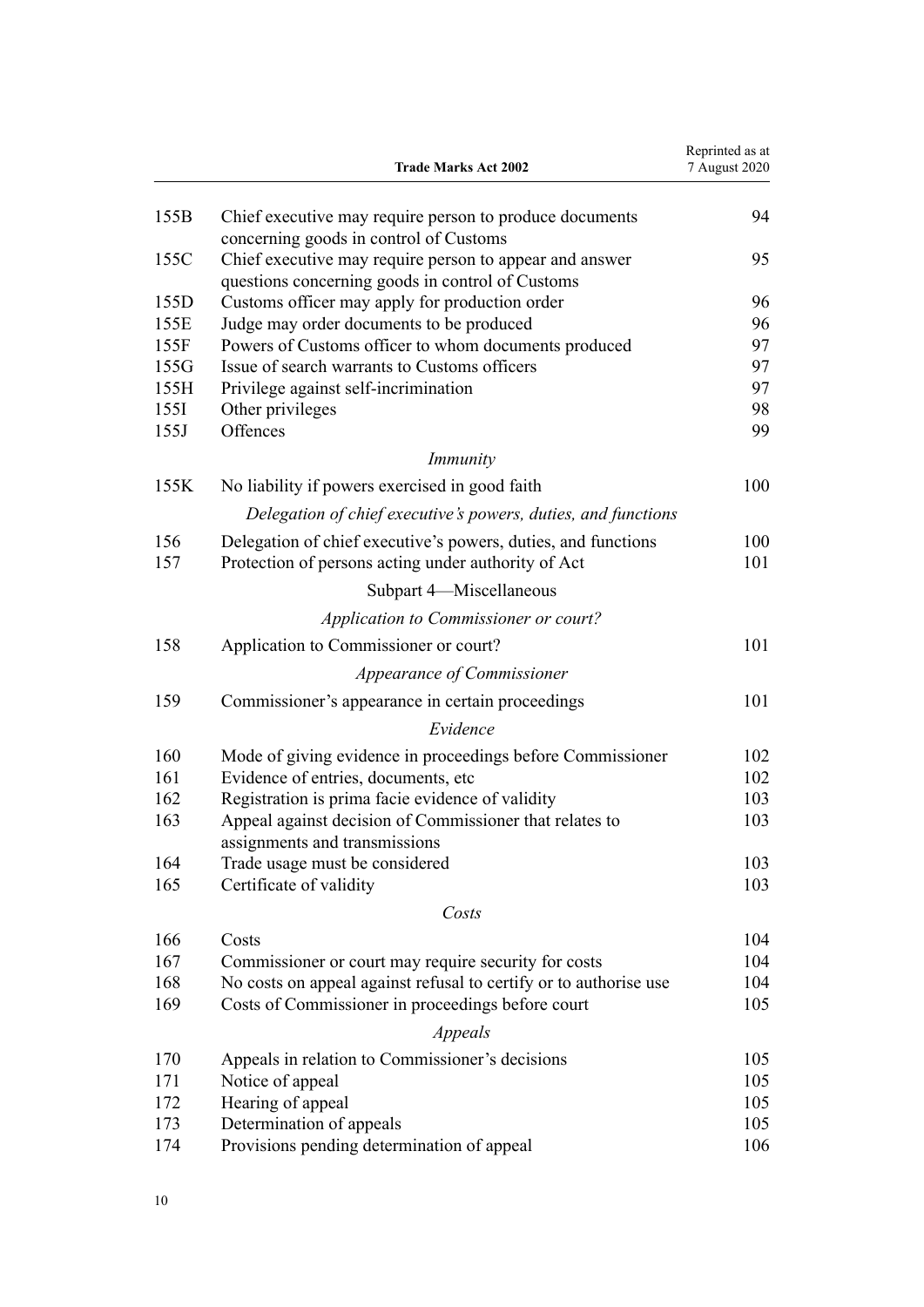# **[Part 5](#page-105-0)**

# **[Administrative provisions and miscellaneous](#page-105-0)**

# [Subpart 1—Commissioner and Assistant Commissioners of Trade](#page-105-0)

[Marks](#page-105-0)

| 175  | <b>Commissioner and Assistant Commissioners of Trade Marks</b>            | 106 |
|------|---------------------------------------------------------------------------|-----|
| 175A | <b>Functions of Commissioner</b>                                          | 106 |
| 175B | Powers of Assistant Commissioners                                         | 107 |
| 175C | Power of Commissioner to delegate                                         | 107 |
| 175D | Liability of Commissioner and others                                      | 107 |
| 176  | Hearing before exercise of Commissioner's discretion                      | 108 |
|      | Subpart 2—Advisory committee                                              |     |
| 177  | Advisory committee                                                        | 108 |
| 178  | Function of advisory committee                                            | 108 |
| 179  | Membership of advisory committee                                          | 108 |
| 180  | Advisory committee may regulate own procedure                             | 108 |
|      | Subpart 3—Register of trade marks                                         |     |
|      | General                                                                   |     |
| 181  | Register of trade marks                                                   | 108 |
| 182  | Contents of register                                                      | 109 |
| 183  | No notices of trusts may be entered in register                           | 109 |
|      | Search of register                                                        |     |
| 184  | Search of register                                                        | 109 |
|      | Offences relating to register                                             |     |
| 185  | Offence to make false entry in register                                   | 110 |
| 186  | Offences relating to false representation of trade mark                   | 110 |
|      | Subpart 4-Miscellaneous                                                   |     |
|      | No compensation                                                           |     |
| 187  | No compensation for diminution in rights attaching to trade mark          | 110 |
|      | Intellectual Property Office of New Zealand                               |     |
| 188  | Opening hours of Intellectual Property Office of New Zealand              | 111 |
| 189  | Closing of Intellectual Property Office of New Zealand at short<br>notice | 111 |
|      | Personal representatives                                                  |     |
| 190  | Recognition of agents                                                     | 111 |
| 191  | Declarations, etc, on behalf of certain persons [Repealed]                | 111 |
|      | Substitution                                                              |     |
| 192  | Substitution of person other than applicant generally                     | 112 |
| 193  | Substitution of person other than opponent on notice of opposition        | 112 |
|      |                                                                           |     |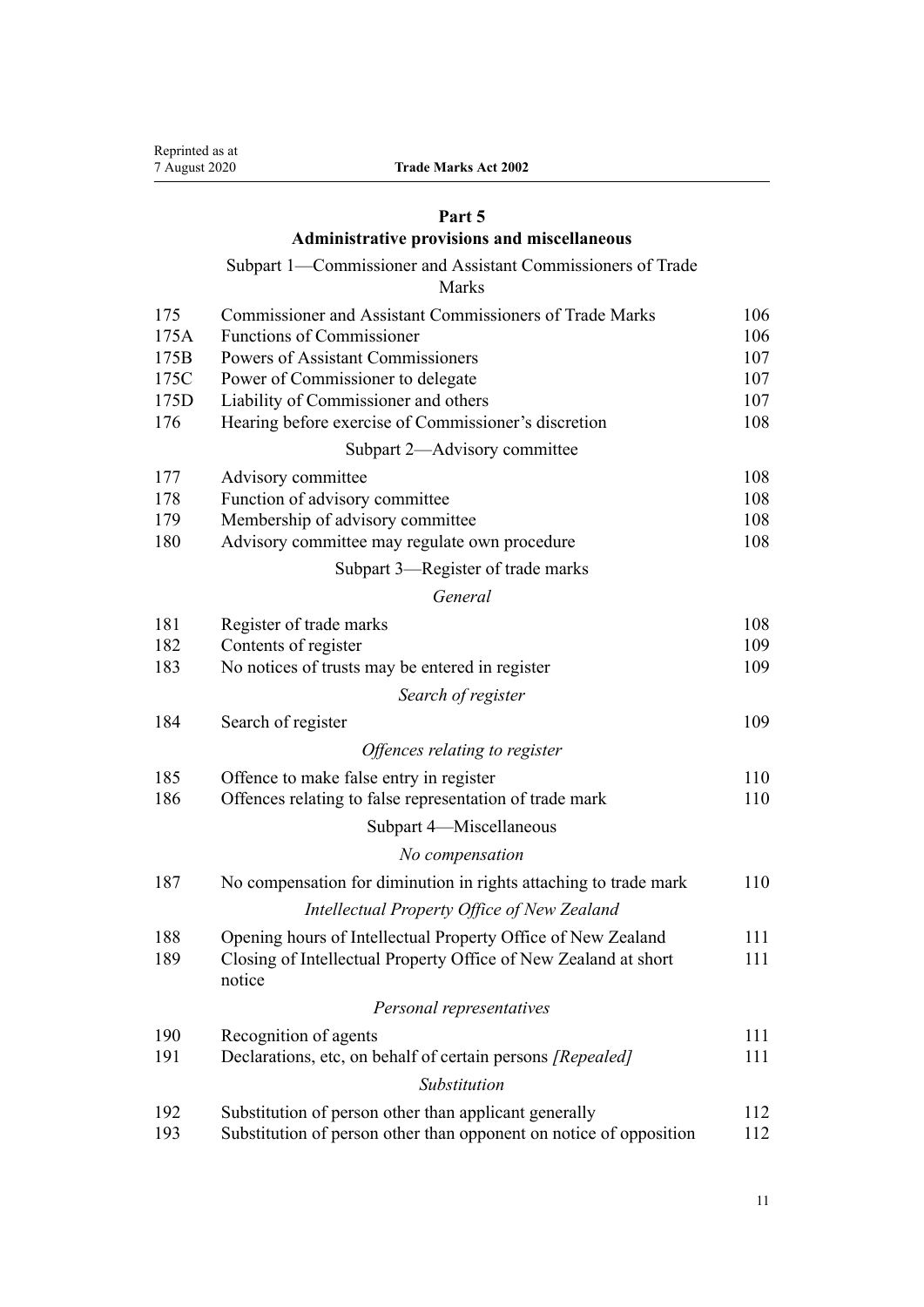<span id="page-11-0"></span>

| s <sub>1</sub> | <b>Trade Marks Act 2002</b>                                                           | Reprinted as at<br>7 August 2020 |
|----------------|---------------------------------------------------------------------------------------|----------------------------------|
|                | Amendment of other documents                                                          |                                  |
| 194            | Amendment of documents other than application                                         | 112                              |
|                | Fees                                                                                  |                                  |
| 195            | Fees                                                                                  | 113                              |
|                |                                                                                       |                                  |
|                | Service of notices                                                                    |                                  |
| 196            | Application of section 197                                                            | 113                              |
| 197            | Method of service of notices                                                          | 113                              |
|                | Annual report                                                                         |                                  |
|                | [Repealed]                                                                            |                                  |
| 198            | Annual report by Commissioner of Patents [Repealed]                                   | 114                              |
|                | Regulation-making powers                                                              |                                  |
| 199            | Regulations                                                                           | 114                              |
| 199A           | <b>Regulations: Madrid Protocol</b>                                                   | 117                              |
| 200            | Orders in Council relating to convention countries                                    | 117                              |
|                | <b>Amendments</b>                                                                     |                                  |
| 201            | Acts amended                                                                          | 118                              |
|                | Transitional and savings provisions                                                   |                                  |
| 202            | Repeal of Trade Marks Act 1953                                                        | 118                              |
| 203            | Transitional provision for certain applications and proceedings                       | 118                              |
| 204            | Transitional provision for notices given under section 54B of Trade<br>Marks Act 1953 | 119                              |
| 205            | Transitional provision for fees for defensive trade marks                             | 119                              |
| 206            | Certificate of validity of contested registration                                     | 119                              |
| 207            | Orders in Council relating to convention countries under Trade<br>Marks Act 1953      | 119                              |
| 208            | Status of trade marks registered before commencement of Act                           | 119                              |
| 209            | Status of notes, etc, on register before commencement of Act                          | 120                              |
|                | <b>Schedule 1AA</b><br>Transitional, savings, and related provisions                  | 121                              |
|                | <b>Schedule 1</b><br><b>Acts amended</b>                                              | 122                              |

# **1 Title**

This Act is the Trade Marks Act 2002.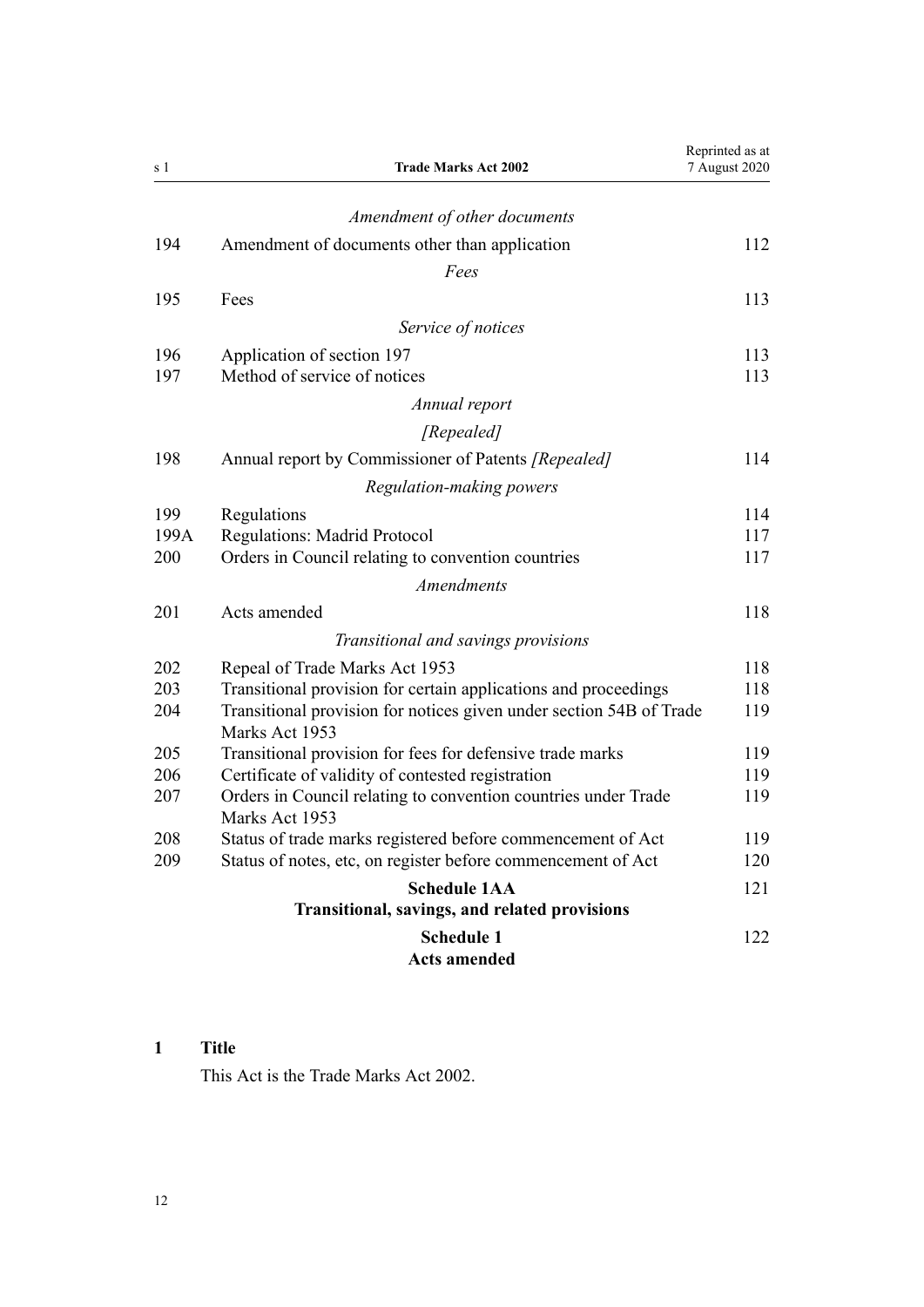# **Part 1 Preliminary**

#### <span id="page-12-0"></span>**2 Commencement**

- (1) This Act (except [sections 177 to 180,](#page-107-0) [199](#page-113-0), and [200](#page-116-0)) comes into force on a date to be appointed by the Governor-General by Order in Council.
- (2) [Sections 177 to 180,](#page-107-0) [199](#page-113-0), and [200](#page-116-0) come into force on the day after the date on which this Act receives the Royal assent.

Section 2(1): this Act (except sections 177–180, 199, and 200) brought into force, on 20 August 2003, by the Trade Marks Act 2002 Commencement Order 2003 (SR 2003/188).

#### **3 Purposes**

The purposes of this Act are to—

- (a) more clearly define the scope of rights protected by registered trade marks; and
- (b) simplify procedures for registering a trade mark in order to reduce costs to applicants and to reduce business compliance costs generally; and
- (c) address Māori concerns relating to the registration of trade marks that contain a Māori sign, including imagery and text; and
- (d) deter counterfeit activity in relation to registered trade marks in New Zealand: and
- (e) ensure that New Zealand's trade mark regime takes account of international developments.

# **4 Overview**

In this Act,—

- (a) this Part deals with preliminary matters, including interpretation and the application of this Act to the Crown:
- (b) the main rights attaching to a registered trade mark (for example, the exclusive right to use the registered trade mark) are set out in [section 10](#page-21-0):
- (c) when a trade mark is registrable is set out in [section 13](#page-22-0). Other provisions relating to the registrability of trade marks are set out in [sections 14 to](#page-23-0) [30:](#page-23-0)
- (d) the process for registering a trade mark is contained in [Part 3](#page-30-0):
- (e) remedies and offence provisions relating to the infringement of a registered trade mark, border protection measures concerning an infringing sign that is applied to goods in an overseas country, and general provisions about legal proceedings and appeals under this Act, are set out in [Part 4](#page-48-0):
- (f) [Part 5](#page-105-0) contains provisions about the Commissioner, the register of trade marks, and an advisory committee that has the function of advising the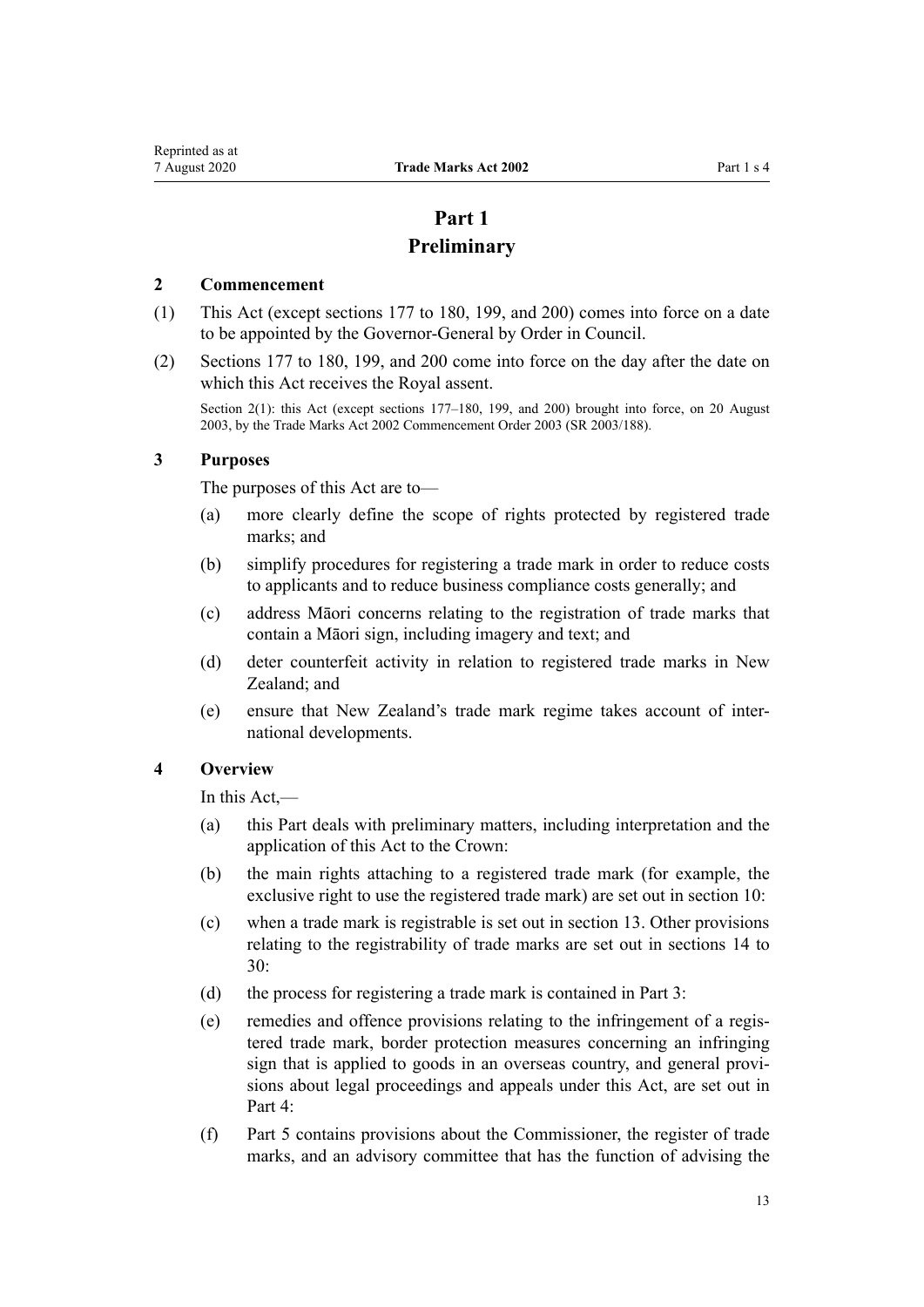<span id="page-13-0"></span>

Commissioner whether the proposed registration of a trade mark that is, or appears to be, derivative of a Māori sign, including imagery and text, is offensive to Māori.

#### **5 Interpretation**

(1) In this Act, unless the context otherwise requires,—

**Act** includes regulations made under this Act

**actual date of registration** means the date entered on the register by the Commissioner under [section 51\(a\)](#page-35-0)

**advisory committee** means the advisory committee appointed under [section](#page-107-0) [177](#page-107-0)

#### **applicant**—

- (a) means a person who has applied for the registration of a trade mark; and
- (b) includes the assignee of an application, if the assignment has been effected under [section 82](#page-46-0); and
- (c) in [sections 134G,](#page-66-0) [134H,](#page-67-0) and [134K,](#page-69-0) means the applicant for a search warrant; and
- (d) in [section 134U](#page-76-0) means the applicant for the order referred to in that section

# **application**—

- (a) means an application for the registration of a trade mark; and
- (b) includes an application for the registration of a series of trade marks

**assignment** means assignment by the acts of the parties concerned

**certification trade mark** means a sign capable of—

- (a) being represented graphically; and
- (b) distinguishing, in the course of trade,—
	- (i) goods certified by any person in respect of origin, material, mode of manufacture, quality, accuracy, or other characteristic from goods not so certified; or
	- (ii) services certified by any person in respect of quality, accuracy, performance, or other characteristic from services not so certified

#### **chief executive**,—

- (a) in [subpart 3](#page-81-0) of Part 4 (border protection measures), has the meaning set out in [section 135](#page-81-0); and
- (b) in the rest of this Act, means the chief executive of the Ministry

**claimant** has the meaning set out in [section 135](#page-81-0)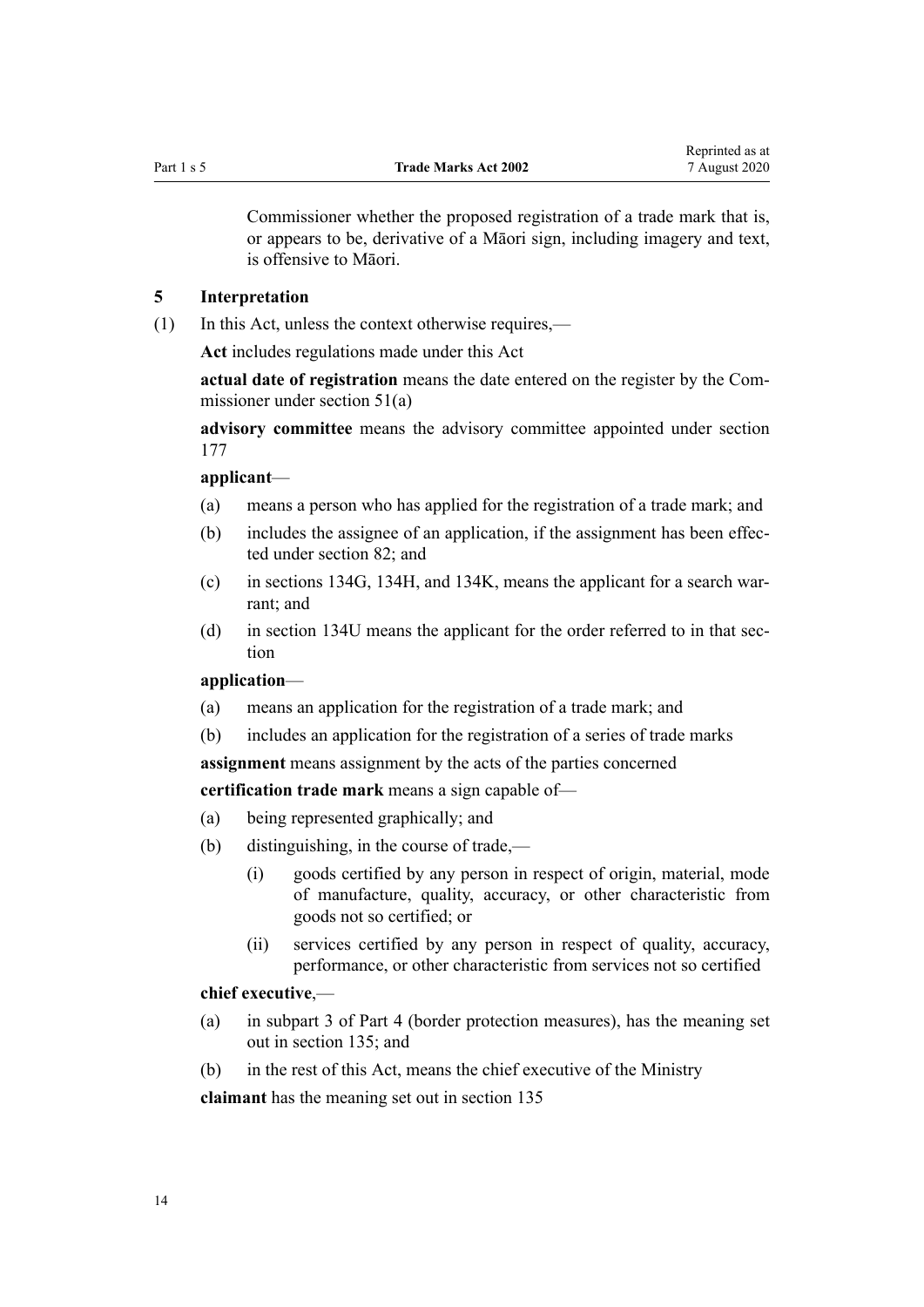**collective association** means a body (whether incorporated or not) that has or is able to have members, and is—

- (a) constituted for the joint benefit of its members for the time being; and
- (b) so constituted that its membership at any time can be ascertained

**collective trade mark** means a sign capable of—

- (a) being represented graphically; and
- (b) distinguishing the goods or services of members of the collective association that is the owner of the sign from those of persons who are not members of the collective association

#### **Commissioner**—

- (a) means the Commissioner of Trade Marks; and
- (b) to avoid doubt, includes an Assistant Commissioner of Trade Marks

**condition** includes a limitation of the exclusive right to use a trade mark given by the registration of the trade mark, including a limitation of that right as to—

- (a) mode of use:
- (b) use in relation to goods to be sold or otherwise traded in any place within New Zealand:
- (c) use in relation to services to be provided within New Zealand:
- (d) use in relation to goods to be exported to any market outside New Zealand

**control of the Customs** has the meaning set out in [section 135](#page-81-0)

**convention country**, in any provision of this Act, means an entity for the time being declared by an order under [section 200](#page-116-0) to be a convention country for the purposes of that provision

**convention country application** means an application for the registration of a trade mark that is made in a convention country (whether before or after it became a convention country) and that is, in accordance with the—

- (a) terms of a treaty between 2 or more convention countries, equivalent to an application made in any one of those convention countries; or
- (b) law of any convention country, equivalent to an application made in that convention country

#### **court**—

- (a) means the High Court; and
- (b) for the purposes of [sections 126 to 134,](#page-61-0) and [134T to 134V,](#page-75-0) includes the District Court or a Judge of that court

**Customs officer** has the meaning set out in [section 135](#page-81-0)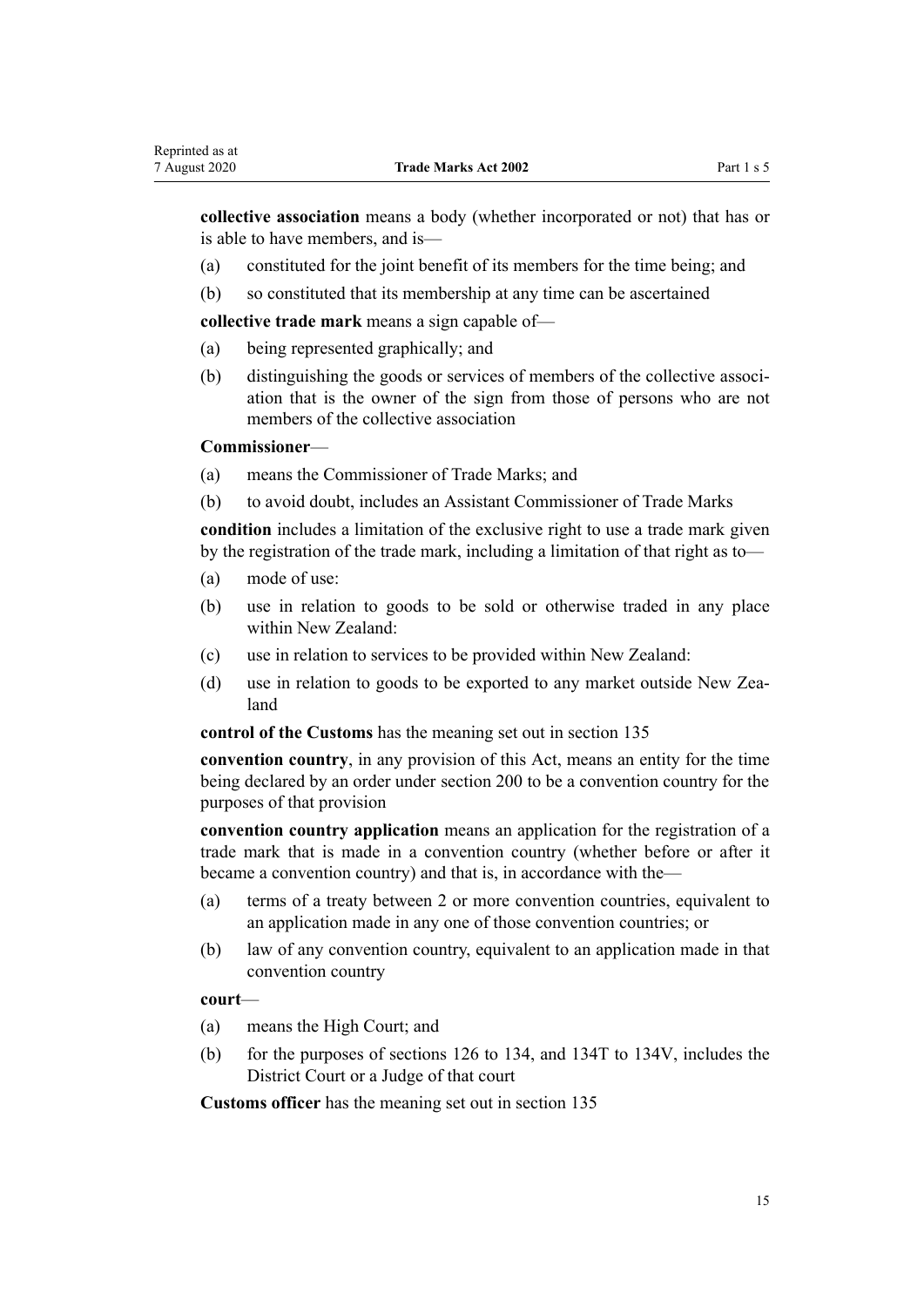**deceased owner**—

- (a) means a registered owner of any trade mark who has died, whether before or after the commencement of this Act: and
- (b) includes an applicant for the registration of a trade mark who has died before it is registered, whether before or after the commencement of this Act

#### **deemed date of registration** means,—

- (a) in the case of a trade mark to which [section 36](#page-32-0) applies, the date of the application in the convention country (subject to any enactment relating to international arrangements):
- (b) in any other case, the date of the application

**document**, for the purposes of [subpart 2A](#page-63-0) of Part 4 and [sections 155B](#page-93-0) and [155D to 155F](#page-95-0), means—

- (a) any material, whether or not it is signed or otherwise authenticated, that bears symbols (including words and figures), images, or sounds or from which symbols, images, or sounds can be derived, and includes—
	- (i) a label, marking, or other writing that identifies or describes a thing of which it forms a part, or to which it is attached:
	- (ii) a book, map, plan, graph, or drawing:
	- (iii) a photograph, film, or negative; and
- (b) information electronically recorded or stored, and information derived from that information

**infringing goods**, in relation to a registered trade mark, are goods that bear, or goods the packaging of which bears, a sign that is identical with or similar to the registered trade mark and—

- (a) the application of the sign to the goods or their packaging is an infringement of the registered trade mark; or
- (b) the sign has been used in relation to the goods or their packaging in a way that infringes the registered trade mark

**infringing material**, in relation to a registered trade mark, means material that bears a sign that is identical with or similar to the registered trade mark and either the sign is—

- (a) used for labelling or packaging goods, as a business paper, or for advertising goods or services, in a way that infringes the registered trade mark; or
- (b) intended to be used in a way that would infringe the registered trade mark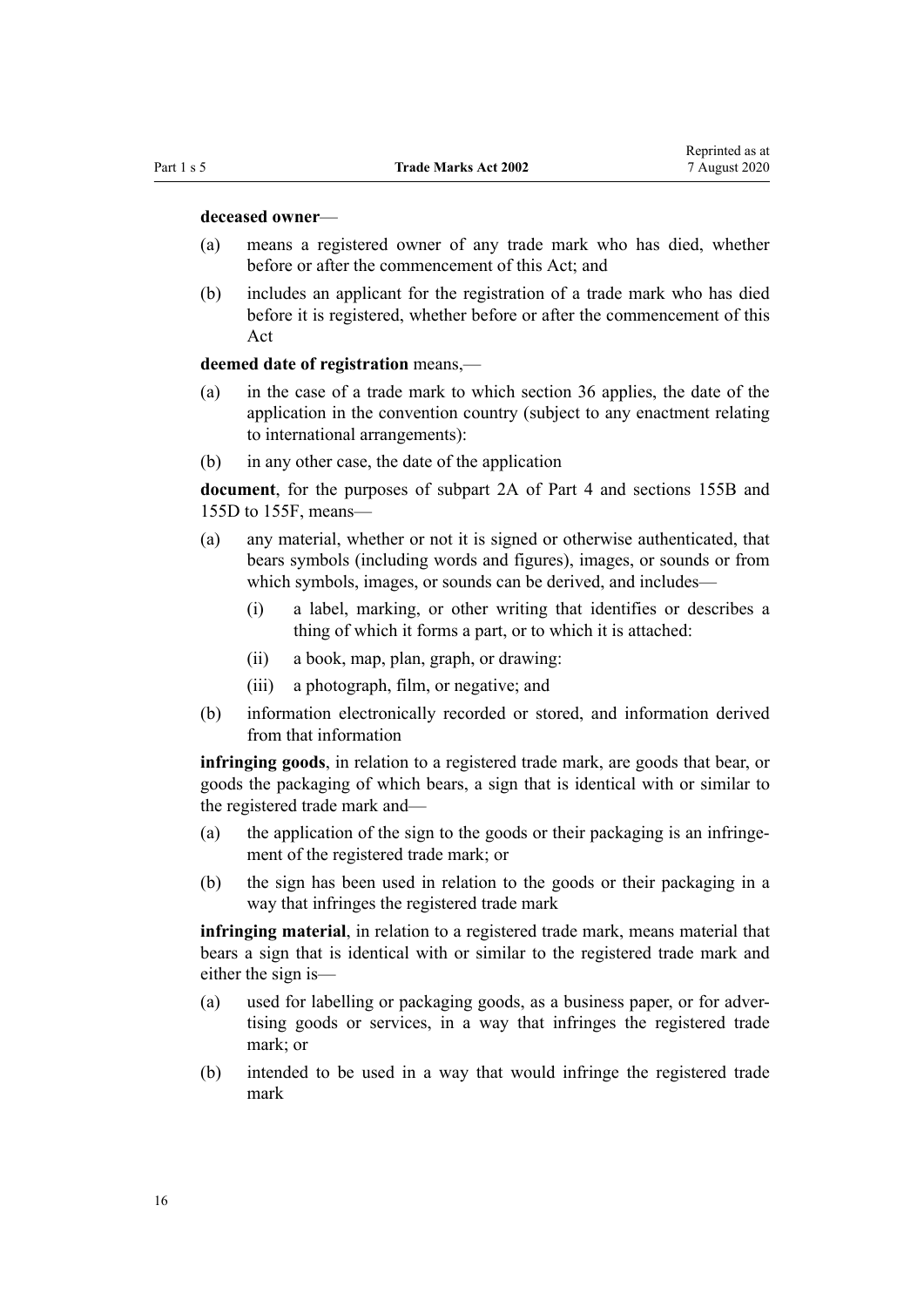**infringing object**, in relation to a registered trade mark, means an object that is—

- (a) specifically designed or adapted for making copies of a sign that is identical or similar to the registered trade mark; and
- (b) in the possession, custody, or control of a person who knows or has reason to believe that the object has been or is to be used to produce infringing goods or material

**infringing sign** has the meaning set out in [section 135](#page-81-0)

**International Bureau** means the International Bureau of the World Intellectual Property Organization

**licensee**, in relation to a trade mark, means a person whose use of the trade mark is authorised by, and subject to the control of, the owner of the trade mark

**Madrid Protocol** means the Protocol Relating to the Madrid Agreement Concerning the International Registration of Marks, adopted at Madrid on 27 June 1989, as amended from time to time

**member**,—

- (a) in relation to a collective association, means a member of the association; and
- (b) in relation to a collective trade mark, means a member of the collective association that is the owner of the collective trade mark

**Ministry** means the department of State that, with the authority of the Prime Minister, is responsible for the administration of this Act

**Nice Agreement** means the Nice Agreement Concerning the International Classification of Goods and Services for the Purposes of the Registration of Marks adopted at Nice on 15 June 1957, as amended from time to time

**Nice Classification** means the classification of goods and services for the registration of marks published from time to time under the Nice Agreement

**owner**,—

- (a) in relation to a registered trade mark that is not a certification trade mark or a collective trade mark, means the person in whose name the trade mark is registered; and
- (b) in relation to a collective trade mark that is registered, means the collective association in whose name the trade mark is registered; and
- (c) in relation to a certification trade mark that is registered, means the person who certifies the goods or services to which the certification trade mark relates; and
- (d) in relation to an unregistered trade mark, means the person who owns all of the rights in the mark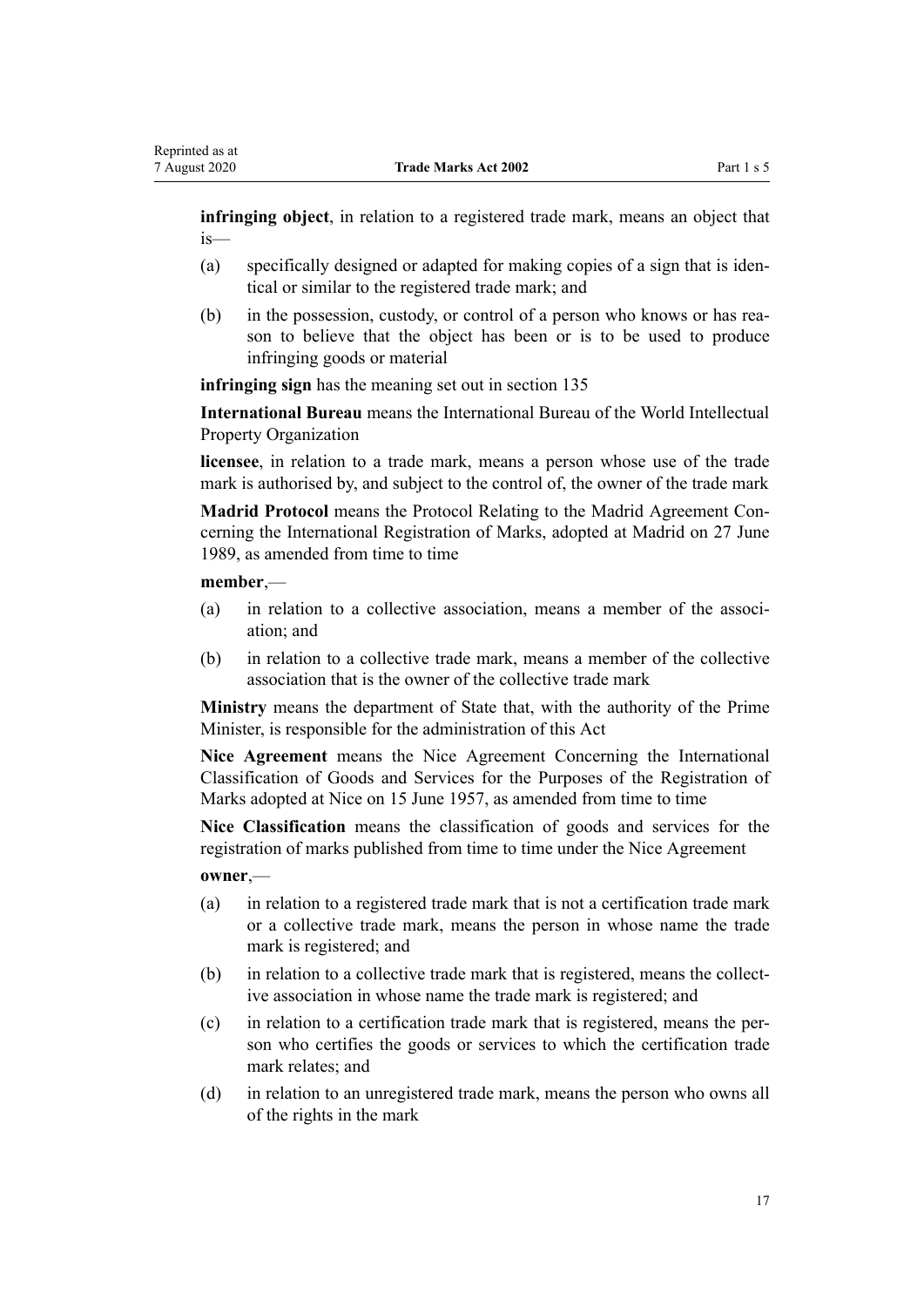**Paris Convention** means the Convention for the Protection of Industrial Property signed at Paris on 20 March 1883, as revised or amended from time to time

**protected international trade mark (New Zealand)** means a trade mark that is entitled to protection in New Zealand under the Madrid Protocol

**qualified person**, in relation to a deceased owner, means a person who satisfies the Commissioner—

- (a) that he or she has obtained or is entitled to obtain probate of the will of the deceased owner or letters of administration in his or her estate in the place where the deceased owner was domiciled at his or her death, or that he or she is the legal representative of the deceased owner in that place:
- (b) that probate of the will of the deceased owner or letters of administration in his or her estate have not been granted or resealed in New Zealand:
- (c) that the interests of the creditors of the deceased owner, and of all persons beneficially interested under his or her will or on his or her intestacy, will be adequately safeguarded if the Commissioner registers the qualified person as the owner of the trade mark

**register** means the register of trade marks kept under [section 181](#page-107-0)

**registered geographical indication** has the same meaning as in [section 7\(1\)](http://legislation.govt.nz/pdflink.aspx?id=DLM390819) of the Geographical Indications (Wine and Spirits) Registration Act 2006

**registered trade mark** means, subject to [section 60,](#page-39-0) a trade mark that is on the register

**regulations** means, except in [sections 54 to 56,](#page-36-0) [63,](#page-40-0) [79](#page-45-0), and [80,](#page-46-0) regulations in force under this Act

**series of trade marks** means a number of trade marks for the same goods or description of goods or the same services or description of services (as the case may be) that—

- (a) resemble each other in their material particulars; and
- (b) differ only in respect of 1 or more of the following matters:
	- (i) statements of the goods or services for which they are, or are proposed to be, used:
	- (ii) statements of number, price, quality, or names of places:
	- (iii) other matters of a non-distinctive character that do not substantially affect the identity of the trade marks:
	- (iv) colour

**sign** includes—

(a) a brand, colour, device, heading, label, letter, name, numeral, shape, signature, smell, sound, taste, ticket, or word; and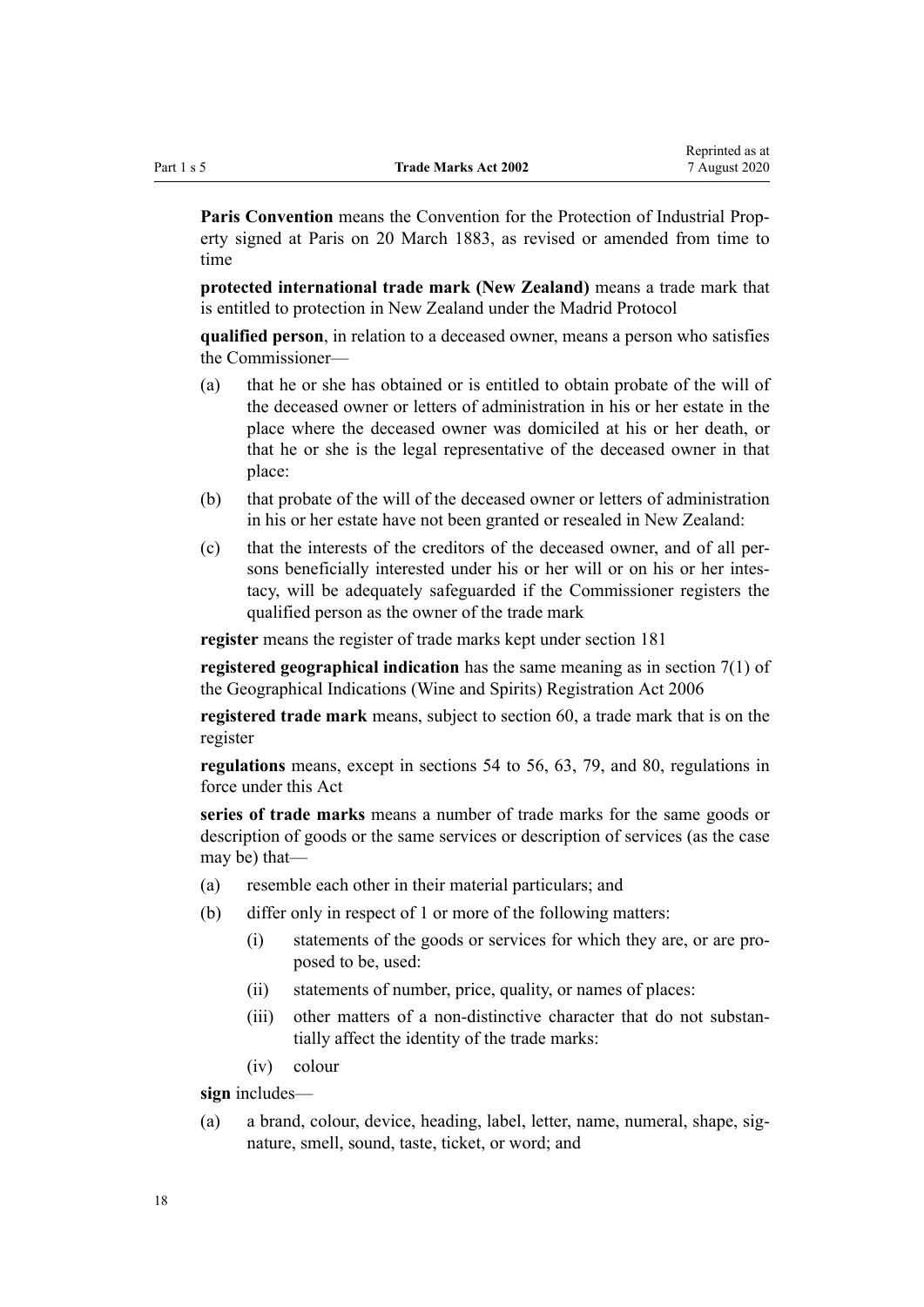# (b) any combination of signs

**specification** means the goods or services specified on the application for the registration of the trade mark in relation to which the registered trade mark is to be used or is proposed to be used

#### **trade mark**—

- (a) means any sign capable of—
	- (i) being represented graphically; and
	- (ii) distinguishing the goods or services of one person from those of another person; and
- (b) includes,—
	- (i) except in [section 85,](#page-47-0) a certification trade mark; and
	- (ii) except in [section 85,](#page-47-0) a collective trade mark

**transmission** means transmission by operation of law, devolution on the personal representative of a deceased person, and any other mode of transfer that is not assignment

**TRIPS Agreement** means the Agreement on Trade-related Aspects of Intellectual Property Rights set out in Annex 1C to the WTO Agreement, as revised or amended from time to time

**working day** means a day of the week other than—

- (a) Saturday, Sunday, Good Friday, Easter Monday, Anzac Day, the Sovereign's birthday, Labour Day, and Waitangi Day; and
- (b) the day observed in the appropriate area as the anniversary of the province of which the area forms part; and
- (c) a day in the period that commences with 25 December in any year and,—
	- (i) except in [section 171](#page-104-0), ends with 2 January in the following year; or
	- (ii) in [section 171,](#page-104-0) ends with 15 January in the following year; and
- (d) if 1 January in any year falls on a Friday, the following Monday; and
- (e) if 1 January in any year falls on a Saturday or a Sunday, the following Monday and Tuesday; and
- (f) if Waitangi Day or Anzac Day falls on a Saturday or a Sunday, the following Monday

**writing** includes the—

- (a) recording of words in a permanent and legible form; and
- (b) recording of words by electronic means that can be retrieved and read; and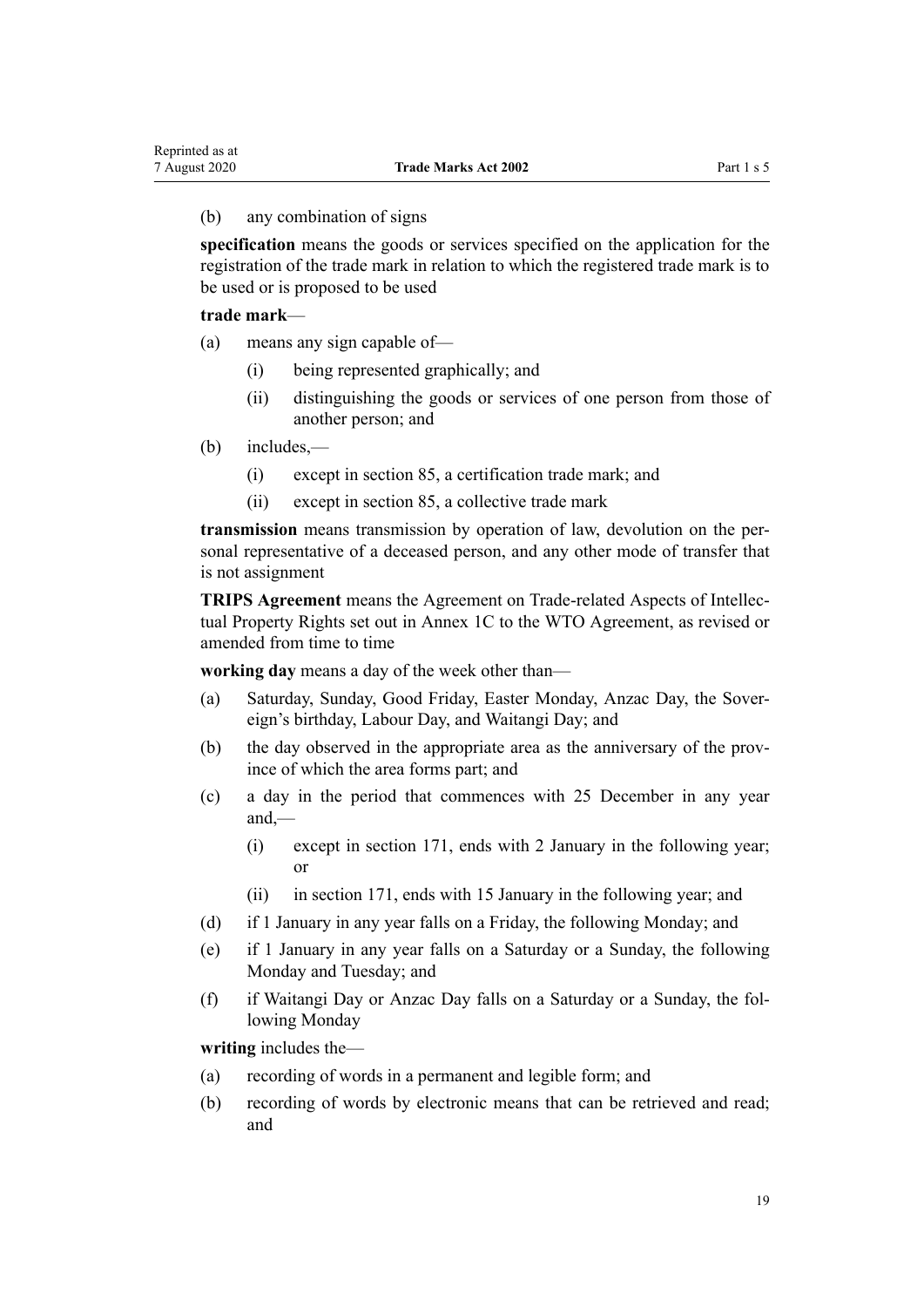(c) display of words by any form of electronic or other means of communication that is subsequently recorded by electronic means that can, by any means, be retrieved and read

**WTO Agreement** means the World Trade Organisation Agreement signed in Marrakesh in 1994, as revised or amended from time to time.

(2) In the case of an entity that is a convention country but is not a State, part of a State, or a territory for whose international relations a State is responsible, a reference in this Act to an application for protection in a country must be read as a reference to an application for protection under the rules of the entity.

Compare: 1953 No 66 s 2(1), (4)

Section 5(1) **applicant** paragraph (b): amended, on 16 September 2011, by [section 4\(2\)](http://legislation.govt.nz/pdflink.aspx?id=DLM2290008) of the Trade Marks Amendment Act 2011 (2011 No 71).

Section 5(1) **applicant** paragraph (c): inserted, on 16 September 2011, by [section 4\(3\)](http://legislation.govt.nz/pdflink.aspx?id=DLM2290008) of the Trade Marks Amendment Act 2011 (2011 No 71).

Section 5(1) **applicant** paragraph (d): inserted, on 16 September 2011, by [section 4\(3\)](http://legislation.govt.nz/pdflink.aspx?id=DLM2290008) of the Trade Marks Amendment Act 2011 (2011 No 71).

Section 5(1) **chief executive**: replaced, on 16 September 2011, by [section 4\(4\)](http://legislation.govt.nz/pdflink.aspx?id=DLM2290008) of the Trade Marks Amendment Act 2011 (2011 No 71).

Section 5(1) **court**: replaced, on 16 September 2011, by [section 4\(5\)](http://legislation.govt.nz/pdflink.aspx?id=DLM2290008) of the Trade Marks Amendment Act 2011 (2011 No 71).

Section 5(1) **court** paragraph (b): amended, on 1 March 2017, by [section 261](http://legislation.govt.nz/pdflink.aspx?id=DLM6942680) of the District Court Act 2016 (2016 No 49).

Section 5(1) **document**: inserted, on 16 September 2011, by [section 4\(1\)](http://legislation.govt.nz/pdflink.aspx?id=DLM2290008) of the Trade Marks Amendment Act 2011 (2011 No 71).

Section 5(1) **geographical indication**: repealed, on 27 July 2017, by [section 63](http://legislation.govt.nz/pdflink.aspx?id=DLM390893) of the Geographical Indications (Wine and Spirits) Registration Act 2006 (2006 No 60).

Section 5(1) **International Bureau**: inserted, on 16 September 2011, by [section 4\(1\)](http://legislation.govt.nz/pdflink.aspx?id=DLM2290008) of the Trade Marks Amendment Act 2011 (2011 No 71).

Section 5(1) **licensee**: replaced, on 16 September 2011, by [section 4\(6\)](http://legislation.govt.nz/pdflink.aspx?id=DLM2290008) of the Trade Marks Amendment Act 2011 (2011 No 71).

Section 5(1) **Madrid Protocol**: inserted, on 16 September 2011, by [section 4\(1\)](http://legislation.govt.nz/pdflink.aspx?id=DLM2290008) of the Trade Marks Amendment Act 2011 (2011 No 71).

Section 5(1) **Ministry**: inserted, on 16 September 2011, by [section 4\(1\)](http://legislation.govt.nz/pdflink.aspx?id=DLM2290008) of the Trade Marks Amendment Act 2011 (2011 No 71).

Section 5(1) **Nice Agreement**: inserted, on 16 September 2011, by [section 4\(1\)](http://legislation.govt.nz/pdflink.aspx?id=DLM2290008) of the Trade Marks Amendment Act 2011 (2011 No 71).

Section 5(1) **Nice Classification**: inserted, on 16 September 2011, by [section 4\(1\)](http://legislation.govt.nz/pdflink.aspx?id=DLM2290008) of the Trade Marks Amendment Act 2011 (2011 No 71).

Section 5(1) **owner** paragraph (d): amended, on 16 September 2011, by [section 4\(7\)](http://legislation.govt.nz/pdflink.aspx?id=DLM2290008) of the Trade Marks Amendment Act 2011 (2011 No 71).

Section 5(1) **permitted use**: repealed, on 16 September 2011, by [section 4\(8\)](http://legislation.govt.nz/pdflink.aspx?id=DLM2290008) of the Trade Marks Amendment Act 2011 (2011 No 71).

Section 5(1) **protected geographical indication**: repealed, on 27 July 2017, by [section 63](http://legislation.govt.nz/pdflink.aspx?id=DLM390893) of the Geographical Indications (Wine and Spirits) Registration Act 2006 (2006 No 60).

Section 5(1) **protected international trade mark (New Zealand)**: inserted, on 16 September 2011, by [section 4\(1\)](http://legislation.govt.nz/pdflink.aspx?id=DLM2290008) of the Trade Marks Amendment Act 2011 (2011 No 71).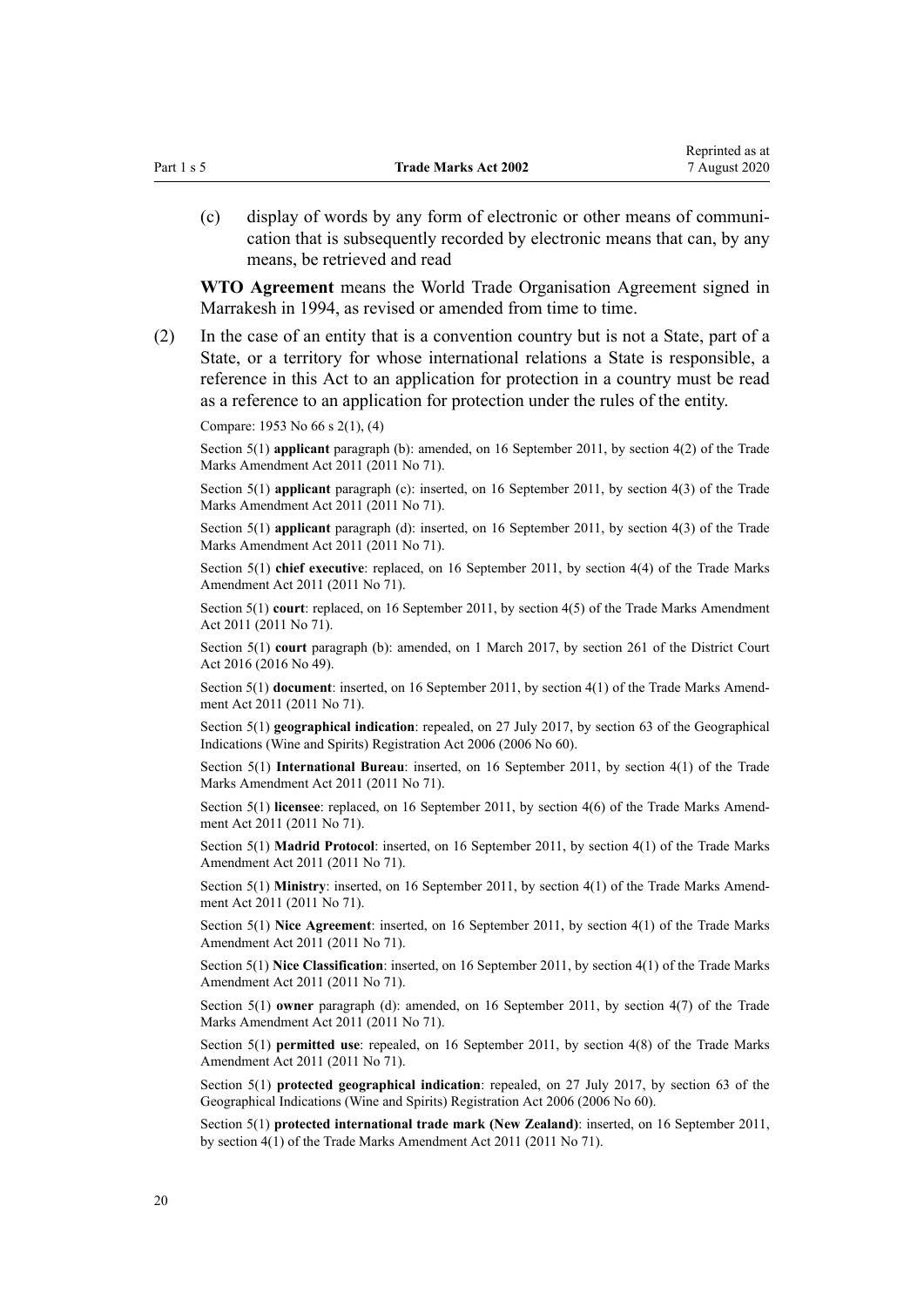<span id="page-20-0"></span>Section 5(1) **registered geographical indication**: inserted, on 27 July 2017, by [section 63](http://legislation.govt.nz/pdflink.aspx?id=DLM390893) of the Geographical Indications (Wine and Spirits) Registration Act 2006 (2006 No 60).

Section 5(1) **registered trade mark**: amended, on 13 January 2020, by [section 123](http://legislation.govt.nz/pdflink.aspx?id=LMS85747) of the Regulatory Systems (Economic Development) Amendment Act 2019 (2019 No 62).

Section 5(1) series of trade marks: replaced, on 16 September 2011, by [section 4\(9\)](http://legislation.govt.nz/pdflink.aspx?id=DLM2290008) of the Trade Marks Amendment Act 2011 (2011 No 71).

Section 5(1) **specified goods**: repealed, on 27 July 2017, by [section 63](http://legislation.govt.nz/pdflink.aspx?id=DLM390893) of the Geographical Indications (Wine and Spirits) Registration Act 2006 (2006 No 60).

Section 5(1) **trade mark** paragraph (b): replaced, on 16 September 2011, by [section 4\(10\)](http://legislation.govt.nz/pdflink.aspx?id=DLM2290008) of the Trade Marks Amendment Act 2011 (2011 No 71).

Section 5(1) **working day** paragraph (e): replaced, on 1 January 2014, by [section 8](http://legislation.govt.nz/pdflink.aspx?id=DLM4929207) of the Holidays (Full Recognition of Waitangi Day and ANZAC Day) Amendment Act 2013 (2013 No 19).

Section 5(1) **working day** paragraph (f): inserted, on 1 January 2014, by [section 8](http://legislation.govt.nz/pdflink.aspx?id=DLM4929207) of the Holidays (Full Recognition of Waitangi Day and ANZAC Day) Amendment Act 2013 (2013 No 19).

#### **6 Meaning of use of sign**

In this Act, unless the context otherwise requires, every reference to—

- (a) the use of a sign in relation to goods is a reference to the use of the sign on, or in physical or other relation to, goods:
- (b) the use of a sign in relation to services is a reference to the use of the sign in relation to the provision or availability of services:
- (c) the use of a sign in relation to goods or services (as the case may be) includes a reference to the audible use of the sign in relation to goods or services.

Compare: 1953 No 66 s 2(2)

#### **7 Meaning of use of trade mark**

- (1) In this Act, unless the context otherwise requires, **use**, in relation to a trade mark, includes—
	- (a) use in a form differing in elements that do not alter the distinctive character of the trade mark in the form in which it was registered; and
	- (b) applying the trade mark to goods or services or to materials for the labelling or packaging of goods or services in New Zealand solely for export purposes; and
	- (c) the application in New Zealand of a trade mark to goods or services to be exported from New Zealand, and any other act done in New Zealand in relation to those goods or services that, if done in relation to goods or services to be sold or otherwise traded in New Zealand, would constitute use of a trade mark in relation to those goods or services for which the use is material under this Act or at common law; and
	- (d) the use of the trade mark by—
		- (i) the owner; or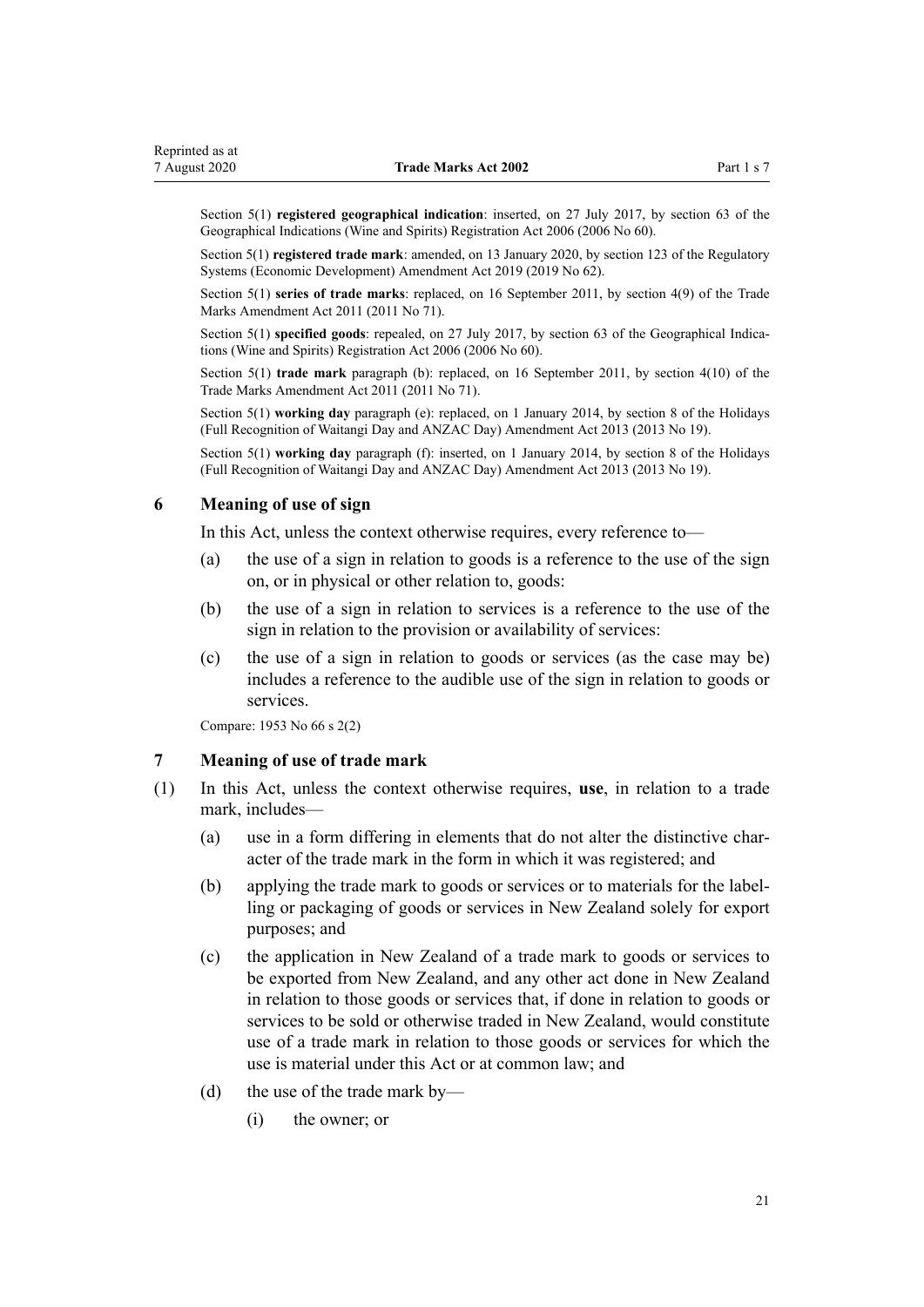(ii) if the owner is a collective association, a member of the collective association.

Reprinted as at

- <span id="page-21-0"></span>(2) References in this Act to use of a trade mark by the owner includes use by a person other than the owner if that use is authorised by, and subject to, the control of the owner.
- (3) The use of the whole of a registered trade mark is also a use of any registered component part of a trade mark registered in the name of the same owner. Compare: 1953 No 66 s 2(3)

# **7A Transitional, savings, and related provisions**

The transitional, savings, and related provisions set out in [Schedule 1AA](#page-120-0) have effect according to their terms.

Section 7A: inserted, on 13 January 2020, by [section 124](http://legislation.govt.nz/pdflink.aspx?id=LMS85749) of the Regulatory Systems (Economic Development) Amendment Act 2019 (2019 No 62).

## **8 Act binds the Crown**

This Act binds the Crown.

# **Part 2 Registrability of trade marks**

Subpart 1—Preliminary

# *Nature of registered trade mark*

#### **9 Nature of registered trade mark**

- (1) A registered trade mark is personal property.
- (2) Equities in respect of a registered trade mark may be enforced in the same way as equities in respect of any other personal property. Compare: 1953 No 66 s 80(1)

# *Rights that attach to registered trade marks*

#### **10 Rights that attach to registered trade marks**

- (1) The owner of a registered trade mark has, in relation to all or any of the goods or services in respect of which the trade mark is registered, the rights and remedies provided by this Act and, in particular, has the exclusive right to—
	- (a) use the registered trade mark; and
	- (b) authorise other persons to use the registered trade mark; and
	- (c) assign or transmit the registered trade mark (either in connection with the goodwill of a business or not); and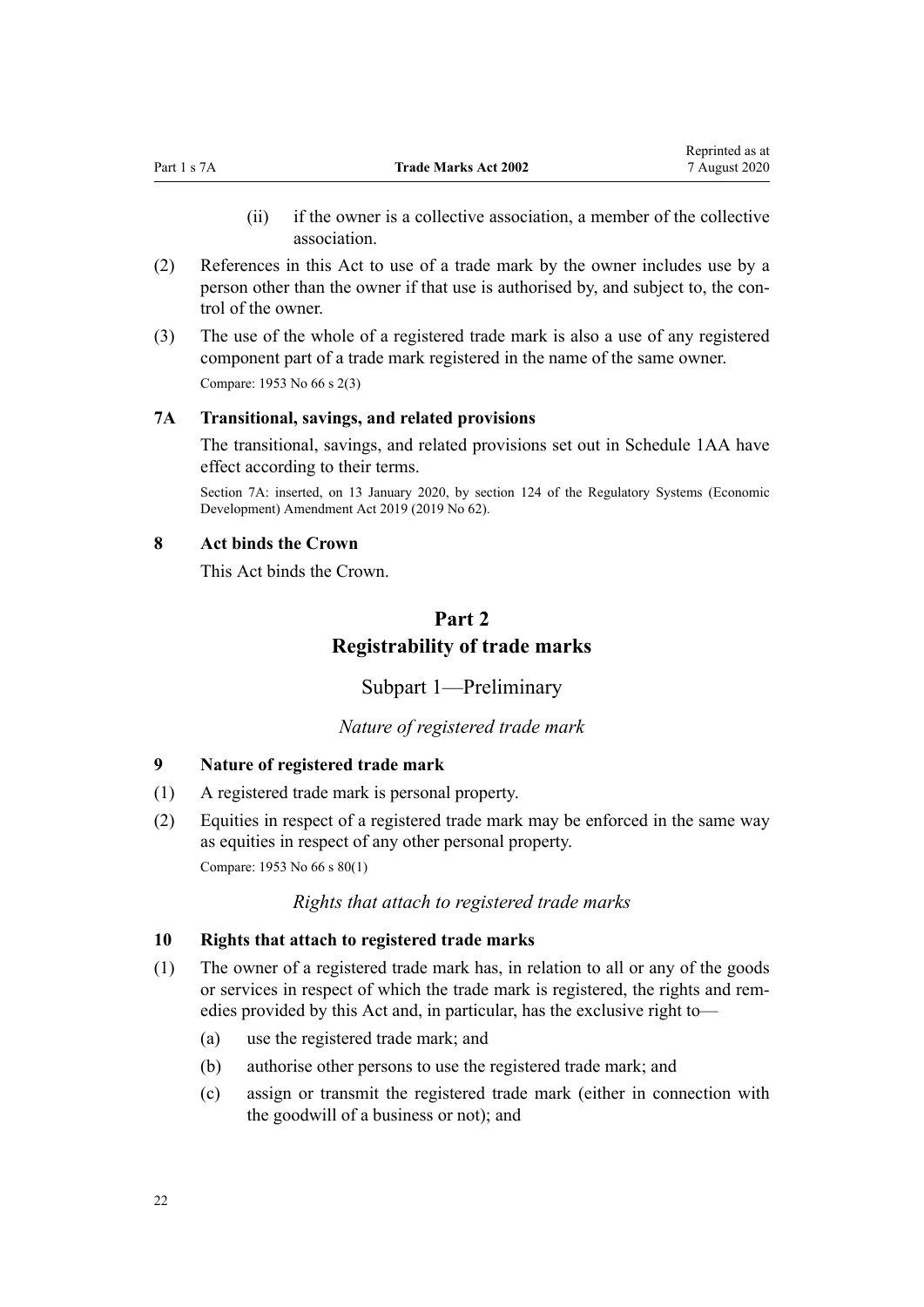- <span id="page-22-0"></span>(d) give valid receipts for any consideration for any such assignment or transmission.
- (2) For the purposes of subsection (1)(a), a member of a collective association that owns a collective trade mark that is registered in respect of goods or services—
	- (a) has, along with the collective association, the exclusive right to use the trade mark in respect of those goods or services; and
	- (b) does not have the right to exclude any other members from using the trade mark in respect of goods produced or services provided by the other members.

Compare: 1953 No 66 ss 37(1), (12), 46D, 46I

# **11 Additional matters that relate to rights attaching to registered trade marks** Subject to [section 100](#page-53-0), the rights referred to in [section 10—](#page-21-0)

- (a) are subject to any conditions entered on the register in relation to the registered trade mark; and
- (ab) are subject to any lawful use of a registered geographical indication; and
- (b) accrue from the deemed date of registration of the trade mark; and
- (c) are conferred in respect of each of the registered trade mark's component parts that are registered as separate trade marks; and
- (d) are to be exercised by joint owners, if any, of the registered trade mark as if they were the rights of a single person.

Compare: 1953 No 66 ss 28(1), 79(1)

Section 11(ab): inserted, on 27 July 2017, by [section 63](http://legislation.govt.nz/pdflink.aspx?id=DLM390893) of the Geographical Indications (Wine and Spirits) Registration Act 2006 (2006 No 60).

# *Rights that attach to application*

## **12 Rights that attach to application**

- (1) An applicant may assign or transmit the applicant's application (whether made before or after the commencement of this Act).
- (2) An application for registration of a trade mark is personal property.
- (3) Equities in respect of an application for registration of a trade mark may be enforced in the same way as equities in respect of any other personal property.

# *Registrability of trade marks: general*

# **13 When trade mark registrable**

- (1) If all the requirements set out in subsection (2) are met, a trade mark is registrable under this Act in respect of the following:
	- (a) particular goods or services within 1 or more classes:
	- (b) particular goods and services within 1 or more classes.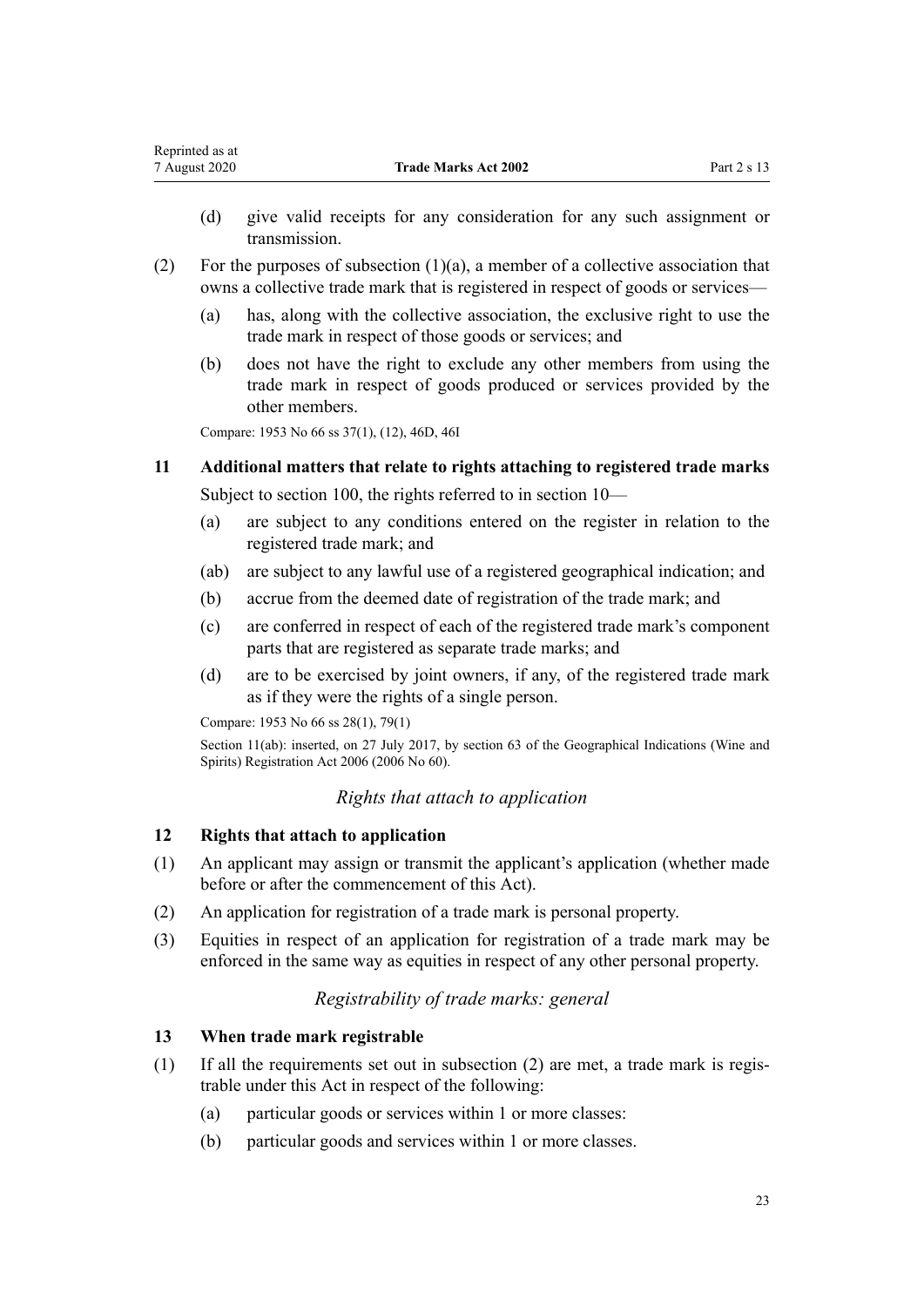- <span id="page-23-0"></span>(2) The following requirements must be met:
	- (a) an application for the registration of the trade mark must be made in accordance with this Act:
	- (b) all prescribed fees, if any, must be paid in respect of the application:
	- (c) the Commissioner must be satisfied that there are no absolute or relative grounds set out in this Part that would prevent the registration of the trade mark.

# **13A Trade mark not registrable if related certification trade mark owned**

If a person owns a certification trade mark in respect of goods or services, a trade mark in respect of goods or services of the kind certified must not be registered in the name of that person.

Section 13A: inserted, on 13 January 2020, by [section 125](http://legislation.govt.nz/pdflink.aspx?id=LMS85751) of the Regulatory Systems (Economic Development) Amendment Act 2019 (2019 No 62).

## **14 Additional provisions that relate to registrability of certification trade marks**

A certification trade mark in respect of goods or services—

- (a) may be registered in the name, as owner, of the person who certifies the goods or services; but
- (b) may not be registered in the name of a person who owns a trade mark in respect of, or otherwise carries on trade in, goods or in services of the kind certified.

Section 14(b): amended, on 13 January 2020, by [section 126](http://legislation.govt.nz/pdflink.aspx?id=LMS85752) of the Regulatory Systems (Economic Development) Amendment Act 2019 (2019 No 62).

# **15 Additional provisions that relate to registrability of collective trade marks**

A collective trade mark may be registered in the name of a collective association, as owner, in respect of goods produced by its members, services provided by its members, or both.

Compare: 1953 No 66 s 46A

#### **16 Commissioner's preliminary advice regarding distinctive character of trade mark**

- (1) The Commissioner must, if required by a person who proposes to apply for the registration of a trade mark, advise the person whether, in the Commissioner's opinion, the trade mark has a distinctive character.
- (2) A person who is advised under subsection (1) that a trade mark has a distinctive character is entitled to be repaid any fee that the person paid on the filing of the application if,—
	- (a) within 3 months after the Commissioner gave that advice, the person applies for the registration of the trade mark; and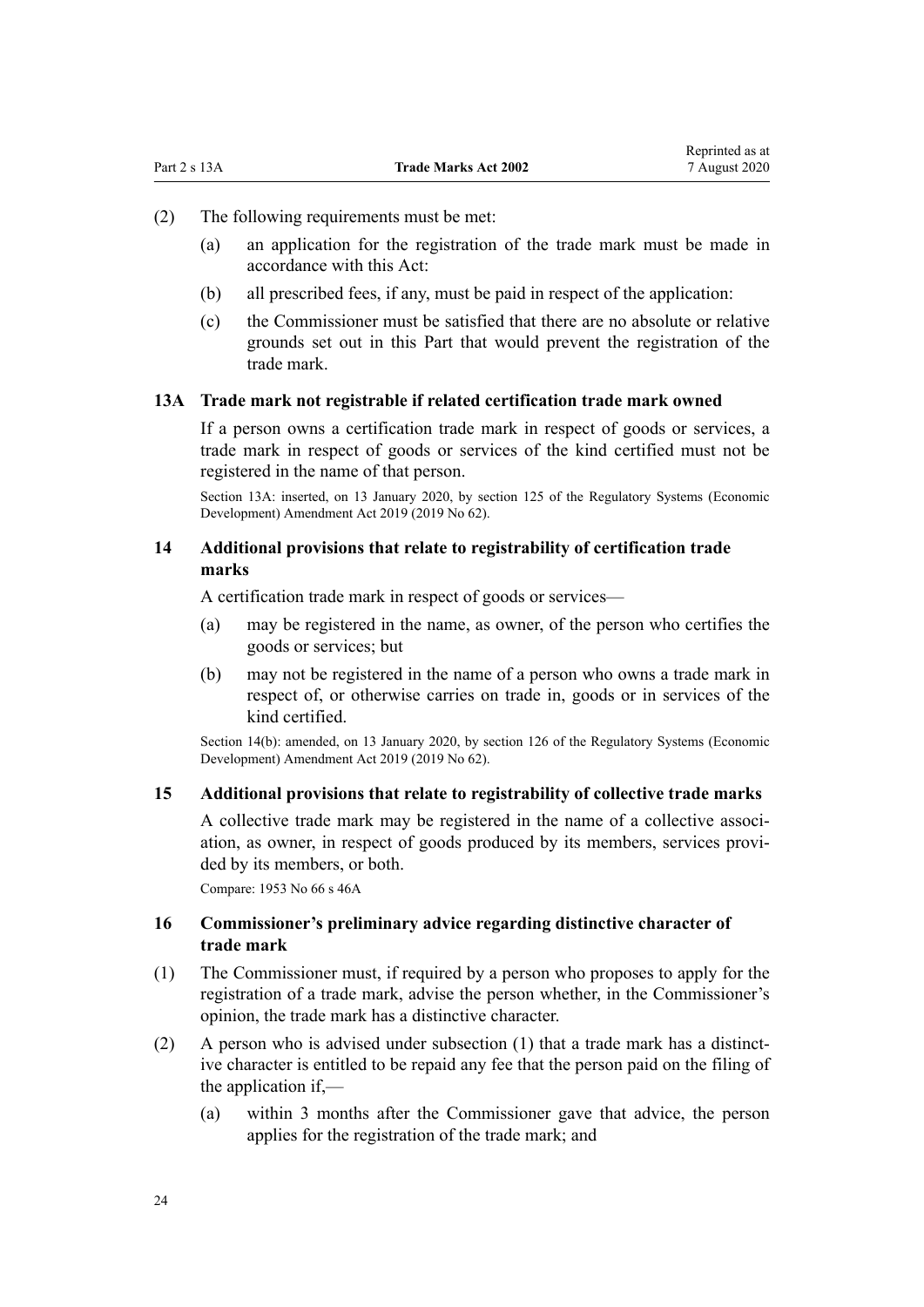- <span id="page-24-0"></span>(b) the Commissioner rejects the application on the basis that the trade mark has no distinctive character.
- (3) A person entitled to a refund under subsection (2) must withdraw the application before the payment of that refund.

Compare: 1953 No 66 s 55

Subpart 2—Absolute grounds for not registering trade mark

# **17 Absolute grounds for not registering trade mark: general**

- (1) The Commissioner must not register as a trade mark or part of a trade mark any matter—
	- (a) the use of which would be likely to deceive or cause confusion; or
	- (b) the use of which is contrary to New Zealand law or would otherwise be disentitled to protection in any court; or
	- (c) the use or registration of which would, in the opinion of the Commissioner, be likely to offend a significant section of the community, including Māori.
- (2) The Commissioner must not register a trade mark if the application is made in bad faith.
- (3) Despite subsection (1)(b), the Commissioner may register a trade mark even if use of the trade mark is restricted or prohibited under the [Smoke-free Environ](http://legislation.govt.nz/pdflink.aspx?id=DLM223190)[ments Act 1990](http://legislation.govt.nz/pdflink.aspx?id=DLM223190).

Compare: 1953 No 66 s 16

Section 17: replaced, on 15 December 2005, by [section 3](http://legislation.govt.nz/pdflink.aspx?id=DLM362636) of the Trade Marks Amendment Act 2005 (2005 No 116).

# *Registrability of non-distinctive trade marks*

# **18 Non-distinctive trade mark not registrable**

- (1) The Commissioner must not register—
	- (a) a sign that is not a trade mark:
	- (b) a trade mark that has no distinctive character:
	- (c) a trade mark that consists only of signs or indications that may serve, in trade, to designate the kind, quality, quantity, intended purpose, value, geographical origin, time of production of goods or of rendering of services, or other characteristics of goods or services:
	- (d) a trade mark that consists only of signs or indications that have become customary in the current language or in the bona fide and established practices of trade.
- (2) The Commissioner must not refuse to register a trade mark under subsection (1)(b), (c), or (d) if, before the date of application for registration, as a result of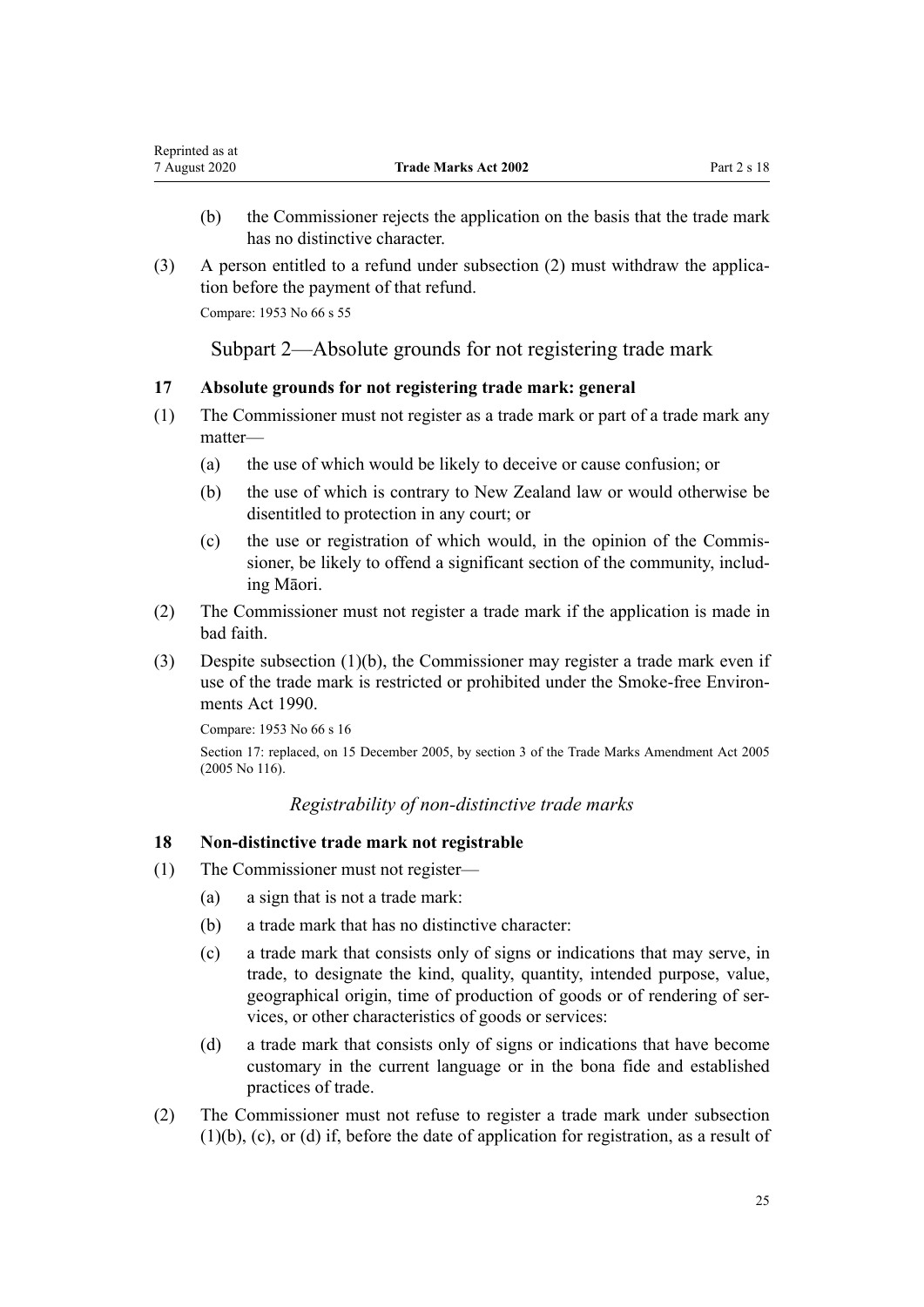<span id="page-25-0"></span>either the use made of it or of any other circumstances, the trade mark has acquired a distinctive character.

Compare: Trade Marks Act 1998 s 7(1)–(3) (Singapore)

Section 18(1)(c): amended, on 15 December 2005, by [section 4](http://legislation.govt.nz/pdflink.aspx?id=DLM362638) of the Trade Marks Amendment Act 2005 (2005 No 116).

#### **19 Relevance of colour to distinctive character of trade mark**

- (1) In determining the distinctive character of a trade mark, the Commissioner or the court, as the case may be, must consider whether or not the trade mark is, or is to be, limited in whole or in part to 1 or more specified colours.
- (2) A trade mark that is, or is to be, registered without limitation of colour is, or will be, registered for all colours.

Compare: 1953 No 66 s 25

## **20 Trade mark that contains geographical indication must not be registered in certain circumstances**

- (1) The Commissioner must not register a trade mark if—
	- (a) a registered geographical indication for a wine or spirit exists under the [Geographical Indications \(Wine and Spirits\) Registration Act 2006](http://legislation.govt.nz/pdflink.aspx?id=DLM390755) and—
		- (i) the trade mark contains the registered geographical indication for a wine or spirit; and
		- (ii) the trade mark relates to a wine or spirit that does not originate in the place of geographical origin to which the registered geographical indication relates; and
		- (iii) the use of the trade mark is likely to deceive or confuse; or
	- (b) an application for registration of a geographical indication for a wine or spirit has been made in good faith under the [Geographical Indications](http://legislation.govt.nz/pdflink.aspx?id=DLM390755) [\(Wine and Spirits\) Registration Act 2006](http://legislation.govt.nz/pdflink.aspx?id=DLM390755) and—
		- (i) the trade mark contains the geographical indication that is the subject of the application for registration; and
		- (ii) the trade mark relates to a wine or spirit that does not originate in the place of geographical origin to which the geographical indication relates; and
		- (iii) the use of the trade mark is likely to deceive or confuse; and
		- (iv) if registered, the deemed date of registration of the geographical indication is earlier than the deemed date of registration of the trade mark (if registered).
- (2) This section does not apply if the Commissioner or the court, as the case may be, considers that a case of honest concurrent use exists that, in the opinion of the Commissioner or the court, makes it proper for the trade mark to be regis-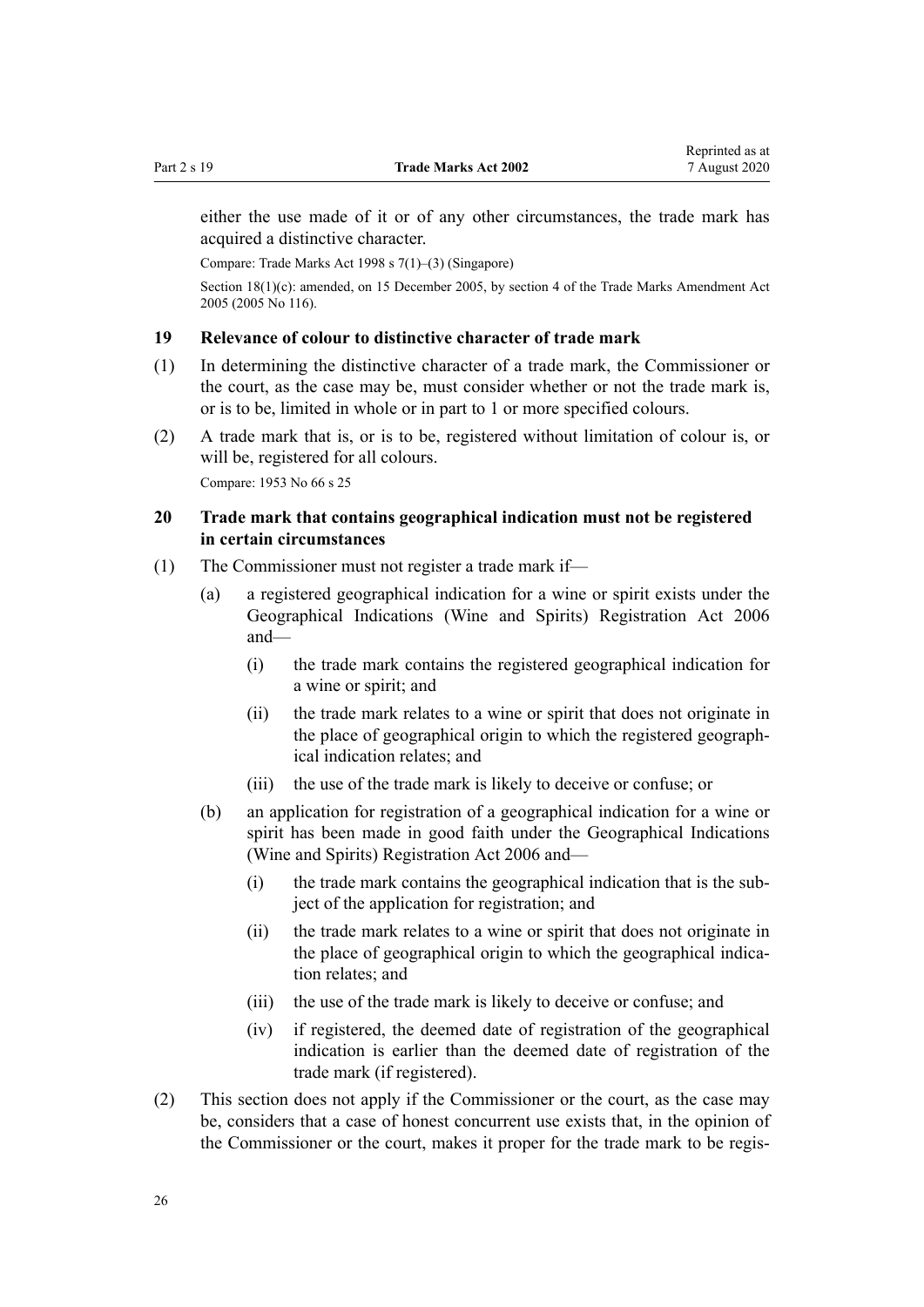<span id="page-26-0"></span>tered, subject to any conditions that the Commissioner or the court may impose.

Compare: 2006 No 60 [ss 14–17](http://legislation.govt.nz/pdflink.aspx?id=DLM390831)

Section 20: replaced, on 27 July 2017, by [section 63](http://legislation.govt.nz/pdflink.aspx?id=DLM390893) of the Geographical Indications (Wine and Spirits) Registration Act 2006 (2006 No 60).

# **21 Trade mark that contains commonly used chemical names must not be registered**

- (1) The Commissioner must not register, in respect of a chemical substance or preparation, a trade mark that contains the commonly used and accepted name of any single chemical element or single chemical compound.
- (2) Subsection (1) does not apply to a word that is used to denote only a brand or make of the element or compound made by the owner or a licensee of the trade mark, together with a suitable name or description open to the public use. Compare: 1953 No 66 s 24(3)

Subpart 3—Relative grounds for not registering trade mark

*Registrability of trade mark that contains certain words*

#### **22 Registrability of trade mark that contains certain words**

The Commissioner may register a trade mark that contains the words "copyright", "layout design", "patent", "patented", "plant variety right", "registered", "registered design", or "trade mark", or any abbreviations of those words, or any similar words.

Compare: 1953 No 66 s 18(1)(a)

*Registrability of trade mark that contains person's name*

#### **23 Registrability of trade mark that contains person's name**

If a person applies for registration of a sign as a trade mark and the sign contains the name or representation of a person, the Commissioner may require the written consent of—

- (a) that person unless the person died 10 years or more before the making of the application; or
- (b) the person's legal representative if—
	- (i) the person died within 10 years before the making of the application; or
	- (ii) the Commissioner thinks the person's consent cannot for any other reason be obtained.

Compare: 1953 No 66 s 19(2)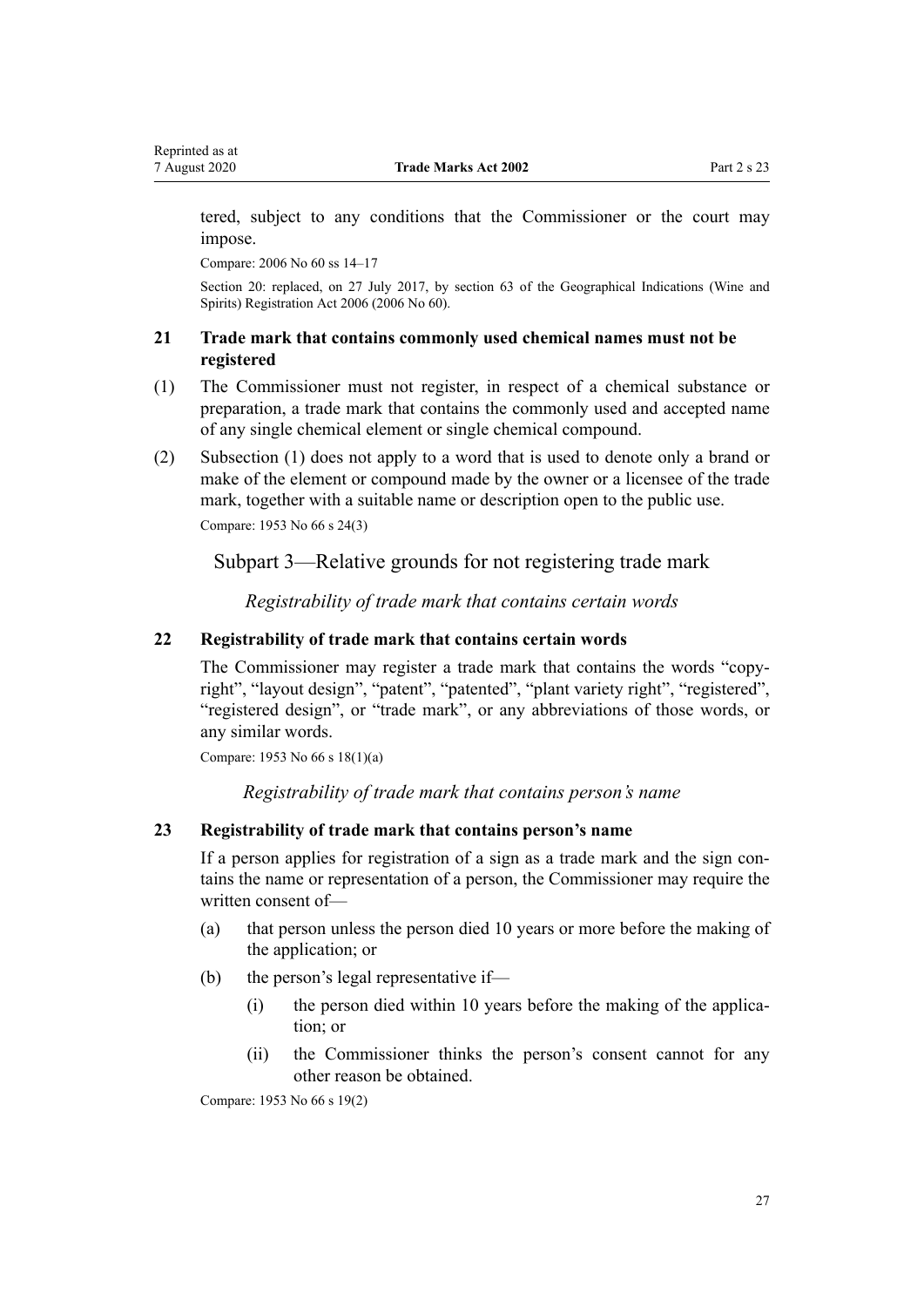#### <span id="page-27-0"></span>**24 Registrability of trade mark that contains representations of Royal Family**

The Commissioner must not register a trade mark that contains a representation of Her Majesty or any member of the Royal Family, or an imitation of any such representation, unless the applicant has obtained the consent of Her Majesty or the relevant member of the Royal Family to the registration of the trade mark. Compare: 1953 No 66 s 18(1)(b)

#### *Registrability of identical or similar trade marks*

#### **25 Registrability of identical or similar trade mark**

- (1) The Commissioner must not register a trade mark (**trade mark A**) in respect of any goods or services if—
	- (a) it is identical to a trade mark (**trade mark B**) belonging to a different owner and that is registered, or has priority under [section 34](#page-31-0) or [section](#page-32-0)  $36 -$ 
		- (i) in respect of the same goods or services; or
		- (ii) in respect of goods or services that are similar to those goods and services, and its use is likely to deceive or confuse; or
	- (b) it is similar to a trade mark (**trade mark C**) that belongs to a different owner and that is registered, or has priority under [section 34](#page-31-0) or [section](#page-32-0) [36,](#page-32-0) in respect of the same goods or services or goods or services that are similar to those goods or services, and its use is likely to deceive or confuse; or
	- (c) it is, or an essential element of it is, identical or similar to, or a translation of, a trade mark that is well known in New Zealand (**trade mark D**), whether through advertising or otherwise, in respect of those goods or services or similar goods or services or any other goods or services if the use of trade mark A would be taken as indicating a connection in the course of trade between those other goods or services and the owner of trade mark D, and would be likely to prejudice the interests of the owner.
- (2) Section 26 overrides subsection (1).

Compare: 1953 No 66 s 17(1), (2)

Section 25(1)(a): replaced, on 15 December 2005, by [section 5\(1\)](http://legislation.govt.nz/pdflink.aspx?id=DLM362639) of the Trade Marks Amendment Act 2005 (2005 No 116).

Section 25(1)(b): amended, on 15 December 2005, by [section 5\(2\)](http://legislation.govt.nz/pdflink.aspx?id=DLM362639) of the Trade Marks Amendment Act 2005 (2005 No 116).

#### **26 Exceptions**

The Commissioner must register trade mark A if—

(a) the owner of trade mark B, trade mark C, or trade mark D (as the case may require) consents to the registration of trade mark A; or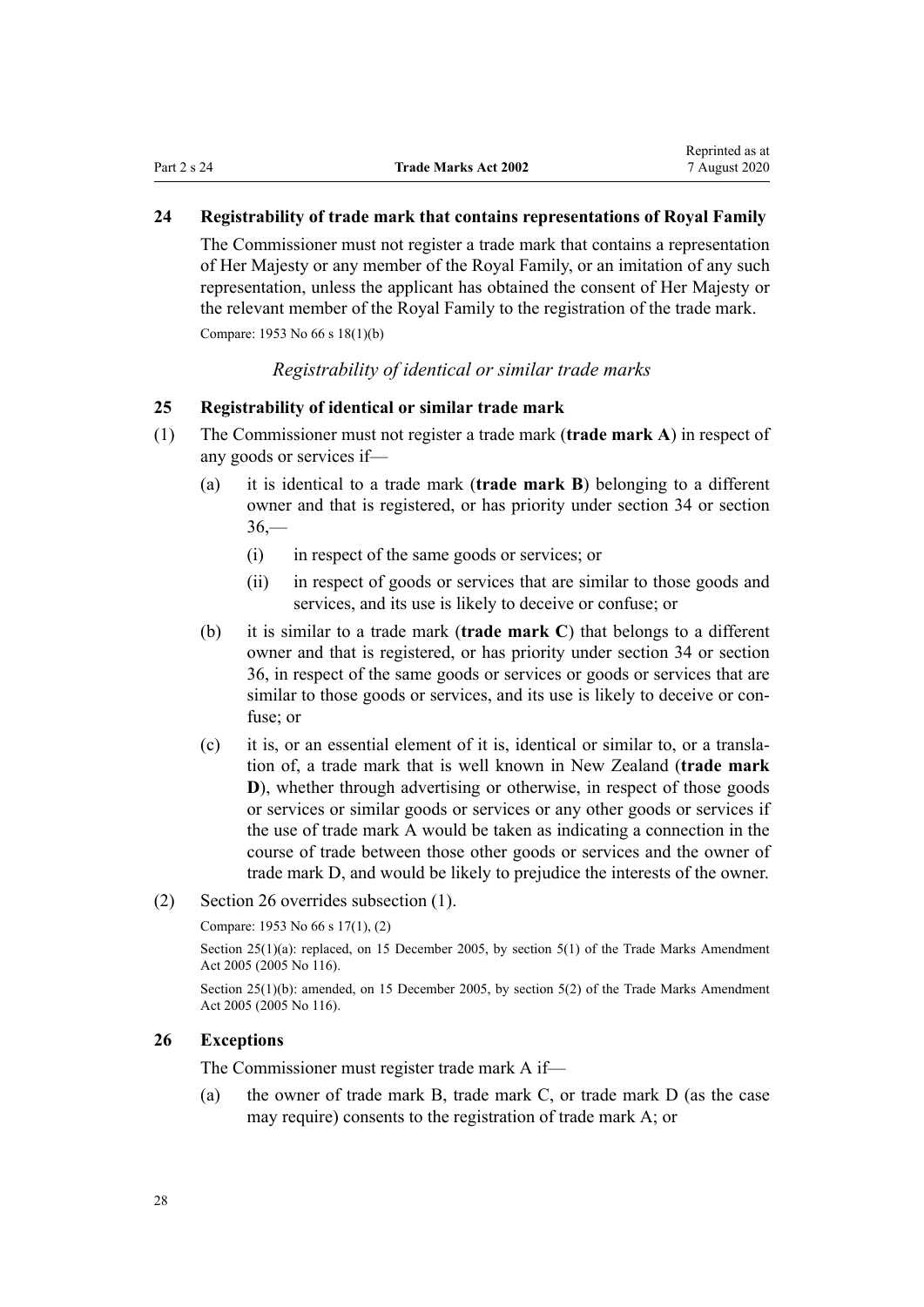(b) the Commissioner or the court, as the case may be, considers that a case of honest concurrent use exists, or other special circumstances exist, that, in the opinion of the court or the Commissioner, makes it proper for the trade mark to be registered subject to any conditions that the court or the Commissioner may impose.

Compare: 1953 No 66 s 17(5)

<span id="page-28-0"></span>Reprinted as at

# *Registrability of trade mark that contains flags*

# **27 Registrability of trade mark that contains representation of flag, etc, generally**

- (1) If a person applies for registration of a sign as a trade mark and the sign includes a representation of the flag, armorial bearing, insignia, orders of chivalry, or decorations of any entity, the Commissioner may require that the applicant obtain the written consent of the person who appears to the Commissioner to be entitled to consent to the registration and use of the sign as a trade mark.
- (2) Subsection (1) does not apply if section 28 or section 29 applies. Compare: 1953 No 66 s 19(1)

# **28 Registrability of trade mark that contains flag, State emblems, etc, of convention country**

The Commissioner must not, without the authorisation of the competent authorities of the country concerned, register a trade mark that contains a representation of—

- (a) the flag of a convention country unless the Commissioner considers that the use of the flag in the manner proposed is permitted without that authorisation; or
- (b) the armorial bearings or any other State emblem of a convention country that is protected under the Paris Convention or the TRIPS Agreement; or
- (c) an official sign or hallmark—
	- (i) adopted by a convention country; and
	- (ii) that indicates control and warranty in relation to goods or services of the same, or similar, kind as those goods or services in relation to which the trade mark is to be registered; and
	- (iii) that is protected under the Paris Convention or the TRIPS Agreement.

Compare: Trade Marks Act 1998 s 56 (Singapore)

# **29 Registrability of trade mark that contains armorial bearings, etc, of certain international organisations**

(1) The Commissioner must not, without the authorisation of the international organisation concerned, register a trade mark that contains a representation of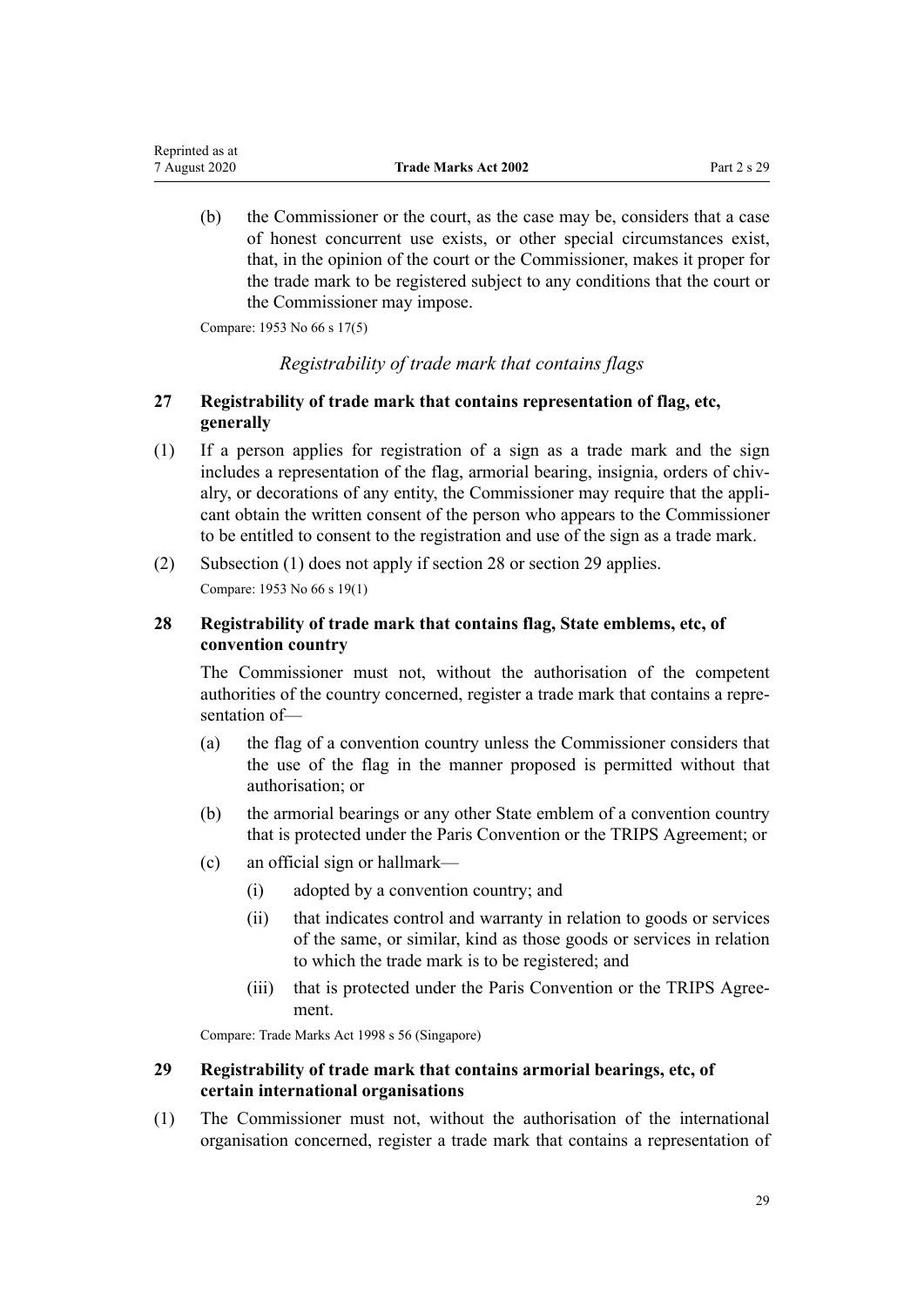<span id="page-29-0"></span>the armorial bearing, flag, or other emblem, or the abbreviation or name, of an international intergovernmental organisation of which 1 or more convention countries are members if the armorial bearing, flag, or other emblem, or the abbreviation or name, of the international organisation concerned is protected under the Paris Convention or the TRIPS Agreement.

- (2) Despite subsection (1), the Commissioner may register a trade mark if the Commissioner considers that the use of the armorial bearing, flag, or other emblem, or the abbreviation or name, of the international organisation concerned in the manner proposed—
	- (a) is not likely to suggest to the public that a connection exists between the organisation and the trade mark; or
	- (b) is not likely to mislead the public as to the existence of a connection between the user and the organisation.

Compare: Trade Marks Act 1998 s 57 (Singapore)

## **30 When emblems, etc, are protected under Paris Convention or TRIPS Agreement**

For the purposes of [sections 28](#page-28-0) and [29](#page-28-0), the State emblems (other than the national flag) of, or the official signs or hallmarks adopted by, a convention country, or the emblems, abbreviations, or names, of an international organisation, as the case may be, are protected under the Paris Convention or the TRIPS Agreement only if, or to the extent that,—

- (a) the country or the organisation concerned has notified New Zealand in accordance with Article 6*ter* (3) of the Paris Convention, or under that Article as applied by the TRIPS Agreement, that it desires to protect the State emblem, official sign, or hallmark, or the emblem, abbreviation, or name, as the case may be; and
- (b) the notification remains in force; and
- (c) New Zealand has not objected to it in accordance with Article 6*ter* (4) of the Paris Convention, or under that Article as applied by the TRIPS Agreement, or any such objection has been withdrawn.

Compare: Trade Marks Act 1998 s 58 (Singapore)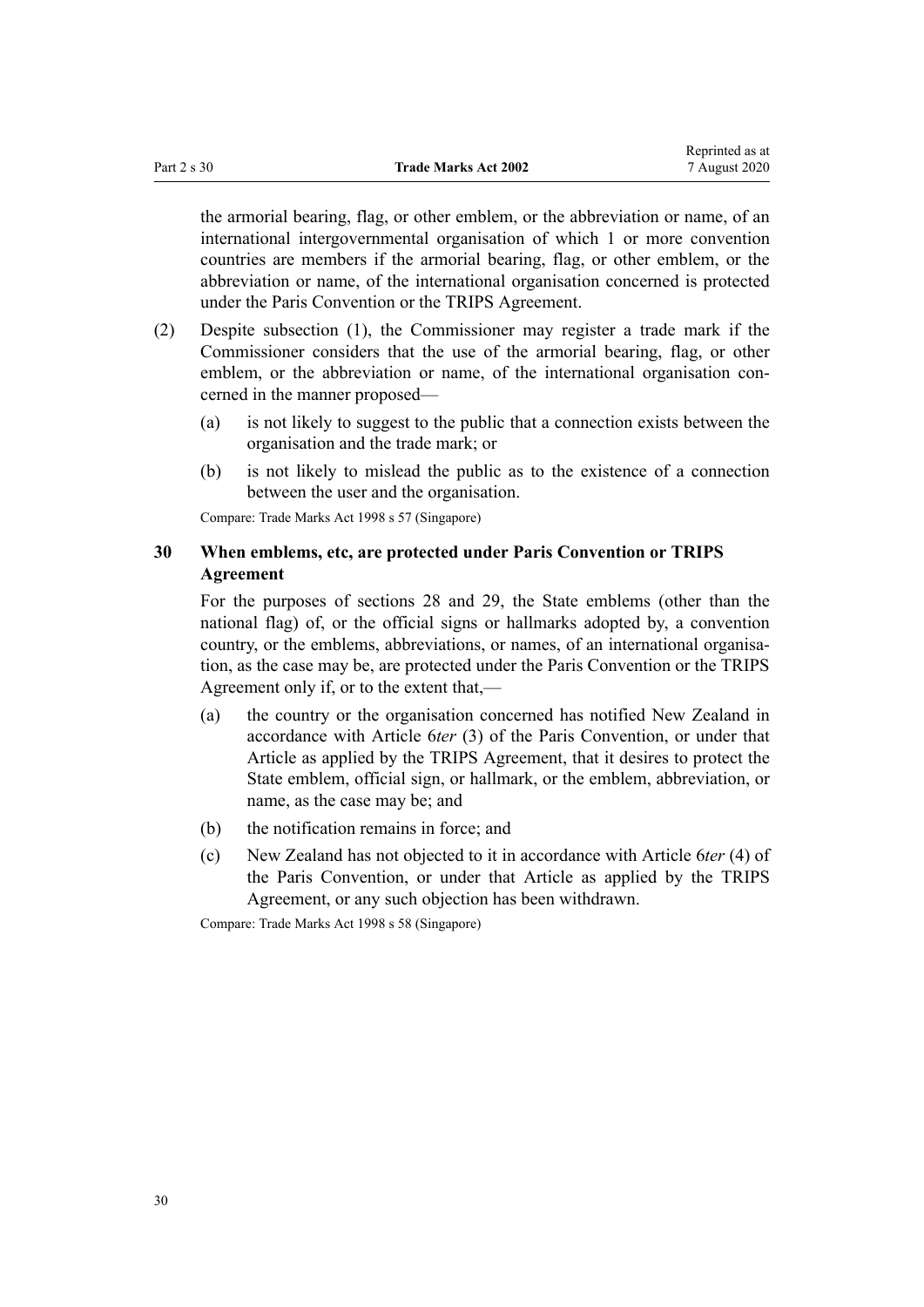<span id="page-30-0"></span>



Subpart 1—Preliminary

# **31 Classification of trade marks**

(1) Goods and services must be classified, for the purpose of registration of a trade mark, according to the edition of the Nice Classification in effect at the time of application for registration of the trade mark.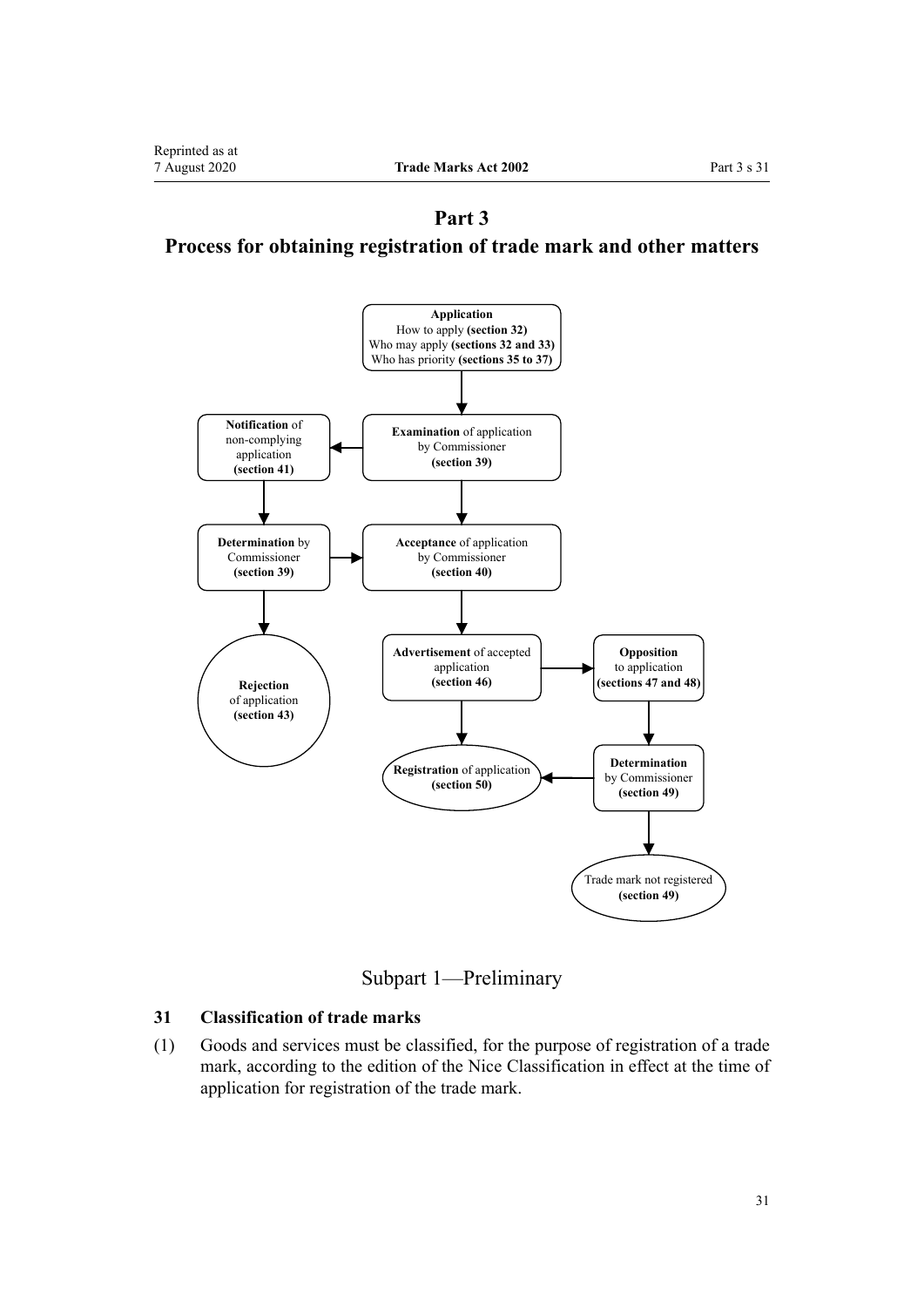<span id="page-31-0"></span>(2) Any question arising as to the class within which any goods or services fall must be determined by the Commissioner, whose decision is final.

Compare: Trade Marks Act 1998 s 6 (Singapore)

Section 31(1): replaced, on 16 September 2011, by [section 5](http://legislation.govt.nz/pdflink.aspx?id=DLM2290037) of the Trade Marks Amendment Act 2011 (2011 No 71).

# Subpart 2—Applications

#### *General*

#### **32 Application: how made**

- (1) A person claiming to be the owner of a trade mark or series of trade marks may, on payment of the prescribed fee (if any), apply in the prescribed manner (if any) for the registration of the trade mark or series of trade marks used or proposed to be used in respect of the following:
	- (a) particular goods or services within 1 or more classes:
	- (b) particular goods and services within 1 or more classes.
- (2) The Commissioner must not register a trade mark in respect of all of the goods and services included in a class, or a large variety of goods or services, unless the specification is justified by the use or intended use of the sign.

Compare: 1953 No 66 ss 7, 20; Trade Marks Act 1998 ss 5, 17(1) (Singapore)

Section 32(1): replaced, on 15 December 2005, by [section 6](http://legislation.govt.nz/pdflink.aspx?id=DLM362640) of the Trade Marks Amendment Act 2005 (2005 No 116).

#### **33 Joint applications**

Two or more persons may make a joint application if either or any of those persons is entitled to use the trade mark only on behalf of both or all of them, or in relation to goods or services with which both or all of them are connected in the course of trade.

Compare: 1953 No 66 s 79(1)

#### *Priority of applications*

#### **34 Priority of applications for registration of identical or similar trade marks**

- (1) If different persons separately apply for the registration of trade marks that are identical or similar to each other and that are in respect of identical or similar goods or services, the first application received by the Commissioner has priority over all the other applications and may proceed.
- (2) If different persons separately apply for the registration of trade marks that are identical or similar to each other and that are in respect of identical or similar goods or services and their applications are received at the same time by the Commissioner,—
	- (a) each application has equal priority and may proceed; and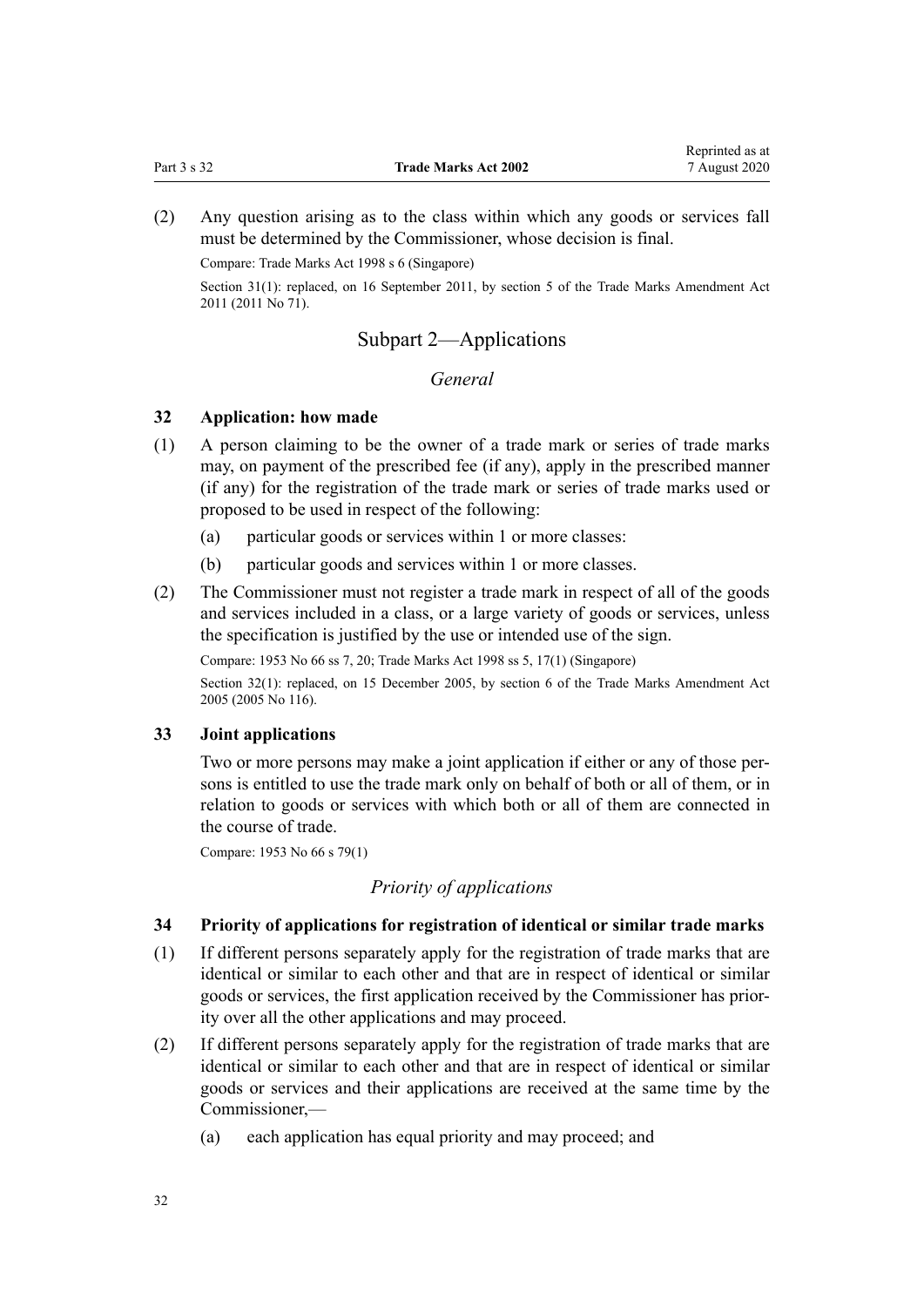- (b) the Commissioner must notify each applicant of each other's application.
- <span id="page-32-0"></span>(3) For the purposes of subsection (2), 2 or more applications that are received on the same day are to be treated as if they had been received at the same time.
- (4) Section 36 overrides this section.

## **35 Commissioner's requirements in relation to applications without priority**

The Commissioner must—

- (a) inform each applicant whose application does not have priority over all other applications under [section 34\(1\)](#page-31-0) or under section 36, or does not have equal priority under [section 34\(2\)](#page-31-0), of the applicant's order of priority; and
- (b) determine, according to its order of priority, each application.

Section 35(a): amended, on 15 December 2005, by [section 7](http://legislation.govt.nz/pdflink.aspx?id=DLM362641) of the Trade Marks Amendment Act 2005 (2005 No 116).

#### **36 Priority of application to which convention country application relates**

- (1) A person who has applied for the registration of a trade mark in a convention country (whether before or after it became a convention country), or his or her legal representative or assignee, is entitled to registration of his or her trade mark in priority to other applicants, and the registration has the same date as the date of the application in the convention country if the application is made within 6 months after the date of the convention country application.
- (2) Subsection (1) applies only in respect of the first application for the trade mark that is made in a convention country by a person and does not apply to any subsequent applications for the trade mark by that person.
- (3) The use of the trade mark in New Zealand during the 6-month period referred to in subsection (1) does not affect the priority of the application for the registration of the trade mark to which the convention country application relates.

Compare: 1953 No 66 s 73(1), (2); Trade Marks Act 1998 s 10 (Singapore)

# *Amendment of application*

#### **37 Withdrawal, etc, of application**

- (1) An applicant may, at any time, withdraw an application or limit the specification.
- (2) An application may also be altered, at the request of the applicant, by correcting only—
	- (a) the name or address of the applicant; or
	- (b) an error or omission if, in the Commissioner's opinion, the correction of the error or omission does not materially alter the meaning or scope of the application.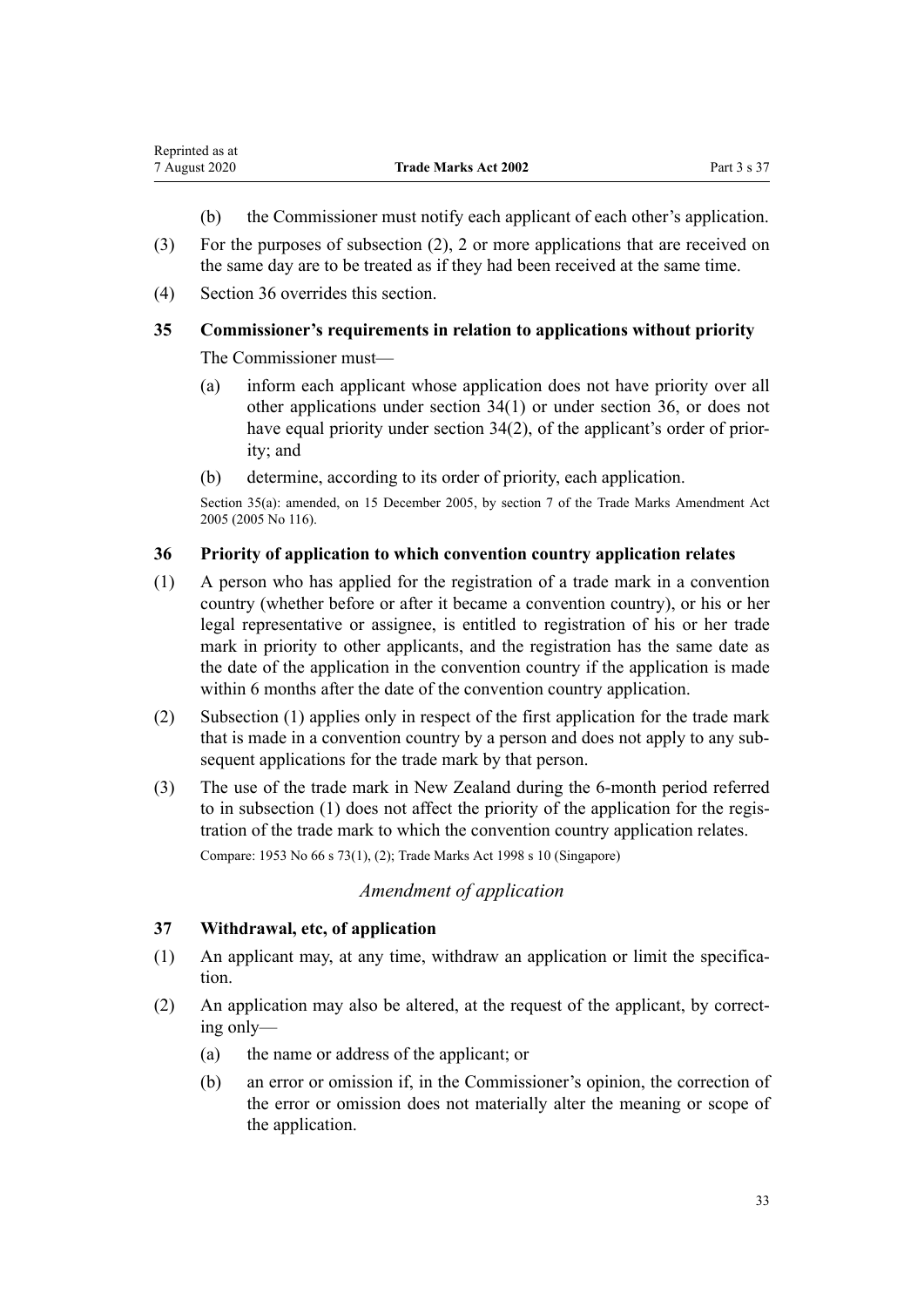<span id="page-33-0"></span>Section 37(2)(b): replaced, on 15 December 2005, by [section 8](http://legislation.govt.nz/pdflink.aspx?id=DLM362642) of the Trade Marks Amendment Act 2005 (2005 No 116).

#### **38 When Commissioner or court may amend application**

- (1) The Commissioner or the court, as the case may be, may at any time (whether before or after acceptance) correct any error in connection with the application.
- (2) Section  $37(2)(b)$  overrides subsection (1).

Compare: 1953 No 66 s 26(7)

#### *Acceptance or rejection of application*

#### **39 Examination of application**

The Commissioner must examine an application in order to determine whether it complies with the requirements of this Act.

Compare: Trade Marks Act 1998 s 12(1) (Singapore)

#### **40 Acceptance of application**

The Commissioner must, subject to any conditions the Commissioner thinks fit, accept an application that complies with the requirements of this Act.

#### **41 Applicant must be notified of non-complying application**

If the Commissioner considers that an application does not comply with the requirements of this Act, the Commissioner must—

- (a) inform the applicant; and
- (b) give the applicant an opportunity to respond, or to amend the application by correcting only those matters set out in [section 37](#page-32-0), within the time specified by the Commissioner.

#### **42 Revocation of acceptance of application**

- (1) The Commissioner may revoke the acceptance of an application before the trade mark to which the application relates is registered if the Commissioner is satisfied that—
	- (a) the application was accepted because of an error or omission made by the Commissioner; or
	- (b) another application that relates to the trade mark has priority under [sec](#page-32-0)[tion 36](#page-32-0).
- (2) If the Commissioner revokes the acceptance of an application,—
	- (a) the application is to be treated as if it had not been accepted; and
	- (b) section 39 again applies to the application.

Compare: Trade Marks Act 1998 s 16(1)(a), (2) (Singapore)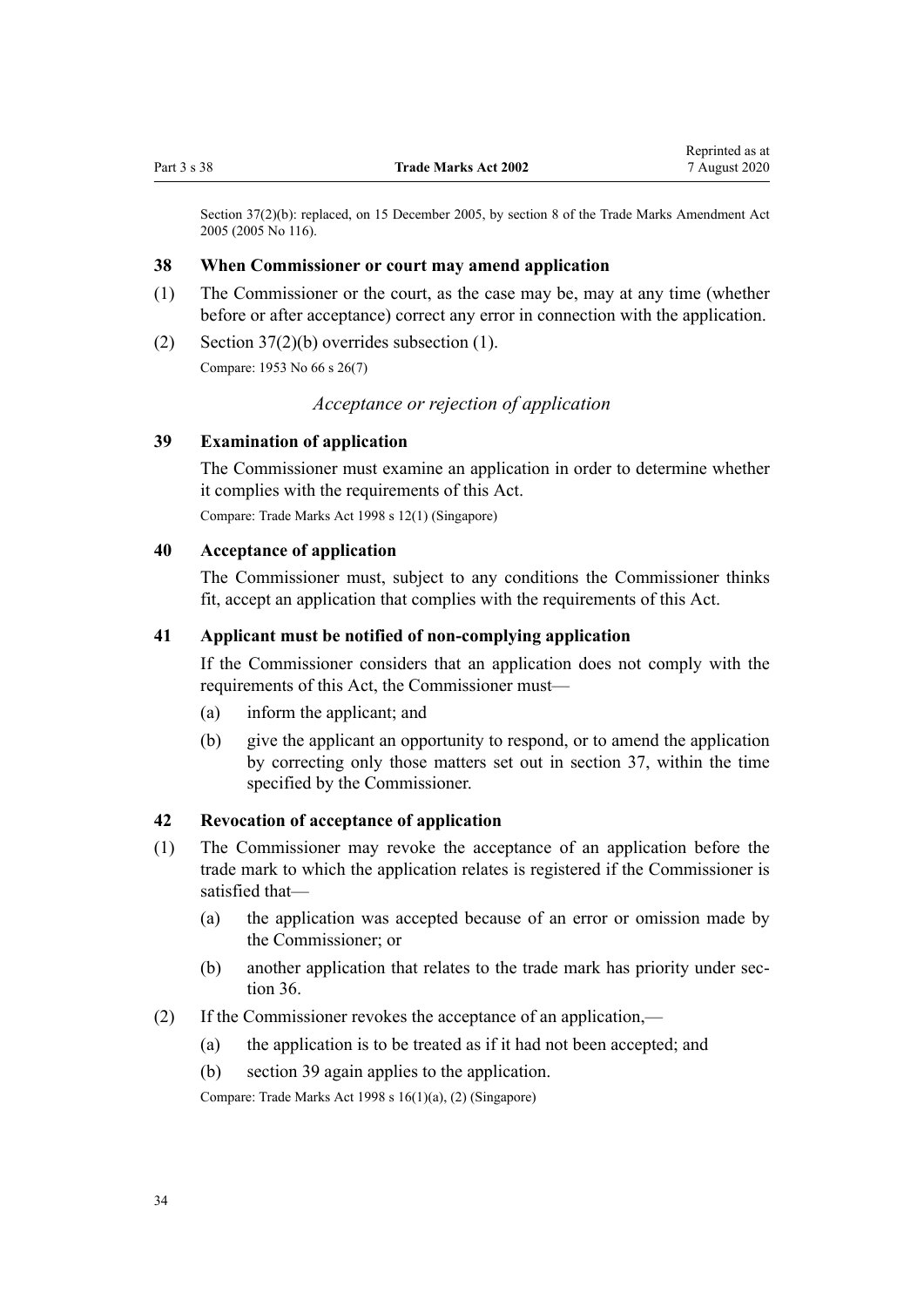# <span id="page-34-0"></span>**43 Rejection of application**

The Commissioner must reject an application if, within the time specified by the Commissioner, the applicant does not satisfy the Commissioner that the applicant has complied with the requirements in this Act for registering a trade mark.

Compare: 1953 No 66 s 26; Trade Marks Act 1998 s 12 (Singapore)

#### **44 Abandonment of application**

- (1) If, within the time specified by the Commissioner, the Commissioner does not receive a response from the applicant to a notification under [section 41,](#page-33-0) the Commissioner must treat the application as abandoned.
- (2) The Commissioner must not treat an application as abandoned under subsection (1) if the application is awaiting the outcome of—
	- (a) opposition proceedings in respect of a prior application; or
	- (b) cancellation, revocation, or invalidity proceedings in respect of a prior registration.

Section 44(1): amended, on 25 February 2012, by [section 4](http://legislation.govt.nz/pdflink.aspx?id=DLM4015207) of the Trade Marks Amendment Act 2012 (2012 No 20).

# **45 Applicant must be notified of grounds, etc, of conditional acceptance or rejection of application**

The Commissioner must, if required to do so by an applicant, state in writing the grounds for the Commissioner's decision and the materials used in arriving at the decision.

Compare: 1953 No 66 s 26(4)

*Advertisement of accepted application*

## **46 Advertisement of accepted application**

The Commissioner must ensure that an application that has been accepted is advertised in the prescribed manner, if any.

Compare: Trade Marks Act 1998 s 13(1) (Singapore)

# Subpart 3—Opposition to application

#### **47 Opposition to accepted application**

- (1) A person may, within the prescribed time and in the prescribed manner, give the Commissioner written notice of opposition to an application.
- (2) The notice of opposition must include a statement of the grounds of opposition and any prescribed matters.
- (3) The Commissioner must send a copy of the notice to the applicant. Compare: 1953 No 66 s 27(2), (3); Trade Marks Act 1998 s 13(2), (3) (Singapore)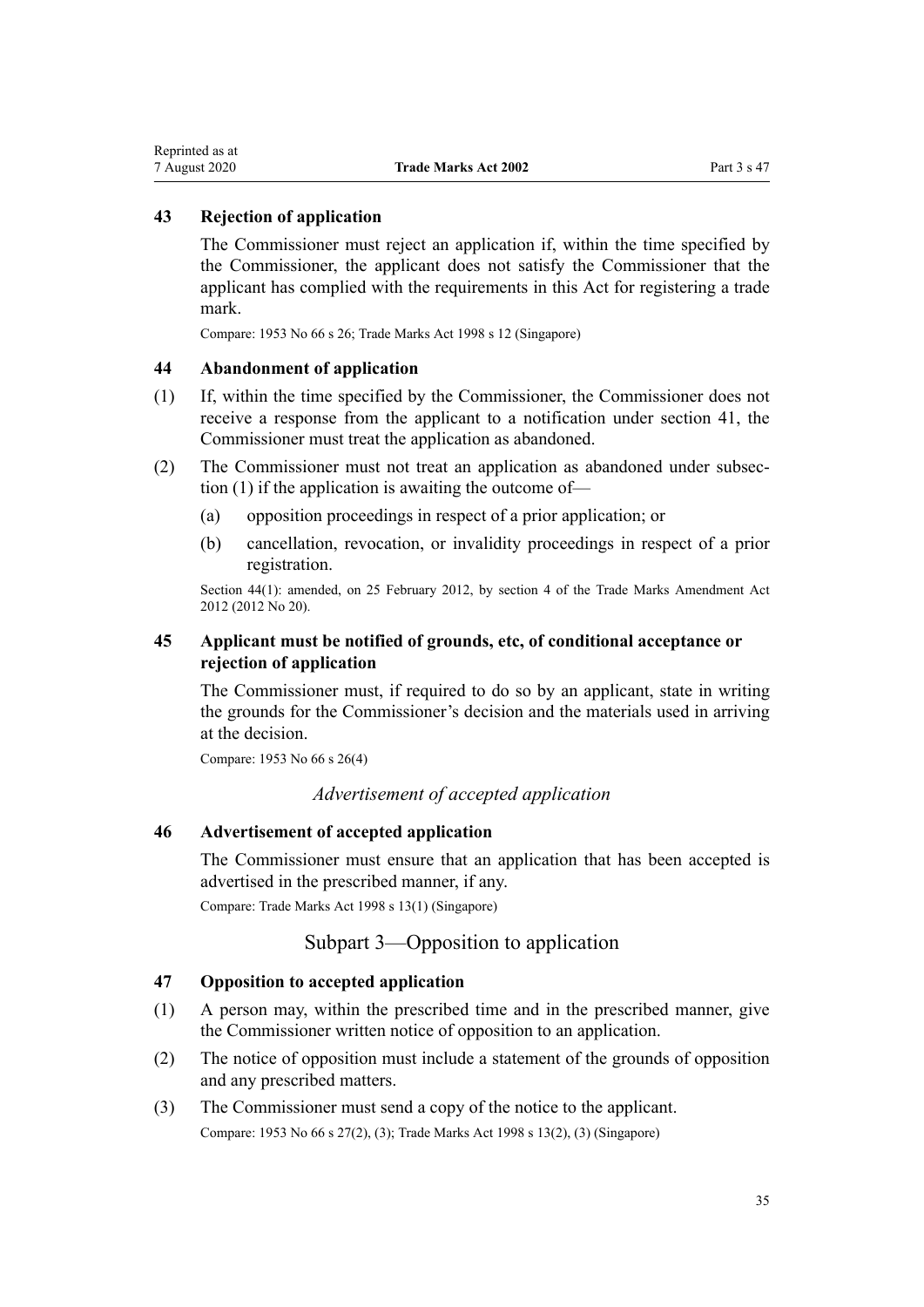## <span id="page-35-0"></span>**48 Applicant's counter-statement**

- (1) An applicant to whom a notice of opposition has been sent must, within the prescribed time, send to the Commissioner a counter-statement of the grounds on which the applicant relies for his or her application.
- (2) If an applicant does not send a counter-statement to the Commissioner within the prescribed time, the applicant is deemed to have abandoned the application.
- (3) If an applicant sends a counter-statement to the Commissioner, the Commissioner must send a copy of the counter-statement to every person who gave notice of opposition.

Compare: 1953 No 66 s 27(4)

#### **49 Commissioner's determination on opposition**

The Commissioner must—

- (a) hear the parties, if so required; and
- (b) consider the evidence; and
- (c) determine whether, and subject to what conditions, if any, the trade mark is to be registered.

Compare: 1953 No 66 s 27(5)

# Subpart 4—Registration of trade mark

#### **50 When trade mark must be registered**

- (1) Subject to subsection (2), the Commissioner must register a trade mark if the Commissioner has accepted the application for its registration and—
	- (a) either—
		- (i) no notice of opposition is given in accordance with [section 47](#page-34-0); or
		- (ii) all opposition proceedings are withdrawn or decided in favour of allowing registration of the trade mark; and
	- (b) the Commissioner does not intend to revoke the acceptance of the application.
- (2) The Commissioner must not register a trade mark until 6 months after the date of application for registration.

Compare: Trade Marks Act 1998 s 15(1) (Singapore)

#### **51 Commissioner's requirements on registration**

On the registration of a trade mark, the Commissioner must—

- (a) enter, on the register, the actual date of registration and the deemed date of registration; and
- (b) issue to the applicant a certificate of registration; and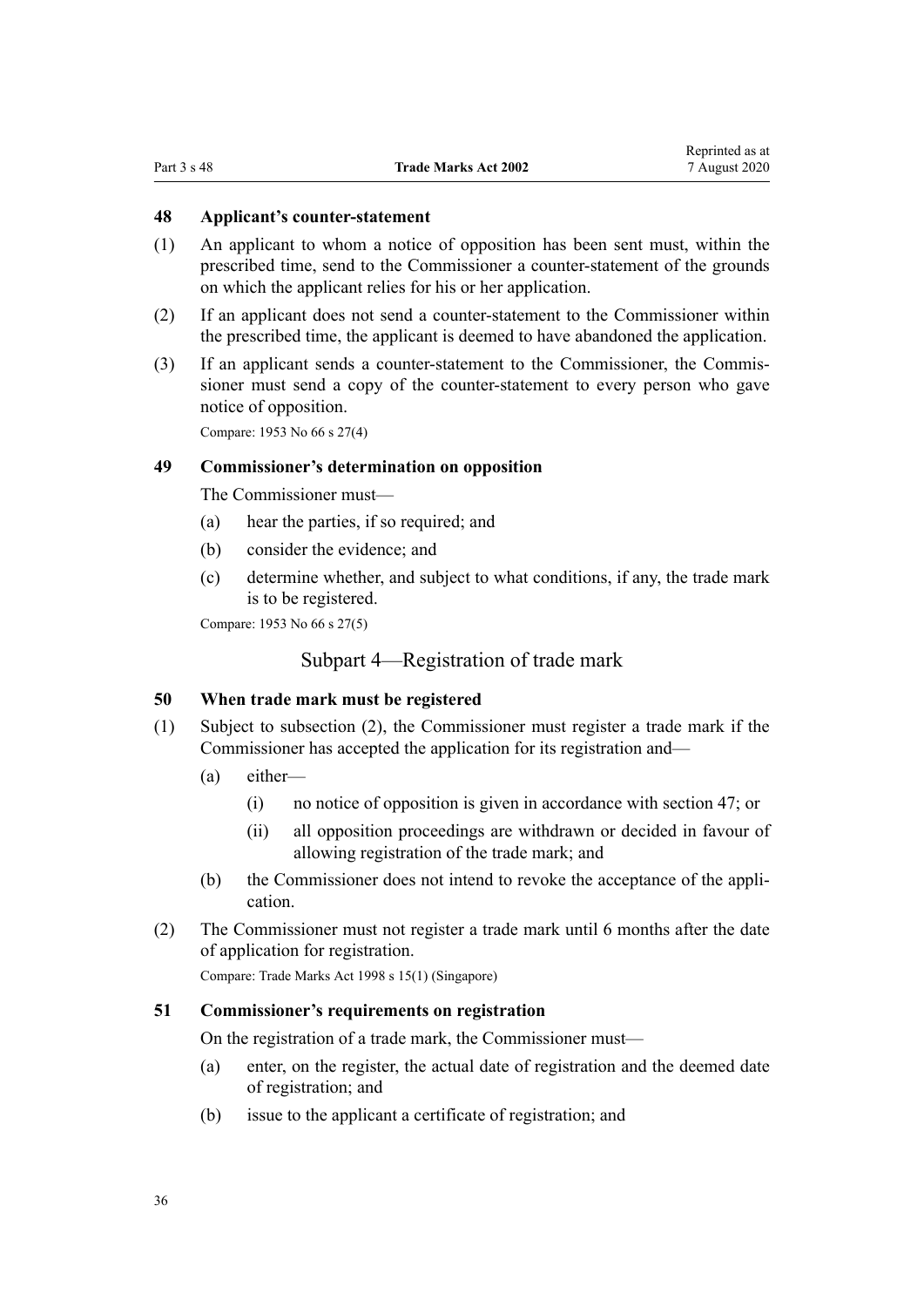(c) in the case of an application for the registration of a series of trade marks, register the trade marks as a series in 1 registration.

## **52 Commissioner may dispense with production of probate or letters of administration in certain cases**

- (1) On application in the prescribed manner and payment of any prescribed fees, the Commissioner may, without requiring the production of probate or letters of administration,—
	- (a) if the owner of a registered trade mark has died, whether before or after the commencement of this Act, register a qualified person as the owner of the trade mark:
	- (b) if an applicant has died before the registration of the trade mark, whether before or after the commencement of this Act, allow a qualified person to complete the application and may register that person as the owner of the trade mark.
- (2) Every qualified person who is registered under this section as the owner of a trade mark must hold it subject to all existing interests and equities affecting it.
- (3) Nothing in [section 70](http://legislation.govt.nz/pdflink.aspx?id=DLM393092) or [section 73](http://legislation.govt.nz/pdflink.aspx?id=DLM393097) of the Administration Act 1969 limits this section.

Compare: 1953 No 66 s 58

## **53 Replacement of certificate of registration**

The Commissioner must issue a new certificate of registration to replace an existing certificate if—

- (a) an application for a new certificate of registration has been made in the prescribed manner; and
- (b) the prescribed fee, if any, has been paid.

Section 53: replaced, on 13 January 2020, by [section 127](http://legislation.govt.nz/pdflink.aspx?id=LMS85754) of the Regulatory Systems (Economic Development) Amendment Act 2019 (2019 No 62).

Subpart 5—Additional matters that relate to certification trade marks

## **54 When regulations that govern use of certification trade mark must be provided**

Before the Commissioner makes a decision on an application for the registration of a certification trade mark, the applicant must provide the Commissioner with draft regulations that govern the use of the certification trade mark for the Commissioner's approval.

Compare: 1953 No 66 s 49(2)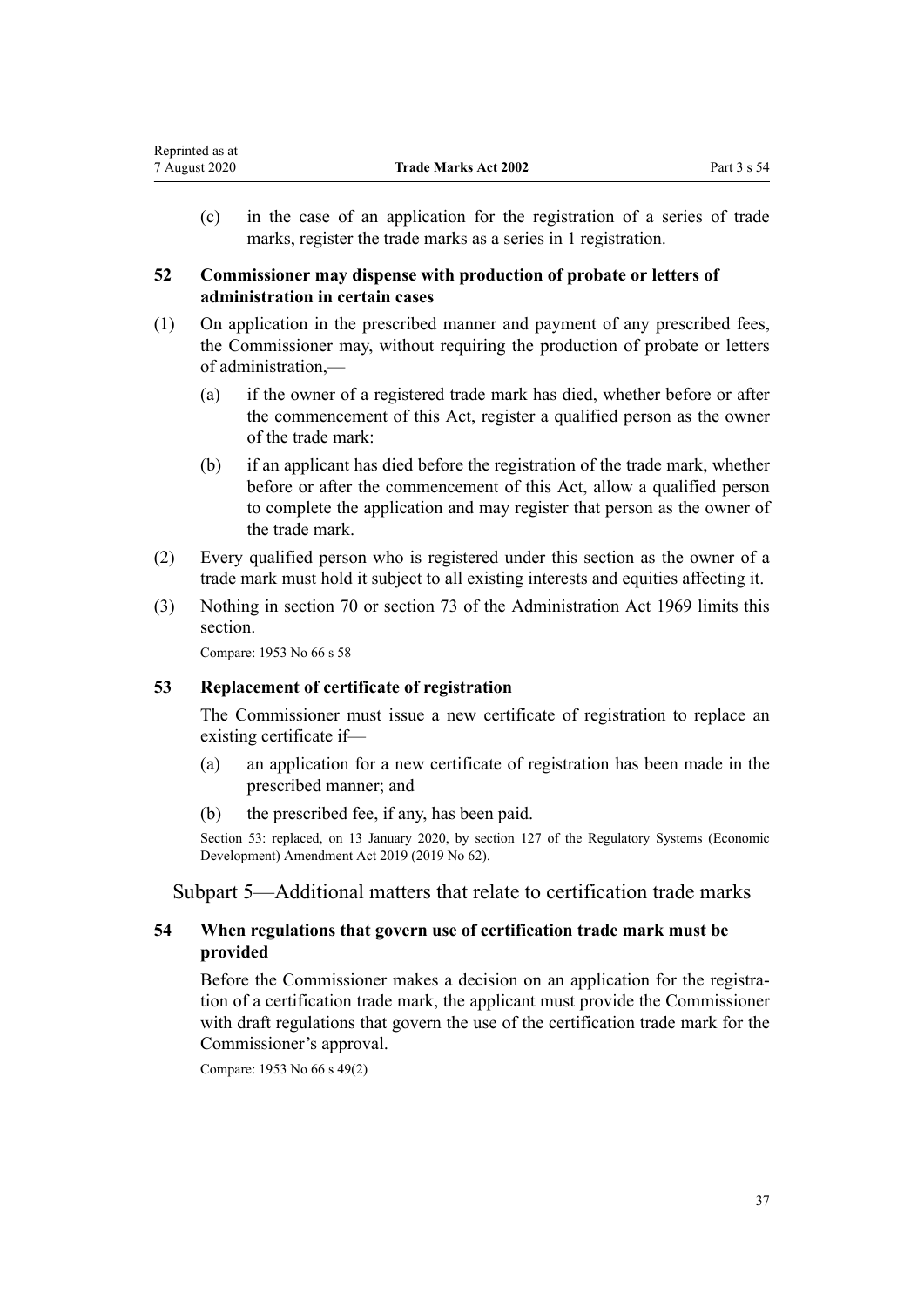#### **55 Consideration of application for registration of certification trade mark**

- (1) When the Commissioner or the court deals with an application for the registration of a certification trade mark, the Commissioner or the court, as the case may be, must consider—
	- (a) the matters that are relevant to an application under [section 32](#page-31-0); and
	- (b) whether or not the certification trade mark should indicate that it is such a trade mark; and
	- (c) whether the applicant is competent to certify the goods or services in respect of which the certification trade mark is to be registered; and
	- (d) whether the draft regulations are satisfactory in terms of subsection (2); and
	- (e) whether in all the circumstances the registration applied for would be in the public interest.
- (2) For the purposes of subsection  $(1)(d)$ , regulations—
	- (a) must contain provisions that relate to when the owner is—
		- (i) to certify goods or services; and
		- (ii) to authorise the use of the trade mark; and
	- (b) must contain, or may contain, any other provisions that the Commissioner requires or permits (as the case may be) to be inserted in them (for example, a right of appeal to the Commissioner against the owner's refusal to certify goods or services or to authorise the use of the trade mark in accordance with the regulations).

Compare: 1953 No 66 s 49(5)

## **56 Approved regulations must be deposited at Intellectual Property Office of New Zealand**

After the Commissioner has approved the draft regulations, the approved regulations that govern the use of the registered certification trade mark must be deposited at the Intellectual Property Office of New Zealand for inspection.

```
Compare: 1953 No 66 s 48
```
Section 56: replaced, on 13 September 2014, by [section 249](http://legislation.govt.nz/pdflink.aspx?id=DLM1419624) of the Patents Act 2013 (2013 No 68).

## Subpart 6—When registration of trade mark ceases

## *Duration of registration*

#### **57 Duration of registration**

(1) The duration of the registration of a trade mark under this Act is effective for a period of 10 years commencing on the deemed date of registration unless the trade mark ceases to be registered before the expiration of that period.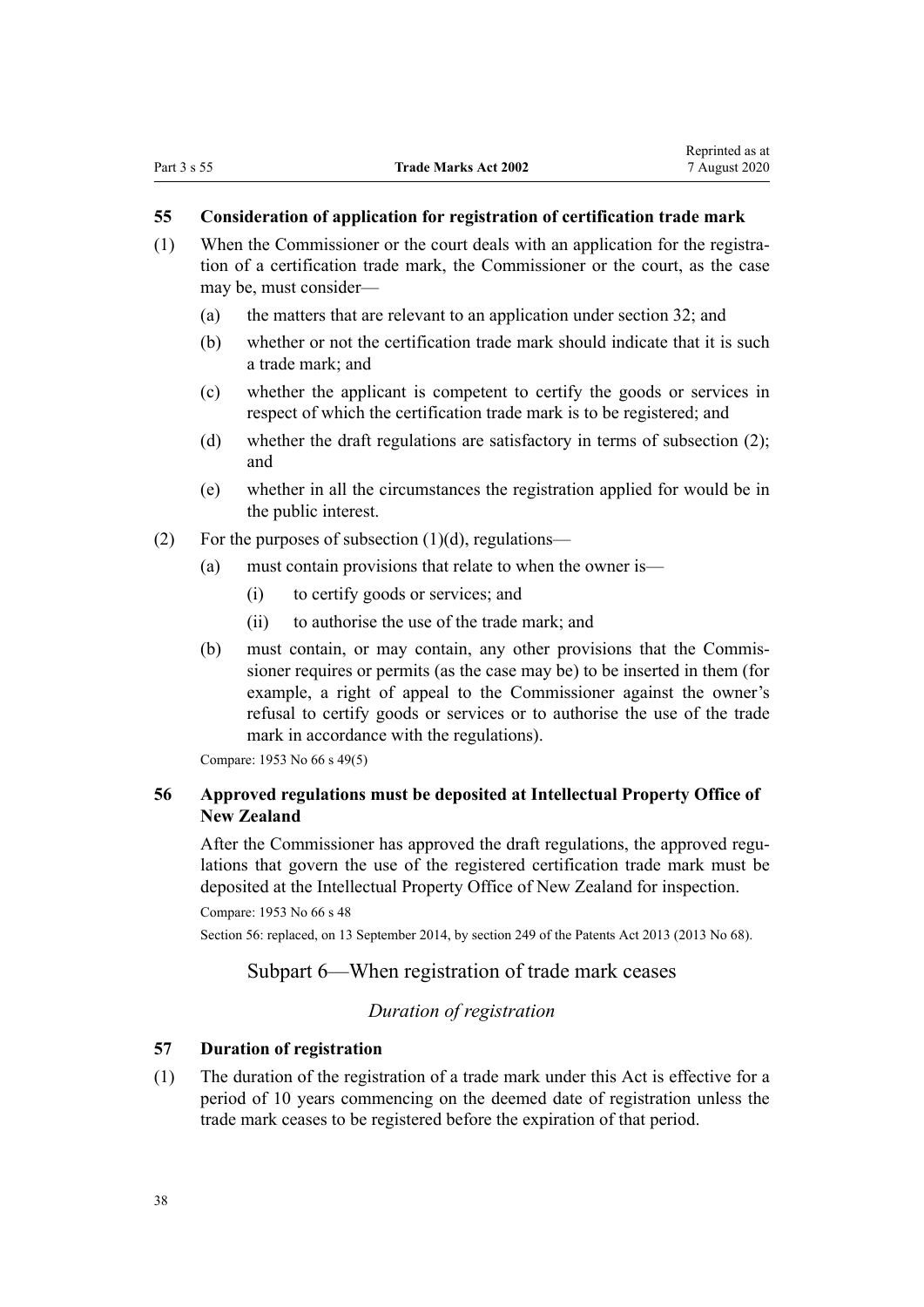<span id="page-38-0"></span>(2) This section does not apply to a trade mark first registered under the Trade Marks Act 1953.

Compare: Trade Marks Act 1998 s 18 (Singapore)

## *Renewal of registration*

## **58 Renewal of registration**

The registration of a trade mark may be renewed in accordance with section 59 for further periods of 10 years.

## **59 Procedure for renewal of registration**

- (1) On application by the owner of a registered trade mark, the Commissioner must renew the registration of the trade mark from the date on which the registration expires (the **expiry date**).
- (2) An application for renewal must be made to the Commissioner—
	- (a) not more than 12 months before, and not more than 6 months after, the expiry date; and
	- (b) in the prescribed manner.
- (3) If the owner has not applied for renewal, the Commissioner must send to the owner a notice setting out—
	- (a) the date on which the registration of the trade mark will expire; and
	- (b) the conditions (as to the payment of fees or otherwise) on which the registration will be renewed (the **renewal conditions**); and
	- $\text{(c)}$  that,—
		- (i) if the registration is not renewed before the expiry date, the register will be changed to record that the trade mark's status is registered-past expiry date; and
		- (ii) if the registration has still not been renewed 6 months after the expiry date, the trade mark will be removed from the register.
- (4) The notice must be sent in the prescribed manner before the expiry date.
- (5) If the registration of a trade mark is not renewed before its expiry date, the Commissioner must record on the register that its status is registered-past expiry date (until the registration is renewed or it is removed from the register).
- (6) The Commissioner must remove the trade mark from the register if—
	- (a) notice has been sent under subsection (3); and
	- (b) 6 months have elapsed since the expiry date; and
	- (c) the renewal conditions have not been met.

Section 59: replaced, on 13 January 2020, by [section 128](http://legislation.govt.nz/pdflink.aspx?id=LMS85760) of the Regulatory Systems (Economic Development) Amendment Act 2019 (2019 No 62).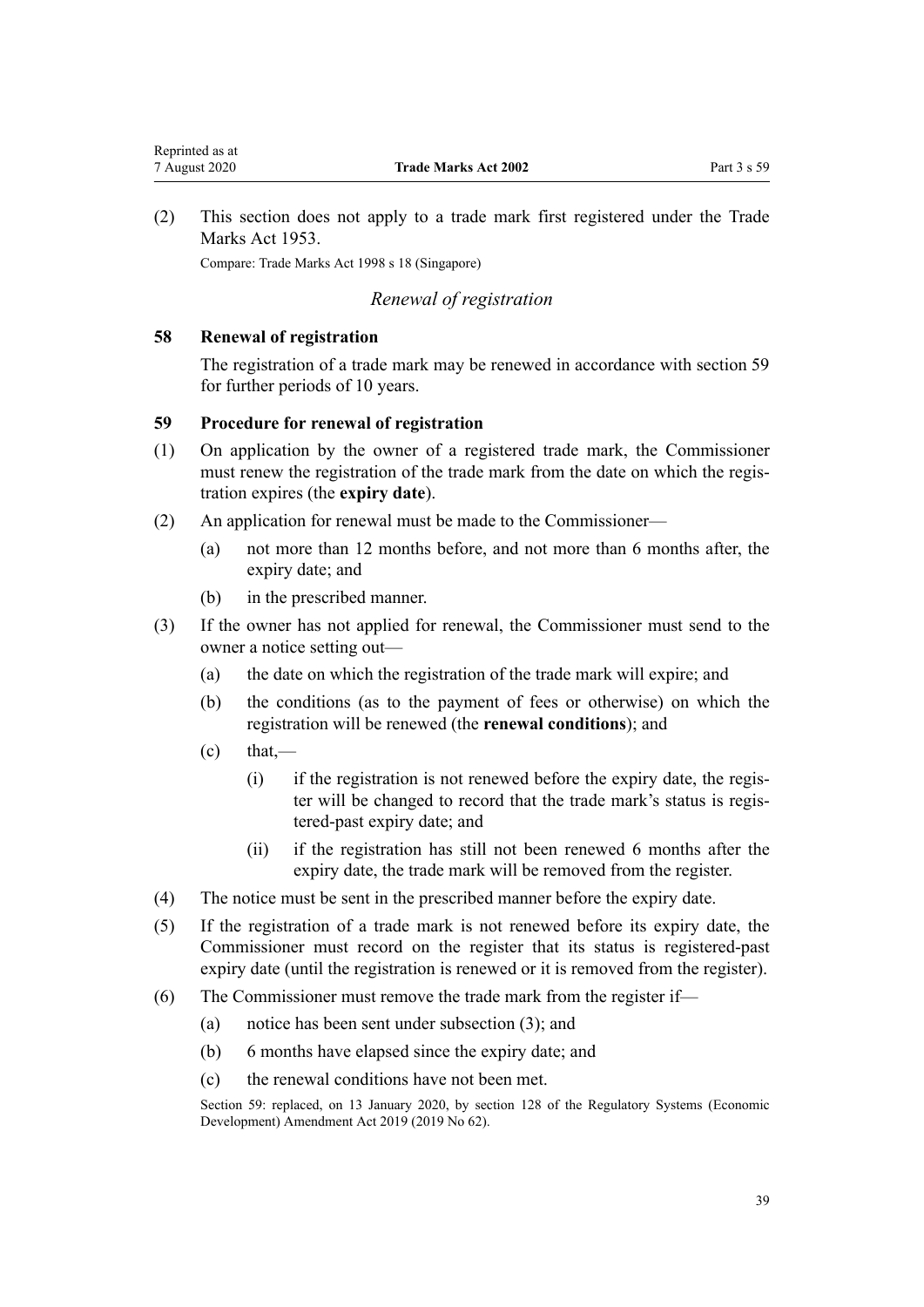#### **60 Effect of registered-past expiry date status**

- (1) A trade mark has the status of **registered-past expiry date** if—
	- (a) the trade mark's registration expiry date (referred to in [section 59\)](#page-38-0) has passed; but
	- (b) the trade mark has not yet been removed from the register.
- (2) While the trade mark's status is registered-past expiry date, the trade mark—
	- (a) is not a registered trade mark for the purposes of [subparts 1 to 3](#page-48-0) of Part 4; but
	- (b) is a registered trade mark for all other purposes.
- (3) If the trade mark's registration is renewed before it is removed from the register under [section 59\(6\),](#page-38-0)—
	- (a) the renewed registration takes effect from the expiry date (*see* [section](#page-38-0) [59\(1\)](#page-38-0)); and
	- (b) the trade mark is taken to have remained a registered trade mark for all purposes from that date as if its status had not changed.

Section 60: replaced, on 13 January 2020, by [section 128](http://legislation.govt.nz/pdflink.aspx?id=LMS85760) of the Regulatory Systems (Economic Development) Amendment Act 2019 (2019 No 62).

#### **60A Status of geographical indication removed from register for non-payment of renewal fee**

#### *[Repealed]*

Section 60A: repealed, on 13 January 2020, by [section 128](http://legislation.govt.nz/pdflink.aspx?id=LMS85760) of the Regulatory Systems (Economic Development) Amendment Act 2019 (2019 No 62).

*Voluntary cancellation of registration of trade mark*

#### **61 Voluntary cancellation of registration of trade mark**

The registration of a trade mark may be cancelled by the owner in relation to all or any of the goods or services in respect of which it is registered.

Compare: Trade Marks Act 1998 s 21(1) (Singapore)

*Mandatory cancellation or alteration of registration of trade mark*

## **62 Cancellation or alteration of registration of trade mark for breach of condition**

The Commissioner or the court, as the case may be, may, on the application of an aggrieved person or on the Commissioner's own motion, make an order that cancels or alters the registration of a trade mark on the ground of failure to comply with a condition entered on the register in relation to the trade mark. Compare: 1953 No 66 s 42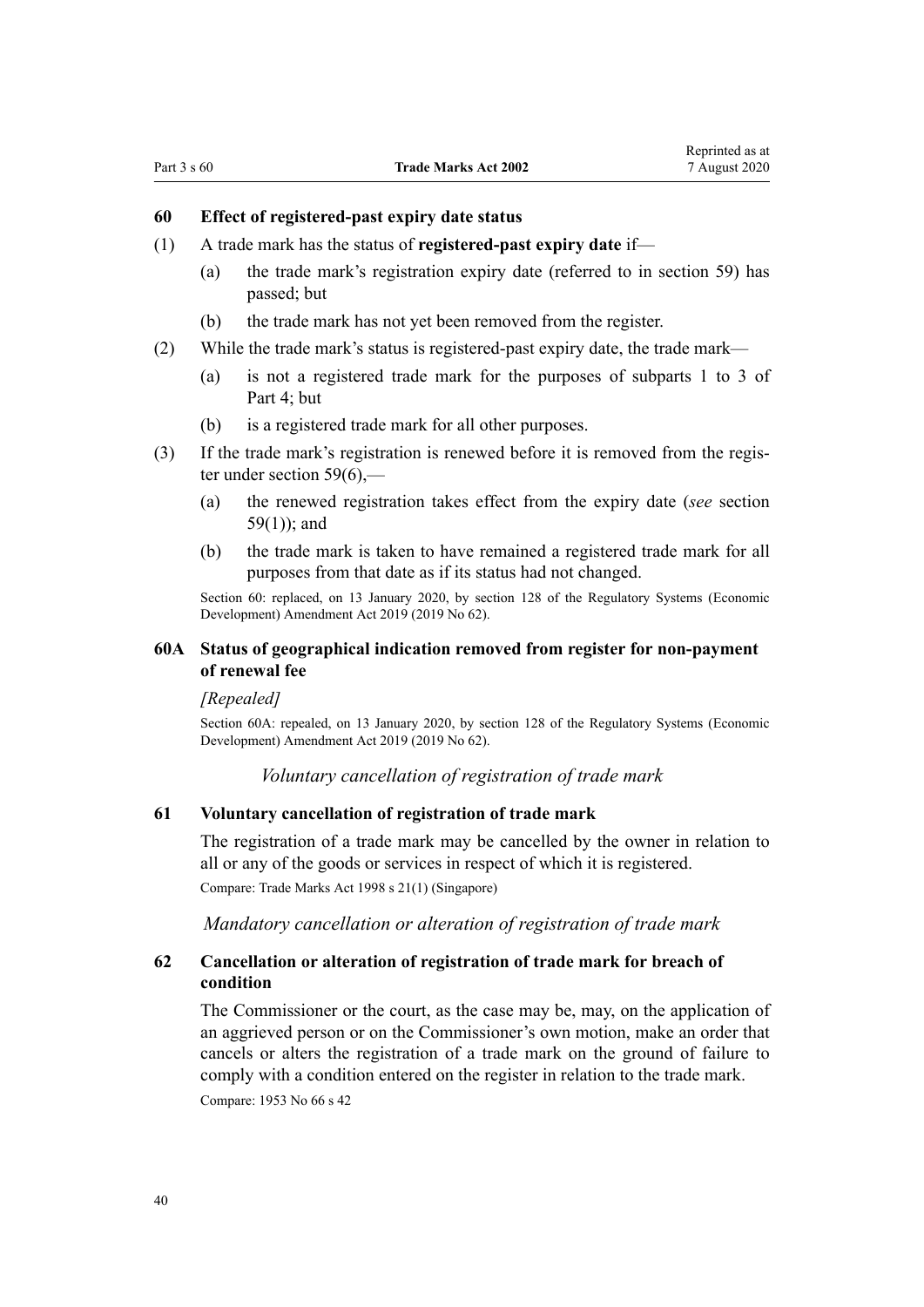#### <span id="page-40-0"></span>**63 Cancellation or alteration of registration of certification trade mark**

The Commissioner may, on the application of an aggrieved person or on the Commissioner's own motion, require that any entry in the register that relates to a certification trade mark be cancelled or altered, or that the deposited regulations be altered, on any of the following grounds:

- (a) that the owner is no longer competent to certify any goods or services in respect of which the certification trade mark is registered:
- (b) that the owner has not complied with the deposited regulations:
- (c) that it is not in the public interest for the trade mark to be registered:
- (d) that it is in the public interest to alter the regulations.

Compare: 1953 No 66 s 52(1)

## **64 Cancellation or alteration of registration of collective trade mark**

The Commissioner may, on the application of an aggrieved person or on the Commissioner's own motion, require an entry in the register that relates to a collective trade mark to be cancelled or altered on any of the following grounds:

- (a) that the collective association concerned is an unlawful association under any enactment; or
- (b) that the collective association concerned no longer exists; or
- (c) that it is not in the public interest for the trade mark to be registered.

Compare: 1953 No 66 s 46L

## *Revocation of registration of trade mark*

## **65 Application for revocation of registration of trade mark**

- (1) An aggrieved person may apply to the Commissioner or the court for the revocation of the registration of a trade mark on any of the grounds set out in section 66.
- (2) The Commissioner or the court may refuse any application for the revocation of the registration of a trade mark that is vexatious.

Compare: Trade Marks Act 1998 s 22(6) (Singapore)

Section 65(1): amended, on 13 January 2020, by [section 129](http://legislation.govt.nz/pdflink.aspx?id=LMS85761) of the Regulatory Systems (Economic Development) Amendment Act 2019 (2019 No 62).

#### **66 Grounds for revoking registration of trade mark**

- (1) The grounds for revoking the registration of a trade mark are as follows:
	- (a) that at no time during a continuous period of 3 years or more was the trade mark put to genuine use in the course of trade in New Zealand, by the owner for the time being, in relation to goods or services in respect of which it is registered: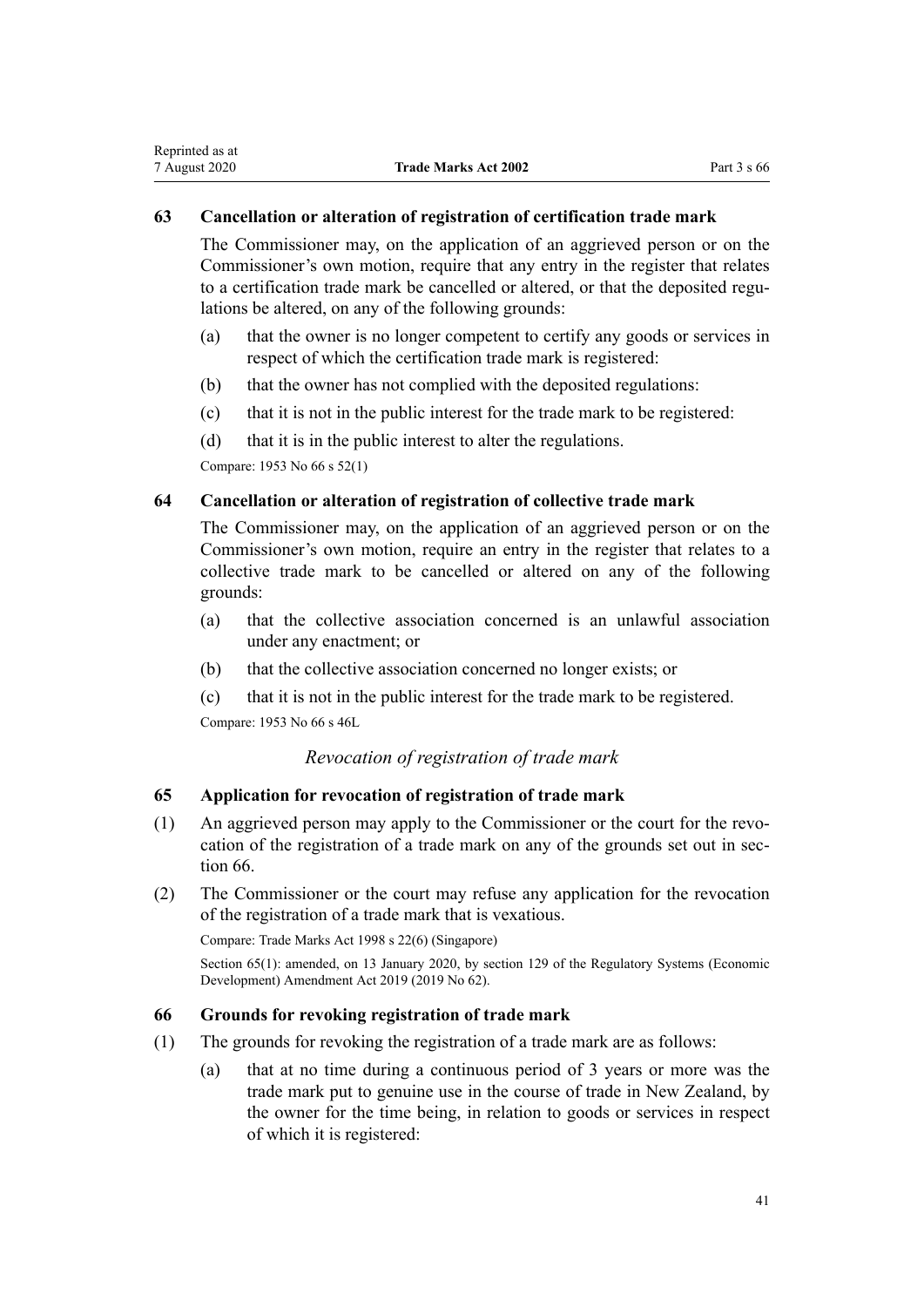- (b) *[Repealed]*
- (c) that, in consequence of acts or inactivity of the owner, the trade mark has become a common name in general public use for a product or service in respect of which it is registered:
- $(d)$  that—
	- (i) the article or substance was formerly manufactured under a patent or the service was formerly a patented process; and
	- (ii) a period of 2 years or more has elapsed since the expiry of the patent; and
	- (iii) the word is or the words are the only practicable name or description of the article, substance, or service:
- (e) that, in consequence of the trade mark's use by the owner or with the owner's consent in relation to the goods or services in respect of which the trade mark is registered, the trade mark is likely to deceive or confuse the public, for instance as to the nature, quality, or geographical origin of those goods or services.
- (1A) For the purposes of subsection (1)(a), **continuous period** means a period that commences from a date after the actual date of registration and continues uninterrupted up to the date 1 month before the application for revocation.
- (2) However, there are not grounds for revoking the registration of a trade mark for its non-use if its non-use is due to special circumstances that are outside the control of the owner of the trade mark.
- (3) Subsection (1)(a) does not apply if the owner commences or resumes genuine use of the trade mark in the course of trade in New Zealand after the expiry of the 3-year period and before the application for revocation is made.
- (4) Any commencement or resumption of use referred to in subsection (3) after the expiry of the 3-year period but within the period of 1 month before the making of the application for revocation must be disregarded unless preparation for the commencement or resumption began before the owner became aware that the application may be made.

Compare: 1953 No 66 s 35; Trade Marks Act 1998 s 22(1), (5) (Singapore)

Section 66(1): amended, on 13 January 2020, by [section 130\(1\)](http://legislation.govt.nz/pdflink.aspx?id=LMS85762) of the Regulatory Systems (Economic Development) Amendment Act 2019 (2019 No 62).

Section 66(1)(a): replaced, on 16 September 2011, by [section 7\(1\)](http://legislation.govt.nz/pdflink.aspx?id=DLM2290040) of the Trade Marks Amendment Act 2011 (2011 No 71).

Section  $66(1)(b)$ : repealed, on 16 September 2011, by [section 7\(1\)](http://legislation.govt.nz/pdflink.aspx?id=DLM2290040) of the Trade Marks Amendment Act 2011 (2011 No 71).

Section 66(1A): inserted, on 16 September 2011, by [section 7\(2\)](http://legislation.govt.nz/pdflink.aspx?id=DLM2290040) of the Trade Marks Amendment Act 2011 (2011 No 71).

Section 66(2): amended, on 13 January 2020, by [section 130\(2\)](http://legislation.govt.nz/pdflink.aspx?id=LMS85762) of the Regulatory Systems (Economic Development) Amendment Act 2019 (2019 No 62).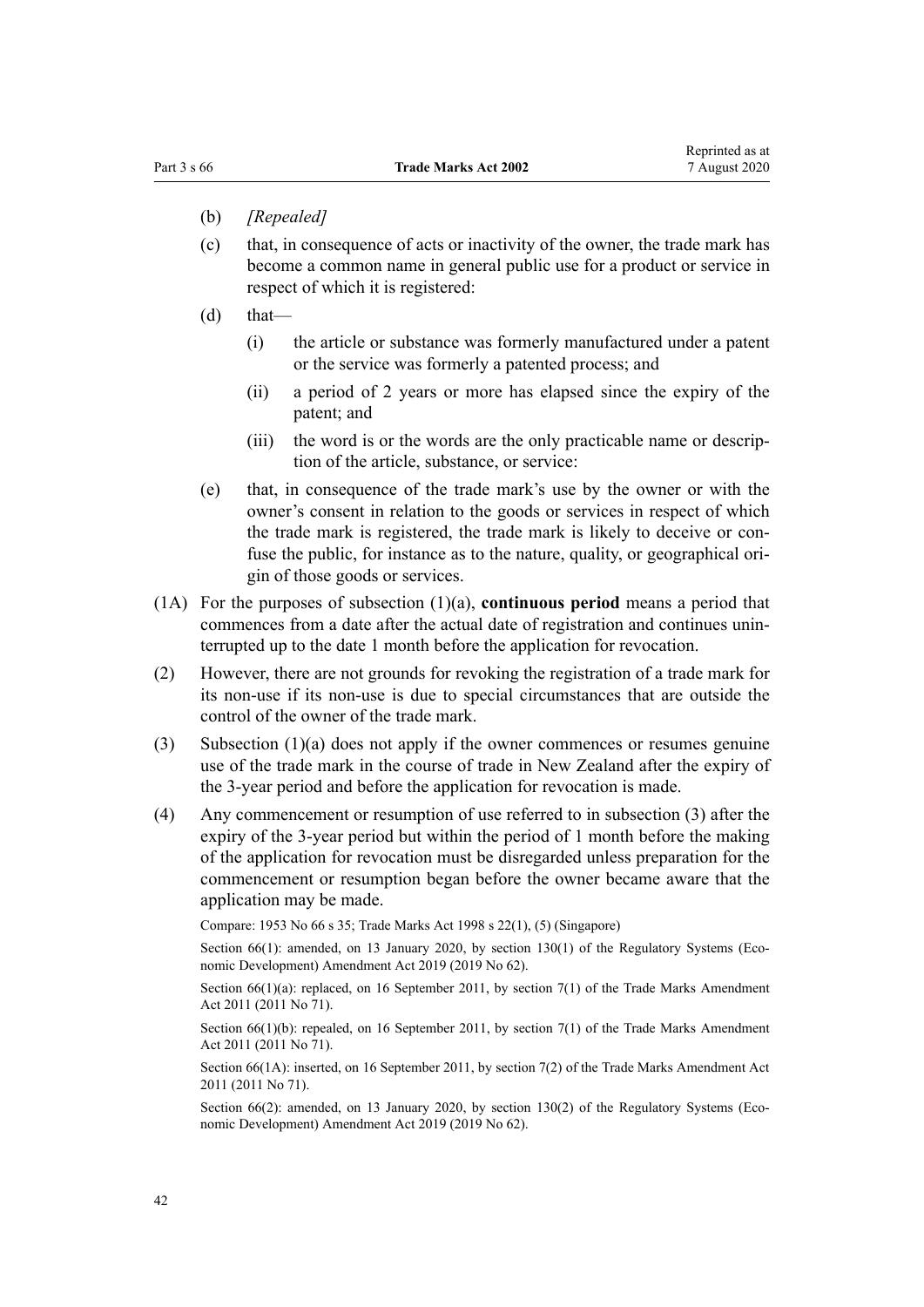Section 66(3): replaced, on 13 January 2020, by [section 130\(3\)](http://legislation.govt.nz/pdflink.aspx?id=LMS85762) of the Regulatory Systems (Economic Development) Amendment Act 2019 (2019 No 62).

#### **67 Onus of proof for revocation of registration of trade mark for non-use**

If an owner or a licensee intends to oppose an application for the revocation of the registration of a trade mark under section  $66(1)(a)$ , the owner or the licensee must, within the period specified by the Commissioner or the court,—

- (a) provide proof of the use of the trade mark if the ground in [section](#page-40-0)  $66(1)(a)$  forms the basis for the application; or
- (b) raise the special circumstances that justify the non-use of the trade mark if [section 66\(2\)](#page-40-0) applies.

Section 67: amended, on 16 September 2011, by [section 8\(1\)](http://legislation.govt.nz/pdflink.aspx?id=DLM2290042) of the Trade Marks Amendment Act 2011 (2011 No 71).

Section 67(a): replaced, on 16 September 2011, by [section 8\(2\)](http://legislation.govt.nz/pdflink.aspx?id=DLM2290042) of the Trade Marks Amendment Act 2011 (2011 No 71).

#### **68 Revocation of registration of trade mark**

- (1) If the Commissioner or the court is satisfied that grounds for revocation of the registration of the trade mark exist, the Commissioner or the court must,—
	- (a) if the grounds exist in respect of all of the goods or services in respect of which the trade mark is registered, revoke the registration of the trade mark; or
	- (b) if the grounds exist in respect of only some of the goods or services in respect of which the trade mark is registered, revoke the registration of the trade mark in so far as it relates to those goods or services.
- (2) If the registration of a trade mark is revoked to any extent, the rights of the owner, to that extent, cease on—
	- (a) the date of the application for revocation of the registration of the trade mark; or
	- (b) if the Commissioner or the court is satisfied that the grounds for revocation of the registration of the trade mark existed at an earlier date, that date.

Compare: Trade Marks Act 1998 s 22(7), (8) (Singapore)

Section 68(1): replaced, on 13 January 2020, by [section 131](http://legislation.govt.nz/pdflink.aspx?id=LMS85763) of the Regulatory Systems (Economic Development) Amendment Act 2019 (2019 No 62).

#### *Disclaimer of use of trade mark*

## **69 Voluntary disclaimer of trade mark by owner**

The owner of a trade mark may disclaim any right to the exclusive use of any part of the trade mark.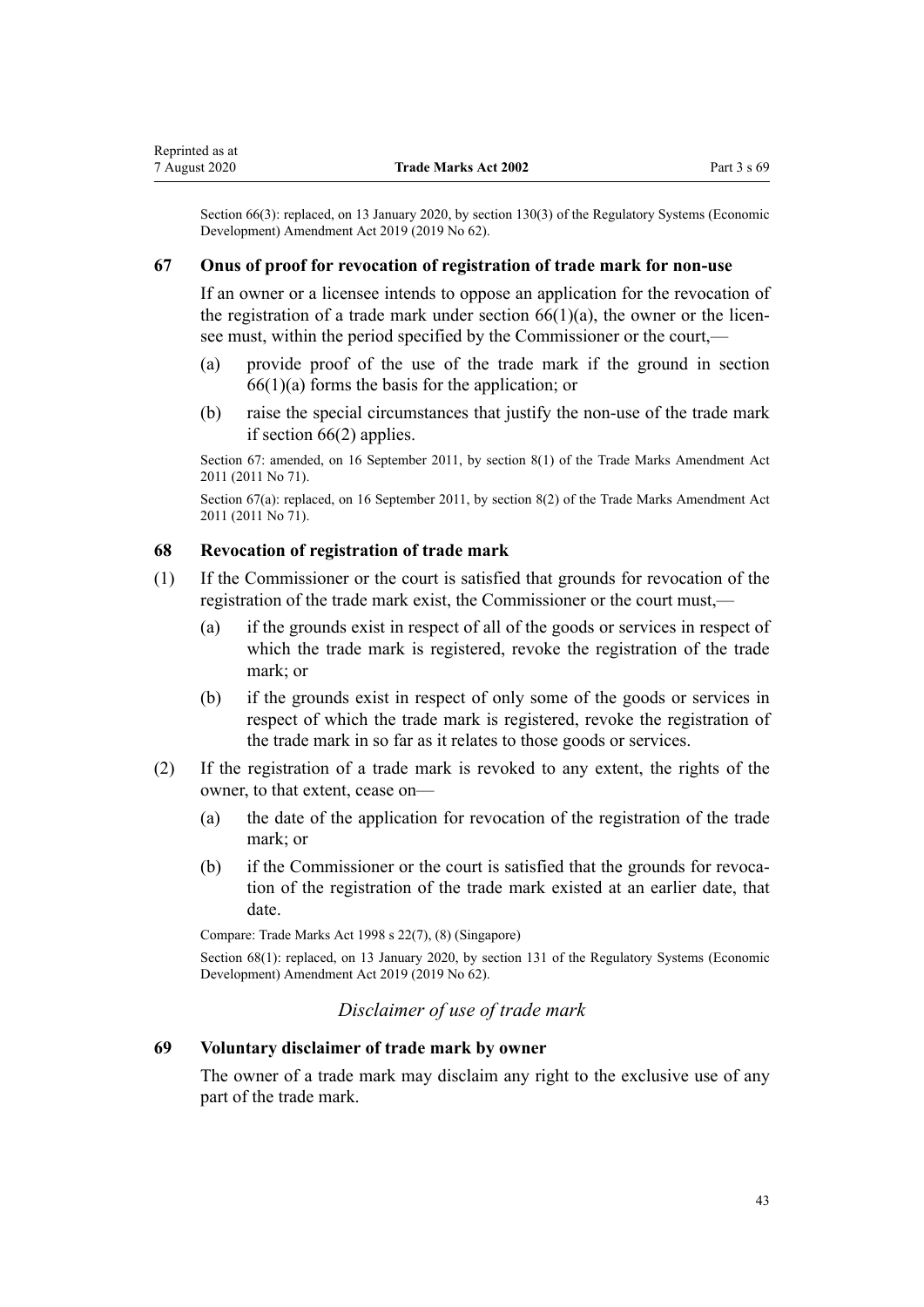## **70 Disclaimer of trade mark as condition of not revoking its registration**

If the grounds specified in section  $66(1)(c)$  or (d) exist, the Commissioner or the court may, as a condition of the registration of a trade mark not being revoked, require the owner of the trade mark to disclaim any right to the exclusive use of a word or words in relation to any goods or services.

## **71 Disclaimer of trade mark for public interest reasons**

If, in determining whether a trade mark is to be registered or is to remain on the register, the Commissioner or the court considers that there are public interest reasons for doing so, the Commissioner or the court may require, as a condition of its being on the register, that the owner—

- (a) disclaims any right to the exclusive use of any part of the trade mark; or
- (b) makes any other disclaimer that the Commissioner or the court considers necessary for the purpose of defining the owner's rights under the registration.

#### **72 Rights affected by disclaimer**

A disclaimer on the register affects only those rights of the owner of a trade mark that arise out of the registration of the trade mark in respect of which the disclaimer is made.

#### *Invalidity of registration of trade marks*

#### **73 Invalidity of registration of trade mark**

- (1) The Commissioner or the court may, on the application of an aggrieved person (which includes a person who is culturally aggrieved), declare that the registration of a trade mark is invalid to the extent that the trade mark was not registrable under [Part 2](#page-21-0) at the deemed date of its registration.
- (2) Despite subsection (1), the registration of a trade mark that has acquired a distinctive character after its registration must not be declared invalid even though the trade mark was not registrable under section  $18(1)(b)$ , (c), or (d) at the deemed date of its registration.
- (3) The Commissioner or the court, as the case may be, may refuse any application for a declaration of invalidity that is vexatious.

#### **74 Effect of declaration of invalidity**

- (1) If the registration of a trade mark is declared invalid to any extent,—
	- (a) the trade mark is, to that extent, to be treated as if it had not been registered; and
	- (b) the Commissioner may alter the register accordingly.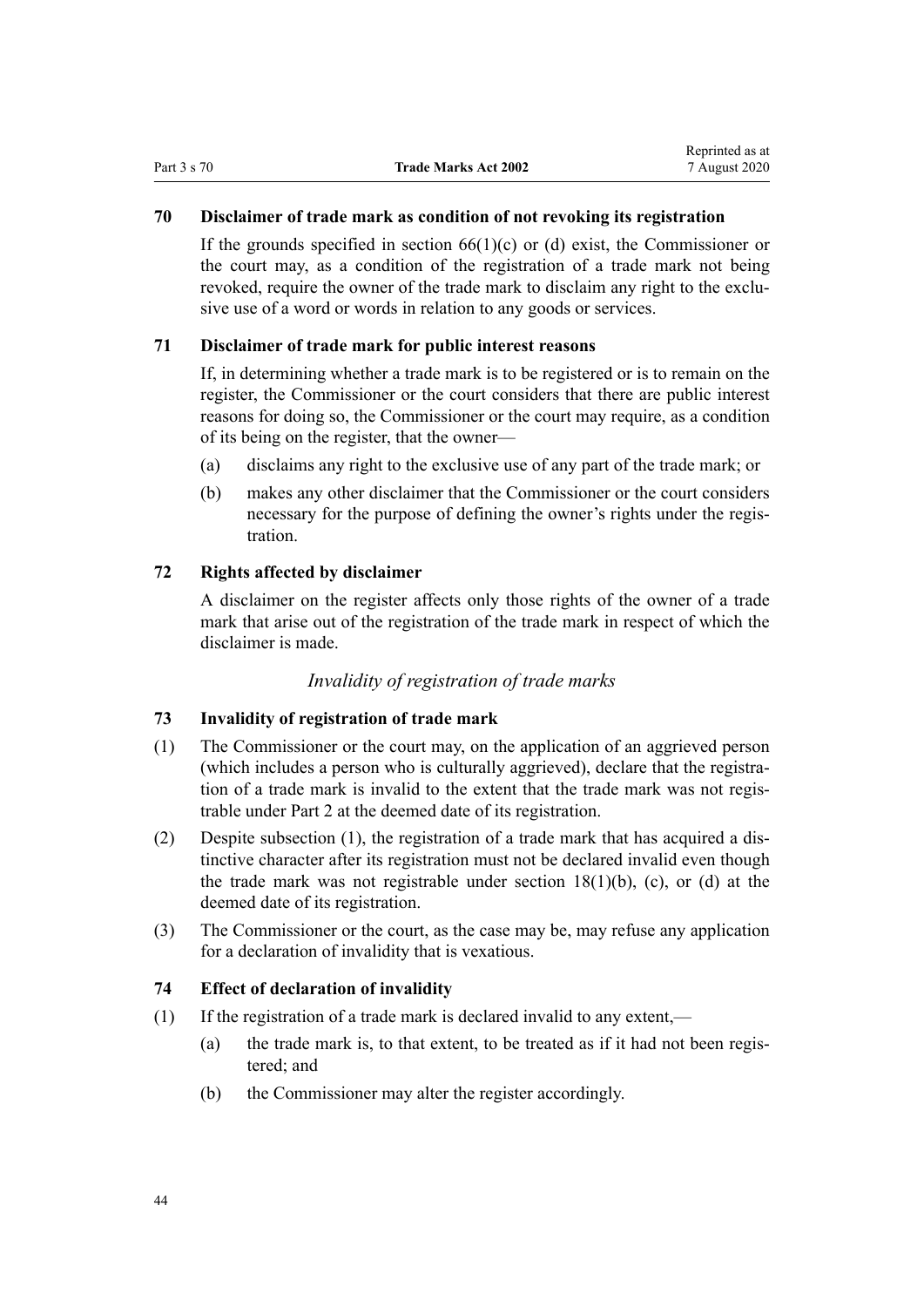| Reprinted as at |                             |             |
|-----------------|-----------------------------|-------------|
| 7 August 2020   | <b>Trade Marks Act 2002</b> | Part 3 s 78 |

(2) The validity of any transaction that occurred in respect of a registered trade mark before the registration of the trade mark was declared invalid is not affected.

#### **75 Presumption of validity of registration of trade mark**

The registration of a trade mark is, after the expiration of 7 years from the deemed date of registration, deemed to be valid unless—

- (a) the registration was obtained by fraud; or
- (b) the trade mark should not have been registered on any of the grounds set out in section  $17(1)$  or  $(2)$ ; or
- (c) the registration may be revoked on any of the grounds set out in [section](#page-40-0) [66.](#page-40-0)

Section 75(b): amended, on 15 December 2005, by [section 10](http://legislation.govt.nz/pdflink.aspx?id=DLM362644) of the Trade Marks Amendment Act 2005 (2005 No 116).

## *Rectification of register*

## **76 Rectification or correction of register**

- (1) A person who has an interest may apply for the rectification of an error or omission in the register.
- (2) An application for rectification of the register may be made either to the Commissioner or to the court.
- (3) An application for rectification of the register may not be made in respect of a matter that affects the validity of the registration of a trade mark.
- (4) The effect of the rectification of the register is that the error or omission concerned is to be treated as if it had never existed unless the Commissioner or the court directs otherwise.

Compare: Trade Marks Act 1998 s 67 (Singapore)

## Subpart 7—Other matters

*Alteration in relation to registered trade mark*

#### **77 Alteration of registered trade mark not permitted**

The owner of a registered trade mark may not alter the registered trade mark after its actual date of registration.

#### **78 Alteration of register**

After the actual date of registration of a trade mark, the Commissioner may,—

(a) at the request of the owner of the trade mark, allow the owner's name or address to be altered on the register: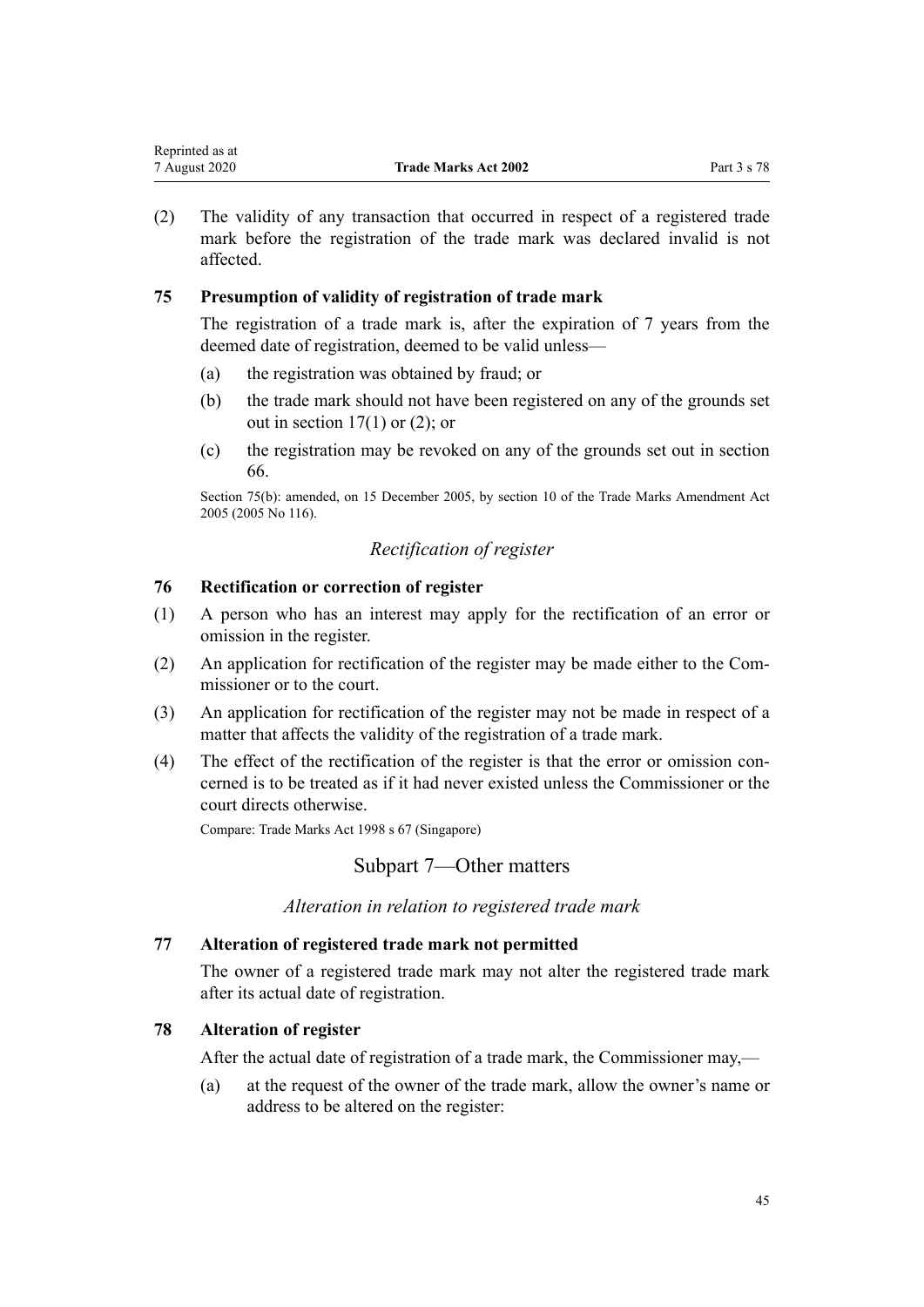- (b) at the request of the owner, strike out any goods or services, or classes of goods or services, from those in respect of which the trade mark is registered:
- (c) at the request of the owner,—
	- (i) enter a memorandum that relates to the trade mark, provided that the memorandum does not in any way extend the rights given by the existing registration of the trade mark; or
	- (ii) alter a memorandum, provided that the alteration does not in any way extend the rights given by the existing registration of the trade mark; or
	- (iii) remove a memorandum, provided that the removal does not in any way extend the rights given by the existing registration of the trade mark.

Section 78(a): replaced, on 16 September 2011, by [section 9\(1\)](http://legislation.govt.nz/pdflink.aspx?id=DLM2290043) of the Trade Marks Amendment Act 2011 (2011 No 71).

Section 78(c): replaced, on 16 September 2011, by [section 9\(2\)](http://legislation.govt.nz/pdflink.aspx?id=DLM2290043) of the Trade Marks Amendment Act 2011 (2011 No 71).

#### **78A Alteration of register concerning certain inconsistent information**

- (1) This section applies if information in the register relating to a person is inconsistent with primary business data of that person in the New Zealand Business Number Register.
- (2) If this section applies, the Commissioner may, in the prescribed manner (if any), alter the information in the register so that it is consistent with the primary business data in the New Zealand Business Number Register.
- (3) In this section, **primary business data** has the same meaning as in [section](http://legislation.govt.nz/pdflink.aspx?id=DLM6431573) [20\(2\)](http://legislation.govt.nz/pdflink.aspx?id=DLM6431573) of the New Zealand Business Number Act 2016.

Section 78A: inserted, on 13 May 2016, by [section 41](http://legislation.govt.nz/pdflink.aspx?id=DLM6431601) of the New Zealand Business Number Act 2016 (2016 No 16).

*Alteration of certification trade mark regulations*

## **79 Alteration of certification trade mark regulations**

- (1) The Commissioner may, on the application of the owner of a registered certification trade mark, alter the regulations that govern the use of the certification trade mark.
- (2) The owner of a registered certification trade mark who has applied under subsection (1) must provide the Commissioner with a draft of the altered regulations for the Commissioner's approval.

Compare: 1953 No 66 s 51(1)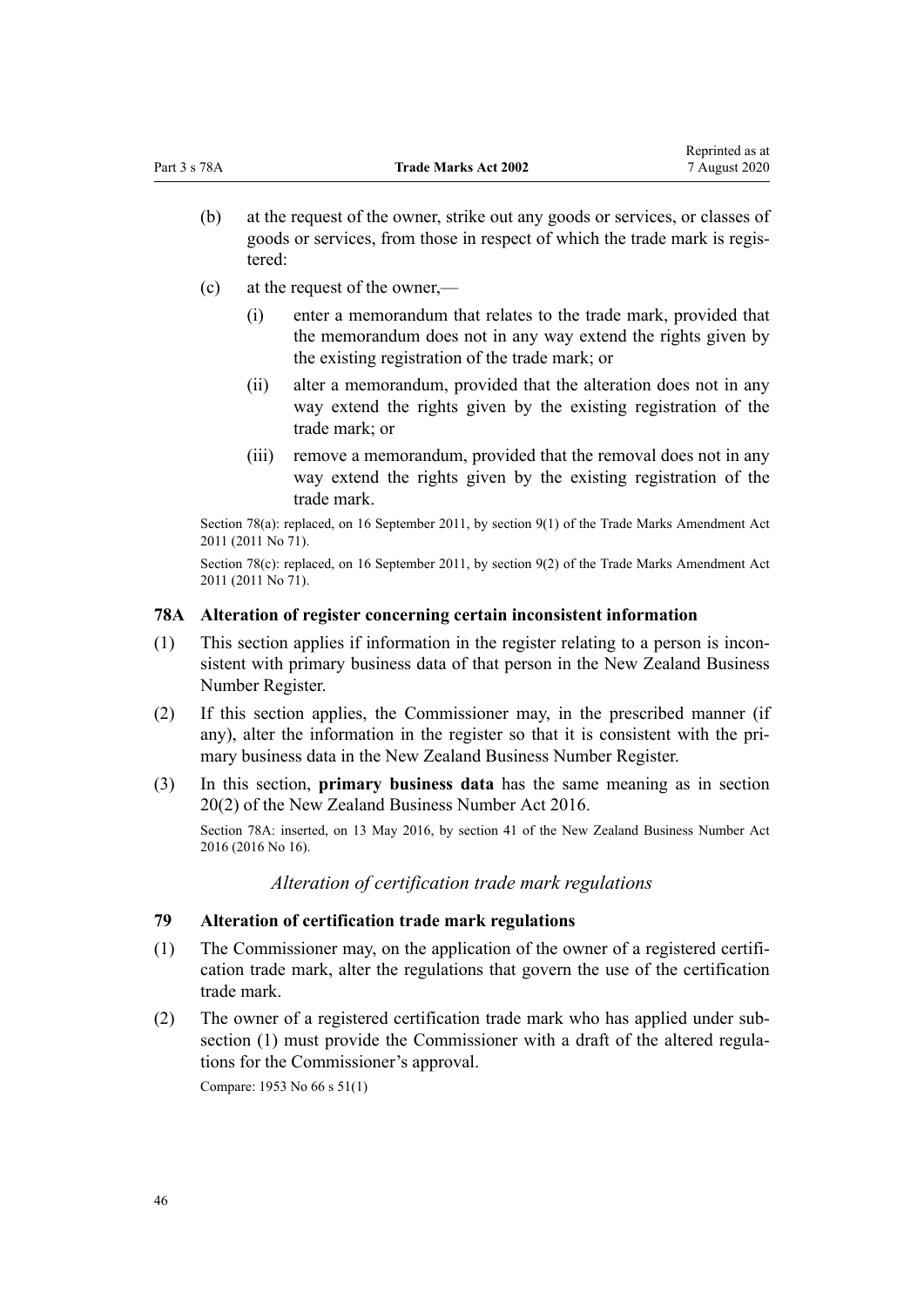#### **80 Advertisement of application for alteration of regulations**

- (1) The Commissioner must ensure that an application for an alteration of the regulations that relate to a registered certification trade mark is advertised in the prescribed manner, if any.
- (2) The Commissioner must not, without giving the parties an opportunity to be heard, decide the application if, within the specified time, any person notifies the Commissioner that the person opposes the alteration of the regulations.

Compare: 1953 No 66 s 51(2)

#### *Assignment or transmission*

## **81 Commissioner's certificate that relates to certain assignments or transmissions**

#### *[Repealed]*

Section 81: repealed, on 16 September 2011, by [section 10](http://legislation.govt.nz/pdflink.aspx?id=DLM2290044) of the Trade Marks Amendment Act 2011 (2011 No 71).

#### **82 Registration of title to trade mark**

- (1) A trade mark is assignable and transmittable in respect of all or some of the goods or services for which it is registered.
- (2) If title to a trade mark is assigned or transmitted after the date the trade mark is registered, either of the following persons may apply to the Commissioner to register the new owner's title:
	- (a) the person registered as the owner of the trade mark:
	- (b) the person to whom the trade mark has been assigned or transmitted.
- (3) On proof of the new owner's title, the Commissioner—
	- (a) must register the new owner as the owner of the trade mark in relation to the goods or services in respect of which the assignment or transmission has effect; and
	- (b) may issue a replacement certificate of registration in the name of the new owner; and
	- (c) must cause any assignment, transmission, or other document produced in evidence of title, or a copy of any of those documents, to be filed for public record.
- (4) If title to a trade mark is assigned or transmitted before the actual date of registration, either of the following persons may apply to the Commissioner to change the name of the applicant on the application:
	- (a) the applicant for registration of the trade mark:
	- (b) the person to whom the trade mark has been assigned or transmitted.
- (5) On proof of the new owner's title, the Commissioner must—
	- (a) change the name of the applicant on the application; and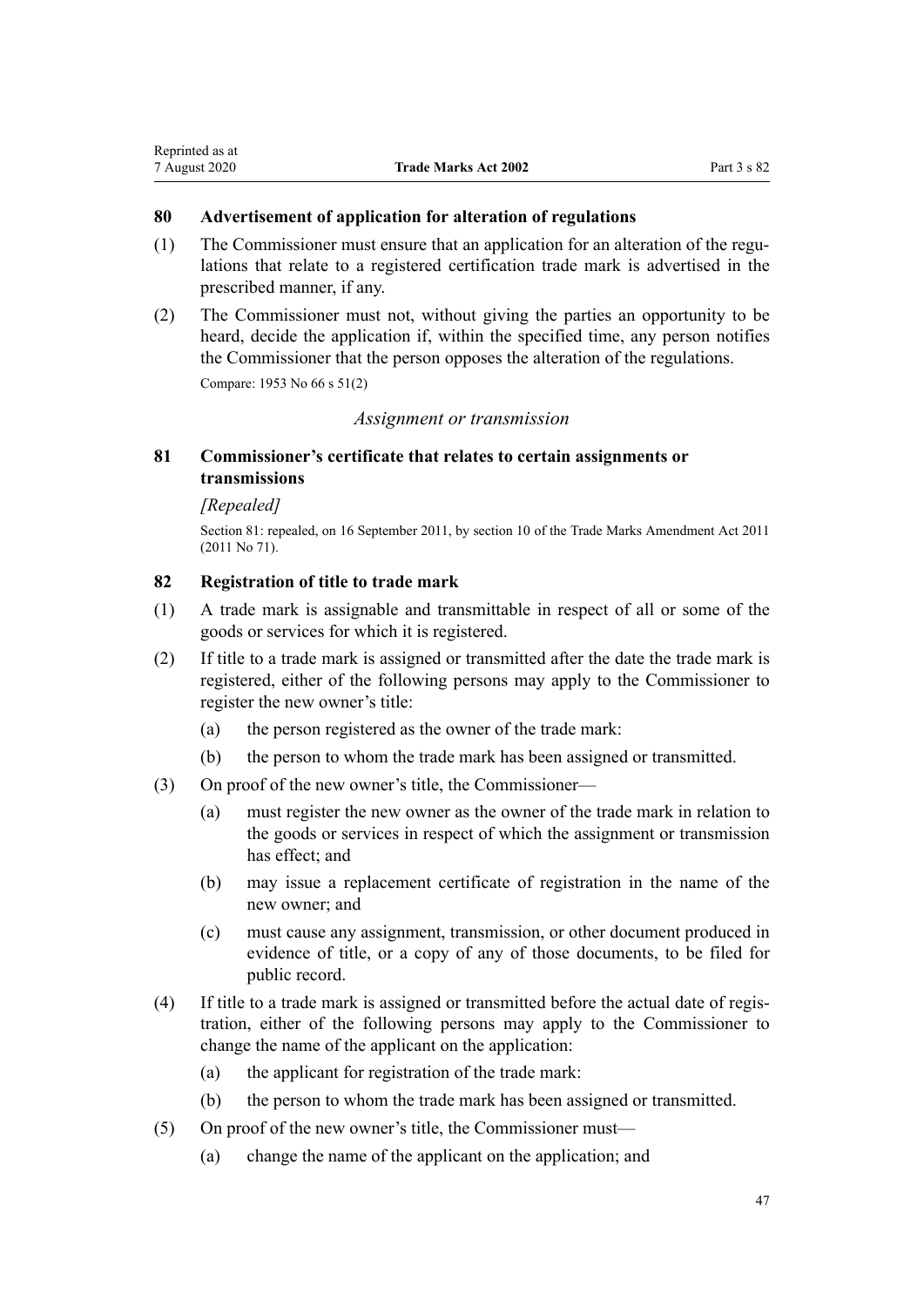(b) cause any assignment, transmission, or other document produced in evidence of title, or a copy of any of those documents, to be filed for public record.

Compare: 1953 No 66 s 34(1)

Section 82(2): replaced, on 29 April 2013, by [section 11](http://legislation.govt.nz/pdflink.aspx?id=DLM2290045) of the Trade Marks Amendment Act 2011 (2011 No 71).

Section 82(3): replaced, on 29 April 2013, by [section 11](http://legislation.govt.nz/pdflink.aspx?id=DLM2290045) of the Trade Marks Amendment Act 2011 (2011 No 71).

Section 82(4): replaced, on 29 April 2013, by [section 11](http://legislation.govt.nz/pdflink.aspx?id=DLM2290045) of the Trade Marks Amendment Act 2011 (2011 No 71).

Section 82(5): inserted, on 29 April 2013, by [section 11](http://legislation.govt.nz/pdflink.aspx?id=DLM2290045) of the Trade Marks Amendment Act 2011 (2011 No 71).

#### *Licensees*

## *[Repealed]*

Heading: repealed, on 16 September 2011, by [section 12\(1\)](http://legislation.govt.nz/pdflink.aspx?id=DLM2290046) of the Trade Marks Amendment Act 2011 (2011 No 71).

#### **83 Application for registration of licensee**

#### *[Repealed]*

Section 83: repealed, on 16 September 2011, by [section 12\(1\)](http://legislation.govt.nz/pdflink.aspx?id=DLM2290046) of the Trade Marks Amendment Act 2011 (2011 No 71).

#### **84 Registration of licensee**

#### *[Repealed]*

Section 84: repealed, on 16 September 2011, by [section 12\(1\)](http://legislation.govt.nz/pdflink.aspx?id=DLM2290046) of the Trade Marks Amendment Act 2011 (2011 No 71).

#### **85 Assigning or transmitting right to use trade mark**

Nothing in this Act prevents a licensee from assigning or transmitting the right to use a trade mark.

Compare: 1953 No 66 s 37(12)

#### **86 Alteration of registration of licensee**

#### *[Repealed]*

Section 86: repealed, on 16 September 2011, by [section 12\(1\)](http://legislation.govt.nz/pdflink.aspx?id=DLM2290046) of the Trade Marks Amendment Act 2011 (2011 No 71).

#### **87 Cancellation of registration of licensee**

#### *[Repealed]*

Section 87: repealed, on 16 September 2011, by [section 12\(1\)](http://legislation.govt.nz/pdflink.aspx?id=DLM2290046) of the Trade Marks Amendment Act 2011 (2011 No 71).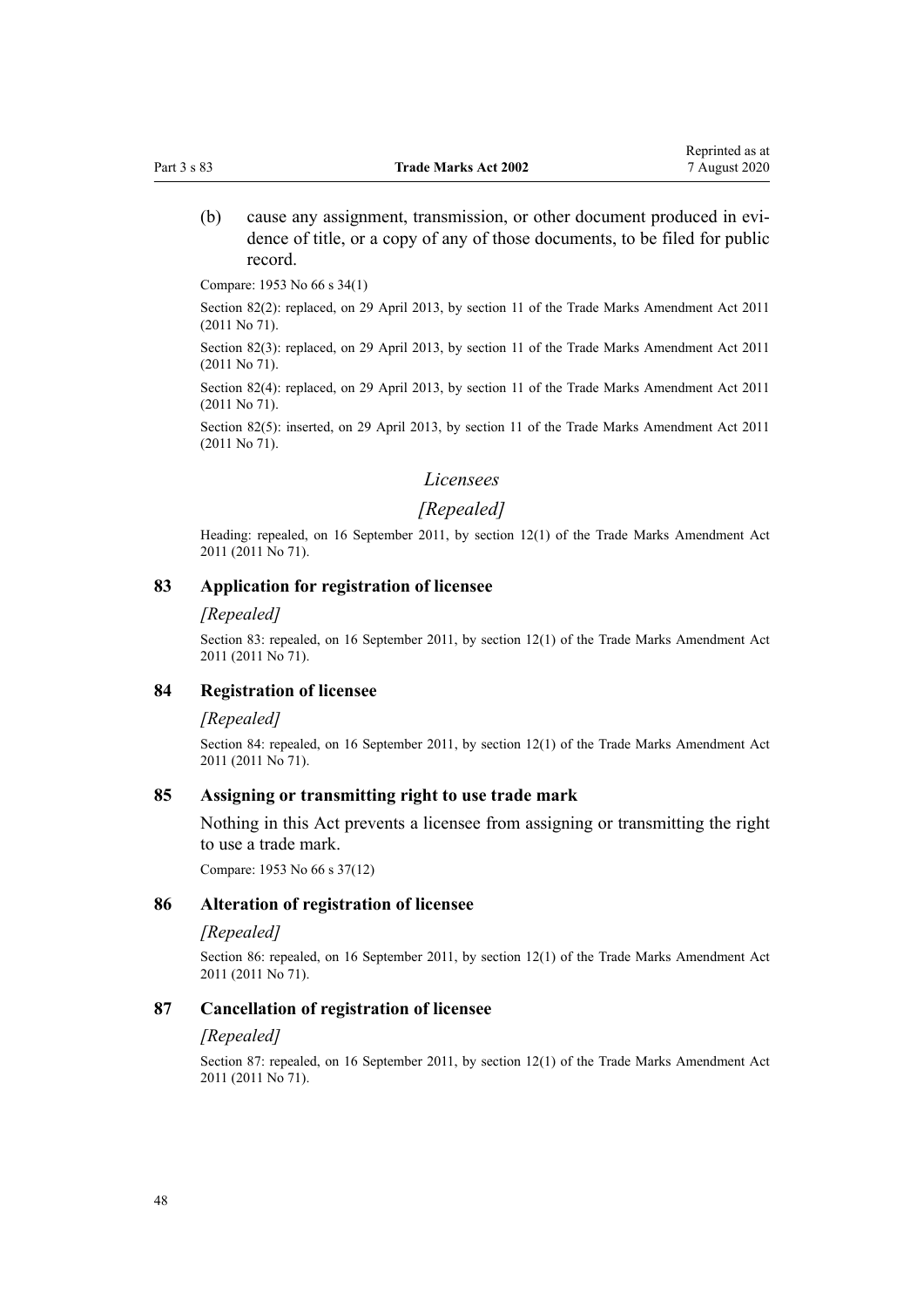# **Part 4**

# **Legal proceedings**

<span id="page-48-0"></span>Subpart 1—Civil proceedings for infringement

## *How Act affects other rights*

## **88 How Act affects other rights**

Nothing in this Act affects—

- (a) the law relating to passing off; or
- (b) rights under the [Fair Trading Act 1986](http://legislation.govt.nz/pdflink.aspx?id=DLM96438); or
- (c) rights under the [Geographical Indications \(Wine and Spirits\) Registra](http://legislation.govt.nz/pdflink.aspx?id=DLM390755)[tion Act 2006](http://legislation.govt.nz/pdflink.aspx?id=DLM390755).

Compare: 1953 No 66 s 6; Trade Marks Act 1998 s 4(2) (Singapore)

Section 88(c): amended, on 27 July 2017, by [section 63](http://legislation.govt.nz/pdflink.aspx?id=DLM390893) of the Geographical Indications (Wine and Spirits) Registration Act 2006 (2006 No 60).

#### *Acts amounting to infringement*

#### **89 Infringement where identical or similar sign used in course of trade**

- (1) A person infringes a registered trade mark if the person does not have the right to use the registered trade mark and uses in the course of trade a sign—
	- (a) identical with the registered trade mark in relation to any goods or services in respect of which the trade mark is registered; or
	- (b) identical with the registered trade mark in relation to any goods or services that are similar to any goods or services in respect of which the trade mark is registered, if that use would be likely to deceive or confuse; or
	- (c) similar to the registered trade mark in relation to any goods or services that are identical with or similar to any goods or services in respect of which the trade mark is registered, if that use would be likely to deceive or confuse; or
	- (d) identical with or similar to the registered trade mark in relation to any goods or services that are not similar to the goods or services in respect of which the trade mark is registered where the trade mark is well known in New Zealand and the use of the sign takes unfair advantage of, or is detrimental to, the distinctive character or the repute of the mark.
- (2) Subsection (1) applies only if the sign is used in such a manner as to render the use of the sign as likely to be taken as being use as a trade mark.
- (3) [Sections 92 to 98](#page-50-0) override this section.

Compare: 1953 No 66 s 8(1A)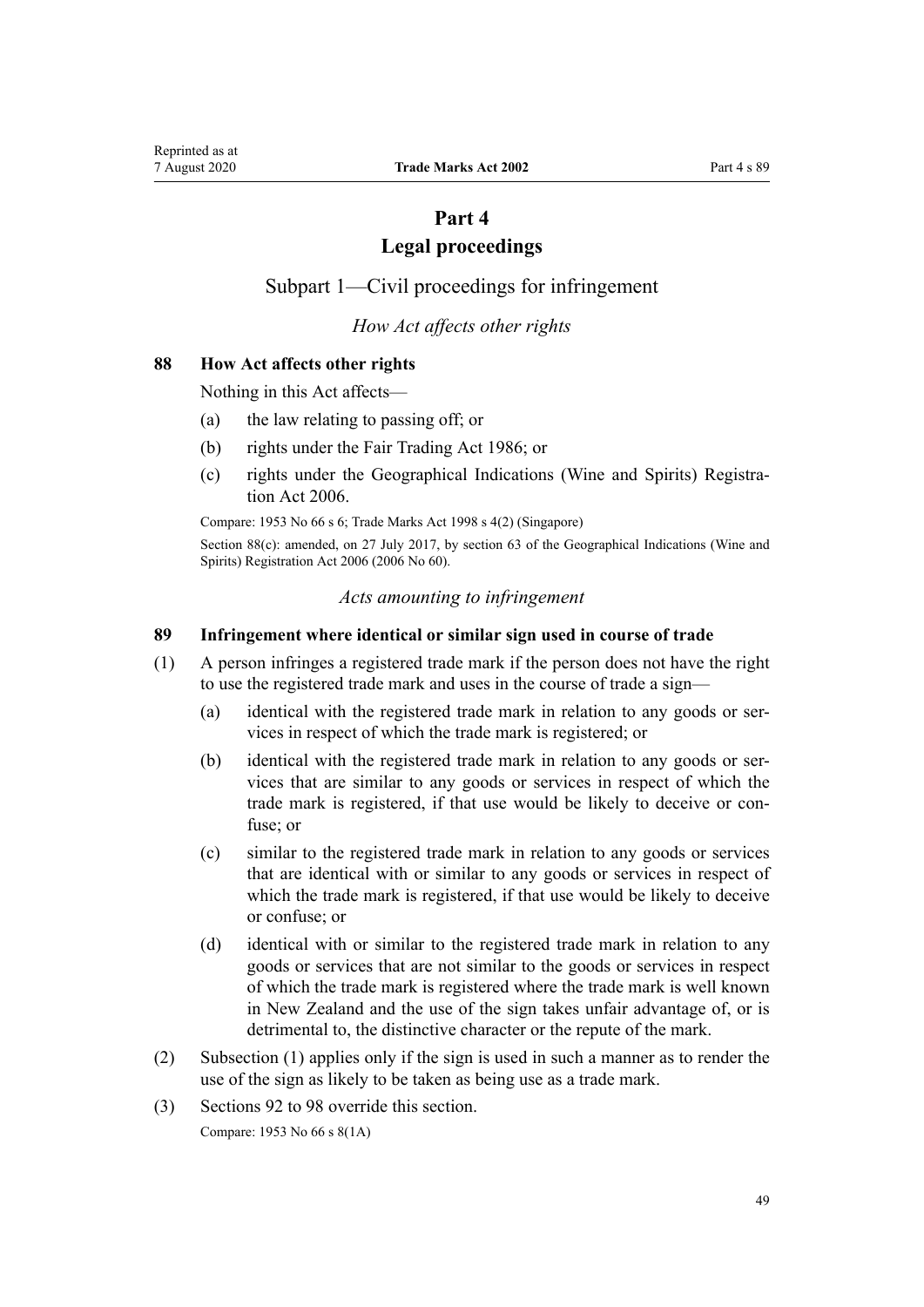Section 89(1)(c): amended, on 15 December 2005, by [section 13](http://legislation.govt.nz/pdflink.aspx?id=DLM362647) of the Trade Marks Amendment Act 2005 (2005 No 116).

## **90 Infringement where non-compliance with certain contractual requirements**

- (1) A registered trade mark is infringed if—
	- (a) a purchaser or owner of goods and the owner or licensee of the registered trade mark have entered into a written contract that requires the purchaser or owner of the goods not to do, in relation to the goods, any of the acts listed in subsection (2); and
	- (b) the owner, for the time being, of the goods—
		- (i) has notice of the contractual requirement; and
		- (ii) does or authorises, in the course of trade, or with a view to dealing with the goods in the course of trade, any of those listed acts; and
		- (iii) did not purchase the goods for value and in good faith before receiving notice of the contractual requirement; and
		- (iv) is not a successor in title to an owner to whom subparagraph (iii) applies.
- (2) The acts referred to in subsection (1) are—
	- (a) the application of the trade mark on the goods after their condition, getup, or packaging has been altered in any manner specified in the contract:
	- (b) if the trade mark is on the goods,—
		- (i) the alteration, part removal, or part obliteration of the trade mark:
		- (ii) the application of any other trade mark to the goods:
		- (iii) the addition to the goods of any written material that is likely to damage the reputation of the trade mark:
	- (c) if the trade mark is on the goods, and there is something else on the goods that indicates a connection in the course of trade between the owner or licensee and the goods, the removal or obliteration, whether wholly or partly, of the trade mark.

Compare: 1953 No 66 s 10

#### **91 No defence that infringement arose from use of company name**

In an action for infringement of a trade mark, it is not a defence that the infringement arose from the use of the name under which a company has been registered.

Compare: 1953 No 66 s 13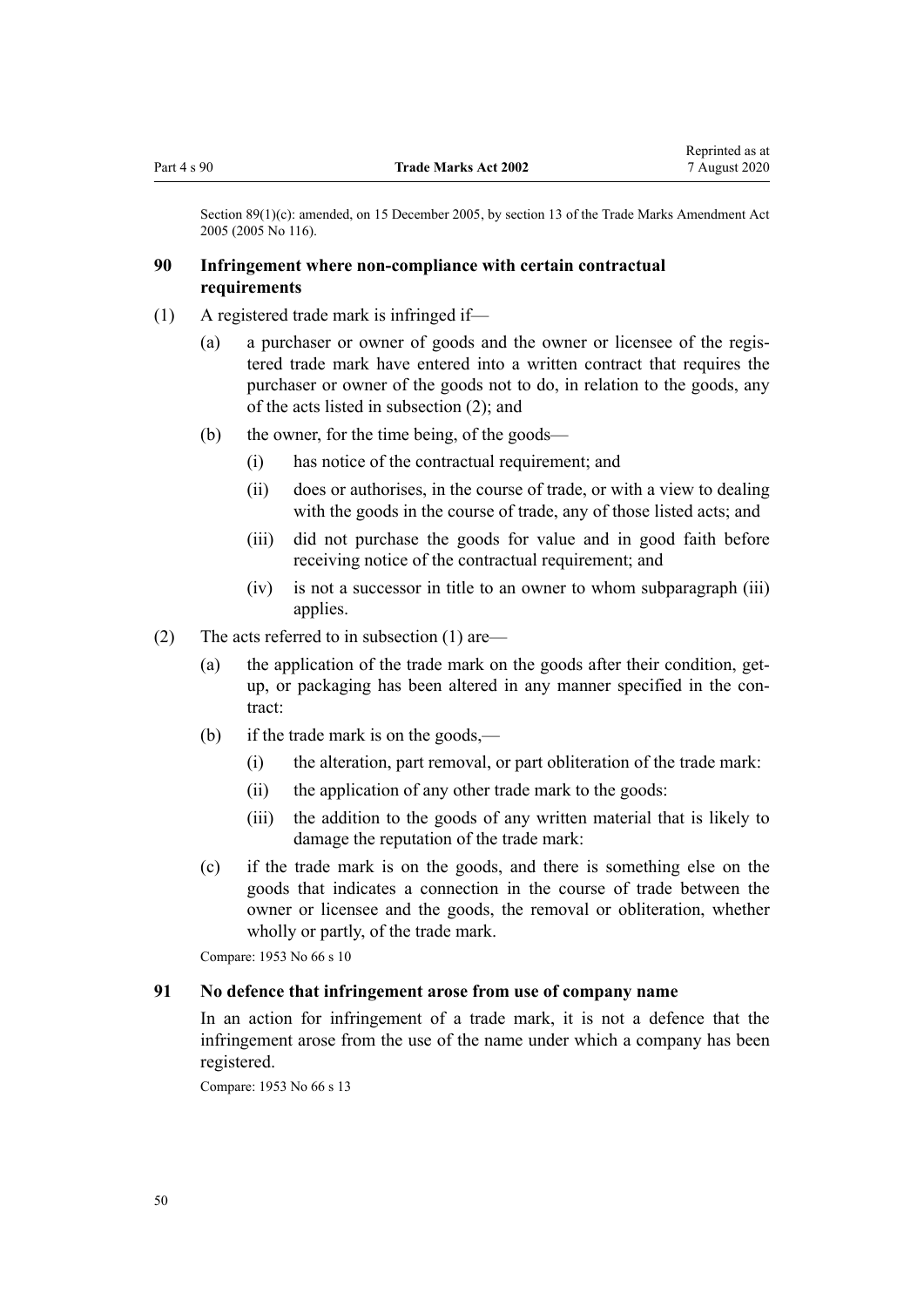#### *Acts not amounting to infringement*

## <span id="page-50-0"></span>**92 No infringement where trade mark used in circumstances not covered by registration**

A registered trade mark is not infringed by the use of a trade mark in any way or in any circumstances to which, having regard to any conditions entered on the register in relation to the trade mark, the registration does not extend. Compare: 1953 No 66 s 8(2)

## **93 No infringement where more than 1 identical or similar registered trade marks used**

A registered trade mark is not infringed by the use of another registered trade mark in relation to any goods or services for which that other trade mark is registered.

Compare: 1953 No 66 s 8(4)

#### **94 No infringement for comparative advertising of registered trade mark**

A registered trade mark is not infringed by the use of the registered trade mark for the purposes of comparative advertising, but any such use otherwise than in accordance with honest practices in industrial or commercial matters must be treated as infringing the registered trade mark if the use, without due cause, takes unfair advantage of, or is detrimental to, the distinctive character or the repute of the trade mark.

## **95 No infringement for honest practices**

A person does not infringe a registered trade mark if, in accordance with honest practices in industrial or commercial matters, the person uses—

- (a) the person's name or the name of the person's place of business; or
- (b) the name of the person's predecessor in business or the name of the person's predecessor's place of business; or
- (c) a sign to indicate—
	- (i) the kind, quality, quantity, intended purpose, value, geographical origin, or other characteristic of goods or services; or
	- (ii) the time of production of goods or of the rendering of services; or
- (d) the trade mark where reasonably necessary to indicate the intended purpose of the goods (in particular as accessories or spare parts) or services.

Compare: 1953 No 66 s 12; Trade Marks Act 1998 s 28(1) (Singapore)

Section 95(c)(ii): amended, on 16 September 2011, by [section 13\(1\)](http://legislation.govt.nz/pdflink.aspx?id=DLM2290047) of the Trade Marks Amendment Act 2011 (2011 No 71).

Section 95(d): inserted, on 16 September 2011, by [section 13\(2\)](http://legislation.govt.nz/pdflink.aspx?id=DLM2290047) of the Trade Marks Amendment Act 2011 (2011 No 71).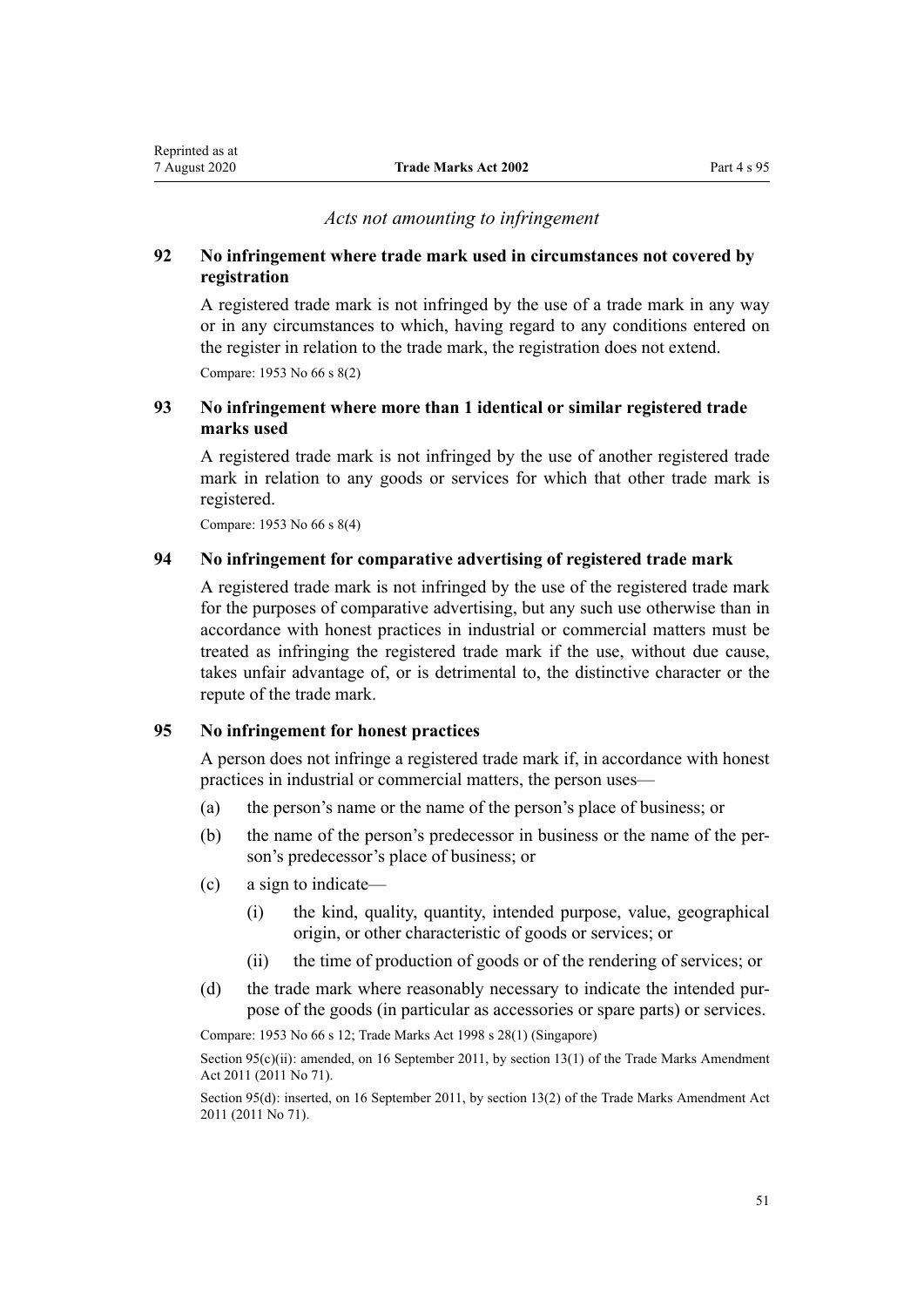## <span id="page-51-0"></span>**96 No infringement for certain continuous use of unregistered trade mark**

- (1) A registered trade mark (**trade mark A**) is not infringed by the use of an unregistered trade mark (**trade mark B**) if—
	- (a) trade mark B is identical with or similar to trade mark A and is used in relation to any goods or services that are identical with or similar to any goods or services in respect of which trade mark A is registered; and
	- (b) trade mark B was used in relation to those goods or services in the course of trade by the owner or a predecessor in title of the owner before whichever is the earlier of the following dates:
		- (i) the date of application in New Zealand for the registration of trade mark A; or
		- (ii) the date that the owner, or a predecessor in title, first used trade mark A; and
	- (c) trade mark B has been used continuously in relation to those goods and services in the course of trade by the owner's predecessors in title (if any) and the owner since that date.
- (2) Nothing in this Act entitles the owner of a registered trade mark to—
	- (a) interfere with or restrain the use by any person of a trade mark identical or similar to it in relation to goods or services in relation to which that person or the owner's predecessor in title had continuously used that trade mark from a date prior to the commencement of the Trade Marks Amendment Act 1994 if, before that date, the use of that trade mark by that person did not infringe the right to the use of the first-mentioned trade mark given by the registration; or
	- (b) object (if use is proved) to that person being put on the register for that identical or similar trade mark in respect of those goods or services or similar goods or services.

Compare: 1953 No 66 s 11; Trade Marks Act 1998 s 28(2) (Singapore) Section 96(1)(b): replaced, on 16 September 2011, by [section 14](http://legislation.govt.nz/pdflink.aspx?id=DLM2353604) of the Trade Marks Amendment Act 2011 (2011 No 71).

Section 96(1)(c): inserted, on 16 September 2011, by [section 14](http://legislation.govt.nz/pdflink.aspx?id=DLM2353604) of the Trade Marks Amendment Act 2011 (2011 No 71).

#### **97 No infringement for use in relation to certain identical or similar goods**

A trade mark registered in respect of goods is not infringed by its use in relation to identical or similar goods connected in the course of trade with the owner or licensee if, as to those goods or a bulk of which they form part,—

- (a) the owner or licensee has applied the trade mark and has not later removed or obliterated it; or
- (b) the owner or licensee has consented to the use of the trade mark.

Section 97: replaced, on 16 September 2011, by [section 15](http://legislation.govt.nz/pdflink.aspx?id=DLM2290048) of the Trade Marks Amendment Act 2011 (2011 No 71).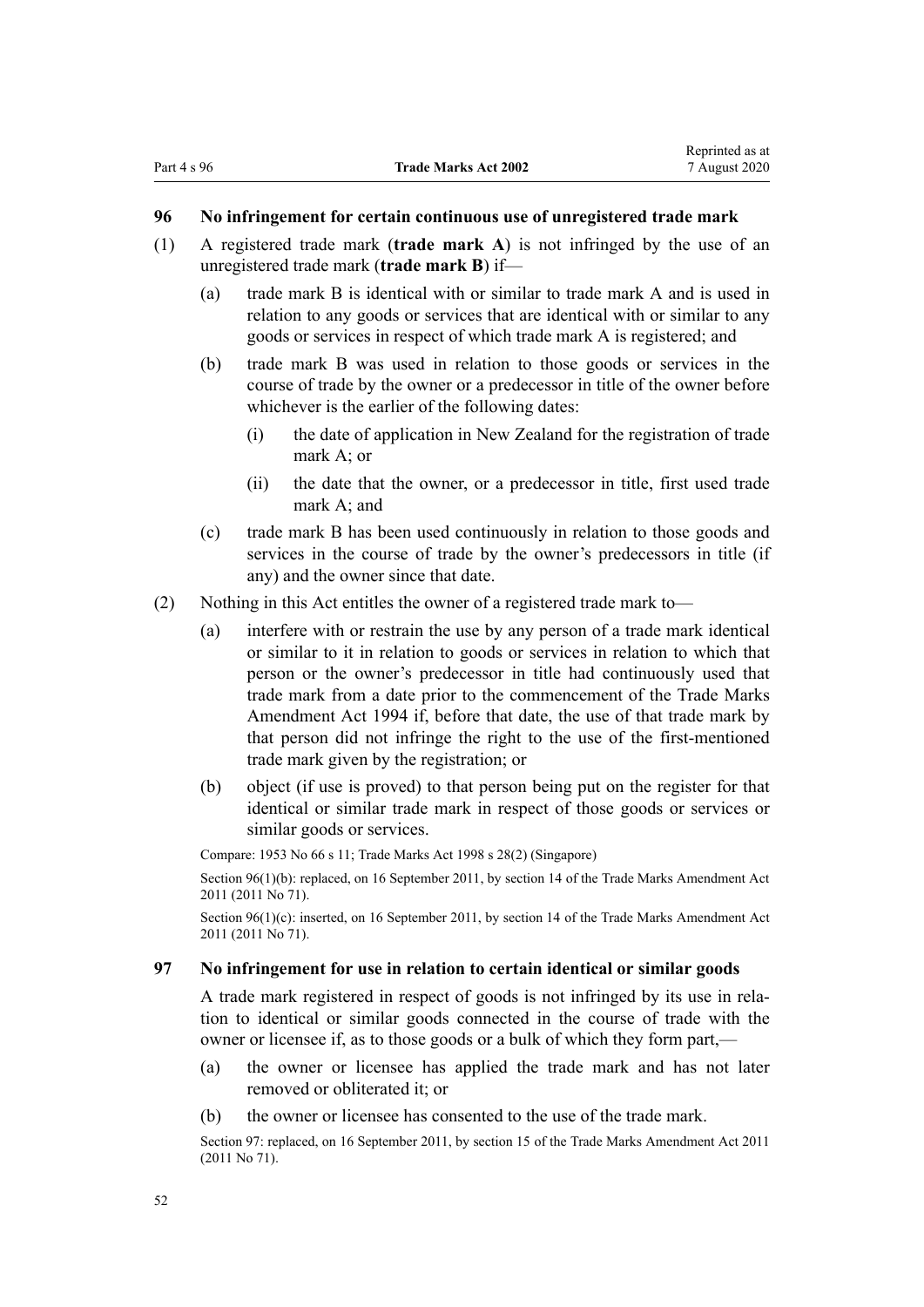#### **97A Exhaustion of rights conferred by registered trade mark**

- (1) A registered trade mark is not infringed by the use of the trade mark (including use for the purpose of advertising) in relation to goods that have been put on the market anywhere in the world under that trade mark under any 1 or more of the following circumstances:
	- (a) by the owner:
	- (b) with the owner's express or implied consent:
	- (c) by an associated person of the owner.
- (2) For the purposes of subsection (1)(c), a person is **an associated person of the owner** if—
	- (a) they are in the same group of companies; or
	- (b) they are both bodies corporate and they consist of substantially the same members or are directly or indirectly under the control of the same persons; or
	- (c) either of them has effective control of the other's use of the trade mark; or
	- (d) a third person has effective control of the use of the trade mark by each of them.
- (3) For the purposes of subsection  $(2)$ ,—
	- (a) **group of companies** includes a holding company and its subsidiaries within the meaning of [section 5](http://legislation.govt.nz/pdflink.aspx?id=DLM319999) of the Companies Act 1993; and
	- (b) a person has **effective control** of the use of a trade mark if that person may authorise the use of the trade mark or has significant influence over how it is used, regardless of how that authorisation or influence arises (for example, whether directly or indirectly and whether by way of proprietary interest, contract, arrangement, understanding, a combination of those things, or otherwise).

Section 97A: replaced, on 16 September 2011, by [section 16](http://legislation.govt.nz/pdflink.aspx?id=DLM2290050) of the Trade Marks Amendment Act 2011 (2011 No 71).

## **98 When owner or licensee consents to use of registered trade mark**

- (1) For the purposes of [section 97\(a\),](#page-51-0) the owner or licensee is deemed to have consented to the use of a trade mark if a person with whom the owner or licensee has an arrangement that relates to the use of the trade mark by the owner or licensee has consented to its use (whether or not that consent is subject to any conditions).
- (2) Subsection (1) applies only to the use of a trade mark in relation to a medicine that is imported by the Crown under [section 32A](http://legislation.govt.nz/pdflink.aspx?id=DLM55435) of the Medicines Act 1981. Compare: 1953 No 66 s 8(3A)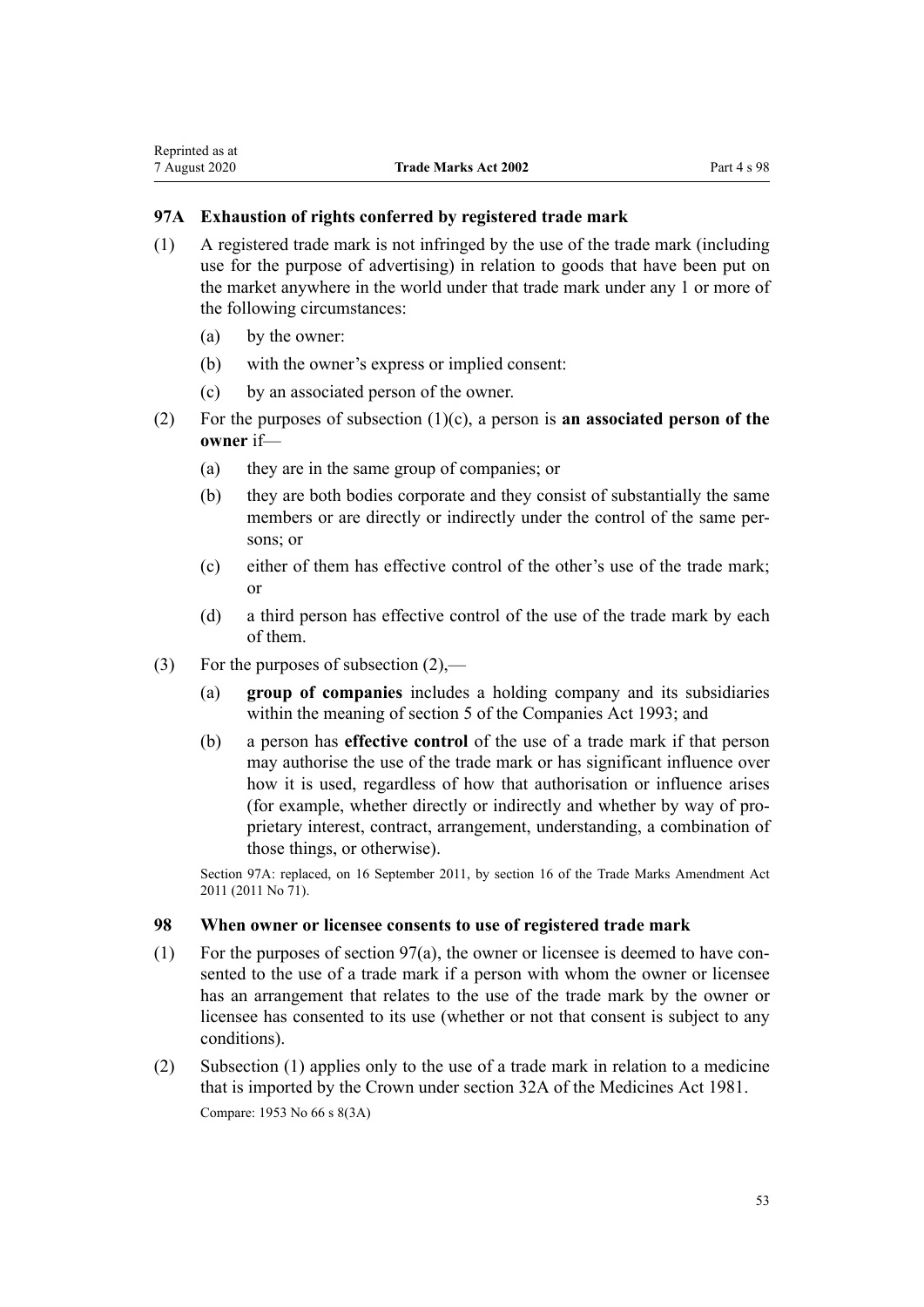## <span id="page-53-0"></span>**98A No infringement through use of registered geographical indication**

A registered trade mark is not infringed by the lawful use of a registered geographical indication registered under the [Geographical Indications \(Wine and](http://legislation.govt.nz/pdflink.aspx?id=DLM390755) [Spirits\) Registration Act 2006.](http://legislation.govt.nz/pdflink.aspx?id=DLM390755)

Section 98A: inserted, on 27 July 2017, by [section 63](http://legislation.govt.nz/pdflink.aspx?id=DLM390893) of the Geographical Indications (Wine and Spirits) Registration Act 2006 (2006 No 60).

*When infringement proceedings may be brought*

#### **99 No proceedings for infringement of unregistered trade mark**

No person may bring proceedings to prevent, or to recover damages for, the infringement of an unregistered trade mark.

Compare: 1953 No 66 s 6; Trade Marks Act 1998 s 4(2) (Singapore)

## **100 Time for bringing proceedings for infringement of registered trade mark**

The owner of a registered trade mark may bring proceedings for infringement of the registered trade mark if,—

- (a) in the case of a registered trade mark the application for registration of which has priority under [section 36,](#page-32-0) the infringement occurred on or after the date of application in New Zealand for registration of the trade mark; or
- (b) in the case of every other registered trade mark, the infringement occurred on or after the deemed date of registration of the trade mark.

*Who may apply for relief for infringement of registered trade mark*

#### **101 Who may apply for relief for infringement of registered trade mark**

The owner of a registered trade mark, or, in the case of a collective trade mark, 1 or more members of a collective association acting on its behalf, may apply to the court for relief if the trade mark is infringed.

#### **102 Licensee may request owner of registered trade mark to bring proceedings**

Subject to agreement between the parties, a licensee of a registered trade mark may request the owner of the registered trade mark to take proceedings to prevent infringement of the registered trade mark.

Compare: 1953 No 66 s 37(3)

#### **103 Consequences of owner of registered trade mark not bringing proceedings**

If the owner of a registered trade mark refuses or neglects to bring proceedings within 2 months after the licensee requested the owner to bring the proceedings, the licensee may commence proceedings for infringement in the licensee's own name as if the licensee were the owner.

Compare: 1953 No 66 s 37(3)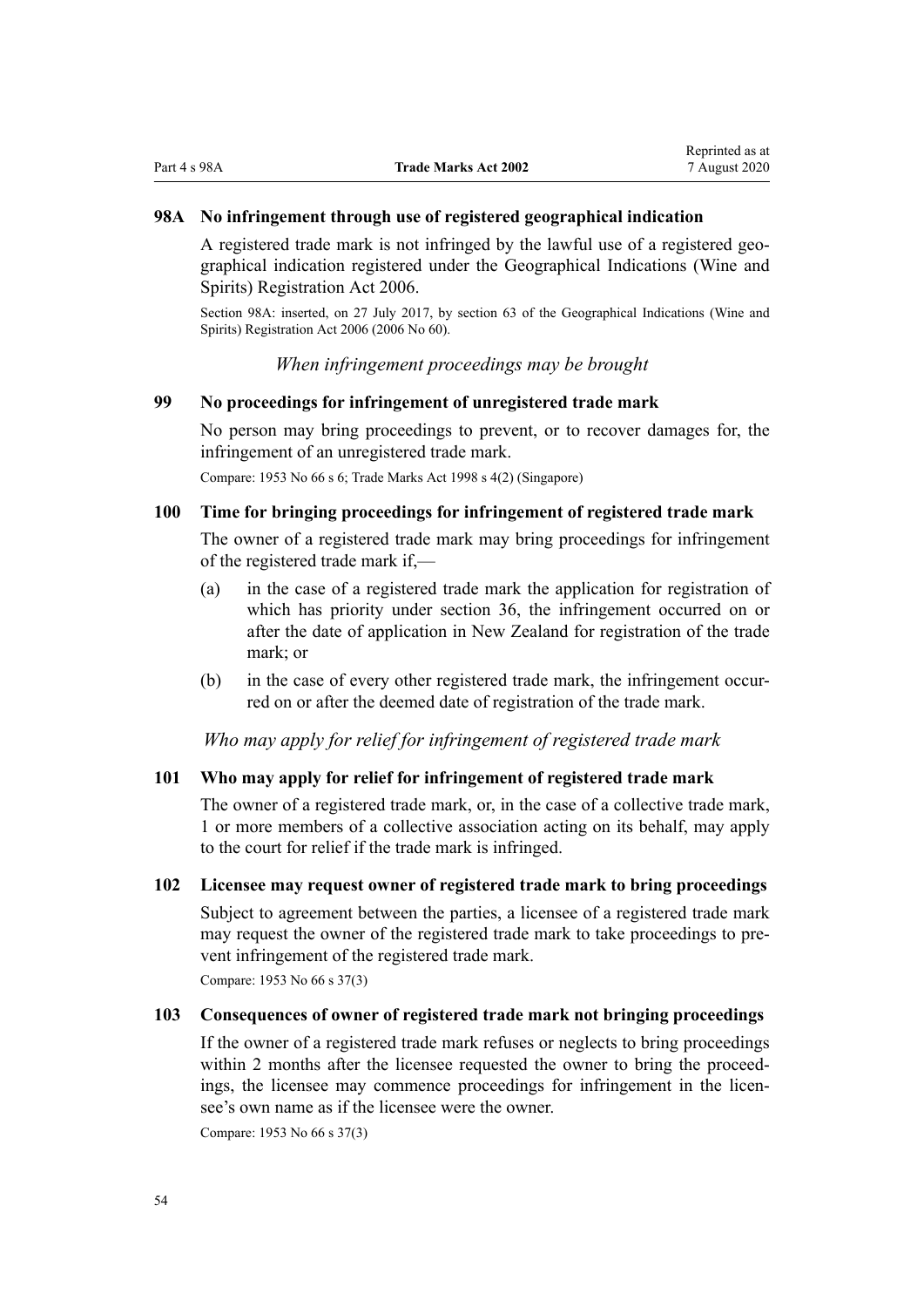## **104 Consequences of licensee commencing proceedings**

If the licensee commences proceedings under [section 103,](#page-53-0)—

- (a) the owner becomes a defendant in the proceedings; but
- (b) the owner is not liable for any costs unless the owner defends the proceedings.

Compare: 1953 No 66 s 37(3)

## *Unjustified proceedings*

#### **105 Unjustified proceedings**

- (1) If a person brings proceedings alleging an infringement of a registered trade mark, the court may, on the application of any person against whom the proceedings are brought,—
	- (a) make a declaration that the bringing of proceedings is unjustified:
	- (b) make an order for the payment of damages for any loss suffered by the person against whom the proceedings are brought.
- (2) The court must not grant relief under this section if the person who brings the proceedings proves that the acts in respect of which proceedings are brought constituted, or would have constituted if they had been done, an infringement of the trade mark concerned.
- (3) Nothing in this section makes a barrister or solicitor of the High Court of New Zealand liable to any proceedings under this section in respect of any act done in his or her professional capacity on behalf of a client.

Compare: 1994 No 143 [s 130](http://legislation.govt.nz/pdflink.aspx?id=DLM346600)

## *Types of relief available for infringement*

## **106 Types of relief available for infringement of registered trade mark**

- (1) If an application is made to the court for relief, the relief that the court may grant includes—
	- (a) an injunction on any terms that the court thinks fit:
	- (b) either damages or an account of profits.
- (2) If an application is made to the court for relief, the court may grant such additional damages as the justice of the case requires, having regard to all the circumstances and, in particular, to—
	- (a) the flagrancy of the infringement; and
	- (b) any benefit accruing to the defendant by reason of the infringement.

Compare: Trade Marks Act 1998 s 31(2) (Singapore)

Section 106(2): inserted, on 30 December 2018, by [section 93](http://legislation.govt.nz/pdflink.aspx?id=DLM6838428) of the Comprehensive and Progressive Agreement for Trans-Pacific Partnership Amendment Act 2018 (2016 No 90).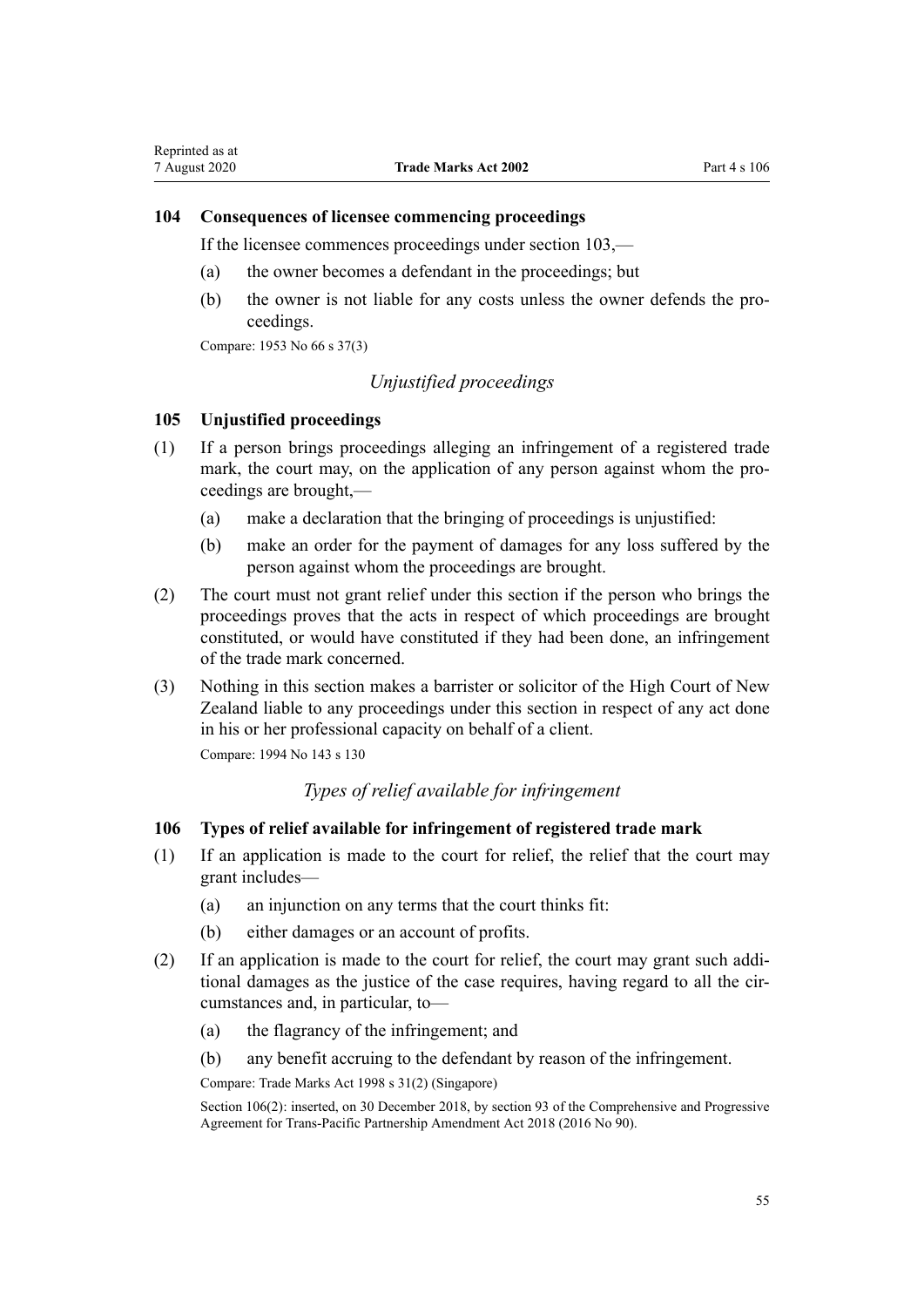#### **107 Damages for infringement of collective trade mark**

In claiming damages for infringement of a collective trade mark, the collective association that owns the collective trade mark (or the member or members taking action on behalf of that collective association) may take into account any damage or loss of profits sustained or incurred by any members as a result of the infringement.

Compare: 1953 No 66 s 46H(2)

#### **108 Order for erasure, etc, of offending sign**

- (1) If a person has infringed the exclusive right to use a registered trade mark, the court may make an order that requires the person—
	- (a) to erase, remove, or obliterate the offending sign from any infringing goods, infringing material, or infringing object in the person's possession, custody, or control; or
	- (b) if it is not reasonably practicable to erase, remove, or obliterate the offending sign, to destroy the infringing goods, infringing material, or infringing object.
- (2) If an order under subsection (1) is not complied with, or it appears to the court likely that the order would not be complied with, the court may order that the infringing goods, infringing material, or infringing object be delivered to any person whom the court may direct—
	- (a) to erase, remove, or obliterate the offending sign from the infringing goods, infringing material, or infringing object; or
	- (b) if it is not reasonably practicable to erase, remove, or obliterate, the offending sign, to destroy the infringing goods, infringing material, or infringing object.
- (3) Despite subsections (1) and (2), if any infringing goods are counterfeit goods (as defined in [section 135\)](#page-81-0), the court must, unless the court is satisfied that there are exceptional circumstances, make an order that requires the person who has infringed to—
	- (a) destroy the goods; or
	- (b) deliver the goods to any person the court may direct (being a person who will destroy the goods).

Compare: Trade Marks Act 1998 s 32 (Singapore)

Section 108(3): inserted, on 30 December 2018, by [section 94](http://legislation.govt.nz/pdflink.aspx?id=DLM6838429) of the Comprehensive and Progressive Agreement for Trans-Pacific Partnership Amendment Act 2018 (2016 No 90).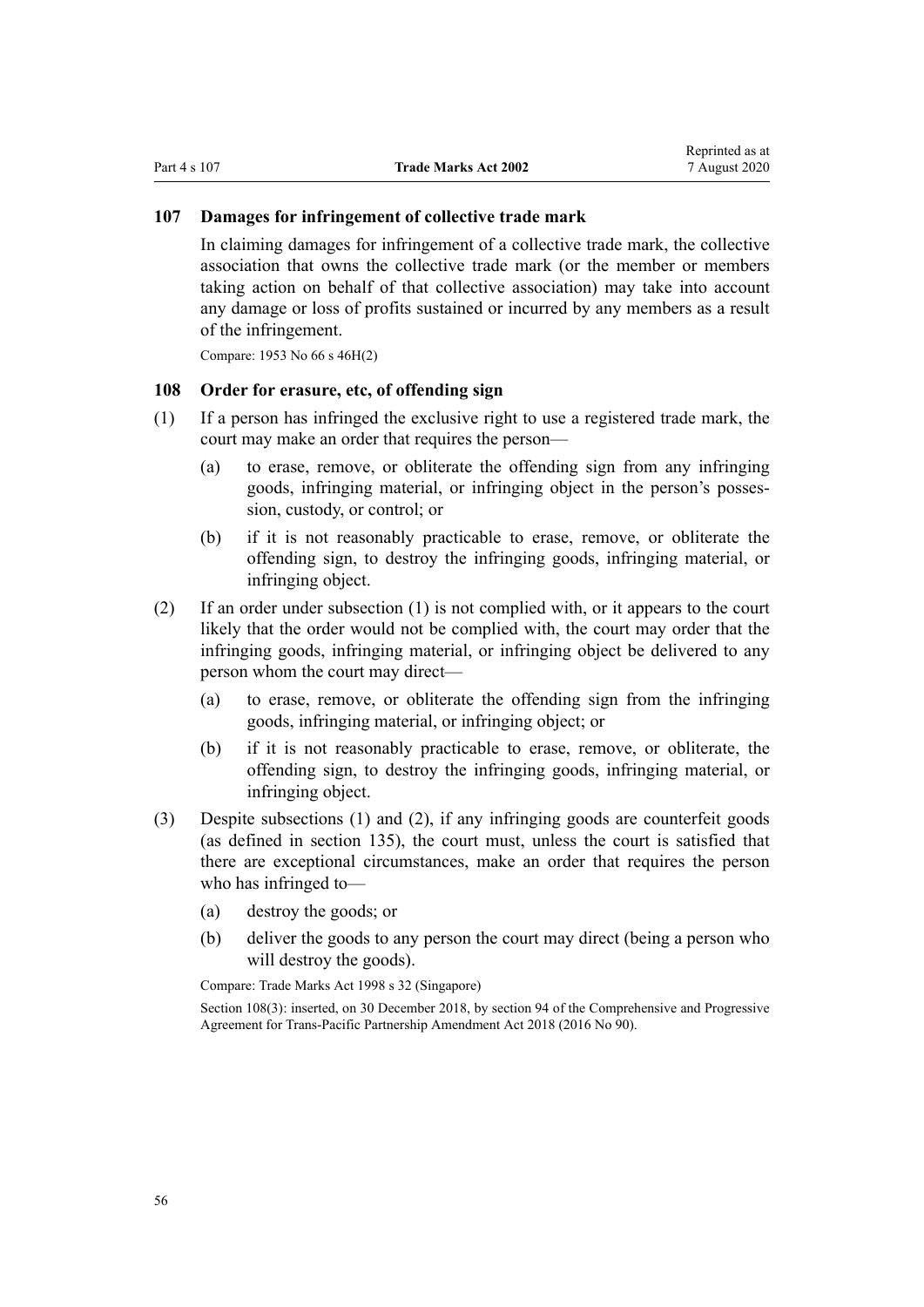## *Orders for delivery up in civil proceedings*

## <span id="page-56-0"></span>**109 Order for delivery up of infringing goods, infringing material, or infringing object**

- (1) The court may order any infringing goods, infringing material, or infringing object in the possession of any person or before the court to be delivered up to the owner of the registered trade mark or any other person that the court thinks fit.
- (2) No order may be made under this section unless—
	- (a) the court makes an order under section 110; or
	- (b) it appears to the court that there are grounds for making an order under that section.
- (3) A person to whom any infringing goods, infringing material, or infringing object is delivered up under an order made under this section must, if an order under section 110 is not made, retain them pending—
	- (a) the making of an order under that section; or
	- (b) the decision not to make an order under that section.
- (4) Nothing in this section affects any other power of the court. Compare: Trade Marks Act 1998 s 33 (Singapore)

## **110 Order for disposal of infringing goods, infringing material, or infringing object**

An application may be made to the court for an order that the infringing goods, infringing material, or infringing object delivered up under an order made under section 109 must be—

- (a) forfeited to the owner of the registered trade mark or any other person that the court thinks fit; or
- (b) destroyed or otherwise dealt with as the court thinks fit.

## **111 Matters to be considered by court**

In considering what order, if any, should be made under section 110, the court must consider—

- (a) whether other remedies available for infringement of the exclusive right to use the registered trade mark would be adequate to compensate, or protect the interests of,—
	- (i) the owner of the registered trade mark:
	- (ii) the licensee (if any) of the registered trade mark; and
- (b) the need to ensure that no infringing goods, infringing material, or infringing object is disposed of in a manner that would adversely affect—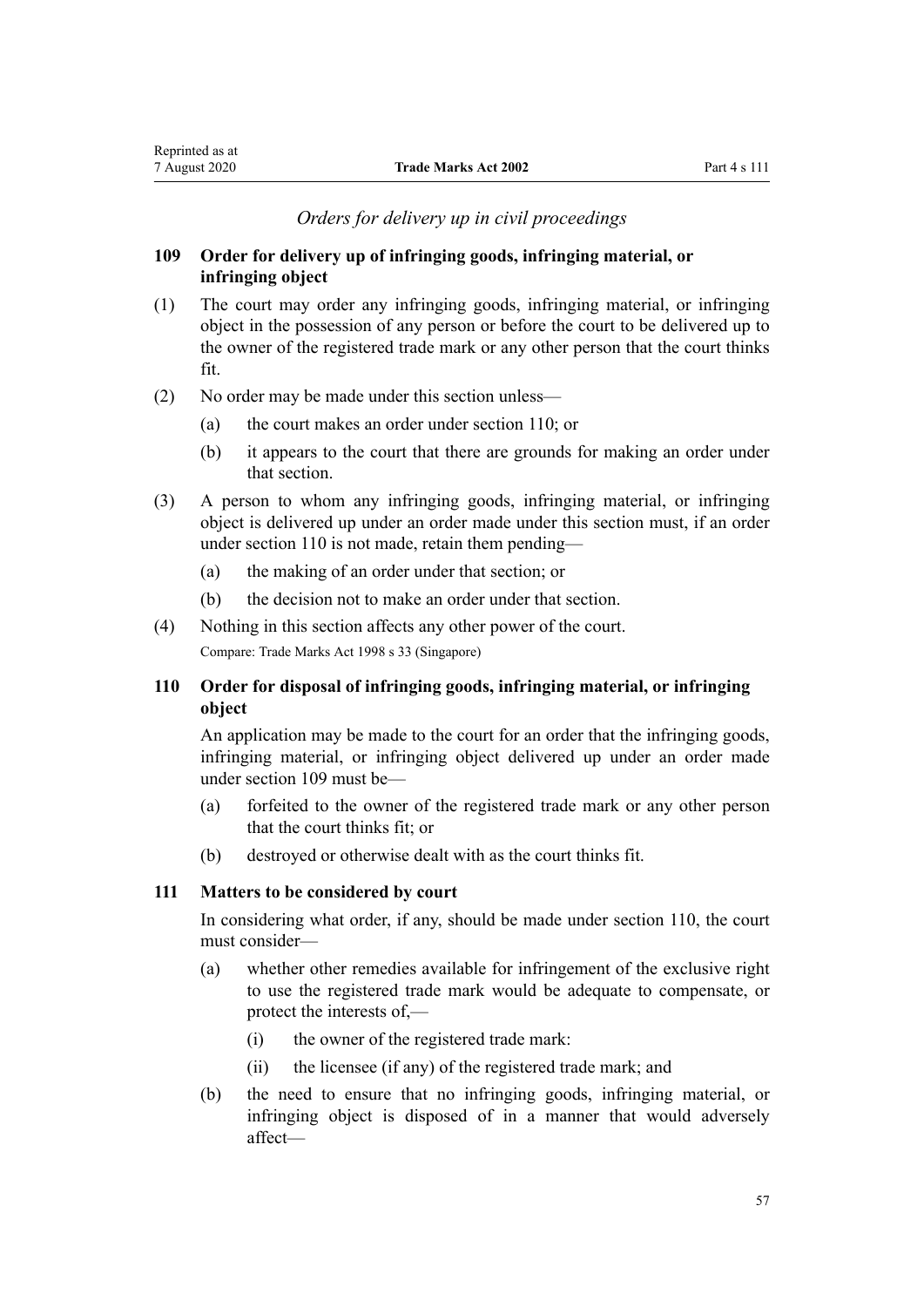- (i) the owner of the registered trade mark:
- (ii) the licensee (if any) of the registered trade mark.

#### **112 Directions for service**

The court must issue directions for the service of notice on every person who has an interest in the infringing goods, infringing material, or infringing object to which an application under [section 110](#page-56-0) relates.

## **113 Rights of persons with interest in infringing goods, infringing material, or infringing object**

Every person who has an interest in the infringing goods, infringing material, or infringing object to which an application under [section 110](#page-56-0) relates is entitled to—

- (a) appear in proceedings for an order under that section, whether or not the person is served with notice; and
- (b) appeal against any order made, whether or not the person appears in the proceedings.

#### **114 When order under section 110 takes effect**

An order made under [section 110](#page-56-0) takes effect either—

- (a) at the end of the period within which notice of an appeal may be given; or
- (b) on the final determination or abandonment of the proceedings on appeal.

## **115 Miscellaneous court order if more than 1 person interested in infringing goods, infringing material, or infringing object**

If more than 1 person is interested in the infringing goods, infringing material, or infringing object to which an application under [section 110](#page-56-0) relates, the court may—

- (a) direct that the infringing goods, infringing material, or infringing object be sold, or otherwise dealt with, and the proceeds divided; and
- (b) make any other order that it thinks fit.

#### **116 Position where no order made under section 110**

If the court decides that no order should be made under [section 110](#page-56-0), the person in whose possession, custody, or control the infringing goods, infringing material, or infringing objects were before being delivered up is entitled to their return.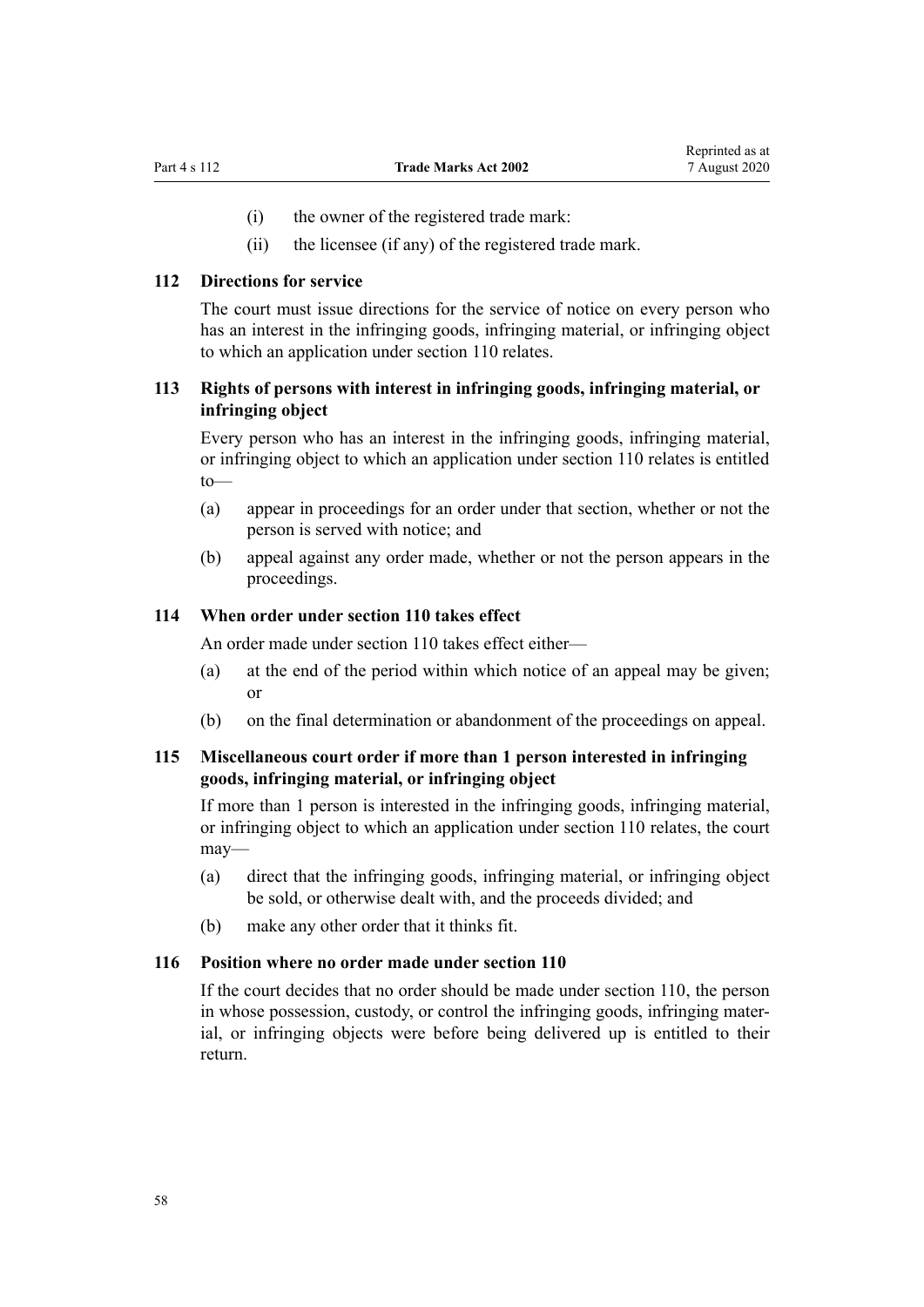## Subpart 2—Criminal proceedings

#### *Preliminary*

#### <span id="page-58-0"></span>**117 When criminal proceedings may be commenced**

(1) No proceeding may be commenced for any offence against any of sections 120 to 124 that was committed before the actual date of registration of the trade mark concerned.

#### (2) *[Repealed]*

Section 117(2): repealed, on 1 July 2013, by [section 413](http://legislation.govt.nz/pdflink.aspx?id=DLM3360714) of the Criminal Procedure Act 2011 (2011) No 81).

## **118 Application of Sentencing Act 2002**

If a person is convicted of an offence against any of sections 120 to 124 in circumstances where that offence involves the making of profit or gain,—

- (a) that offence is deemed to have caused a loss of property for the purposes of [section 32\(1\)\(a\) and \(c\)](http://legislation.govt.nz/pdflink.aspx?id=DLM135596) of the Sentencing Act 2002; and
- (b) the provisions of that Act that relate to the imposition of the sentence of reparation apply accordingly.

Compare: 1994 No 143 [s 131\(6\)](http://legislation.govt.nz/pdflink.aspx?id=DLM346602)

Section 118 heading: amended, on 16 September 2011, by [section 17\(1\)](http://legislation.govt.nz/pdflink.aspx?id=DLM2290054) of the Trade Marks Amendment Act 2011 (2011 No 71).

Section 118(a): amended, on 16 September 2011, by [section 17\(2\)](http://legislation.govt.nz/pdflink.aspx?id=DLM2290054) of the Trade Marks Amendment Act 2011 (2011 No 71).

#### **119 Liability of officers of body corporate**

If a body corporate is convicted of an offence against any of sections 120 to 124, every director and every person concerned in the management of the body corporate is guilty of the offence if it is proved—

- (a) that the act that constituted the offence took place with his or her authority, permission, or consent; and
- (b) that he or she—
	- (i) knew, or could reasonably be expected to have known, that the offence was to be or was being committed; and
	- (ii) failed to take all reasonable steps to prevent or stop it.

Compare: 1994 No 143 [s 133](http://legislation.govt.nz/pdflink.aspx?id=DLM346611)

## *Offences and penalties*

#### **120 Offence to counterfeit registered trade mark**

(1) Every person commits an offence who, with the intention of obtaining a gain for himself or herself or any other person or of causing loss to any person, counterfeits a registered trade mark.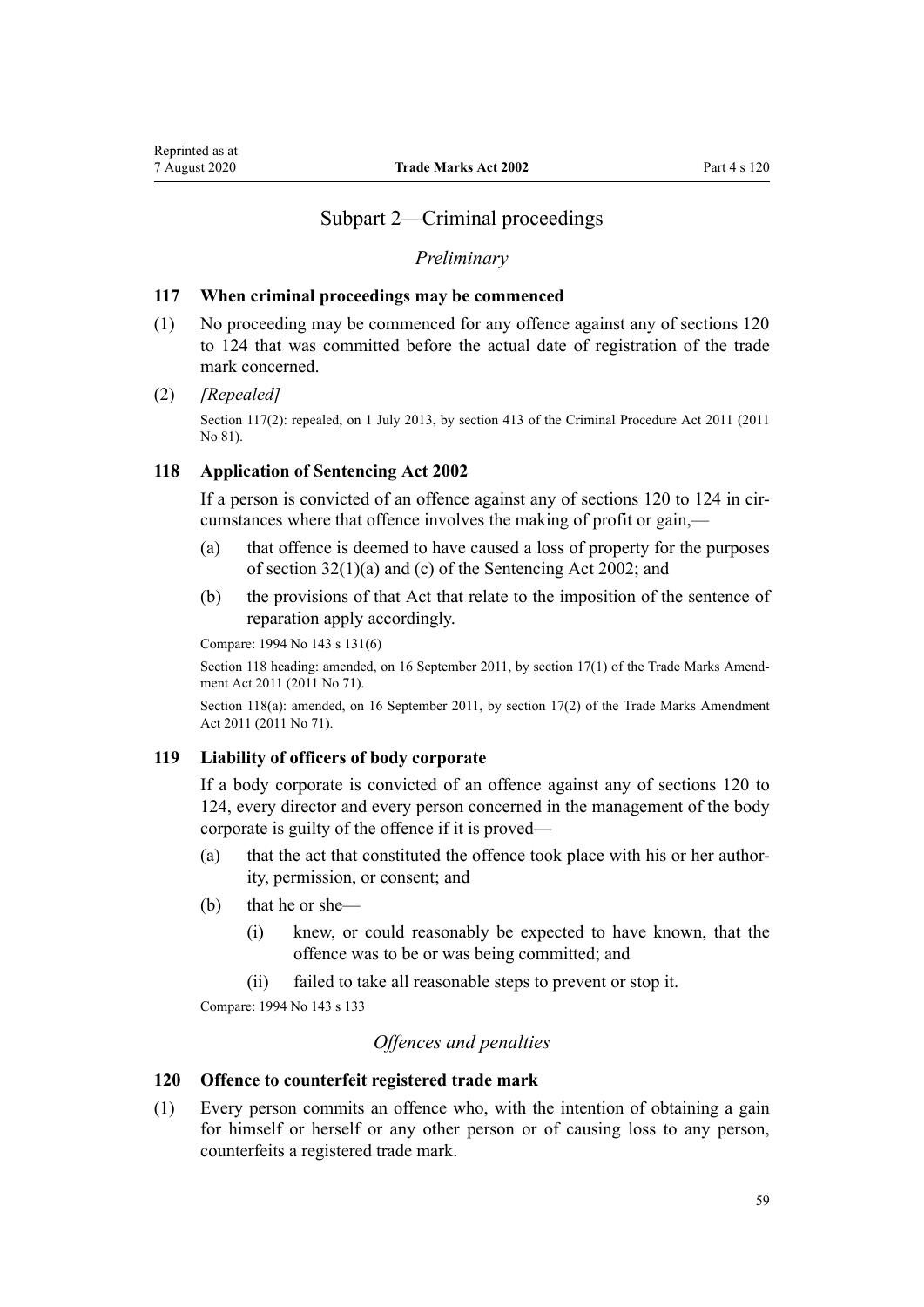<span id="page-59-0"></span>

|              |                             | 1.1           |
|--------------|-----------------------------|---------------|
| Part 4 s 121 | <b>Trade Marks Act 2002</b> | 7 August 2020 |

Reprinted as at

- (2) For the purposes of subsection (1), a person counterfeits a registered trade mark if, without the consent of the owner of the registered trade mark, the person knowingly—
	- (a) makes a sign that is identical to, or similar to, the registered trade mark so as to be likely to deceive; or
	- (b) falsifies a genuine registered trade mark, whether by alteration, addition, effacement, partial removal, or otherwise.

Compare: Trade Marks Act 1998 s 46 (Singapore)

#### **121 Offence to falsely apply registered trade mark to goods or services**

- (1) Every person commits an offence who falsely applies a registered trade mark to goods or services.
- (2) For the purposes of this section and [section 124,](#page-60-0) a person falsely applies a registered trade mark to goods or services if,—
	- (a) without the consent of the owner of the registered trade mark, the person knowingly applies the trade mark or a sign that the person knows is likely to be mistaken for that trade mark to the goods or services; and
	- (b) in the case of an application to goods, the person knows the goods are not the genuine goods of the owner or licensee of the registered trade mark.
- (3) For the purposes of this section and [section 124,](#page-60-0) a trade mark is applied to goods or services if—
	- (a) the trade mark is used in a sign or an advertisement including a televised advertisement or an invoice, wine list, catalogue, business letter, business paper, price list, or other commercial document; and
	- (b) the goods are delivered, or services provided, as the case may be, to a person in accordance with a request or order made by reference to the trade mark as so used.
- (4) For the purposes of this section and [section 124](#page-60-0), a sign is applied to goods or services if the sign—
	- (a) is applied to the goods themselves; or
	- (b) is applied to a covering, label, reel, or thing in or with which the goods are sold or exposed or had in possession for a purpose of trade or manufacture; or
	- (c) is used in a manner likely to lead a person to believe that it refers to, describes, or designates the goods or services.
- (5) For the purposes of subsection  $(4)(b)$ ,—

**covering** includes a stopper, glass, bottle, vessel, box, capsule, case, frame, or wrapper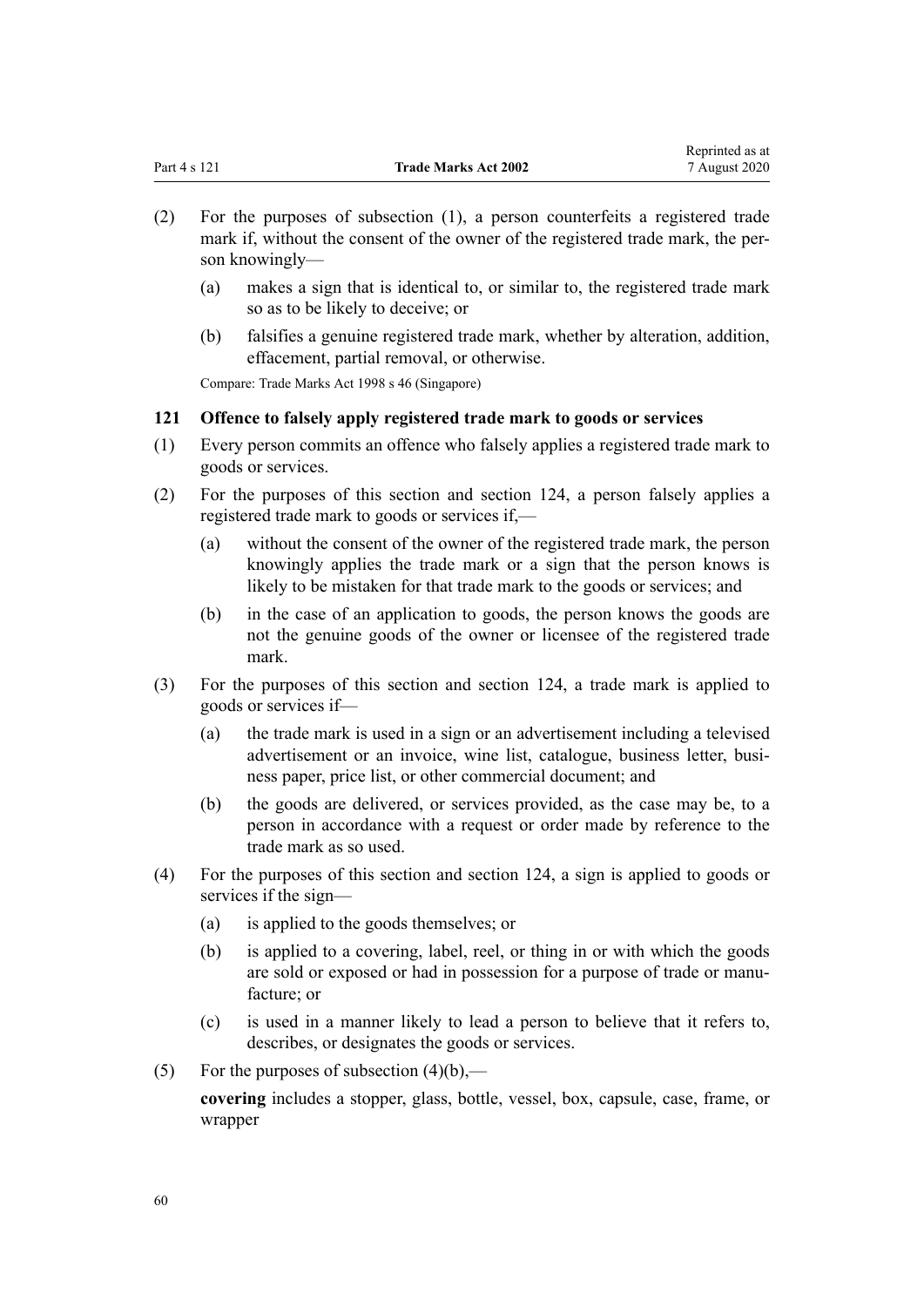<span id="page-60-0"></span>**label** includes a band or ticket.

Compare: Trade Marks Act 1998 s 47 (Singapore)

#### **122 Offence to make object for making copies of registered trade mark, etc**

Every person commits an offence who makes an object specifically designed or adapted for making copies of a registered trade mark or a sign that is likely to be mistaken for a trade mark with intent that the object be used for, or in the course of, committing an offence against [section 120](#page-58-0) or [section 121](#page-59-0).

## **123 Offence to possess object for making copies of registered trade mark, etc**

Every person commits an offence who, without lawful authority or excuse,—

- (a) has in the person's possession, custody, or control, an object specifically designed or adapted for making copies of a registered trade mark or a sign that is likely to be mistaken for that trade mark; and
- (b) intends the object to be used for, or in the course of, committing an offence against [section 120](#page-58-0) or [section 121.](#page-59-0)

## **124 Offence to import or sell, etc, goods with falsely applied registered trade mark**

Every person commits an offence who—

- (a) imports into New Zealand for the purpose of trade or manufacture any goods to which that person knows a registered trade mark is falsely applied; or
- (b) sells or exposes for sale any goods to which that person knows a registered trade mark is falsely applied; or
- (c) has in the person's possession for the purpose of trade or manufacture any goods to which that person knows a registered trade mark is falsely applied.

Compare: Trade Marks Act 1998 s 49 (Singapore)

#### **125 Penalties for offences**

Every person who is convicted of an offence against—

- (a) [section 120](#page-58-0) or [section 121](#page-59-0) or section 122 or section 123 is liable on conviction to—
	- (i) a fine not exceeding \$10,000 for each of the goods or services to which the offence relates, but not exceeding \$150,000 in respect of the same transaction; or
	- (ii) imprisonment for a term not exceeding 5 years; or
- (b) section 124 is liable on conviction to—
	- (i) a fine not exceeding \$150,000; or
	- (ii) imprisonment for a term not exceeding 5 years.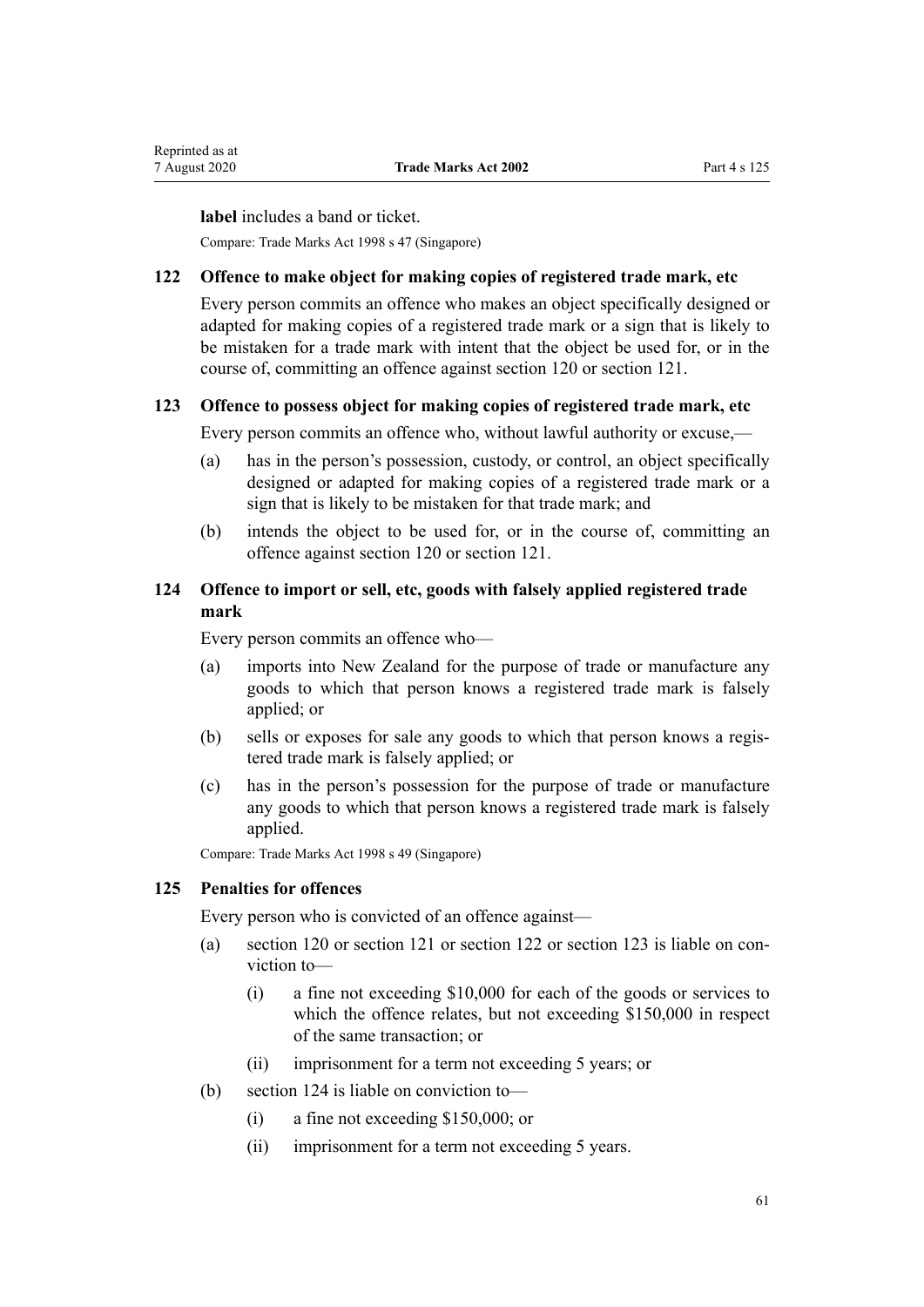#### *Orders for delivery up in criminal proceedings*

#### <span id="page-61-0"></span>**126 Order for delivery up in criminal proceedings**

The court before which proceedings are brought against a person for an offence against any of [sections 122 to 124](#page-60-0) may order that goods or an object be delivered up to the owner of the registered trade mark or to any other person that the court may direct if it is satisfied that, at the time of the defendant's arrest or charge,—

- (a) the defendant had in the defendant's possession, custody, or control in the course of trade, goods to which—
	- (i) the registered trade mark that has been counterfeited has been applied; or
	- (ii) a trade mark or sign that is similar to the registered trade mark so as to be likely to deceive or confuse has been falsely applied; or
- (b) the defendant had in the defendant's possession, custody, or control an object specifically designed or adapted for counterfeiting a particular trade mark, knowing that the object had been or was to be used to counterfeit trade marks for use in the course of trade.

Compare: 1994 No 143 [s 132\(1\)](http://legislation.govt.nz/pdflink.aspx?id=DLM346610)

#### **127 When order for delivery up may be made**

- (1) An order may—
	- (a) be made under section 126 by the court of its own motion or on the application of the prosecution; and
	- (b) be made whether or not the person is convicted of the offence; but
	- (c) not be made if it appears to the court unlikely that an order will be made under section 128.
- (2) A person to whom goods or an object is delivered up under an order made under section 126 must retain the goods or object pending the making of an order or the decision not to make an order under section 128.

Compare: 1994 No 143 [s 132\(2\), \(4\)](http://legislation.govt.nz/pdflink.aspx?id=DLM346610)

## **128 Order for disposal of goods or other object ordered to be delivered up**

An application may be made to the court for an order that the goods or object delivered up under an order made under section 126 must be—

- (a) forfeited to the owner of the registered trade mark; or
- (b) destroyed or otherwise dealt with as the court thinks fit.

Compare: 1994 No 143 [s 134\(1\)](http://legislation.govt.nz/pdflink.aspx?id=DLM346615)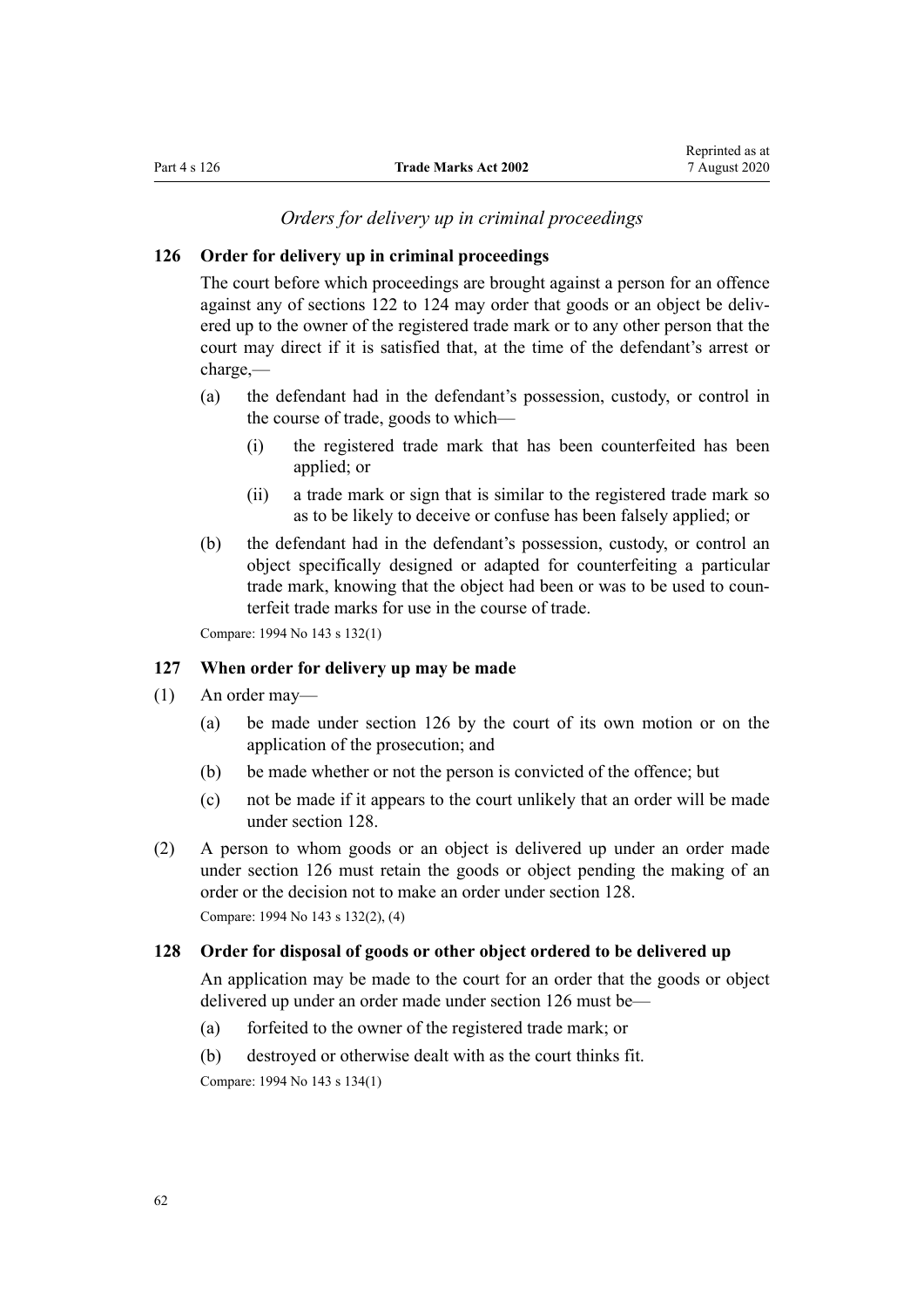#### **129 Matters to be considered by court**

In considering what order, if any, should be made under [section 128](#page-61-0), the court must consider—

- (a) whether other remedies available in proceedings for counterfeiting or falsely using a registered trade mark would be adequate to compensate, or protect the interests of, the owner of the registered trade mark; and
- (b) the need to ensure that no infringing goods are disposed of in a manner that would adversely affect the owner of the registered trade mark.

Compare: 1994 No 143 [s 134\(2\)](http://legislation.govt.nz/pdflink.aspx?id=DLM346615)

#### **130 Directions for service**

The court must issue directions for the service of notice on every person who has an interest in the goods or other object to which an application under [sec](#page-61-0)[tion 128](#page-61-0) relates.

Compare: 1994 No 143 [s 134\(3\)](http://legislation.govt.nz/pdflink.aspx?id=DLM346615)

#### **131 Rights of persons with interest in goods or other object**

Every person who has an interest in the goods or other object to which an application under [section 128](#page-61-0) relates is entitled to—

- (a) appear in proceedings for an order under that section, whether or not that person is served with notice; and
- (b) appeal against any order made, whether or not that person appears in the proceedings.

Compare: 1994 No 143 [s 134\(4\)](http://legislation.govt.nz/pdflink.aspx?id=DLM346615)

#### **132 When order under section 128 takes effect**

An order made under [section 128](#page-61-0) takes effect either—

- (a) at the end of the period within which notice of an appeal may be given; or
- (b) on the final determination or abandonment of the proceedings on appeal (if notice of the appeal is given before the end of that period).

## **133 Miscellaneous court orders if more than 1 person interested in goods or other object**

If more than 1 person is interested in the goods or other object to which an application under [section 128](#page-61-0) relates, the court may—

- (a) direct that the goods or object be sold, or otherwise dealt with, and the proceeds divided; and
- (b) make any other order as it thinks fit.

Compare: 1994 No 143 [s 134\(5\)](http://legislation.govt.nz/pdflink.aspx?id=DLM346615)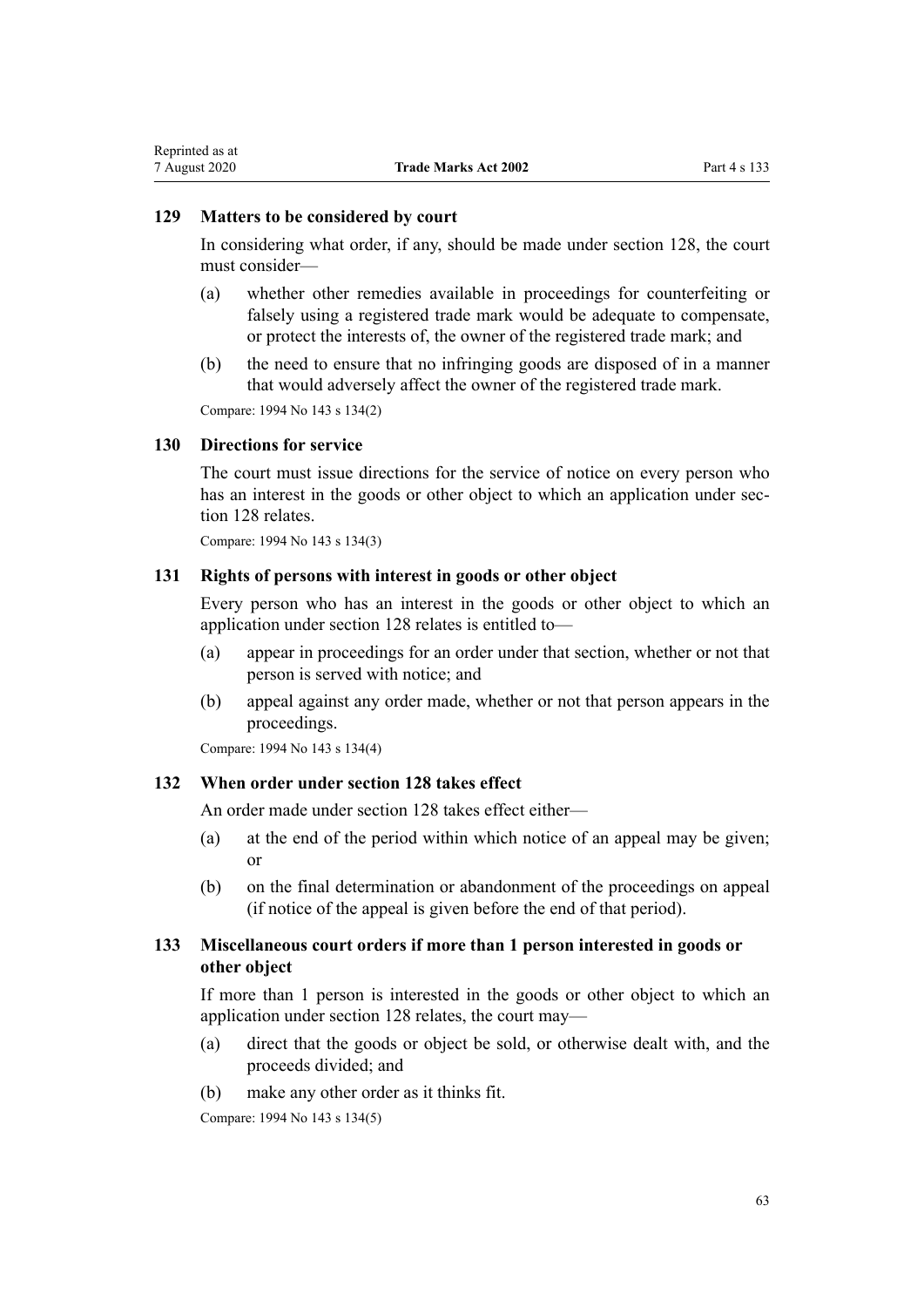#### **134 Position where no order made under section 128**

If the court decides that no order should be made under [section 128](#page-61-0), the person in whose possession, custody, or control the goods or other object was before being delivered up is entitled to its return.

Compare: 1994 No 143 [s 134\(6\)](http://legislation.govt.nz/pdflink.aspx?id=DLM346615)

#### Subpart 2A—Enforcement officers

Subpart 2A: inserted, on 7 October 2011, by [section 18](http://legislation.govt.nz/pdflink.aspx?id=DLM2290055) of the Trade Marks Amendment Act 2011 (2011 No 71).

#### *Appointment and functions of enforcement officers*

Heading: inserted, on 7 October 2011, by [section 18](http://legislation.govt.nz/pdflink.aspx?id=DLM2290055) of the Trade Marks Amendment Act 2011 (2011 No 71).

#### **134A Chief executive may appoint enforcement officers**

The chief executive may appoint enforcement officers, on a permanent or temporary basis, to perform the functions set out in [section 134C](#page-64-0) and exercise the powers conferred on an enforcement officer by this Act.

Section 134A: inserted, on 7 October 2011, by [section 18](http://legislation.govt.nz/pdflink.aspx?id=DLM2290055) of the Trade Marks Amendment Act 2011 (2011 No 71).

#### **134B Authority to act as enforcement officer**

- (1) The chief executive must issue a warrant of appointment to every person appointed as an enforcement officer.
- (2) A warrant of appointment must—
	- (a) be in the prescribed form; and
	- (b) bear the photograph and signature of the holder; and
	- (c) contain a statement of the power conferred by [section 134D](#page-64-0); and
	- (d) contain any other prescribed particulars.
- (3) A warrant of appointment is, in the absence of evidence to the contrary, sufficient proof that the holder of the warrant may exercise the powers conferred on an enforcement officer.
- (4) A person who ceases to be an enforcement officer must return the person's warrant of appointment.
- (5) A person who fails to comply with subsection (4) commits an offence and is liable on conviction to a fine not exceeding \$1,000.

Section 134B: inserted, on 7 October 2011, by [section 18](http://legislation.govt.nz/pdflink.aspx?id=DLM2290055) of the Trade Marks Amendment Act 2011 (2011 No 71).

Section 134B(5): amended, on 4 October 2013, by [regulation 3\(1\)](http://legislation.govt.nz/pdflink.aspx?id=DLM5642106) of the Criminal Procedure (Consequential Amendments) Regulations 2013 (SR 2013/409).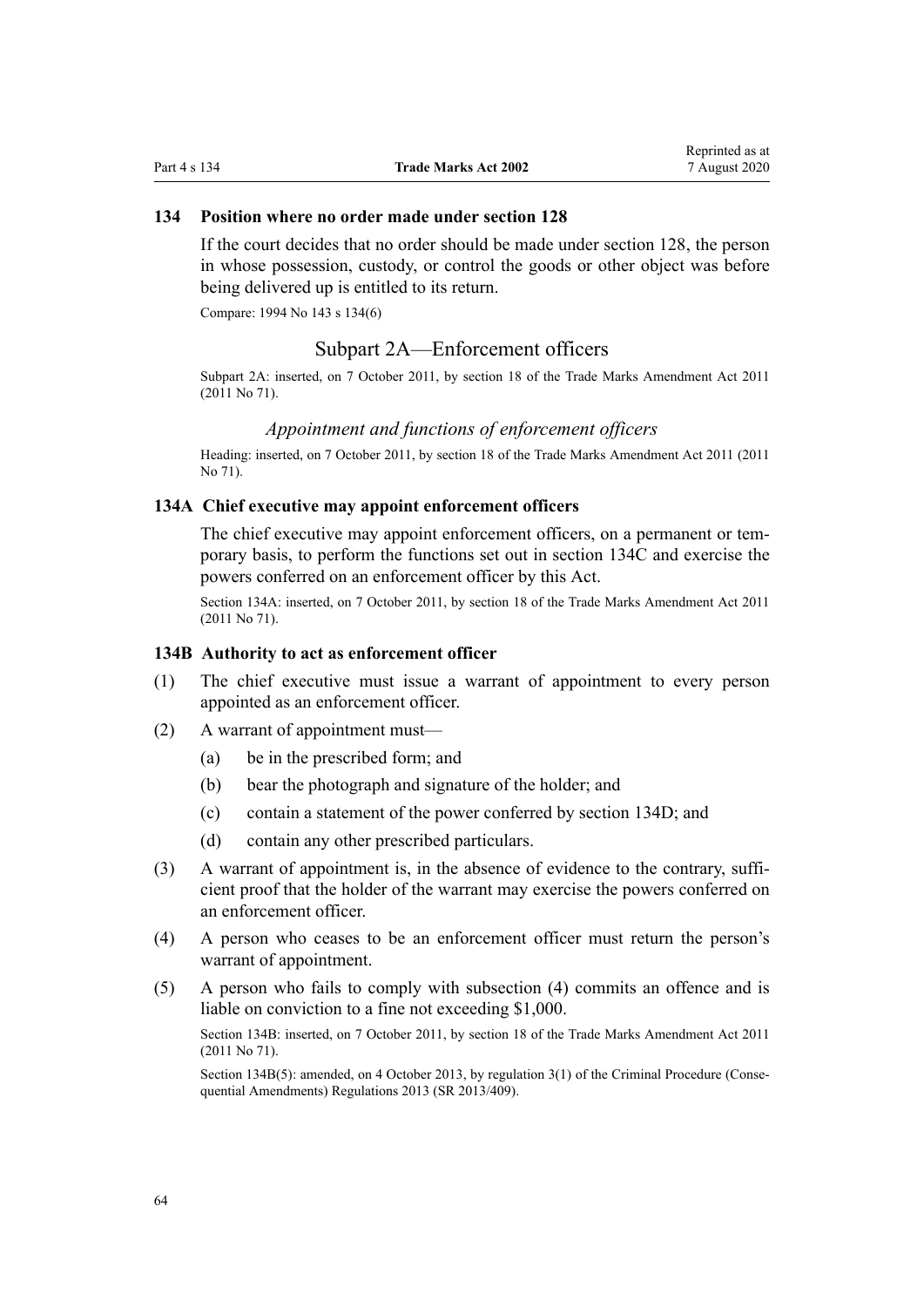## <span id="page-64-0"></span>**134C Functions of enforcement officer**

An enforcement officer must, to the extent that is reasonably practicable, promote compliance with this Act by carrying out the following functions:

- (a) gathering information relating to offences under this Act:
- (b) investigating offences under this Act:
- (c) reporting to the chief executive on any matters relating to the enforcement officer's functions.

Section 134C: inserted, on 7 October 2011, by [section 18](http://legislation.govt.nz/pdflink.aspx?id=DLM2290055) of the Trade Marks Amendment Act 2011 (2011 No 71).

*Enforcement officer's power of entry and examination without warrant*

Heading: inserted, on 7 October 2011, by [section 18](http://legislation.govt.nz/pdflink.aspx?id=DLM2290055) of the Trade Marks Amendment Act 2011 (2011 No 71).

#### **134D Enforcement officer's power of entry and examination without warrant**

- (1) For the purpose of carrying out his or her functions, an enforcement officer may enter and examine any place (**place A**) where goods are being offered for sale, exposed for sale, or publicly displayed if—
	- (a) place A is in a public place and the entry is made when place A is open to the public; or
	- (b) place A is a place of business and the entry is made—
		- (i) when it is open for carrying on business; and
		- (ii) only to those parts of it that are open to the public; or
	- (c) the occupier of place A consents to the entry and examination after the enforcement officer has informed the occupier—
		- (i) of the purpose of the entry and examination; and
		- (ii) that the occupier may refuse to give consent to the entry and examination; and
		- (iii) that the occupier may revoke his or her consent at any time; and
		- (iv) that any thing seized during the examination may be used in evidence in proceedings.
- (2) In subsection  $(1)$ ,—

## **place A**—

- (a) includes (without limitation)—
	- (i) a structure or tent, whether fully or partly erected; and
	- (ii) a stand or stall; and
	- (iii) a vehicle; and
	- (iv) a caravan, trailer, or other conveyance; but
- (b) does not include a private dwellinghouse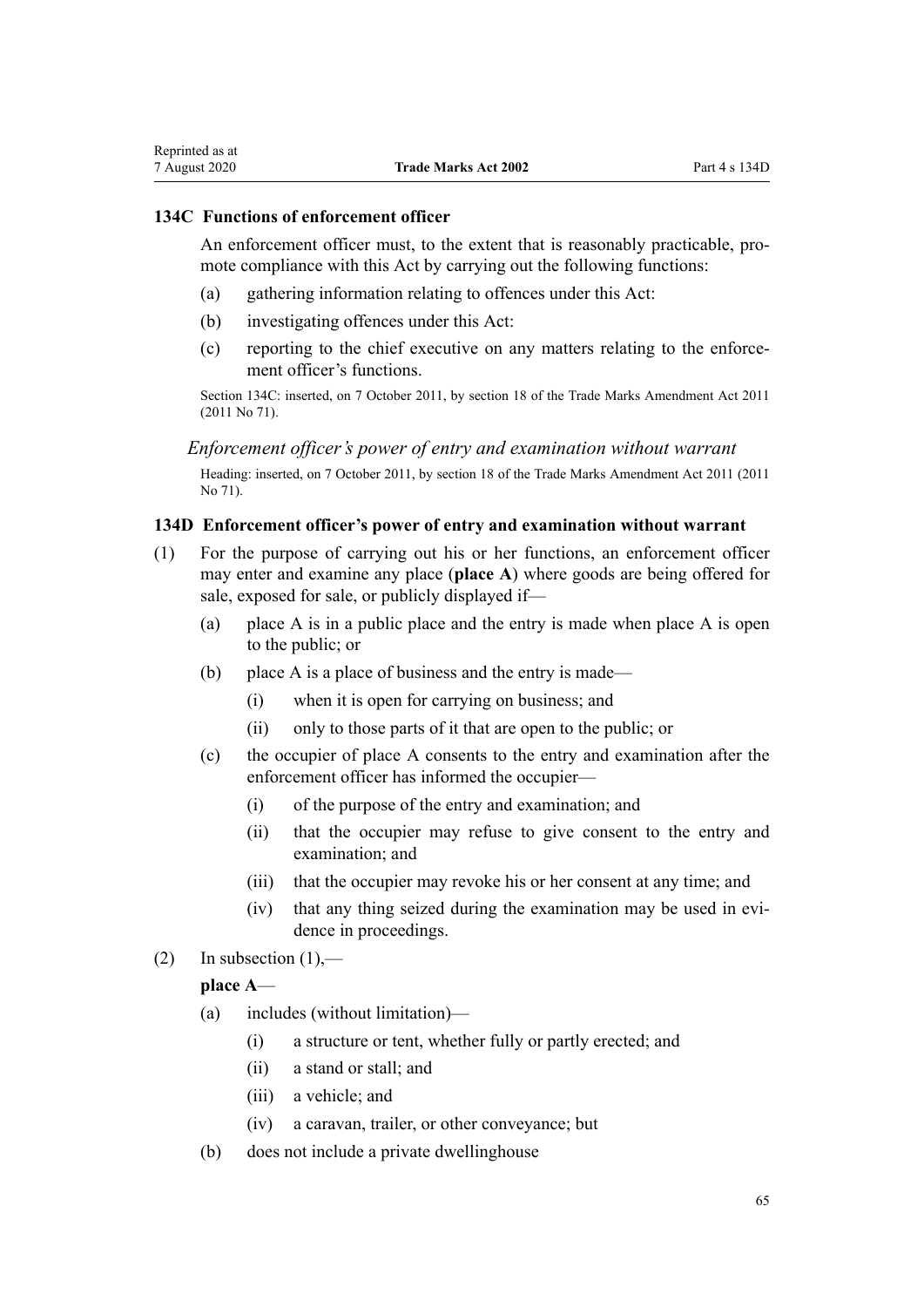**public place** means any place that is open to or being used by the public, with or without payment by the public of a charge.

(3) For the purposes of this section, any person who appears to be under 14 years of age may not be treated as the occupier.

Section 134D: inserted, on 7 October 2011, by [section 18](http://legislation.govt.nz/pdflink.aspx?id=DLM2290055) of the Trade Marks Amendment Act 2011 (2011 No 71).

## **134E What enforcement officer and person assisting may do when exercising power of entry and examination without warrant**

- (1) The power of entry and examination conferred by [section 134D](#page-64-0) authorises an enforcement officer to do any of the following:
	- (a) examine the place and all things, including any document:
	- (b) seize any thing that he or she has reasonable grounds to believe is evidence of, or of significant relevance to the investigation of, an offence under this Act:
	- (c) bring and use in or on the place equipment for the purposes of carrying out the examination:
	- (d) take photographs or sound or video recordings of the place, and of any thing found in that place, if the enforcement officer has reasonable grounds to believe that the photographs or sound or video recordings may be relevant in any proceedings (including future proceedings) related to the entry and examination:
	- (e) take any person to the place to assist him or her with the examination.
- (2) A person who assists an enforcement officer exercising the power of entry and examination may, under the direction of the enforcement officer,—
	- (a) exercise any of the powers described in subsection  $(1)(a)$ ,  $(c)$ , and  $(d)$ ; and
	- (b) seize any thing that the enforcement officer determines may lawfully be seized.
- (3) If an enforcement officer enters and examines a place under section  $134D(1)(c)$ and the occupier revokes his or her consent, the officer and any person assisting the enforcement officer must immediately stop the examination and leave the place.
- (4) Subsection (3) is subject to subsection (5).
- (5) The enforcement officer may, before leaving the place, seize any thing already identified by him or her before the revocation of consent as a thing that he or she has reasonable grounds to believe is evidence of, or of significant relevance to the investigation of, an offence under this Act.
- (6) If a constable assists an enforcement officer, nothing in this section prevents that constable from exercising any power ordinarily exercisable by him or her.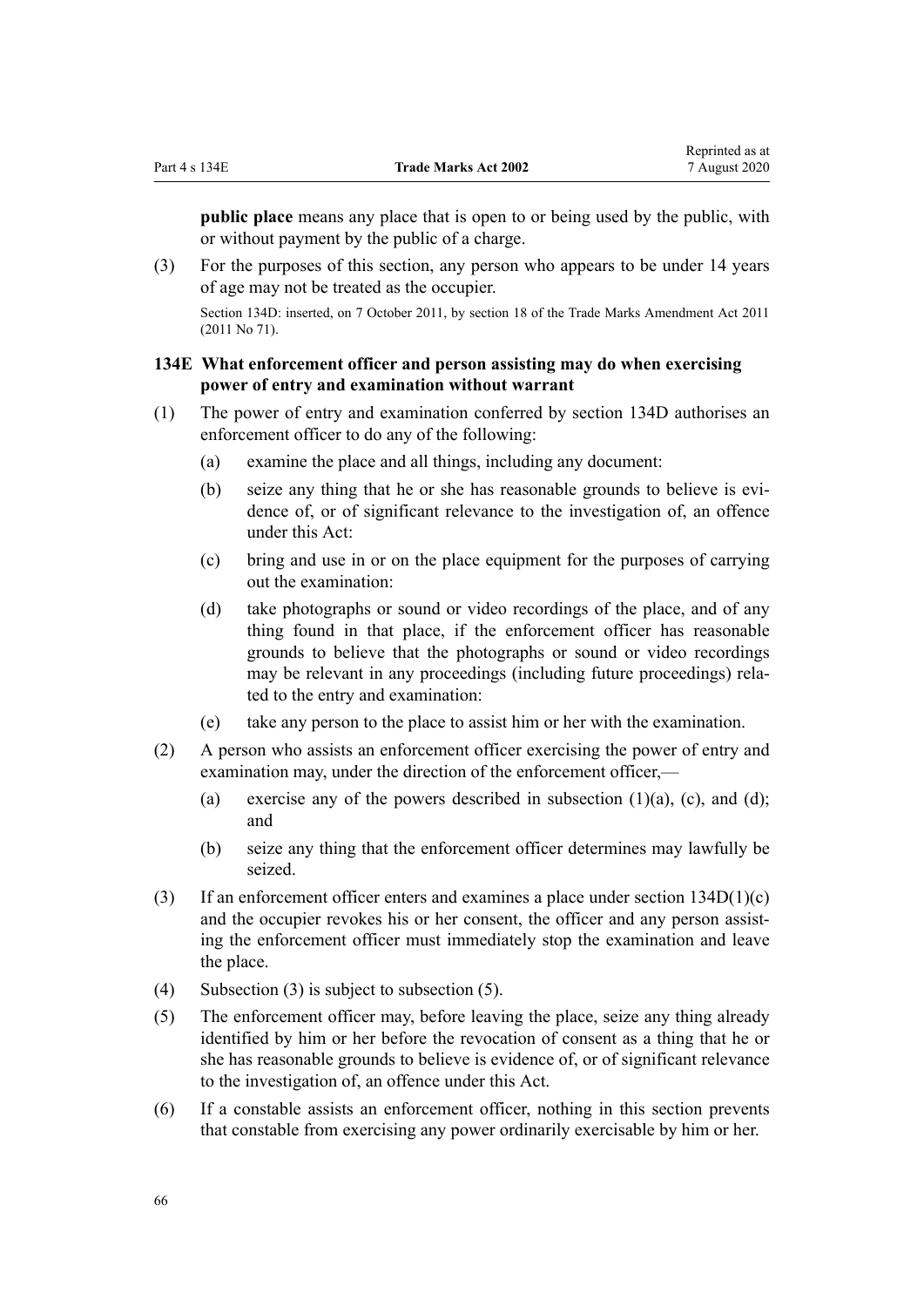<span id="page-66-0"></span>(7) [Sections 134P to 134S](#page-72-0) contain further provisions that apply to an enforcement officer's power of entry and examination.

Section 134E: inserted, on 7 October 2011, by [section 18](http://legislation.govt.nz/pdflink.aspx?id=DLM2290055) of the Trade Marks Amendment Act 2011 (2011 No 71).

## *Entry and search under search warrant*

Heading: inserted, on 7 October 2011, by [section 18](http://legislation.govt.nz/pdflink.aspx?id=DLM2290055) of the Trade Marks Amendment Act 2011 (2011 No 71).

#### **134F Enforcement officer or constable may apply for search warrant**

- (1) An enforcement officer or a constable may apply for a search warrant to search a place or thing.
- (2) Any District Court Judge, Justice of the Peace, Community Magistrate, or any Registrar of the District Court (not being a constable) (the **issuing officer**) may, on an application by an enforcement officer or a constable, issue a search warrant to search a place or thing if the issuing officer is satisfied that there are reasonable grounds for believing that—
	- (a) an offence under this Act has been, or is being, committed at the place or involving the thing; or
	- (b) there is at, in, on, over, or under the place or thing, any thing that is—
		- (i) evidence of an offence under this Act; or
		- (ii) intended to be used for the purpose of committing an offence under this Act.
- (3) Sections 134G to 134S apply in respect of every search warrant applied for and issued under this section.

Section 134F: inserted, on 7 October 2011, by [section 18](http://legislation.govt.nz/pdflink.aspx?id=DLM2290055) of the Trade Marks Amendment Act 2011 (2011 No 71).

Section 134F(2): amended, on 1 March 2017, by [section 261](http://legislation.govt.nz/pdflink.aspx?id=DLM6942680) of the District Court Act 2016 (2016 No 49).

#### **134G Application for search warrant**

- (1) An application for a search warrant must contain, in reasonable detail, the following particulars:
	- (a) the name of the applicant:
	- (b) the provision of this Act authorising the making of the application:
	- (c) the grounds on which the application is made:
	- (d) the address or other description of the place or thing proposed to be searched:
	- (e) a description of the item or items believed to be at, in, on, over, or under the place or thing that are sought by the applicant:
	- (f) the period for which the warrant is sought: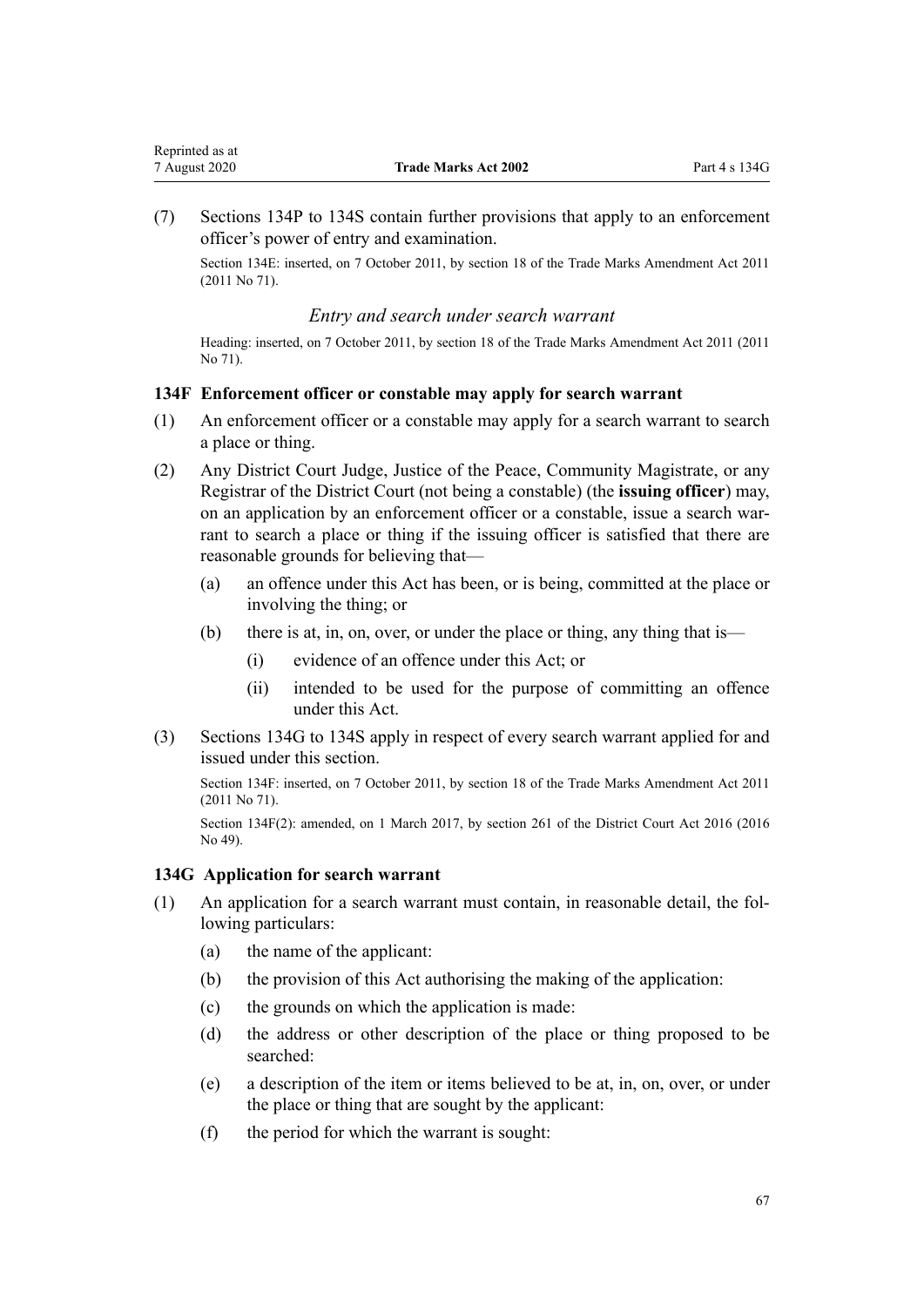(g) if the applicant wants to be able to execute the warrant on more than 1 occasion, the grounds on which execution on more than 1 occasion is believed to be necessary.

Reprinted as at

- (2) The issuing officer may require the applicant to supply further information concerning the grounds on which the search warrant is sought.
- (3) The applicant must disclose in the application—
	- (a) details of any other application for a search warrant that the applicant knows to have been made within the previous 3 months in respect of the place or thing proposed to be searched:
	- (b) the result of that application or those applications.
- (4) The applicant must, before making an application for a search warrant, make reasonable inquiries within the agency in which the applicant is employed or engaged for the purpose of complying with subsection (3).
- (5) The issuing officer may authorise the search warrant to be executed on more than 1 occasion during the period in which the warrant is in force if he or she is satisfied that this is required for the purposes for which the warrant is being issued.

Section 134G: inserted, on 7 October 2011, by [section 18](http://legislation.govt.nz/pdflink.aspx?id=DLM2290055) of the Trade Marks Amendment Act 2011 (2011 No 71).

## **134H Mode of application for search warrant**

- (1) Unless subsection (3) applies, an application for a search warrant—
	- (a) must be in writing; and
	- (b) must be in the prescribed form (if any); and
	- (c) may be transmitted to the issuing officer electronically.
- (2) The applicant must appear in person before the issuing officer, unless subsection (3) applies.
- (3) An issuing officer may allow an application for a search warrant to be made verbally (for example, by telephone call) and excuse the applicant from making a personal appearance if the issuing officer is satisfied that—
	- (a) the delay that would be caused by requiring an applicant to appear in person would compromise the effectiveness of the search; and
	- (b) the question of whether the warrant should be issued can properly be determined on the basis of a verbal communication (including the information described in paragraph (c)); and
	- (c) the information required by section  $134G(1)$  to (3) has been supplied to the issuing officer.
- (4) An issuing officer who allows an application for a search warrant to be made verbally must record the grounds for the application as soon as practicable.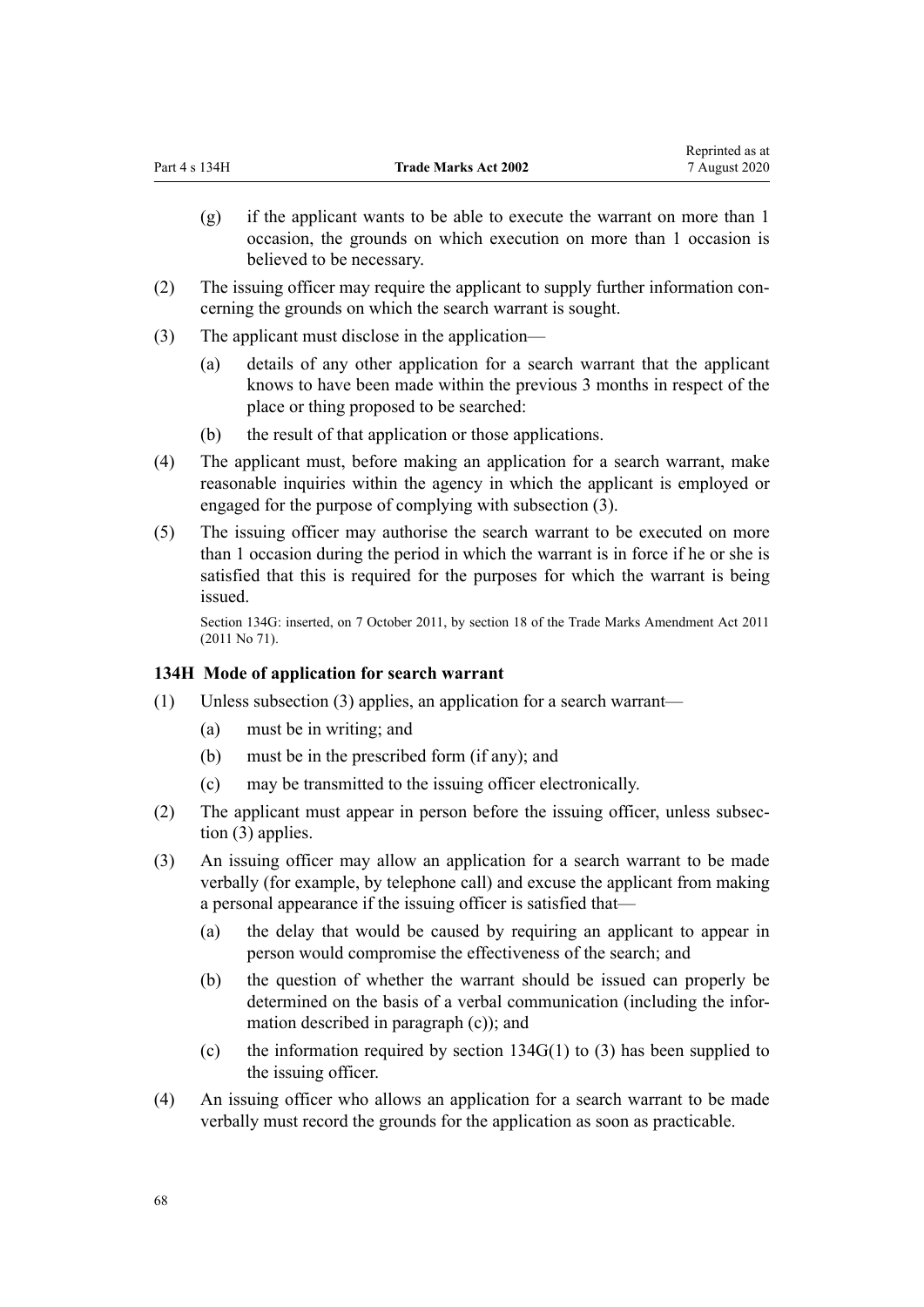<span id="page-68-0"></span>Section 134H: inserted, on 7 October 2011, by [section 18](http://legislation.govt.nz/pdflink.aspx?id=DLM2290055) of the Trade Marks Amendment Act 2011 (2011 No 71).

#### **134I Form and content of search warrant**

- (1) Every search warrant issued must be in the prescribed form.
- (2) Every search warrant issued must be directed generally to every enforcement officer and every constable.
- (3) A search warrant—
	- (a) may be executed by any of the persons to whom it is directed:
	- (b) may be subject to any conditions specified in the warrant that the issuing officer considers reasonable:
	- (c) may be executed only once, unless execution on more than 1 occasion is authorised.
- (4) Every search warrant must contain, in reasonable detail, the following particulars:
	- (a) the name of the issuing officer and the date of issue:
	- (b) the provision of this Act authorising the issue of the warrant:
	- (c) that the person executing the warrant may use any assistance that is reasonable in the circumstances:
	- (d) that the person executing the warrant may use any force that is reasonable in the circumstances to enter or break open or access any place being searched, or any area within that place, or any thing being searched or thing found:
	- (e) the address or description of the place or thing that may be searched:
	- (f) a description of what may be seized:
	- (g) the period during which the warrant may be executed, being—
		- (i) a period specified by the issuing officer not exceeding 14 days from the date of issue; or
		- (ii) if the issuing officer is satisfied that a period of longer than 14 days is necessary for execution, a period specified by the issuing officer not exceeding 30 days from the date of issue:
	- (h) any conditions specified by the issuing officer under subsection  $(3)(b)$ :
	- (i) if the warrant may be executed on more than 1 occasion, the number of times that the warrant may be executed.

Section 134I: inserted, on 7 October 2011, by [section 18](http://legislation.govt.nz/pdflink.aspx?id=DLM2290055) of the Trade Marks Amendment Act 2011 (2011 No 71).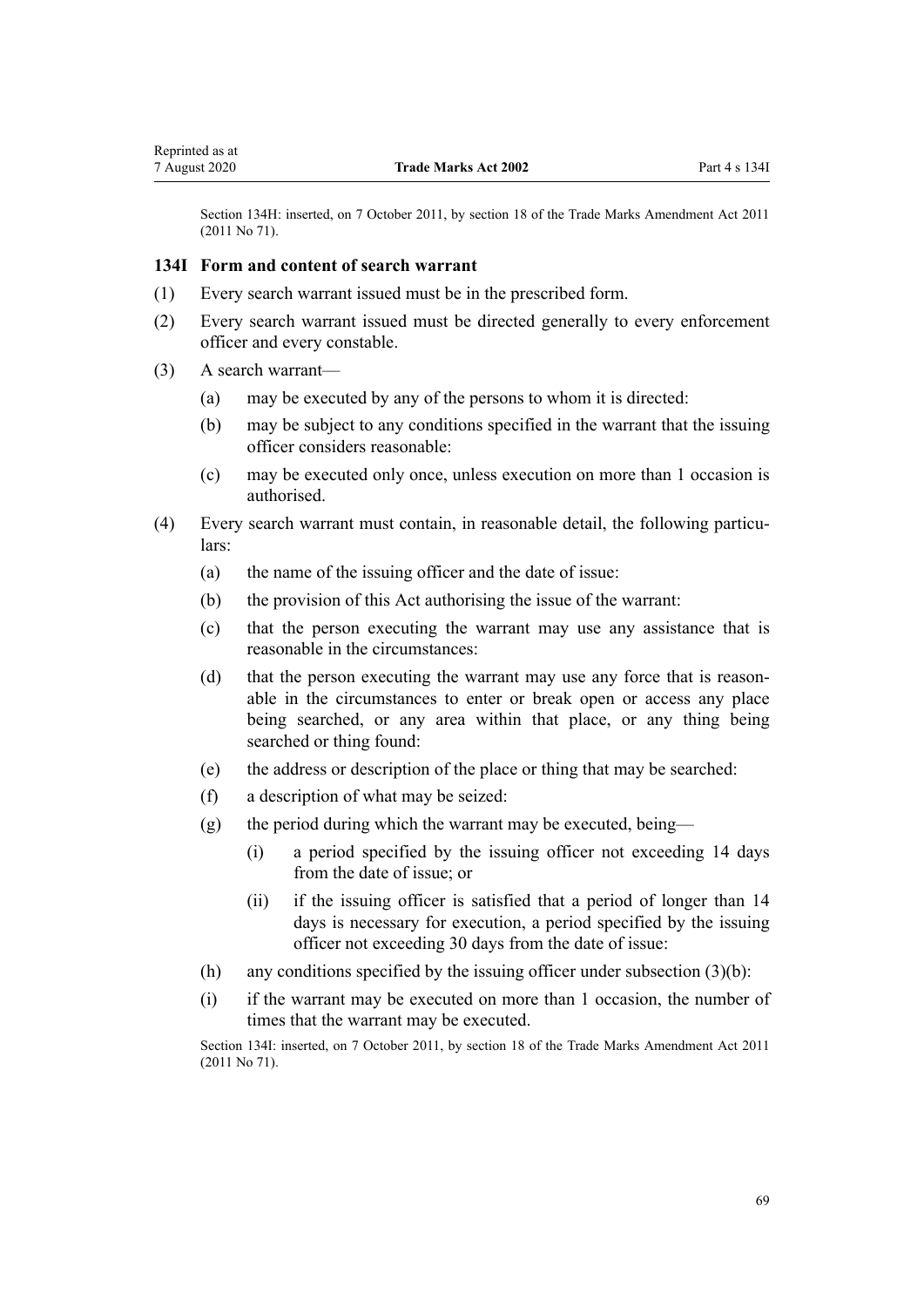#### **134J Transmission of search warrant**

If it is not possible for the person charged with executing the warrant to have it in his or her possession at the time of execution, 1 of the following documents (which is deemed for all purposes to constitute the warrant) may be executed:

- (a) a fax or other electronic copy of a warrant issued by the issuing officer:
- (b) a copy of the text of a warrant, made at the direction of the issuing officer, and endorsed to that effect by the person who made the copy.

Section 134J: inserted, on 7 October 2011, by [section 18](http://legislation.govt.nz/pdflink.aspx?id=DLM2290055) of the Trade Marks Amendment Act 2011 (2011 No 71).

#### **134K Retention of documents**

- (1) A copy of every written application for a search warrant or, in the case of a verbal application, the written record of the application made by the issuing officer must be retained at the office of the District Court at which, or the office of the District Court that is closest to the place at which, the application was made,  $until$ —
	- (a) in a case where a search warrant is issued, the completion of any proceedings in respect of which the search warrant may be in issue; and
	- (b) in any other case, the expiry of 2 years after the documents were first retained by that office of the District Court.
- (2) An applicant to whom a search warrant is issued must retain the warrant, a copy of the application (if made in written form), and all documents tendered by the applicant in support of the application until,—
	- (a) in the case of a warrant that is executed, the completion of any proceedings in respect of which the validity of the warrant may be in issue; and
	- (b) in any other case, the destruction or transfer of the warrant and other documents is required by the [Public Records Act 2005](http://legislation.govt.nz/pdflink.aspx?id=DLM345528) or any other enactment or rule of law.

Section 134K: inserted, on 7 October 2011, by [section 18](http://legislation.govt.nz/pdflink.aspx?id=DLM2290055) of the Trade Marks Amendment Act 2011 (2011 No 71).

Section 134K(1): amended, on 1 March 2017, by [section 261](http://legislation.govt.nz/pdflink.aspx?id=DLM6942680) of the District Court Act 2016 (2016 No 49).

Section 134K(1)(b): amended, on 1 March 2017, by [section 261](http://legislation.govt.nz/pdflink.aspx?id=DLM6942680) of the District Court Act 2016 (2016) No 49).

#### **134L When search warrant is executed**

A search warrant is executed when the person executing the warrant—

- (a) has seized all the items specified in the warrant; or
- (b) leaves the place or thing being searched and does not return within 4 hours.

Section 134L: inserted, on 7 October 2011, by [section 18](http://legislation.govt.nz/pdflink.aspx?id=DLM2290055) of the Trade Marks Amendment Act 2011 (2011 No 71).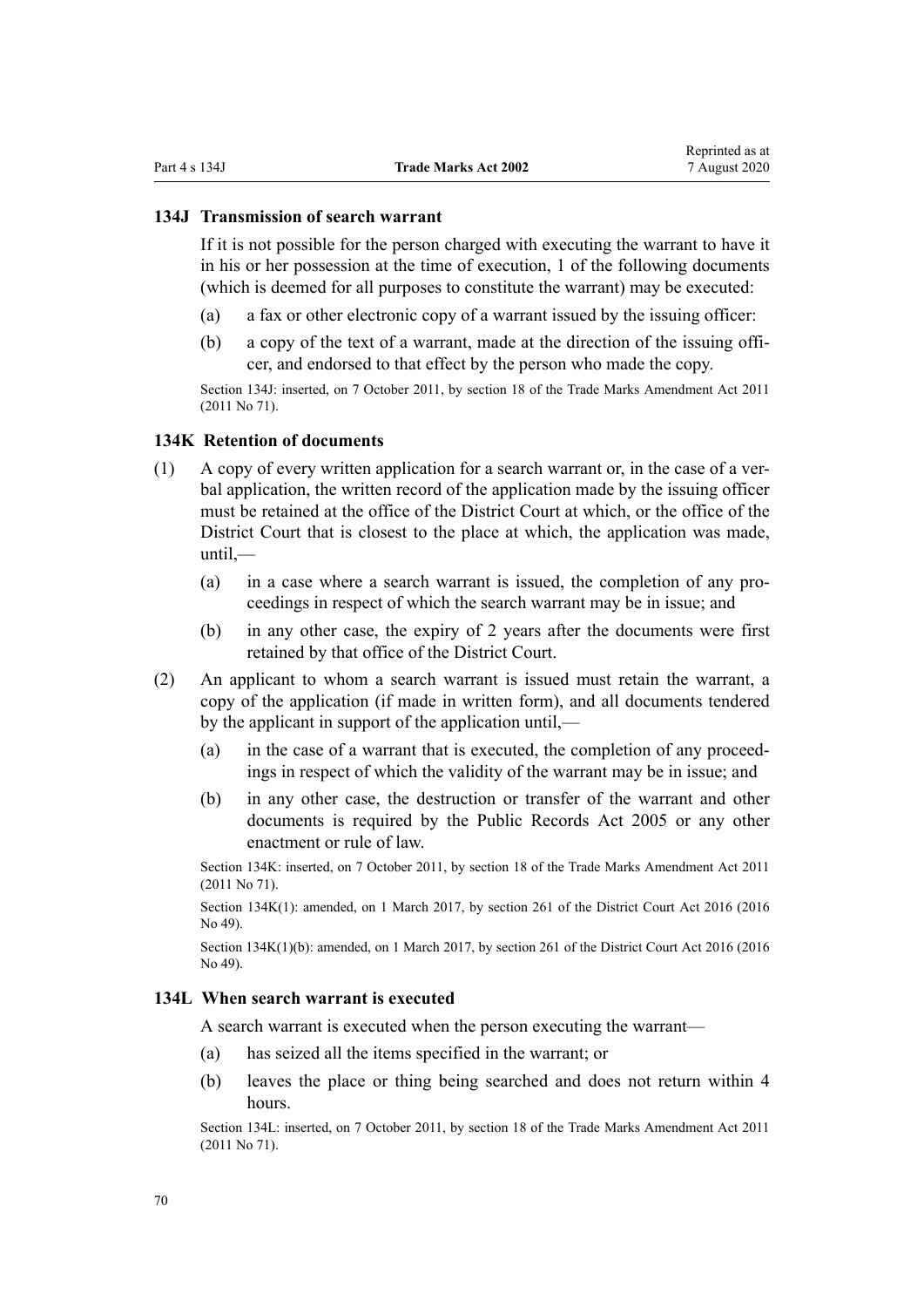#### **134M Powers of entry and search under warrant**

- (1) Every search warrant authorises the person executing it to do any of the following:
	- (a) to enter and search the place or thing that the person is authorised to enter and search, and any item or items found in that place, at any time that is reasonable in the circumstances:
	- (b) to request any person to assist with the entry and search (including, without limitation, a member of a hapū or an iwi if the place to be entered is of cultural or spiritual significance to that hapū or iwi):
	- (c) to use any force that is reasonable for the purposes of the entry and search:
	- (d) to seize any thing authorised to be seized:
	- (e) to bring and use in or on the place or thing searched any equipment, to use any equipment found on the place or thing, and to extract any electricity from the place or thing to operate the equipment that it is reasonable to use in the circumstances, for the purposes of carrying out the entry and search:
	- (f) to copy any document, or part of a document, that may lawfully be seized:
	- (g) to take photographs or sound or video recordings of the place or thing searched, and of any thing found in that place, if the person exercising the power has reasonable grounds to believe that the photographs or sound or video recordings may be relevant in any proceedings related to the entry and search.
- (2) The person executing the warrant may, in a manner and for the duration that is reasonable for the purposes of carrying out the search,—
	- (a) secure the place or thing searched, any area within that place or thing, or any thing found within that place or thing; and
	- (b) exclude any person from the place or thing searched, or from any area within the place or thing, or give any other reasonable direction to such a person, if the person carrying out the search has reasonable grounds to believe that the person will obstruct or hinder the exercise of the power.
- (3) The powers conferred by this section are subject to any conditions imposed under [section 134I\(3\)\(b\).](#page-68-0)
- (4) [Section 198B](http://legislation.govt.nz/pdflink.aspx?id=DLM314016) of the Summary Proceedings Act 1957 applies with all necessary modifications as if for each reference to a constable there were substituted a reference to the person authorised to execute the search warrant.

Section 134M: inserted, on 7 October 2011, by [section 18](http://legislation.govt.nz/pdflink.aspx?id=DLM2290055) of the Trade Marks Amendment Act 2011 (2011 No 71).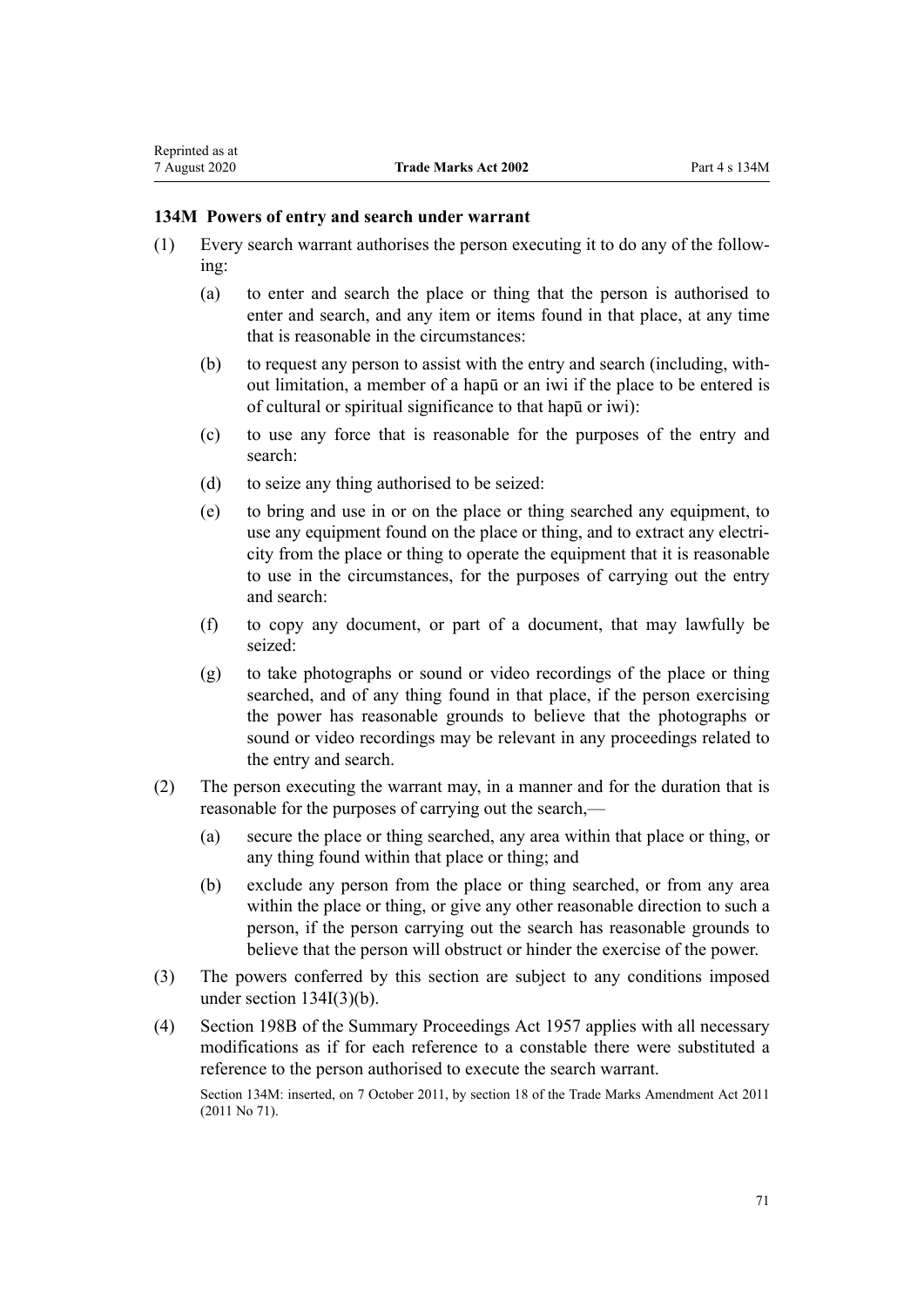#### **134N Powers of persons called to assist**

- (1) Every person called on to assist a person executing a warrant is subject to the control of the person executing the warrant.
- (2) Every person called on to assist a person executing a warrant may do any of the following:
	- (a) enter the place or thing to be searched:
	- (b) while in the company and under the direction of the person executing the warrant, use reasonable force in respect of any property for the purposes of carrying out the entry and search:
	- (c) search areas within the place or thing that the person executing the warrant determines may lawfully be searched:
	- (d) seize any thing that the person executing the warrant determines may lawfully be seized:
	- (e) take photographs and sound and video recordings of the place or thing and things found in the place or thing if the person executing the warrant determines that those things may lawfully be done:
	- (f) bring in or on to the place or thing and use any equipment, make use of any equipment found on the place or thing, or extract electricity from the place or thing for the purposes of operating the equipment that the person executing the warrant determines may lawfully be used:
	- (g) copy any document, or part of a document, that the person executing the warrant determines may lawfully be copied.
- (3) If a constable is assisting another person executing the warrant, that constable may exercise any power ordinarily exercisable by him or her.
- (4) The person executing the warrant must—
	- (a) accompany any assistant on the first occasion when the assistant enters the place or thing to be searched; and
	- (b) provide such other supervision of any assistant as is reasonable in the circumstances.

Section 134N: inserted, on 7 October 2011, by [section 18](http://legislation.govt.nz/pdflink.aspx?id=DLM2290055) of the Trade Marks Amendment Act 2011 (2011 No 71).

## *General provisions that apply to powers of entry and search, and entry and examination*

Heading: inserted, on 7 October 2011, by [section 18](http://legislation.govt.nz/pdflink.aspx?id=DLM2290055) of the Trade Marks Amendment Act 2011 (2011 No 71).

#### **134O Application of sections 134P to 134S**

(1) [Sections 134P to 134S](#page-72-0) apply in respect of every search warrant issued under this Act.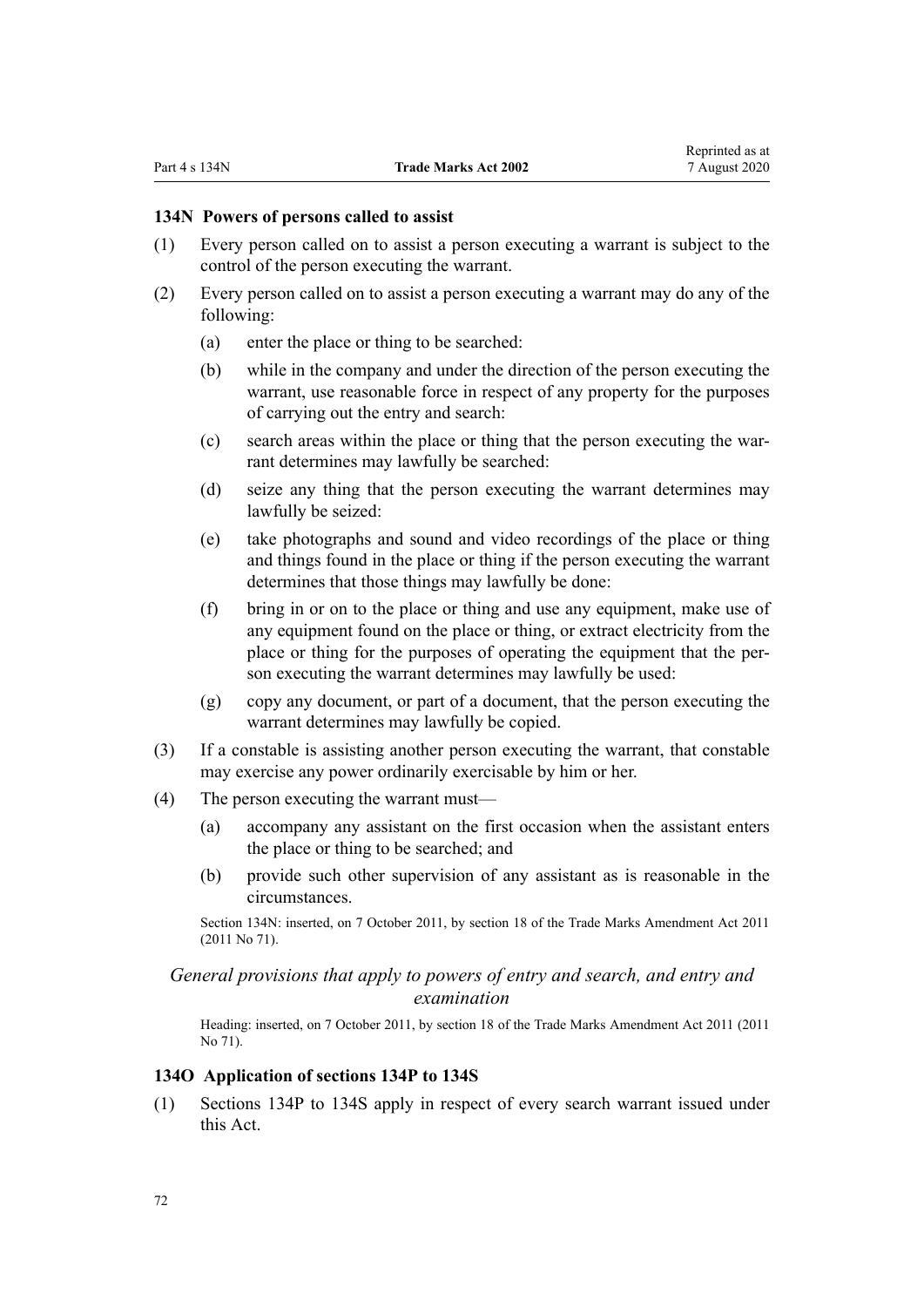$(3)$  In sections 134P to 134S.—

<span id="page-72-0"></span>Reprinted as at

- (a) **power of entry and search** means the power of entry and search under a search warrant issued under this Act; and
- (b) **power of entry and examination** means the power of entry and examination under [section 134D](#page-64-0).

Section 134O: inserted, on 7 October 2011, by [section 18](http://legislation.govt.nz/pdflink.aspx?id=DLM2290055) of the Trade Marks Amendment Act 2011 (2011 No 71).

## **134P Powers and duties of person exercising power of entry and search or power of entry and examination**

- (1) A person exercising a power of entry and search or a power of entry and examination must,—
	- (a) before initial entry into or onto the place or thing to be searched or examined,—
		- (i) announce his or her intention to enter and search or to enter and examine the place or thing under a statutory power; and
		- (ii) identify himself or herself; and
	- (b) before or on initial entry into or onto the place or thing to be searched or examined,—
		- (i) give the occupier of the place or thing a copy of the search warrant or, in the case of an examination, a copy of [section 134D](#page-64-0) (the **authority**) that authorises him or her to conduct the entry and search or entry and examination; and
		- (ii) produce to the occupier of the place or thing evidence of his or her identity (which may include details of a unique identifier instead of a name).
- (2) The person exercising a power of entry and search is not required to comply with subsection (1) if he or she believes on reasonable grounds that—
	- (a) no person is lawfully present in or on the place or thing to be searched; or
	- (b) compliance with subsection (1) would—
		- (i) endanger the safety of any person; or
		- (ii) prejudice the successful exercise of the power of entry and search; or
		- (iii) prejudice ongoing investigations under this Act.
- (3) The person exercising a power of entry and search may use reasonable force in order to effect entry into or onto the place or thing if—
	- (a) subsection (2) applies; or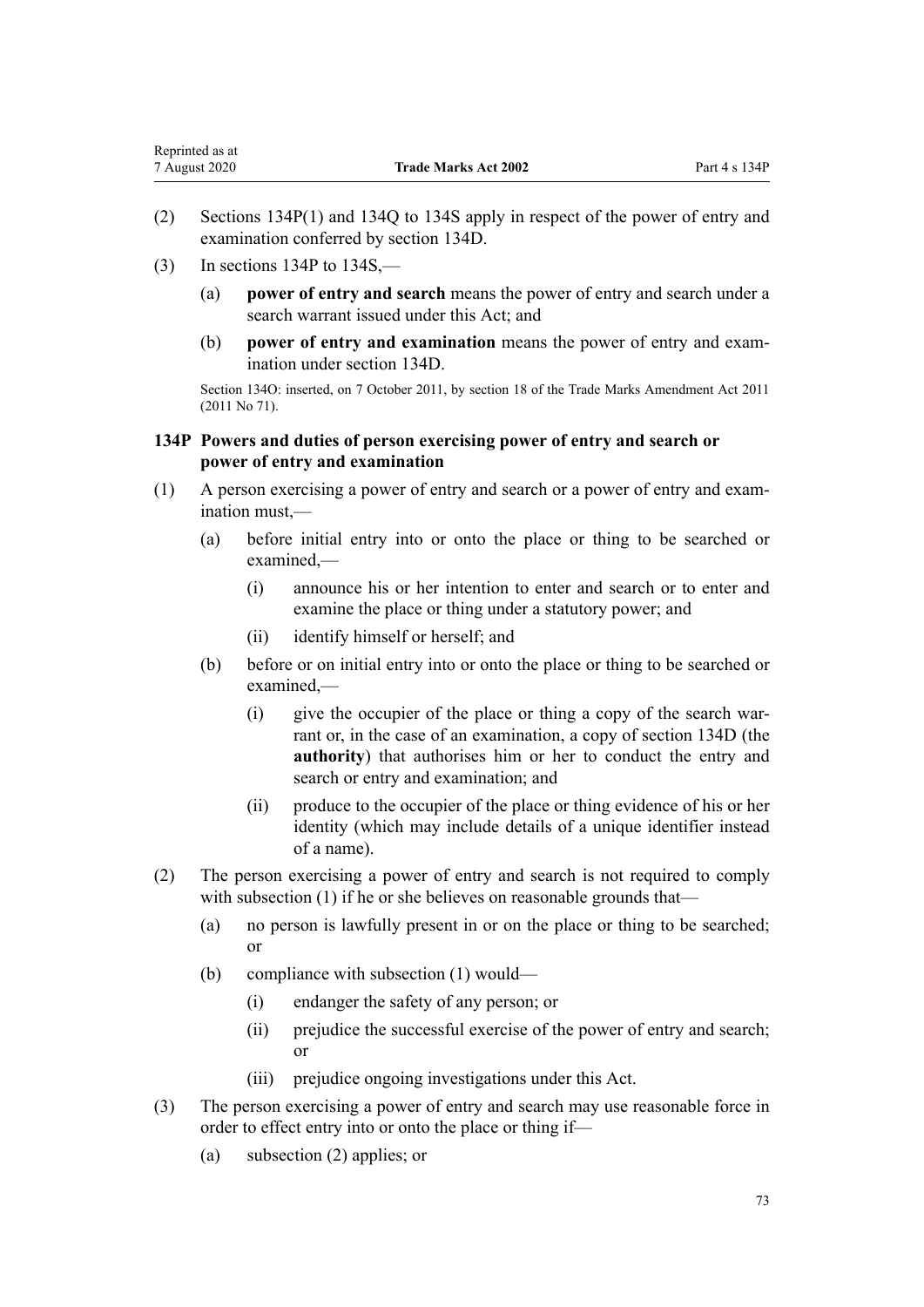- <span id="page-73-0"></span>(b) following a request, the person present refuses entry or does not allow entry within a reasonable time.
- (4) If the occupier is not present at any time during the exercise of a power of entry and search, the person carrying out the search must,—
	- (a) on completion of the search, leave a copy of the authority referred to in subsection  $(1)(b)(i)$  and the notice referred to in subsection  $(5)$  in a prominent position at the place or on the thing; or
	- (b) if this is not reasonably practicable, provide the copy of the authority referred to in subsection  $(1)(b)(i)$  and the notice referred to in subsection (5) to the occupier no later than 7 days after the execution of the warrant.
- (5) The notice required by subsection (4) is a written notice containing the following particulars:
	- (a) the date and time of the commencement and completion of the search:
	- (b) the name or unique identifier of the person who had overall responsibility for that search:
	- (c) the address of the office to which inquiries should be made:
	- (d) if nothing is seized, the fact that nothing was seized:
	- (e) if any thing was seized, the fact that seizure occurred and, if an inventory is not provided at the same time under section 134Q, that an inventory of the things seized will be provided to the occupier or person in charge of the place or thing no later than 7 days after the seizure.
- (6) For the purposes of this section and section 134Q, any person who appears to be under 14 years of age may not be treated as the occupier.
- (7) Subsections (4) and (5) are subject to [sections 134R](#page-74-0) and [134S](#page-75-0).

Section 134P: inserted, on 7 October 2011, by [section 18](http://legislation.govt.nz/pdflink.aspx?id=DLM2290055) of the Trade Marks Amendment Act 2011 (2011 No 71).

#### **134Q Inventory of things seized**

- (1) A person who exercises a power of entry and search or a power of entry and examination must, at the time he or she seizes any thing, or as soon as practicable after the seizure of any thing, and in any case not later than 7 days after that seizure, provide to the occupier, and to every other person whom the person who carried out the search or examination has reason to believe is the owner of the thing that was seized,—
	- (a) written notice specifying what was seized; and
	- (b) a copy of the authority referred to in section  $134P(1)(b)(i)$ .
- (2) A written notice referred to in subsection  $(1)(a)$ 
	- (a) must contain information about the extent to which a person from whom a thing was seized or the owner of the thing has a right—
		- (i) to have access to the thing; and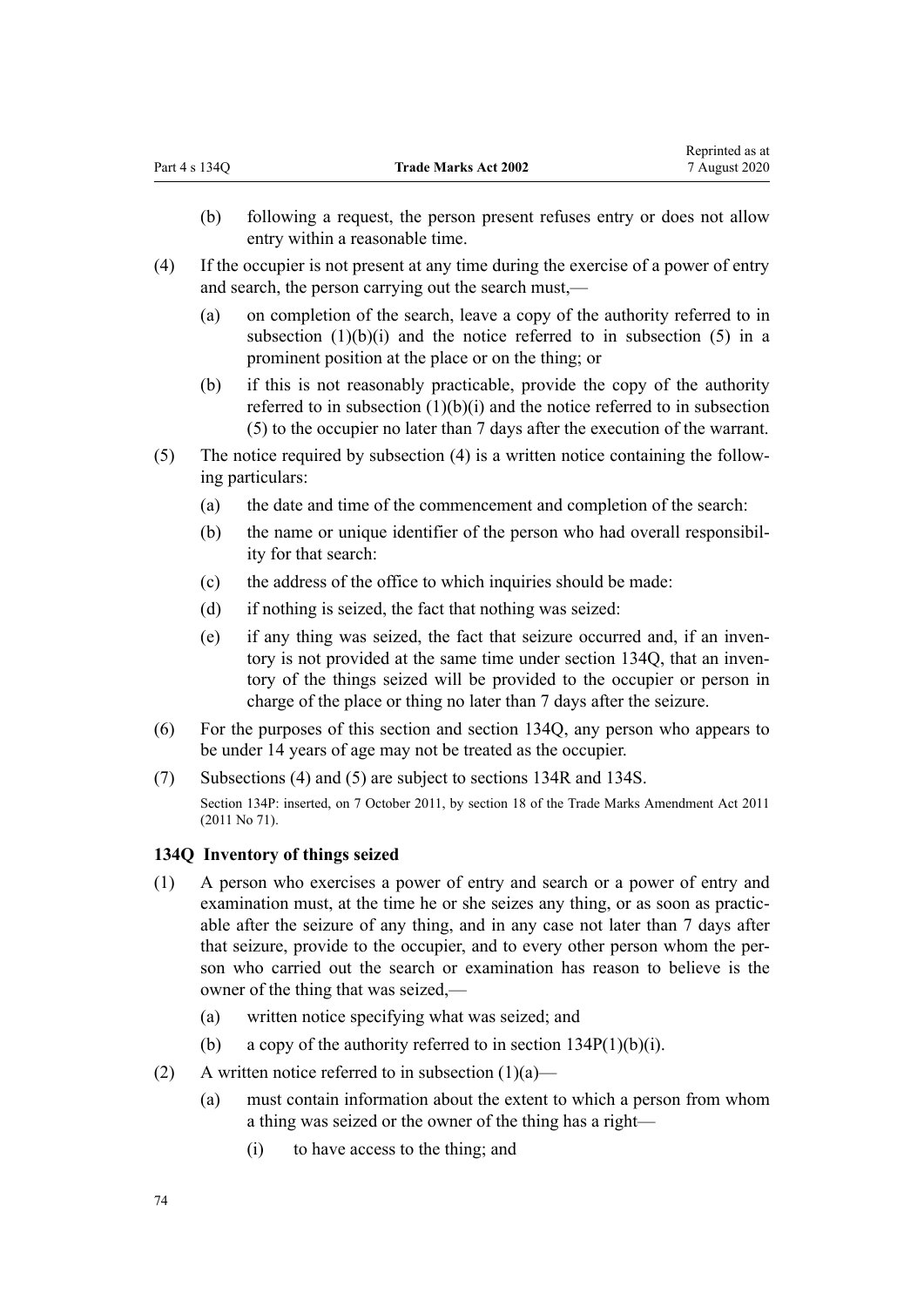- <span id="page-74-0"></span>(ii) to have access to any document relating to the application for a search warrant or the exercise of the power of entry and examination that led to the seizure; and
- (b) must contain information about the right to bring a claim that any privileged or confidential information has been seized; but
- (c) need not be provided to the occupier if the person who carries out the search or examination is satisfied that none of the things seized are owned by the occupier.
- (3) If the occupier is not present at the time of seizure, the written notice referred to in sub[section](#page-72-0)  $(1)(a)$  and a copy of the authority referred to in section [134P\(1\)\(b\)\(i\)](#page-72-0) may be provided to the occupier by leaving the notice in a prominent position at the place or on the thing.
- (4) A person who exercises a power of entry and search or a power of entry and examination must make reasonable inquiries for the purposes of complying with subsections (1) and (2).
- (5) Subsection (1) is subject to subsections (2) and (3).
- (6) This section is subject to sections 134R and [134S.](#page-75-0)

Section 134Q: inserted, on 7 October 2011, by [section 18](http://legislation.govt.nz/pdflink.aspx?id=DLM2290055) of the Trade Marks Amendment Act 2011 (2011 No 71).

# **134R Compliance with certain provisions may be deferred in certain circumstances**

- (1) A person exercising a power of entry and search or a power of entry and examination may apply to a District Court Judge for an order postponing the obligation to comply with [section 134P\(4\) or \(5\) \(](#page-72-0)in the case of a power of entry and search) or [134Q](#page-73-0) on the grounds that compliance would—
	- (a) endanger the safety of any person; or
	- (b) prejudice ongoing investigations under this Act or exercises of the power of entry and search or the power of entry and examination on subsequent occasions.
- (2) An application may be made under subsection  $(1)$ ,—
	- (a) in the case of a search warrant, at the time of the initial application or until the expiry of 7 days after the warrant is finally executed; and
	- (b) in the case of the power of entry and examination, until the expiry of 7 days after the power of entry and examination is exercised.
- (3) On an application under subsection (1), the District Court Judge may make an order postponing for a specified period not exceeding 12 months the obligation to comply with [section 134P\(4\) or \(5\)](#page-72-0) or [134Q](#page-73-0), if the Judge is satisfied on either ground set out in subsection (1).

Section 134R: inserted, on 7 October 2011, by [section 18](http://legislation.govt.nz/pdflink.aspx?id=DLM2290055) of the Trade Marks Amendment Act 2011 (2011 No 71).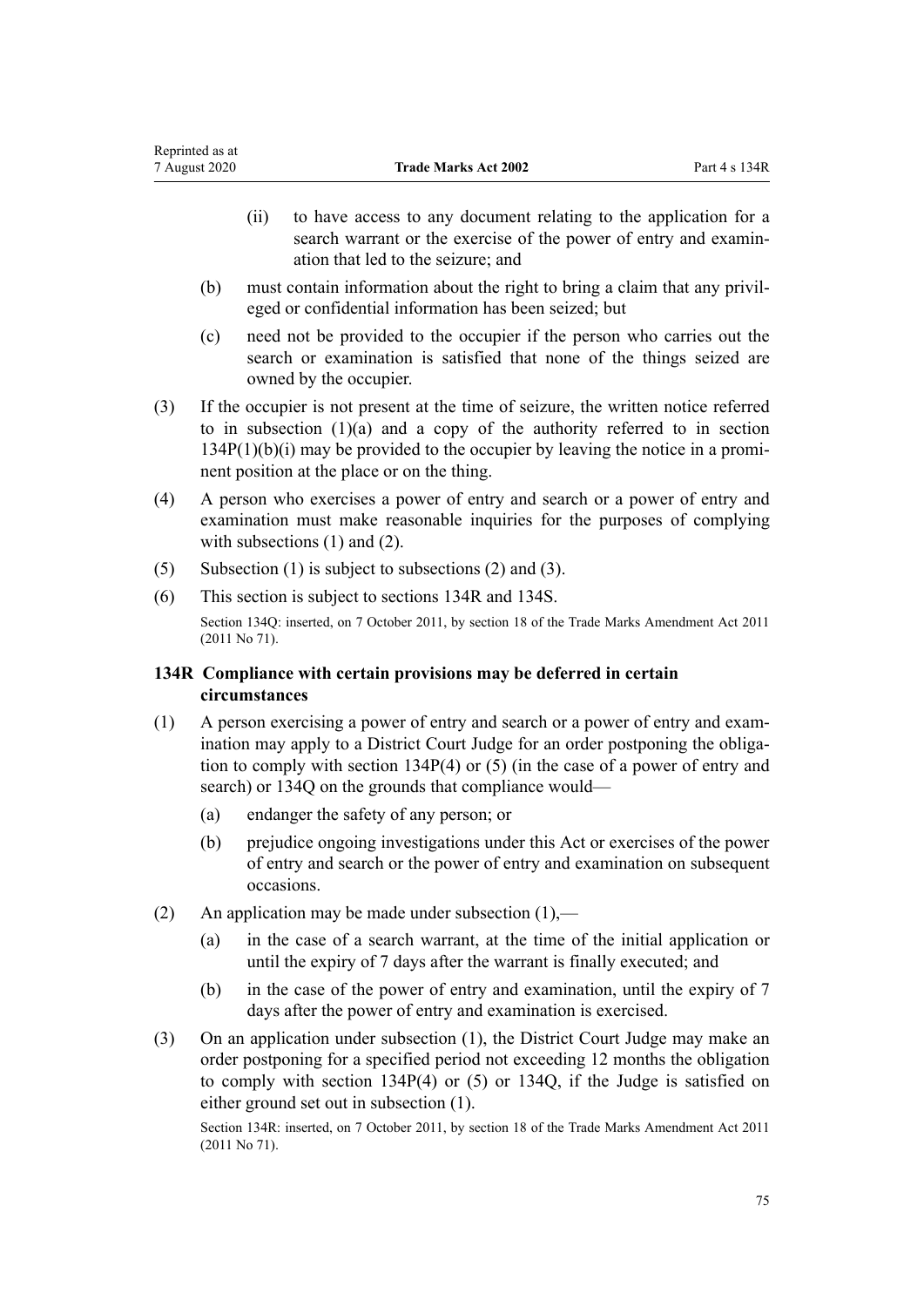## <span id="page-75-0"></span>**134S Further extension to, or dispensation from, obligation to comply with certain provisions**

- (1) A person who has obtained an order under [section 134R\(3\)](#page-74-0) may, before the expiry of that order, apply to a District Court Judge for a further order for postponement of, or dispensation from, the obligation to comply with [section](#page-72-0) [134P\(4\) or \(5\)](#page-72-0) or [134Q](#page-73-0) on the grounds set out i[n section 134R\(1\).](#page-74-0)
- (2) An application for a further postponement may only be made on 1 occasion.
- (3) On an application under subsection (1), the District Court Judge may postpone for a further specified period not exceeding 12 months, or order a permanent dispensation from, the obligation to comply with [section 134P\(4\) or \(5\)](#page-72-0) or [134Q,](#page-73-0) if the Judge is satisfied on either ground set out in [section 134R\(1\)](#page-74-0).
- (4) A District Court Judge may not grant, under subsection (3), any postponement of, or dispensation from, an obligation in respect of any thing that has been seized, unless the thing seized is a copy of any information taken or made.

Section 134S: inserted, on 7 October 2011, by [section 18](http://legislation.govt.nz/pdflink.aspx?id=DLM2290055) of the Trade Marks Amendment Act 2011 (2011 No 71).

#### *Provisions relating to things seized*

Heading: inserted, on 7 October 2011, by [section 18](http://legislation.govt.nz/pdflink.aspx?id=DLM2290055) of the Trade Marks Amendment Act 2011 (2011 No 71).

### **134T Period things seized may be retained**

- (1) A thing seized under this Act may be retained by the Commissioner of Police or by the chief executive while it is required for the purposes of investigating or prosecuting an offence under this Act.
- (2) Subsection (1) is subject to—
	- (a) any order of the court under [section 134U;](#page-76-0) and
	- (b) [section 134W.](#page-77-0)
- (3) If a thing seized is no longer required for the purposes of investigating or prosecuting an offence under this Act, the Commissioner of Police or the chief executive must return it to the person he or she believes is entitled to it.
- (4) The Commissioner of Police or chief executive may apply to the court for an order for directions as to the disposal of the thing if—
	- (a) the person who is entitled to it cannot be found; or
	- (b) the Commissioner of Police or chief executive is in doubt about who is entitled to it.
- (5) On an application under subsection (4), the court may make such order concerning the disposal of the thing that it thinks appropriate in the circumstances. Section 134T: inserted, on 7 October 2011, by [section 18](http://legislation.govt.nz/pdflink.aspx?id=DLM2290055) of the Trade Marks Amendment Act 2011 (2011 No 71).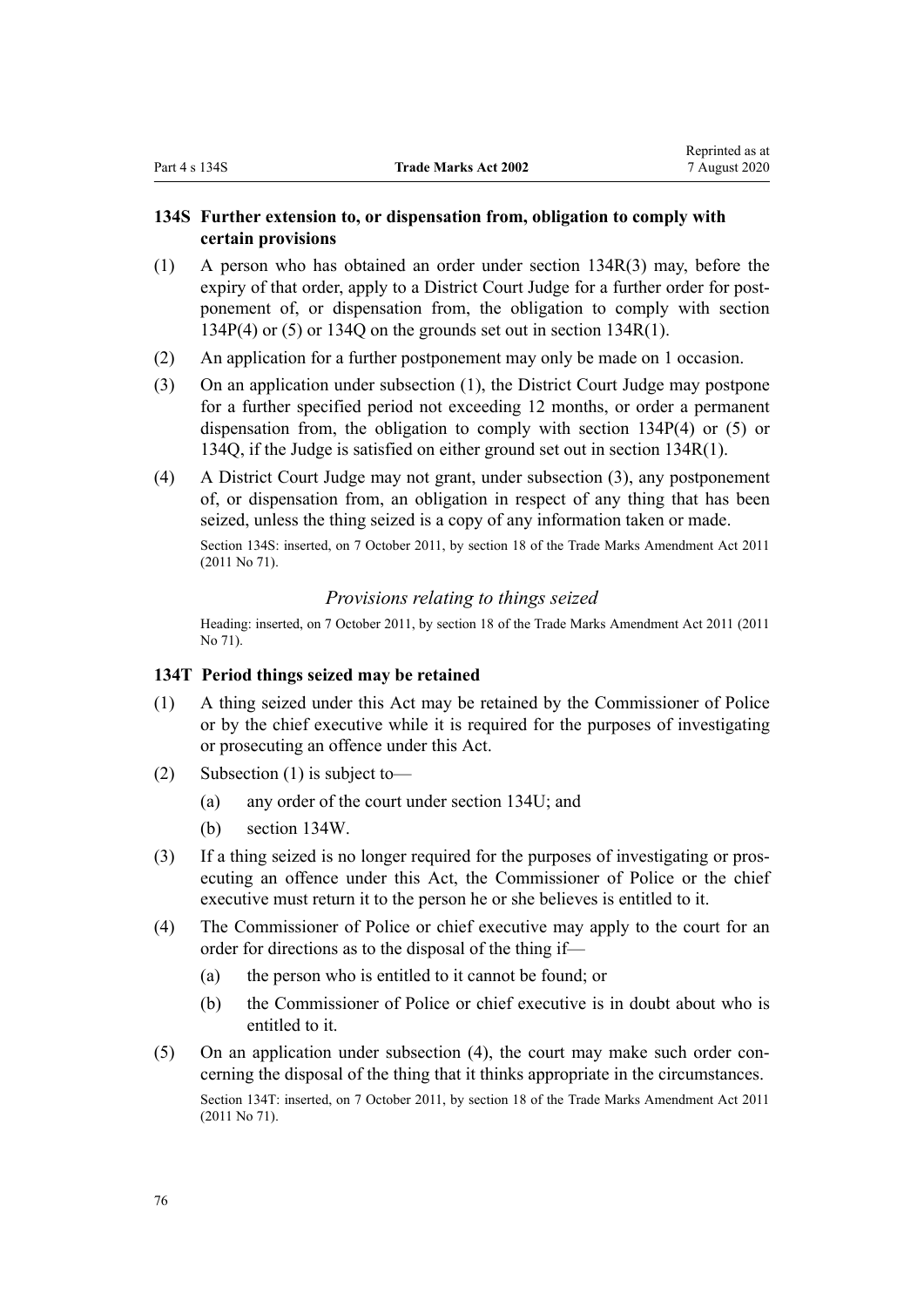## <span id="page-76-0"></span>**134U Application for order to return things seized**

- (1) A person who claims to be entitled to a thing seized may apply to the court for an order that the thing be delivered to him or her.
- (2) On an application under subsection (1), the court may make an order for delivery of the thing to the applicant if it is satisfied—
	- (a) that the applicant is the person entitled to it; and
	- (b) that it would be contrary to the interests of justice for the thing to be retained, having regard to—
		- (i) the gravity of the alleged offence in respect of which the thing is being retained; and
		- (ii) any loss or damage to the applicant caused, or likely to be caused, by retention of the thing; and
		- (iii) the likely evidential value of the thing, having regard to any other evidence held by the Commissioner of Police or the chief executive, as the case may be; and
		- (iv) whether the evidential value of the thing can be adequately preserved by means other than its retention.

Section 134U: inserted, on 7 October 2011, by [section 18](http://legislation.govt.nz/pdflink.aspx?id=DLM2290055) of the Trade Marks Amendment Act 2011 (2011 No 71).

### **134V Disposal of things seized**

- (1) In any proceedings for an offence relating to a thing seized, the court may, either at the trial or on an application, order—
	- (a) that the thing be delivered to the person who appears to the court to be entitled to it; or
	- (b) that the thing be destroyed or otherwise disposed of in the manner that the court thinks appropriate; or
	- (c) if a person is convicted of an offence to which the thing relates,—
		- (i) that the thing be forfeited to the trade mark owner; or
		- (ii) that the thing be destroyed or otherwise disposed of as the court directs at the expense of the convicted person.
- (2) In considering what order, if any, should be made under subsection  $(1)(c)(ii)$ , the court must consider the need to ensure that no infringing goods are disposed of in a manner that would adversely affect the owner of the registered trade mark.
- (3) If the court makes an order under subsection  $(1)(c)$ , it may order that the convicted person pay any reasonable costs incurred by the Commissioner of Police or chief executive in retaining the thing for the purpose of the proceedings.
- (4) If no order for delivery, forfeiture, destruction, or other disposal is made in respect of a thing seized and retained for the purpose of proceedings, it must,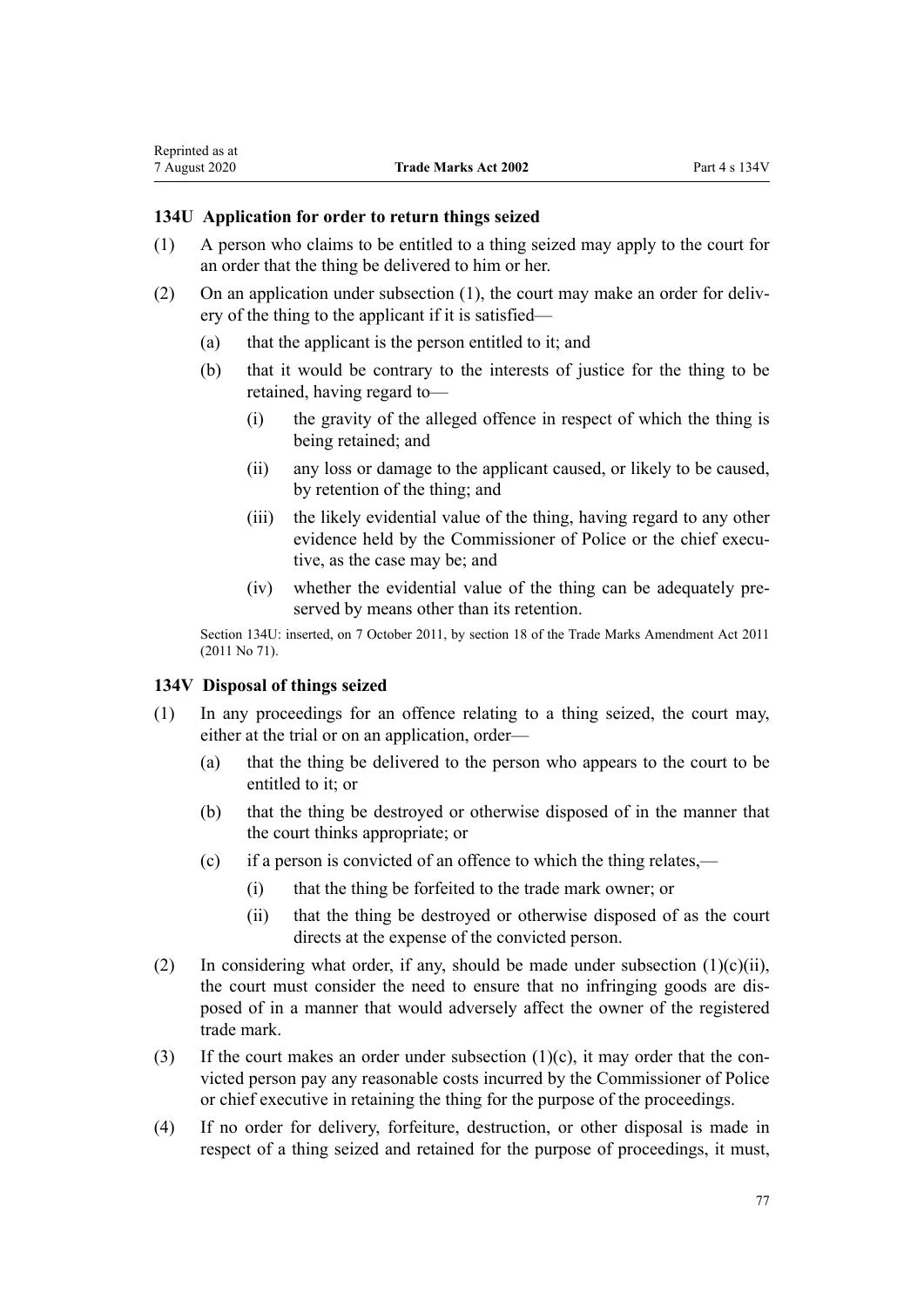<span id="page-77-0"></span>on completion of the proceedings, be returned by the Commissioner of Police or the chief executive to the person entitled to it.

- (5) The Commissioner of Police or chief executive may apply to the court for an order for directions as to the disposal of the thing if—
	- (a) the person who is entitled to it cannot be found; or
	- (b) the Commissioner of Police or chief executive is in doubt about who is entitled to it.
- (6) On an application under subsection (5), the court may make any order concerning the disposal of the thing that it thinks appropriate in the circumstances.

Section 134V: inserted, on 7 October 2011, by [section 18](http://legislation.govt.nz/pdflink.aspx?id=DLM2290055) of the Trade Marks Amendment Act 2011 (2011 No 71).

## **134W Disposal of perishable things**

If, in the opinion of the Commissioner of Police or chief executive, a thing seized may rot, spoil, deteriorate, or otherwise perish, he or she may dispose of it in the way and at the price (if any) or the cost he or she may determine.

Section 134W: inserted, on 7 October 2011, by [section 18](http://legislation.govt.nz/pdflink.aspx?id=DLM2290055) of the Trade Marks Amendment Act 2011 (2011 No 71).

## *Other powers of enforcement officers*

Heading: inserted, on 7 October 2011, by [section 18](http://legislation.govt.nz/pdflink.aspx?id=DLM2290055) of the Trade Marks Amendment Act 2011 (2011 No 71).

### **134X Enforcement officer may apply for production order**

- (1) If an enforcement officer believes on reasonable grounds that a person has in his or her possession, custody, or control, 1 or more documents that are evidence of, or may be of significant relevance to the investigation of, an offence against any of [sections 120 to 124](#page-58-0), the enforcement officer may apply to a District Court Judge for an order requiring the person to produce the documents for inspection by an enforcement officer.
- (2) An application by an enforcement officer for an order under subsection (1) must—
	- (a) be in writing; and
	- (b) be in the prescribed form (if any); and
	- (c) be made on oath; and
	- (d) set out, in reasonable detail, the grounds for the application; and
	- (e) provide details of the documents in respect of which the order is sought.

Section 134X: inserted, on 7 October 2011, by [section 18](http://legislation.govt.nz/pdflink.aspx?id=DLM2290055) of the Trade Marks Amendment Act 2011 (2011 No 71).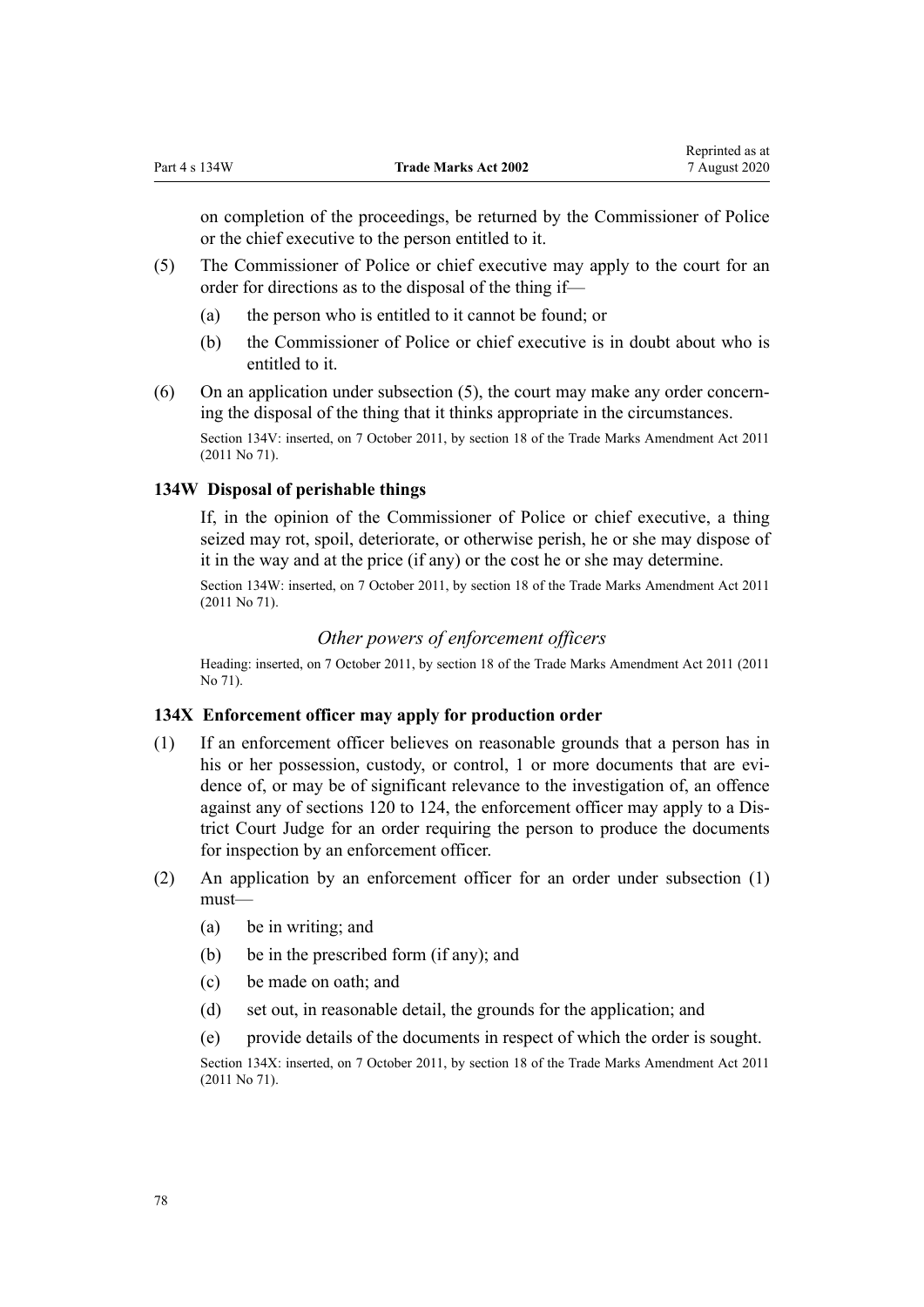## <span id="page-78-0"></span>**134Y Judge may order documents to be produced**

- (1) If an application is made under [section 134X](#page-77-0) and the District Court Judge is satisfied that there are reasonable grounds to believe that the person in respect of whom the order is sought has in that person's possession, custody, or control, 1 or more documents that are evidence of, or may be of significant relevance to the investigation of, an offence against any of [sections 120 to 124](#page-58-0), the District Court Judge may order the person to produce those documents for inspection by an enforcement officer.
- (2) An order under subsection (1)—
	- (a) must be in the prescribed form (if any); and
	- (b) must specify—
		- (i) when the documents are to be produced for inspection; and
		- (ii) the place where the documents are to be produced for inspection; and
		- (iii) the enforcement officer to whom the documents are to be produced for inspection; and
	- (c) may be subject to any further terms and conditions the District Court Judge thinks fit.

Section 134Y: inserted, on 7 October 2011, by [section 18](http://legislation.govt.nz/pdflink.aspx?id=DLM2290055) of the Trade Marks Amendment Act 2011 (2011 No 71).

### **134Z Powers of enforcement officer to whom documents produced**

An enforcement officer to whom any document is produced for inspection under an order under section 134Y may do 1 or more of the following:

- (a) inspect the document:
- (b) take extracts from the document:
- (c) make copies of the document.

Section 134Z: inserted, on 7 October 2011, by [section 18](http://legislation.govt.nz/pdflink.aspx?id=DLM2290055) of the Trade Marks Amendment Act 2011 (2011 No 71).

## **134ZA Offence of failing to comply with order to produce documents**

- (1) No person may, without reasonable excuse, fail to comply with an order under section 134Y.
- (2) Every person who breaches subsection (1) commits an offence and is liable on conviction,—
	- (a) in the case of an individual, to imprisonment for a term not exceeding 6 months or a fine not exceeding \$10,000; and
	- (b) in the case of a body corporate, to a fine not exceeding \$50,000.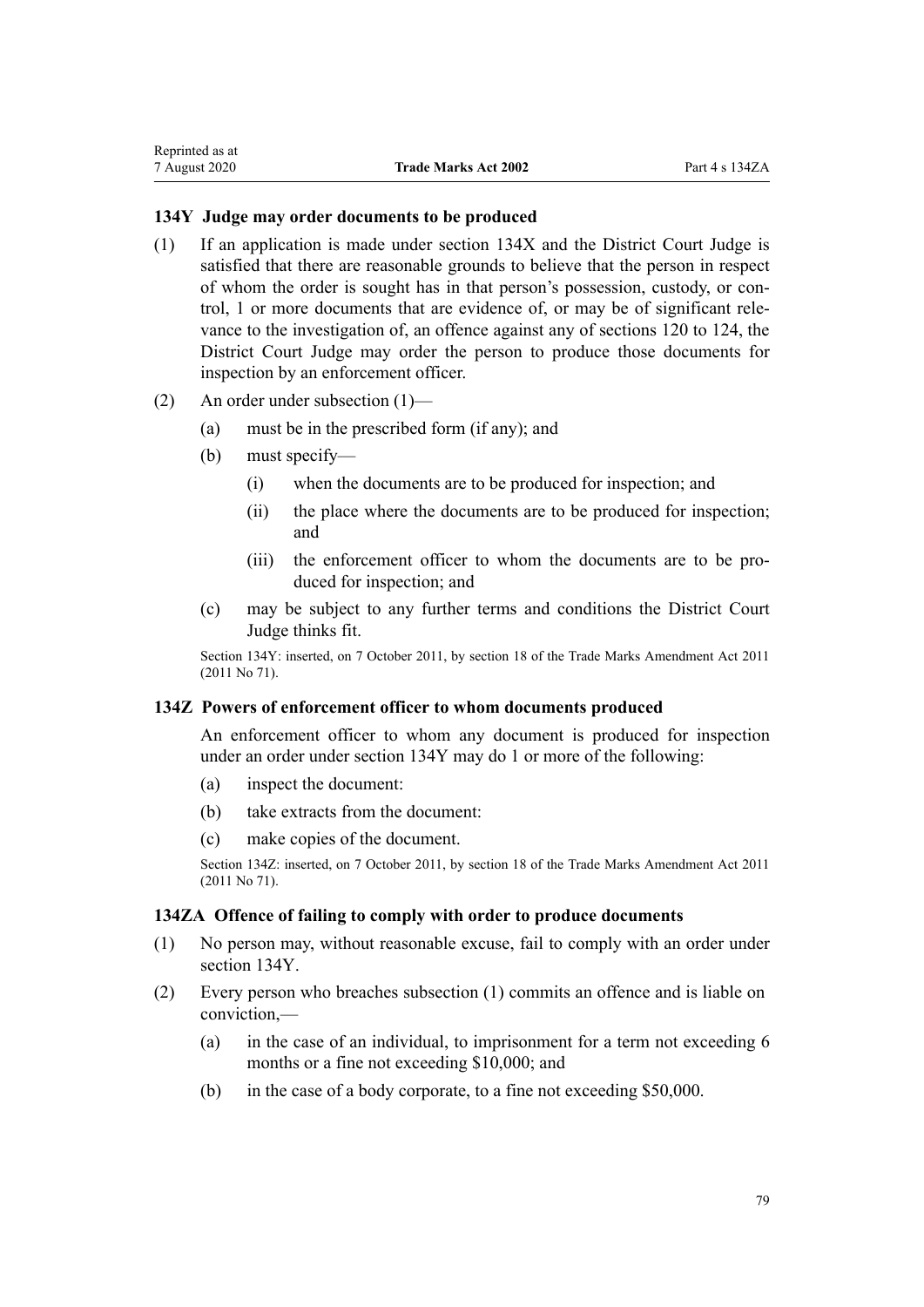Section 134ZA: inserted, on 7 October 2011, by [section 18](http://legislation.govt.nz/pdflink.aspx?id=DLM2290055) of the Trade Marks Amendment Act 2011 (2011 No 71).

Section 134ZA(2): amended, on 4 October 2013, by [regulation 3\(1\)](http://legislation.govt.nz/pdflink.aspx?id=DLM5642106) of the Criminal Procedure (Consequential Amendments) Regulations 2013 (SR 2013/409).

#### *Powers of Police*

Heading: inserted, on 7 October 2011, by [section 18](http://legislation.govt.nz/pdflink.aspx?id=DLM2290055) of the Trade Marks Amendment Act 2011 (2011 No 71).

#### **134ZB Powers of Police**

Every constable has all, and may exercise any, of the powers of an enforcement officer under this subpart.

Section 134ZB: inserted, on 7 October 2011, by [section 18](http://legislation.govt.nz/pdflink.aspx?id=DLM2290055) of the Trade Marks Amendment Act 2011 (2011 No 71).

### *Miscellaneous*

Heading: inserted, on 7 October 2011, by [section 18](http://legislation.govt.nz/pdflink.aspx?id=DLM2290055) of the Trade Marks Amendment Act 2011 (2011 No 71).

## **134ZC Privilege against self-incrimination**

- (1) An order under [section 134Y](#page-78-0) does not affect the privilege against self-incrimination that an individual may have under [section 60](http://legislation.govt.nz/pdflink.aspx?id=DLM393672) of the Evidence Act 2006.
- (2) Any assertion of a privilege against self-incrimination must be based on [section](http://legislation.govt.nz/pdflink.aspx?id=DLM393672) [60](http://legislation.govt.nz/pdflink.aspx?id=DLM393672) of the Evidence Act 2006.
- (3) If any individual refuses to produce a document on the ground that it is a privileged communication under [section 60](http://legislation.govt.nz/pdflink.aspx?id=DLM393672) of the Evidence Act 2006, an enforcement officer or a constable may apply to a District Court Judge for an order determining whether the claim of privilege is valid; and, in respect of any such application, the individual must offer sufficient evidence to enable the District Court Judge to assess whether self-incrimination would be reasonably likely if the individual produced the document.
- (4) To avoid doubt, nothing in this section affects the application of [section 65](http://legislation.govt.nz/pdflink.aspx?id=DLM393677) of the Evidence Act 2006 (which relates to waiver of privilege) in respect of the privilege against self-incrimination that a person may have under [section 60](http://legislation.govt.nz/pdflink.aspx?id=DLM393672) of that Act.
- (5) [Section 63](http://legislation.govt.nz/pdflink.aspx?id=DLM393675) of the Evidence Act 2006 does not apply to an order made under [section 134Y](#page-78-0).

Section 134ZC: inserted, on 7 October 2011, by [section 18](http://legislation.govt.nz/pdflink.aspx?id=DLM2290055) of the Trade Marks Amendment Act 2011 (2011 No 71).

## **134ZD Other privileges**

(1) If, in a criminal proceeding, a person could assert a privilege under [section 54](http://legislation.govt.nz/pdflink.aspx?id=DLM393659) or [56](http://legislation.govt.nz/pdflink.aspx?id=DLM393663) of the Evidence Act 2006 in respect of a communication or information, that person has the same privilege for the purposes of an examination under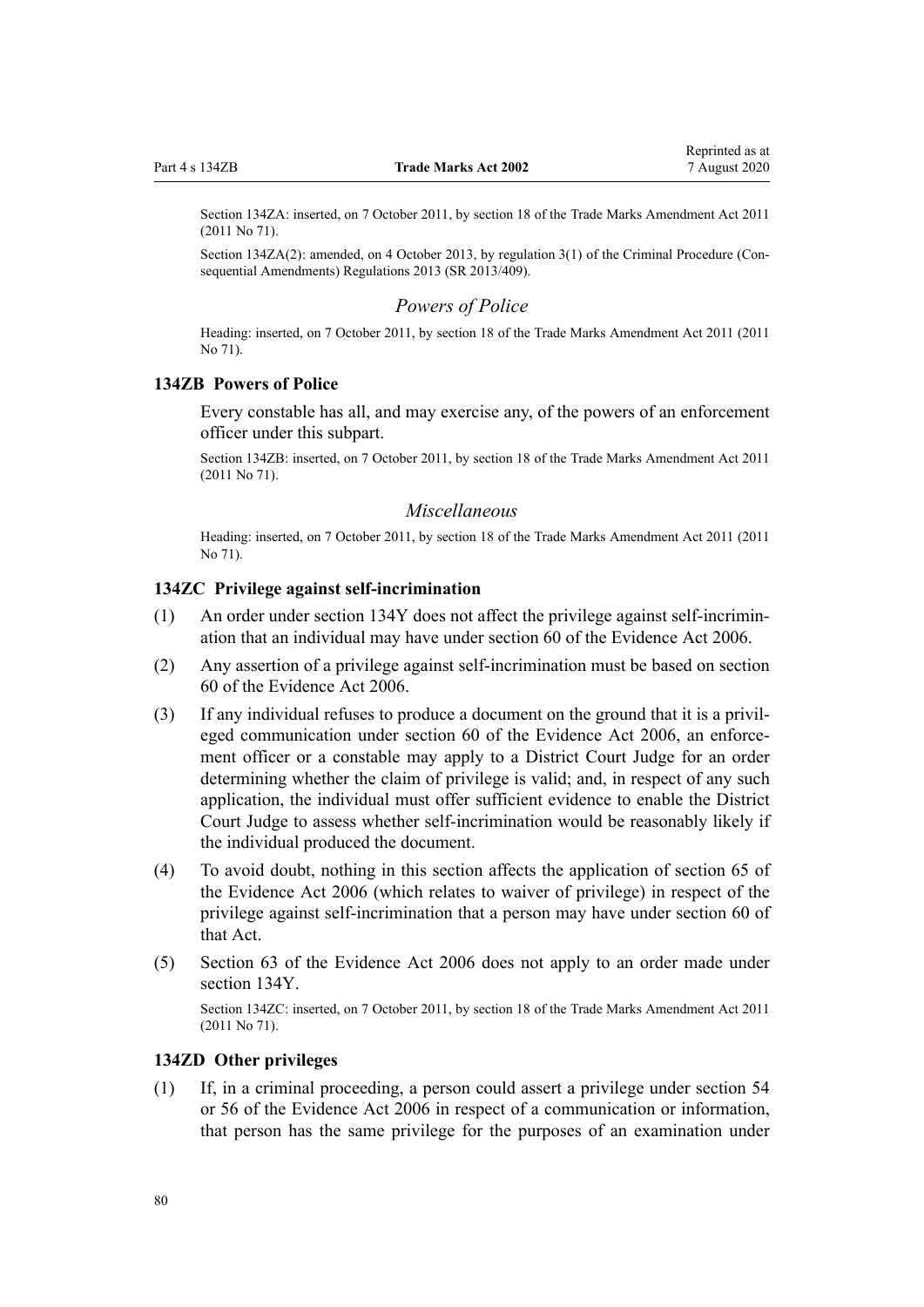[section 134D](#page-64-0), a search warrant issued under [section 134F](#page-66-0), and an order made under [section 134Y](#page-78-0).

- (2) Subsection (3) applies to documents that are books of account or accounting records referred to in [section 55\(1\)](http://legislation.govt.nz/pdflink.aspx?id=DLM393662) of the Evidence Act 2006.
- (3) The application, by subsection (1), of [section 54](http://legislation.govt.nz/pdflink.aspx?id=DLM393659) of the Evidence Act 2006 (which relates to the privilege for communications with legal advisers) does not prevent, limit, or affect—
	- (a) the issue or execution of a search warrant under [section 134F;](#page-66-0) or
	- (b) the making of an order under [section 134Y;](#page-78-0) or
	- (c) the admissibility, in a criminal proceeding under this Act, of any evidence that relates to the contents of a document to which this subsection applies obtained as a result of a search warrant issued under [section](#page-66-0) [134F](#page-66-0) or an order made under [section 134Y.](#page-78-0)
- (4) A person who has a privilege under this section has the right—
	- (a) to prevent the examination under [section 134D,](#page-64-0) or the search under a warrant issued under [section 134F](#page-66-0), or to refuse production under an order made under [section 134Y,](#page-78-0) of any communication or information to which the privilege would apply if it were sought to be disclosed in a criminal proceeding; and
	- (b) to require the return of any such communication or information if it is seized by a person exercising the power of examination under [section](#page-64-0) [134D](#page-64-0) or search under a warrant issued under [section 134F](#page-66-0) pending determination of the claim to privilege.
- (5) If a person asserts a claim to privilege under this section in respect of any communication or information, an enforcement officer or a constable may apply to a District Court Judge for an order determining whether or not the claim to privilege is valid; and, for the purpose of determining any such application, the District Court Judge may require the communication or information to be produced to him or her.
- (6) A District Court Judge may, on the application of an enforcement officer or a constable, disallow a privilege claimed under this section if the Judge is satisfied that the claim to privilege would, under [section 67\(1\)](http://legislation.govt.nz/pdflink.aspx?id=DLM393679) of the Evidence Act 2006, be disallowed in a proceeding.
- (7) [Section 65](http://legislation.govt.nz/pdflink.aspx?id=DLM393677) of the Evidence Act 2006 (which relates to waiver of privilege) applies in respect of any privilege under this section. Section 134ZD: inserted, on 7 October 2011, by [section 18](http://legislation.govt.nz/pdflink.aspx?id=DLM2290055) of the Trade Marks Amendment Act 2011 (2011 No 71).

## **134ZE Disclosure of information**

(1) The chief executive (or any employee of the Ministry authorised in that behalf), the chief executive of the New Zealand Customs Service (or any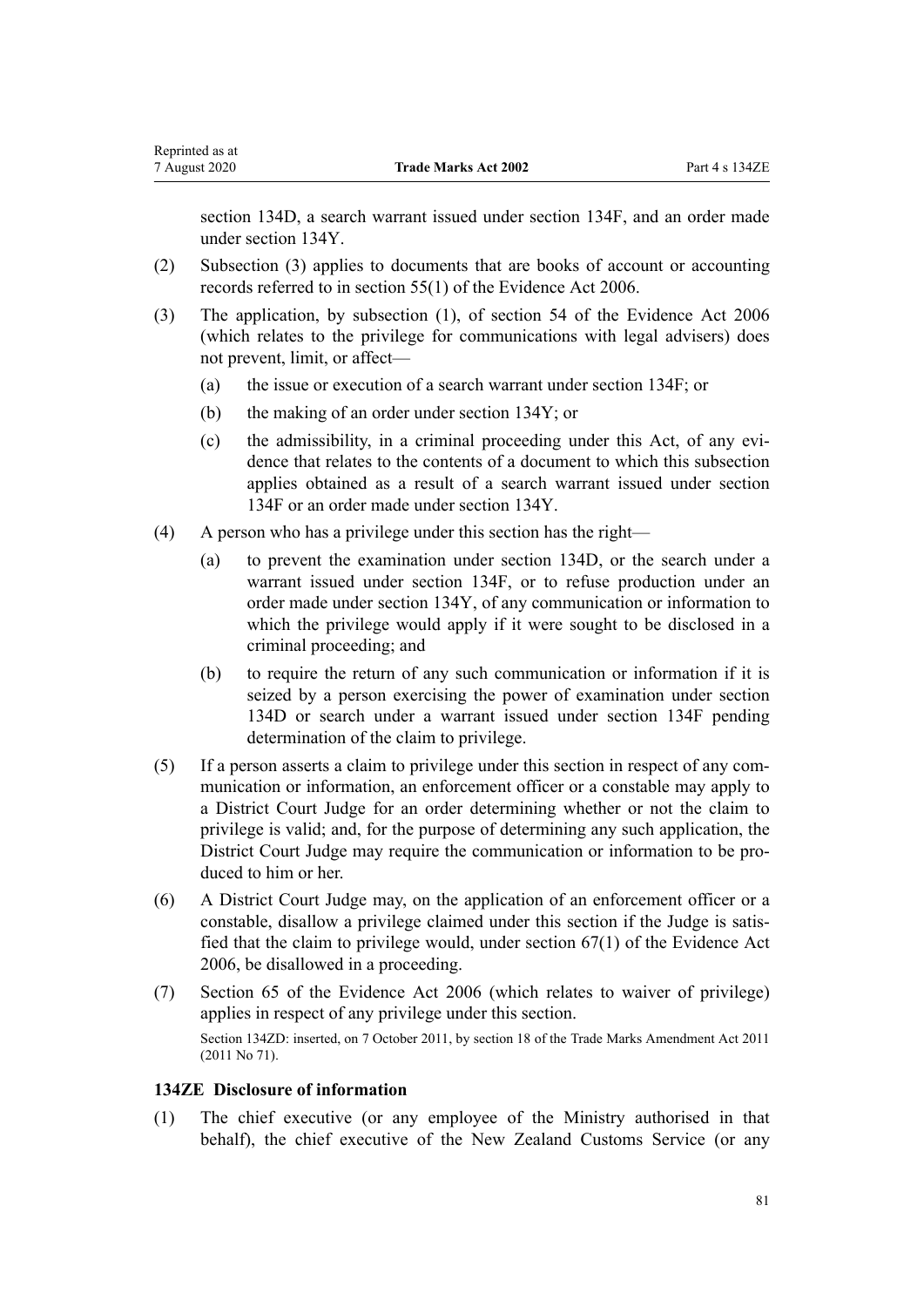employee of the New Zealand Customs Service authorised in that behalf), and the Commissioner of Police (or any constable authorised in that behalf) may disclose information to each other, on request, for the purpose of investigating and prosecuting offences under this Act.

- (2) Information obtained under subsection (1) must not be disclosed except—
	- (a) to the persons authorised under that subsection; or
	- (b) for the purpose of any proceedings that have been commenced or that are reasonably in contemplation and that are connected with a matter in relation to which those persons perform their duties.
- (3) No obligation as to secrecy or other restriction on the disclosure of information imposed by any enactment or otherwise prevents a disclosure under this section.

Section 134ZE: inserted, on 7 October 2011, by [section 18](http://legislation.govt.nz/pdflink.aspx?id=DLM2290055) of the Trade Marks Amendment Act 2011 (2011 No 71).

#### **134ZF No liability if functions performed or powers exercised in good faith**

- (1) This section applies to—
	- (a) an enforcement officer:
	- (b) a person who assists an enforcement officer or a constable under this subpart:
	- (c) a constable who exercises any power of an enforcement officer under this subpart.
- (2) No person to whom this section applies is liable for any act done or omitted to be done by the person in the performance or intended performance of his or her functions or the exercise or intended exercise of his or her powers under this Act if the person acted—
	- (a) in good faith; and
	- (b) in a reasonable manner; and
	- (c) in the reasonably held belief that the prerequisites for the performance of any function or the exercise of any power had been satisfied.

Section 134ZF: inserted, on 7 October 2011, by [section 18](http://legislation.govt.nz/pdflink.aspx?id=DLM2290055) of the Trade Marks Amendment Act 2011 (2011 No 71).

# Subpart 3—Border protection measures

#### *Interpretation*

## **135 Interpretation**

In this subpart and [section 204](#page-118-0), unless the context otherwise requires,—

**accepted notice** means a notice given under [section 137](#page-84-0) that has been accepted by the chief executive under [section 139](#page-85-0)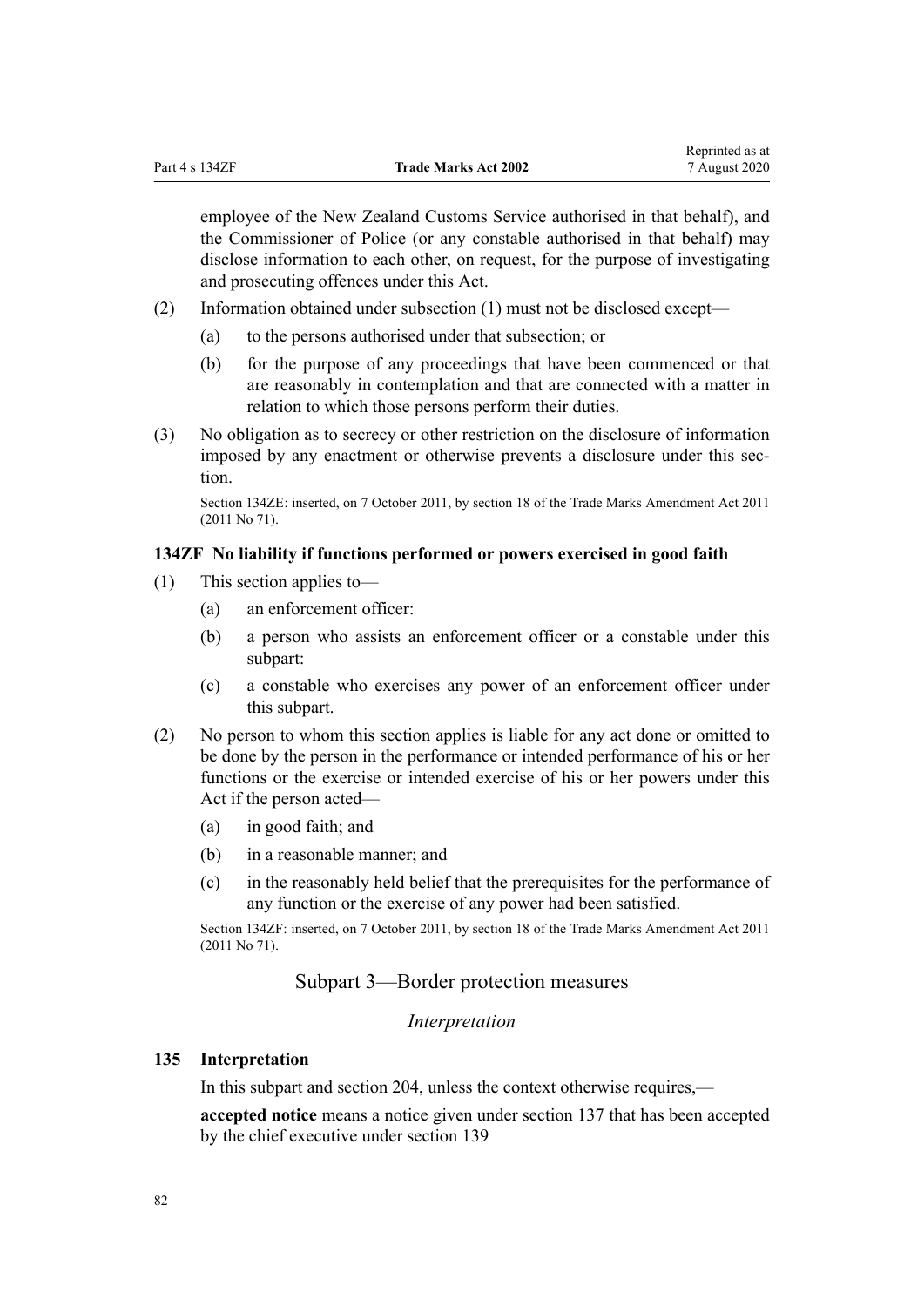**chief executive** has the same meaning as in [section 5\(1\)](http://legislation.govt.nz/pdflink.aspx?id=DLM7038971) of the Customs and Excise Act 2018

**claimant** means a person who gives a notice under [section 137](#page-84-0)

**control of the Customs** is to be read in accordance with the definition of subject to the control of Customs in [section 6](http://legislation.govt.nz/pdflink.aspx?id=DLM7039191) of the Customs and Excise Act 2018

**counterfeit goods** means, in relation to a registered trade mark, infringing goods that bear a sign—

- (a) that is identical with the registered trade mark and that is used in relation to any goods in respect of which the trade mark is registered; or
- (b) that is similar to the registered trade mark and that is used in relation to any goods in respect of which the trade mark is registered, if use of the sign would be likely to deceive

**Customs** means the New Zealand Customs Service

**Customs officer** has the same meaning as in [section 5\(1\)](http://legislation.govt.nz/pdflink.aspx?id=DLM7038971) of the Customs and Excise Act 2018

**exporter** has the same meaning as in [section 2\(1\)](http://legislation.govt.nz/pdflink.aspx?id=DLM377342) of the Customs and Excise Act 1996

**importer** has the same meaning as in [section 2\(1\)](http://legislation.govt.nz/pdflink.aspx?id=DLM377342) of the Customs and Excise Act 1996

**infringing sign** means a sign that is—

- (a) identical with a trade mark in respect of which a notice has been given under [section 137](#page-84-0) and is used on or in physical relation to goods that are identical with goods in respect of which the trade mark is registered; or
- (b) identical with such a trade mark and is used on or in physical relation to goods that are similar to goods in respect of which the trade mark is registered, if that use would be likely to deceive or confuse; or
- (c) similar to such a trade mark and is used on or in physical relation to goods that are identical with or similar to goods in respect of which the trade mark is registered, if such use would be likely to deceive or confuse

**specified goods** means goods imported, or to be exported, other than for private and domestic use.

Section 135 **accepted notice**: inserted, on 16 September 2011, by [section 19](http://legislation.govt.nz/pdflink.aspx?id=DLM2290099) of the Trade Marks Amendment Act 2011 (2011 No 71).

Section 135 **chief executive**: amended, on 1 October 2018, by [section 443\(3\)](http://legislation.govt.nz/pdflink.aspx?id=DLM7039957) of the Customs and Excise Act 2018 (2018 No 4).

Section 135 **control of the Customs**: amended, on 1 October 2018, by [section 443\(3\)](http://legislation.govt.nz/pdflink.aspx?id=DLM7039957) of the Customs and Excise Act 2018 (2018 No 4).

Section 135 **counterfeit goods**: inserted, on 30 December 2018, by [section 95](http://legislation.govt.nz/pdflink.aspx?id=DLM6838430) of the Comprehensive and Progressive Agreement for Trans-Pacific Partnership Amendment Act 2018 (2016 No 90).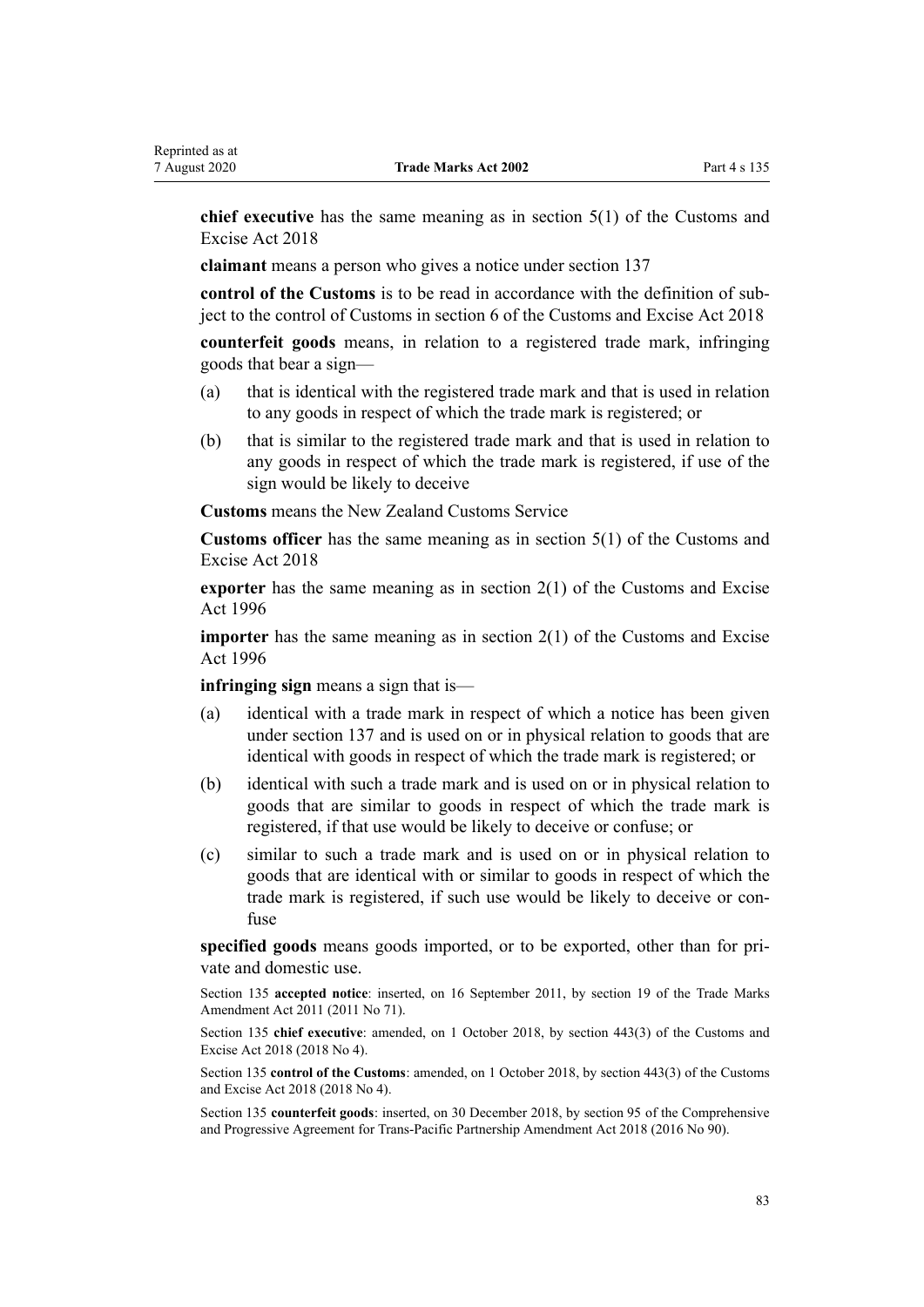<span id="page-83-0"></span>Section 135 **Customs**: inserted, on 16 September 2011, by [section 19](http://legislation.govt.nz/pdflink.aspx?id=DLM2290099) of the Trade Marks Amendment Act 2011 (2011 No 71).

Section 135 **Customs officer**: amended, on 1 October 2018, by [section 443\(3\)](http://legislation.govt.nz/pdflink.aspx?id=DLM7039957) of the Customs and Excise Act 2018 (2018 No 4).

Section 135 **exporter**: inserted, on 30 December 2018, by [section 95](http://legislation.govt.nz/pdflink.aspx?id=DLM6838430) of the Comprehensive and Progressive Agreement for Trans-Pacific Partnership Amendment Act 2018 (2016 No 90).

Section 135 **importer**: inserted, on 30 December 2018, by [section 95](http://legislation.govt.nz/pdflink.aspx?id=DLM6838430) of the Comprehensive and Progressive Agreement for Trans-Pacific Partnership Amendment Act 2018 (2016 No 90).

Section 135 **specified goods**: inserted, on 30 December 2018, by [section 95](http://legislation.govt.nz/pdflink.aspx?id=DLM6838430) of the Comprehensive and Progressive Agreement for Trans-Pacific Partnership Amendment Act 2018 (2016 No 90).

## *Detention of goods suspected of bearing infringing sign*

Heading: inserted, on 30 December 2018, by [section 96](http://legislation.govt.nz/pdflink.aspx?id=DLM6838439) of the Comprehensive and Progressive Agreement for Trans-Pacific Partnership Amendment Act 2018 (2016 No 90).

## **135A Detention of goods suspected of bearing infringing sign**

- (1) Any goods in the control of the Customs may be detained in the custody of the chief executive or a Customs officer if a Customs officer has reasonable cause to suspect that the goods are goods on or in physical relation to which an infringing sign is used.
- (2) The chief executive must, as soon as is reasonably practicable after the goods are detained, take reasonable steps to notify the detention to—
	- (a) the owner of the trade mark (to enable that person to consider whether to give a notice under [section 137\)](#page-84-0); and
	- (b) the importer or exporter from whom the goods have been detained, if that person is identified but was not present when the detention took place.
- (3) The detention of any goods under subsection (1) is not rendered illegal by a failure to serve notice under subsection (2)(a) or (b).

Section 135A: inserted, on 30 December 2018, by [section 96](http://legislation.govt.nz/pdflink.aspx?id=DLM6838439) of the Comprehensive and Progressive Agreement for Trans-Pacific Partnership Amendment Act 2018 (2016 No 90).

#### **135B Release of goods**

- (1) The goods are no longer detained under section 135A(1) if—
	- (a) no notice under [section 137](#page-84-0) is given in respect of the goods within 3 working days after the date on which notice was given under section  $135A(2)(a)$ ; or
	- (b) a notice under [section 137](#page-84-0) is given in respect of the goods within 3 working days after the date on which notice was given under section  $135A(2)(a)$  and—
		- (i) the notice given under [section 137](#page-84-0) is subsequently accepted under [section 139](#page-85-0) and the goods are subsequently detained under [section](#page-89-0) [149](#page-89-0); or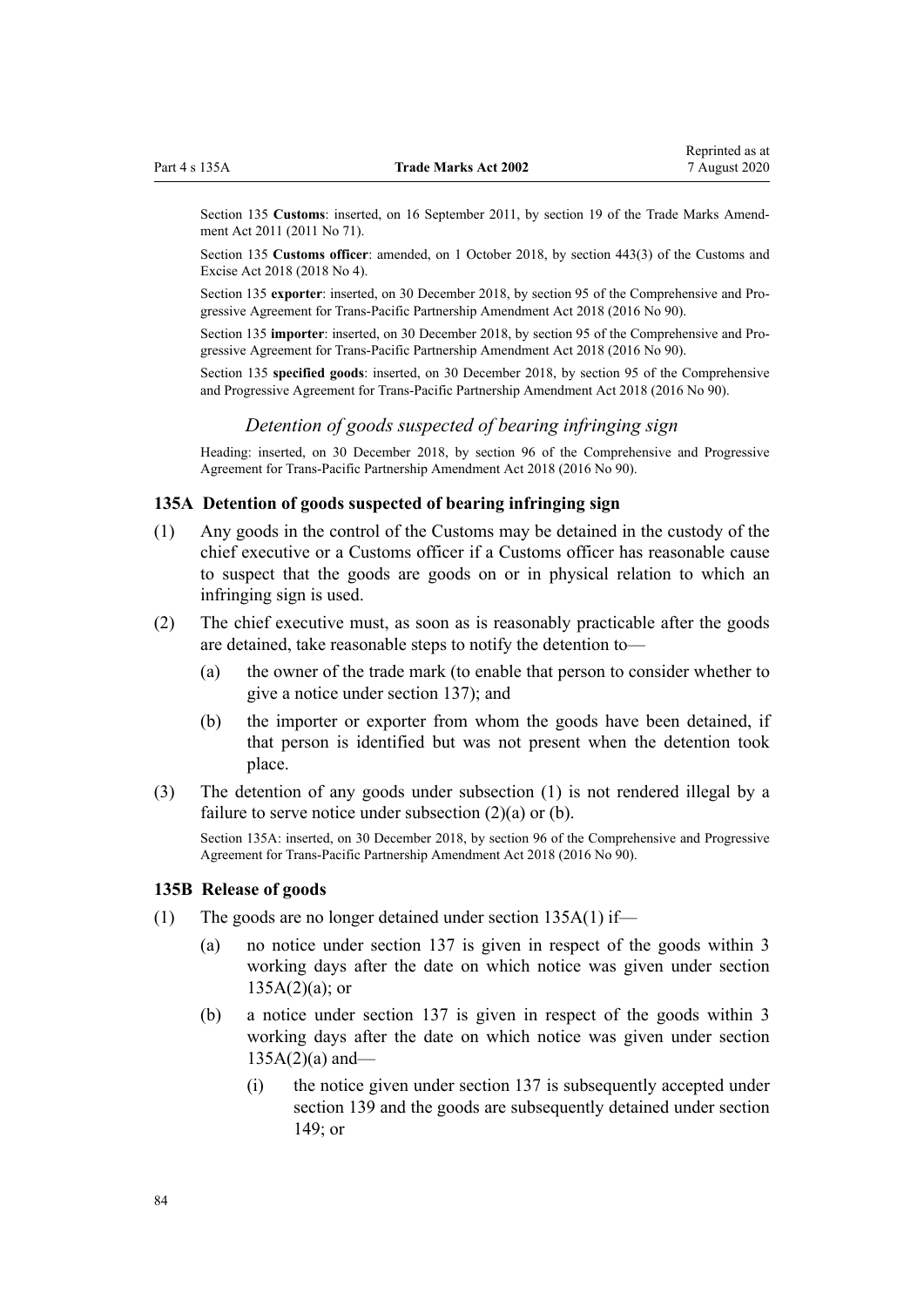- <span id="page-84-0"></span>(ii) the notice given under section 137 is subsequently declined under [section 139;](#page-85-0) or
- (c) the chief executive considers that it is not reasonably practicable for notice to be given under [section 135A\(2\)\(a\)](#page-83-0); or
- (d) the chief executive considers that there is no longer a reason to detain the goods.
- (2) The chief executive must release any goods no longer detained under [section](#page-83-0) [135A\(1\)](#page-83-0) to the person entitled to them.
- (3) However, the chief executive may release goods under subsection (2) only if the goods are not detained under [section 149](#page-89-0) and if—
	- (a) every legal requirement as to the importation or exportation of the goods is satisfied; and
	- (b) every requirement made under any regulations that require the deposit of a security is satisfied; and
	- (c) the release of the goods is not contrary to law.

Section 135B: inserted, on 30 December 2018, by [section 96](http://legislation.govt.nz/pdflink.aspx?id=DLM6838439) of the Comprehensive and Progressive Agreement for Trans-Pacific Partnership Amendment Act 2018 (2016 No 90).

# *Notice of infringing sign*

# **136 Application of sections 137 to 141**

Nothing in sections 137 to 141 applies in relation to any infringing sign that has been applied to goods that are put on the market anywhere in the world under any 1 or more of the circumstances referred to in section  $97A(1)(a)$  to [\(c\).](#page-52-0)

Section 136: replaced, on 16 September 2011, by [section 20](http://legislation.govt.nz/pdflink.aspx?id=DLM2353611) of the Trade Marks Amendment Act 2011 (2011 No 71).

#### **137 Notice may be given to chief executive**

A person who is the owner of a registered trade mark may give a notice in writing to the chief executive that—

- (a) claims that he or she is the owner of a trade mark that is registered in respect of the goods specified in the notice; and
- (b) requests the chief executive to detain any goods, on or in physical relation to which an infringing sign is used, that are, or at any time come into, the control of the Customs.

Compare: 1953 No 66 s 54B(1)

### **138 Contents of notice**

- (1) A notice under section 137 must—
	- (a) contain particulars in support of the request as may be prescribed; and
	- (b) specify the period for which the notice is to be in force.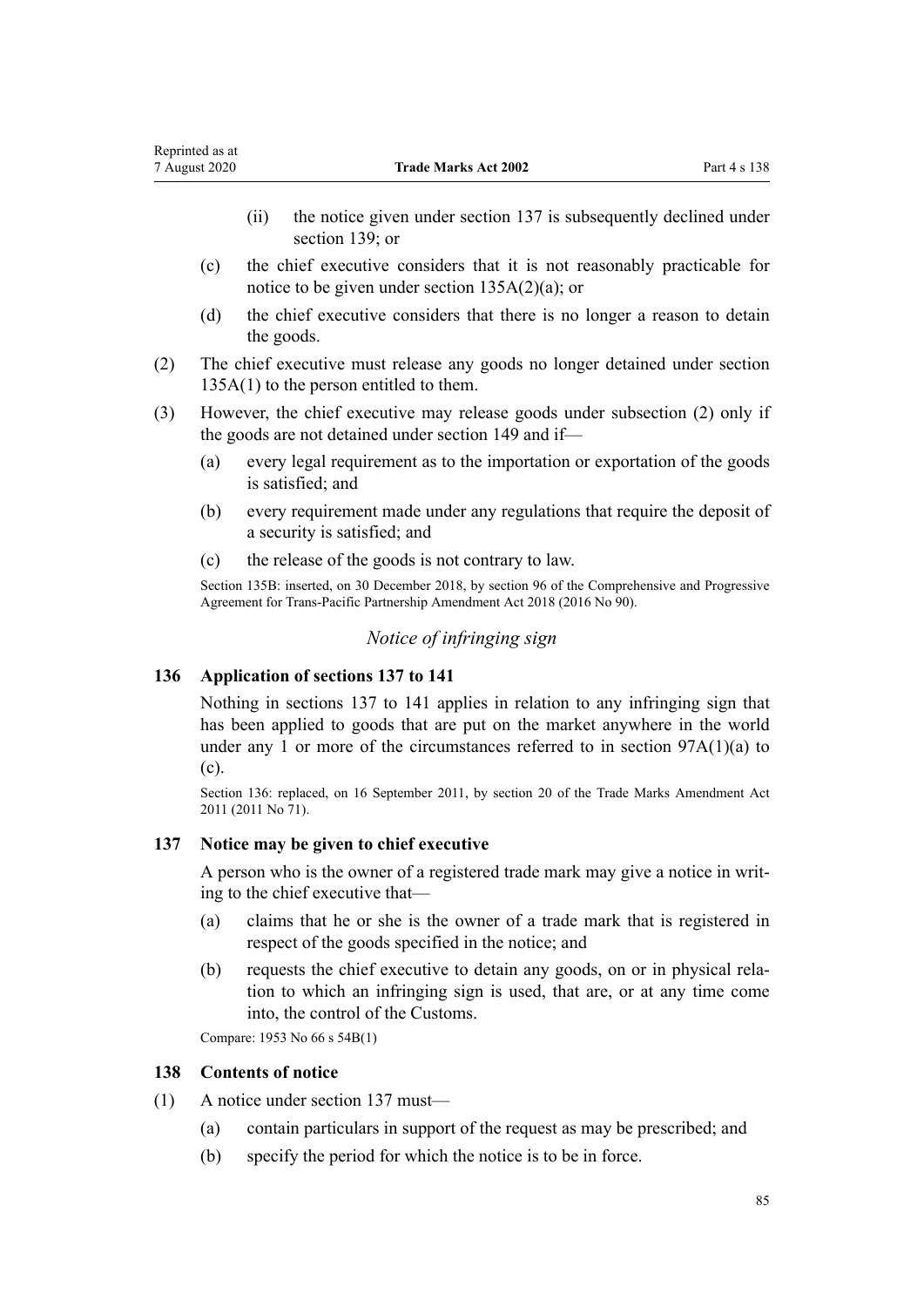- <span id="page-85-0"></span>(2) The period referred to in subsection  $(1)(b)$  must be—
	- (a) not longer than 5 years from the date of the notice; or
	- (b) if the registration of the trade mark to which the notice relates will expire within the period of 5 years from the date of the notice, not longer than the period for which the current registration will last.

Compare: 1953 No 66 s 54B(2)

#### **139 Chief executive must accept or decline notice**

The chief executive must, in relation to any notice given under [section 137](#page-84-0),—

- (a) either—
	- (i) accept the notice if the claimant and the notice given by the claimant comply with the requirements of this section and any regulations; or
	- (ii) decline the notice if the claimant or the notice given by the claimant does not comply with the requirements of this section and any regulations; and
- (b) within a reasonable period of receiving the notice, advise the claimant whether the notice has been accepted or declined.

Compare: 1953 No 66 s 54B(3)

#### **139A Chief executive may suspend accepted notice**

- (1) The chief executive may suspend an accepted notice if the chief executive is satisfied that—
	- (a) the information held in respect of the accepted notice is not correct or is no longer current; or
	- (b) there has been a failure to comply with a requirement concerning the giving of security or indemnity or both; or
	- (c) there has been a failure to comply with an obligation under an indemnity given for an amount in respect of the accepted notice.
- (2) Before suspending an accepted notice, the chief executive must—
	- (a) give written advice of the chief executive's intention to suspend the accepted notice to—
		- (i) the person who gave the notice under [section 137;](#page-84-0) or
		- (ii) if the chief executive has received notification of an assignment or transmission of the trade mark to which the notice relates, the person notified as the current owner of the trade mark; and
	- (b) include in or with the advice a statement of the chief executive's reasons; and
	- (c) give the person to whom the advice is given not less than 20 working days to respond; and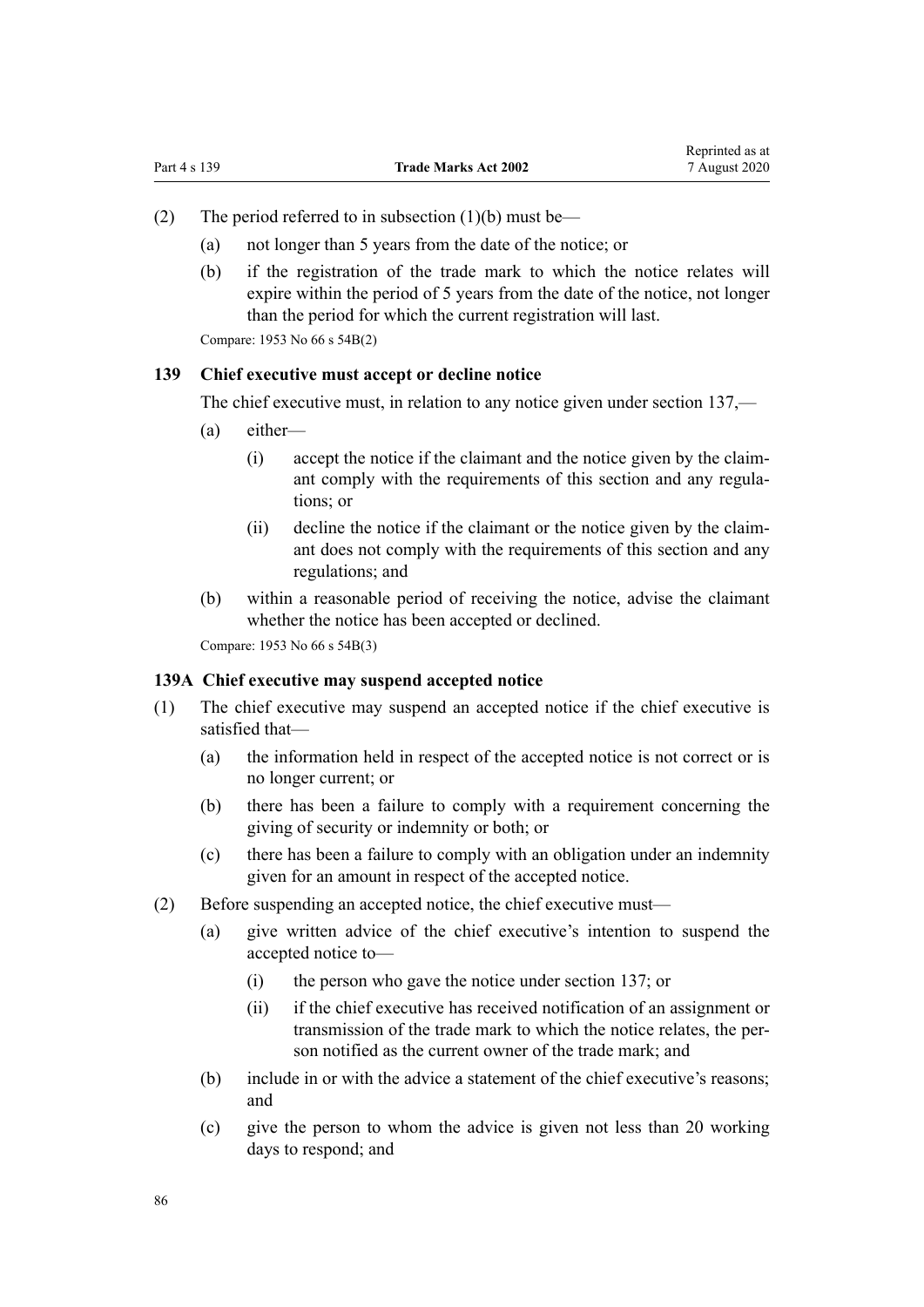- (d) consider any response made by that person to the chief executive within the time allowed.
- (3) The written advice under subsection (2) may be given—
	- (a) by delivering it to that person; or
	- (b) by posting it to the most recent address for that person that has been notified to the chief executive; or
	- (c) by emailing it to the person at an email address that is used by the person.
- (4) In the absence of proof to the contrary, written advice that is emailed to a person must be treated as received by the person on the second working day after the date on which it is emailed, and, in proving that the advice was emailed, it is sufficient to prove that the advice was properly addressed and sent to the email address.

Section 139A: inserted, on 16 September 2011, by [section 21](http://legislation.govt.nz/pdflink.aspx?id=DLM2290104) of the Trade Marks Amendment Act 2011 (2011 No 71).

Section 139A(3)(b): amended, on 16 December 2017, by [section 77\(1\)](http://legislation.govt.nz/pdflink.aspx?id=DLM6962240) of the Electronic Interactions Reform Act 2017 (2017 No 50).

Section 139A(3)(c): inserted, on 16 December 2017, by [section 77\(2\)](http://legislation.govt.nz/pdflink.aspx?id=DLM6962240) of the Electronic Interactions Reform Act 2017 (2017 No 50).

Section 139A(4): inserted, on 16 December 2017, by [section 77\(3\)](http://legislation.govt.nz/pdflink.aspx?id=DLM6962240) of the Electronic Interactions Reform Act 2017 (2017 No 50).

#### **139B Notice of suspension**

- (1) If the chief executive decides to suspend an accepted notice, the chief executive must give written notice of the suspension to the person referred to in [sec](#page-85-0)[tion 139A\(2\)\(a\).](#page-85-0)
- (2) The notice of suspension may be given—
	- (a) by delivering it to that person; or
	- (b) by posting it to the most recent address for that person that has been notified to the chief executive; or
	- (c) by emailing it to the person at an email address that is used by the person.
- (3) In the absence of proof to the contrary, a notice of suspension that is emailed to a person must be treated as received by the person on the second working day after the date on which it is emailed, and, in proving that the notice was emailed, it is sufficient to prove that the notice was properly addressed and sent to the email address.

Section 139B: inserted, on 16 September 2011, by [section 21](http://legislation.govt.nz/pdflink.aspx?id=DLM2290104) of the Trade Marks Amendment Act 2011 (2011 No 71).

Section 139B(2)(b): amended, on 16 December 2017, by [section 78\(1\)](http://legislation.govt.nz/pdflink.aspx?id=DLM6962241) of the Electronic Interactions Reform Act 2017 (2017 No 50).

Section  $139B(2)(c)$ : inserted, on 16 December 2017, by [section 78\(2\)](http://legislation.govt.nz/pdflink.aspx?id=DLM6962241) of the Electronic Interactions Reform Act 2017 (2017 No 50).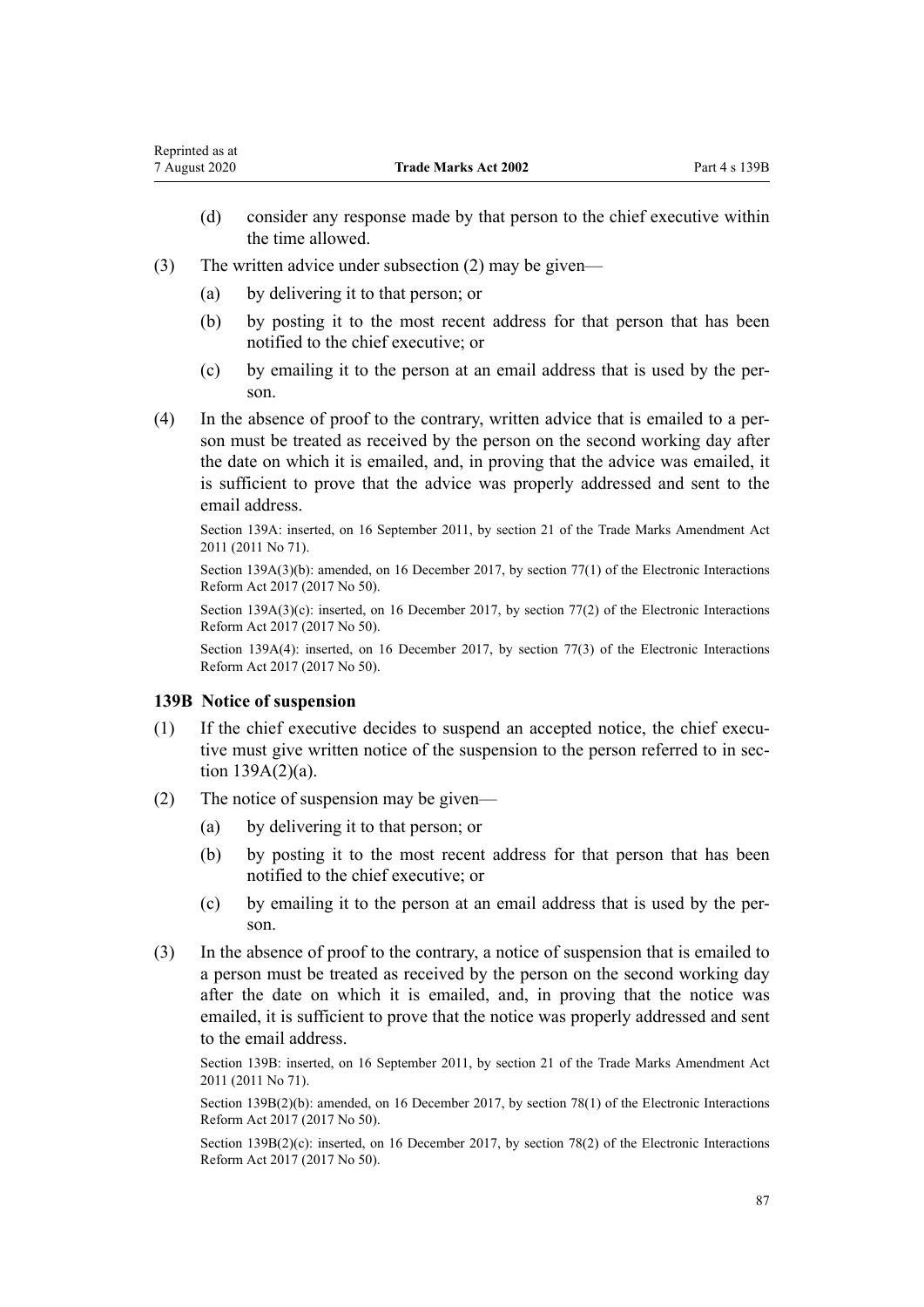<span id="page-87-0"></span>Section 139B(3): inserted, on 16 December 2017, by [section 78\(3\)](http://legislation.govt.nz/pdflink.aspx?id=DLM6962241) of the Electronic Interactions Reform Act 2017 (2017 No 50).

#### **139C Chief executive may reinstate accepted notice**

The chief executive may reinstate an accepted notice suspended under [section](#page-85-0) [139A](#page-85-0) if the chief executive is satisfied that the grounds for the suspension no longer apply.

Section 139C: inserted, on 16 September 2011, by [section 21](http://legislation.govt.nz/pdflink.aspx?id=DLM2290104) of the Trade Marks Amendment Act 2011 (2011 No 71).

#### **140 Duration of accepted notice**

- (1) An accepted notice remains in force for the period specified in the notice unless—
	- (a) it is revoked by the claimant by notice in writing; or
	- (b) the court orders, in proceedings under [section 153](#page-90-0), that the notice be discharged; or
	- (c) registration of the trade mark to which the notice relates has been cancelled, revoked, declared invalid, or has expired.
- (2) However, an accepted notice is not in force during the period of any suspension under [section 139A](#page-85-0).

Section 140: replaced, on 16 September 2011, by [section 22](http://legislation.govt.nz/pdflink.aspx?id=DLM2290108) of the Trade Marks Amendment Act 2011 (2011 No 71).

#### **141 Licensee may require notice**

- (1) Subject to agreement between a licensee of a registered trade mark and the owner of the trade mark, a licensee is entitled to require the owner to give notice under [section 137](#page-84-0) in relation to the trade mark.
- (2) If the owner refuses or neglects to do so within 2 months of being so required, the licensee may give notice under that subsection as if he or she were the owner.

Compare: 1953 No 66 s 54B(6)

## *Investigation where notice of infringing sign*

### **142 Application of sections 143 to 146**

Sections 143 to 146 apply only to specified goods.

Compare: 1953 No 66 s 54C(4)

Section 142: replaced, on 30 December 2018, by [section 97](http://legislation.govt.nz/pdflink.aspx?id=DLM6838443) of the Comprehensive and Progressive Agreement for Trans-Pacific Partnership Amendment Act 2018 (2016 No 90).

#### **143 Determination to conduct investigation**

The chief executive may conduct an investigation in order to establish whether or not the goods appear to be goods to which the notice relates if—

(a) a notice that has been accepted under [section 139](#page-85-0) is in force; and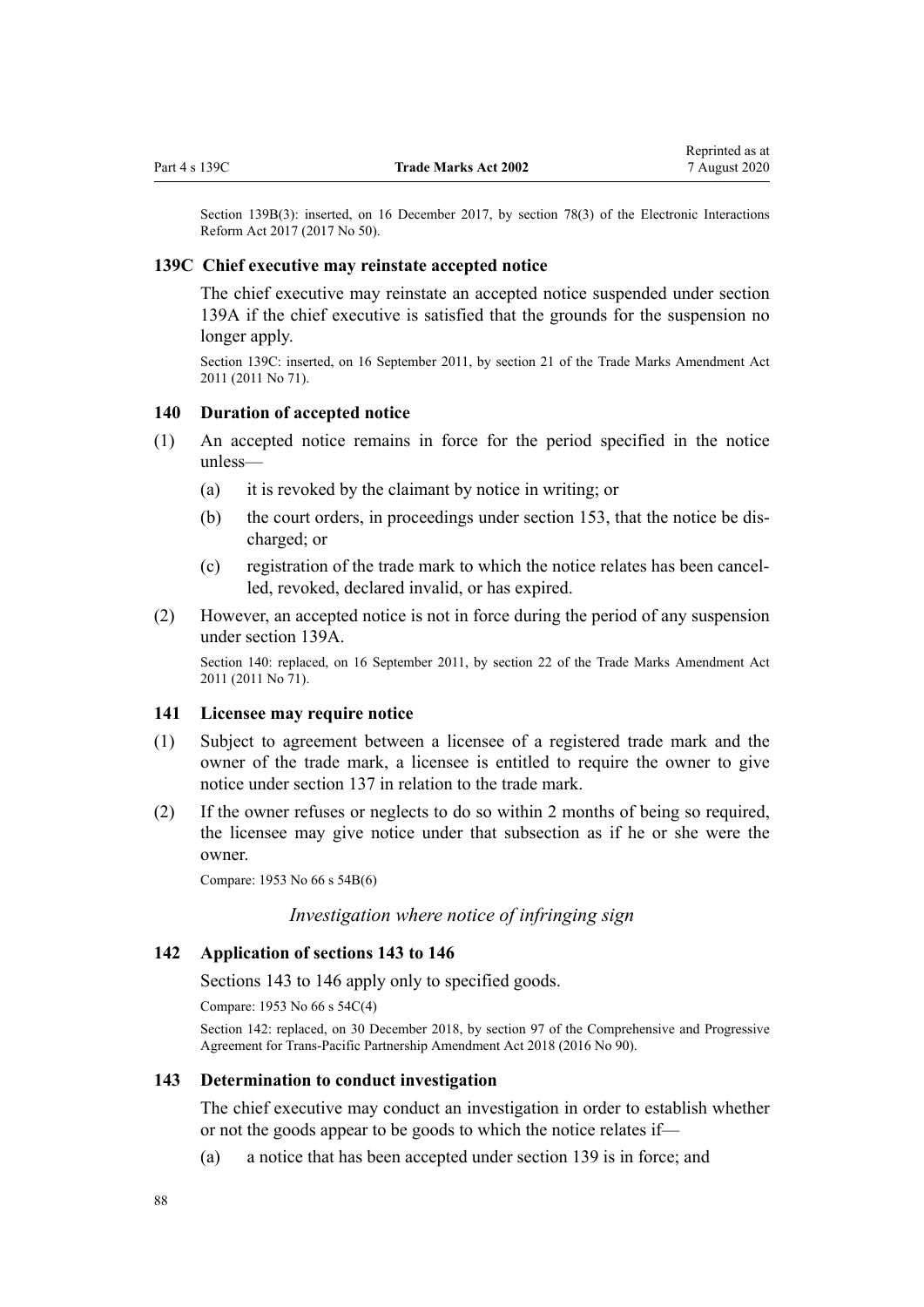<span id="page-88-0"></span>(b) the chief executive considers that any goods that are in the control of Customs may be goods to which the notice relates.

Compare: 1953 No 66 s 54C(1)

Section 143(b): amended, on 30 December 2018, by [section 98](http://legislation.govt.nz/pdflink.aspx?id=DLM6838445) of the Comprehensive and Progressive Agreement for Trans-Pacific Partnership Amendment Act 2018 (2016 No 90).

## **144 Claimant to provide information for investigation**

For the purpose of an investigation under [section 143,](#page-87-0) the chief executive may require the claimant or any other person appearing to the chief executive to have an interest in the goods to provide, within 10 working days of being required to do so, any information required by the chief executive.

Compare: 1953 No 66 s 54C(2)

## **145 Limitations on requirement to supply information**

- (1) The chief executive must not require any person to provide any information under section 144 unless the chief executive considers that the information is reasonably necessary for the purpose of an investigation under [section 143](#page-87-0).
- (2) Every person who is required to provide information under section 144 has the same privileges in relation to the giving of the information as witnesses have in any court.
- (3) If a person refuses or fails to provide information required by the chief executive under section 144, the chief executive may, subject to subsection (2), take that refusal or failure into account in forming any opinion under [section 143](#page-87-0) or in making any determination under section 146.

Compare: 1953 No 66 s 54D

# *Chief executive's determination*

# **146 Chief executive's determination**

Whether or not the chief executive conducts an investigation, he or she must, within a reasonable period of forming an opinion under [section 143](#page-87-0), make a determination whether or not the goods appear to be goods to which the notice relates.

Compare: 1953 No 66 s 54C(3)

### **147 Notice of determination**

If the chief executive makes a determination under section 146, the chief executive must, within any period that may be reasonably necessary to effect service, cause written notice of the determination to be served on—

- (a) the claimant; and
- (b) any other person appearing to the chief executive to have an interest in the goods.

Compare: 1953 No 66 s 54E(1)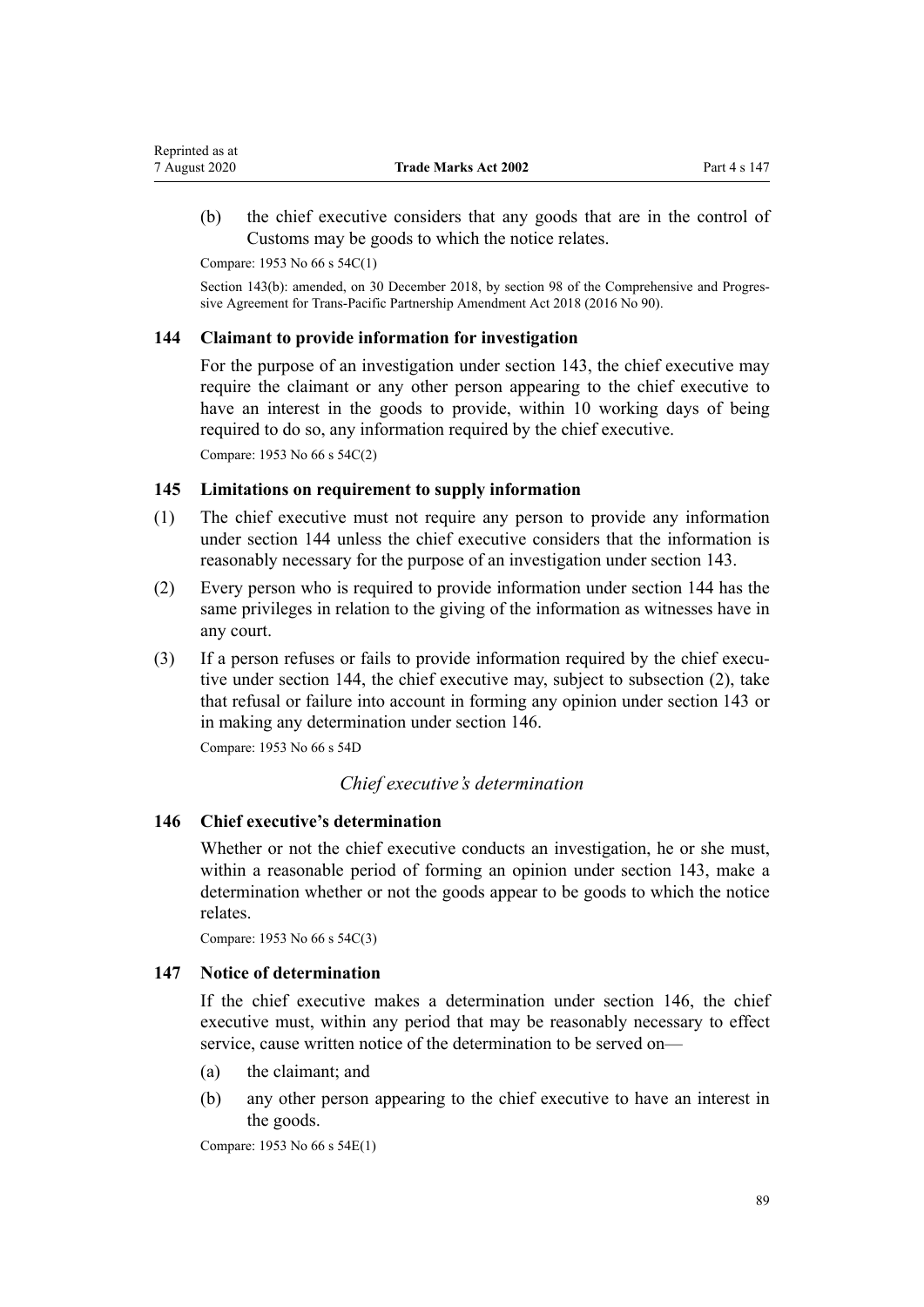# <span id="page-89-0"></span>**148 Consequences of failure to serve notice**

The detention of any goods under section 149 is not rendered illegal by a failure to serve notice under [section 147](#page-88-0).

Compare: 1953 No 66 s 54E(3)

## *Detention of goods bearing infringing sign*

## **149 Detention of goods bearing infringing sign**

- (1) If the chief executive considers that any goods that are in the control of the Customs may be goods to which a notice accepted under [section 139](#page-85-0) relates, those goods must be detained in the custody of the chief executive or any Customs officer until—
	- (a) the chief executive is served with an order made in proceedings under [section 152](#page-90-0) that the notice be discharged; or
	- (b) the chief executive is served with an order made in proceedings under [section 152](#page-90-0) that the goods be released; or
	- (c) any proceedings under [section 153](#page-90-0) in respect of those goods (including any appeal) are determined by a decision that the goods are not specified goods on or in physical relation to which an infringing sign is used; or
	- (d) any proceedings under [section 153](#page-90-0) in respect of those goods, including any appeal, are abandoned; or
	- (e) 10 working days have elapsed since notice was served under [section 147](#page-88-0) and the chief executive has not been served with notice of proceedings brought under [section 153](#page-90-0) by a person other than the importer or exporter.
- (2) Subject to section 150, on the occurrence of any of the matters specified in subsection  $(1)(a)$  to  $(e)$ , the goods must be released to the person entitled to them.
- (3) The chief executive may, in any particular case, extend the period referred to in subsection (1)(e) to 20 working days if he or she considers it appropriate to do so in all the circumstances.

Compare: 1953 No 66 s 54F(1), (2)

Section 149(1): amended, on 30 December 2018, by [section 99\(1\)](http://legislation.govt.nz/pdflink.aspx?id=DLM6838446) of the Comprehensive and Progressive Agreement for Trans-Pacific Partnership Amendment Act 2018 (2016 No 90).

Section 149(1)(c): replaced, on 30 December 2018, by [section 99\(2\)](http://legislation.govt.nz/pdflink.aspx?id=DLM6838446) of the Comprehensive and Progressive Agreement for Trans-Pacific Partnership Amendment Act 2018 (2016 No 90).

Section 149(1)(e): amended, on 30 December 2018, by [section 99\(3\)](http://legislation.govt.nz/pdflink.aspx?id=DLM6838446) of the Comprehensive and Progressive Agreement for Trans-Pacific Partnership Amendment Act 2018 (2016 No 90).

#### **150 When detained goods may be released**

The chief executive or any Customs officer must release any goods under section 149 if—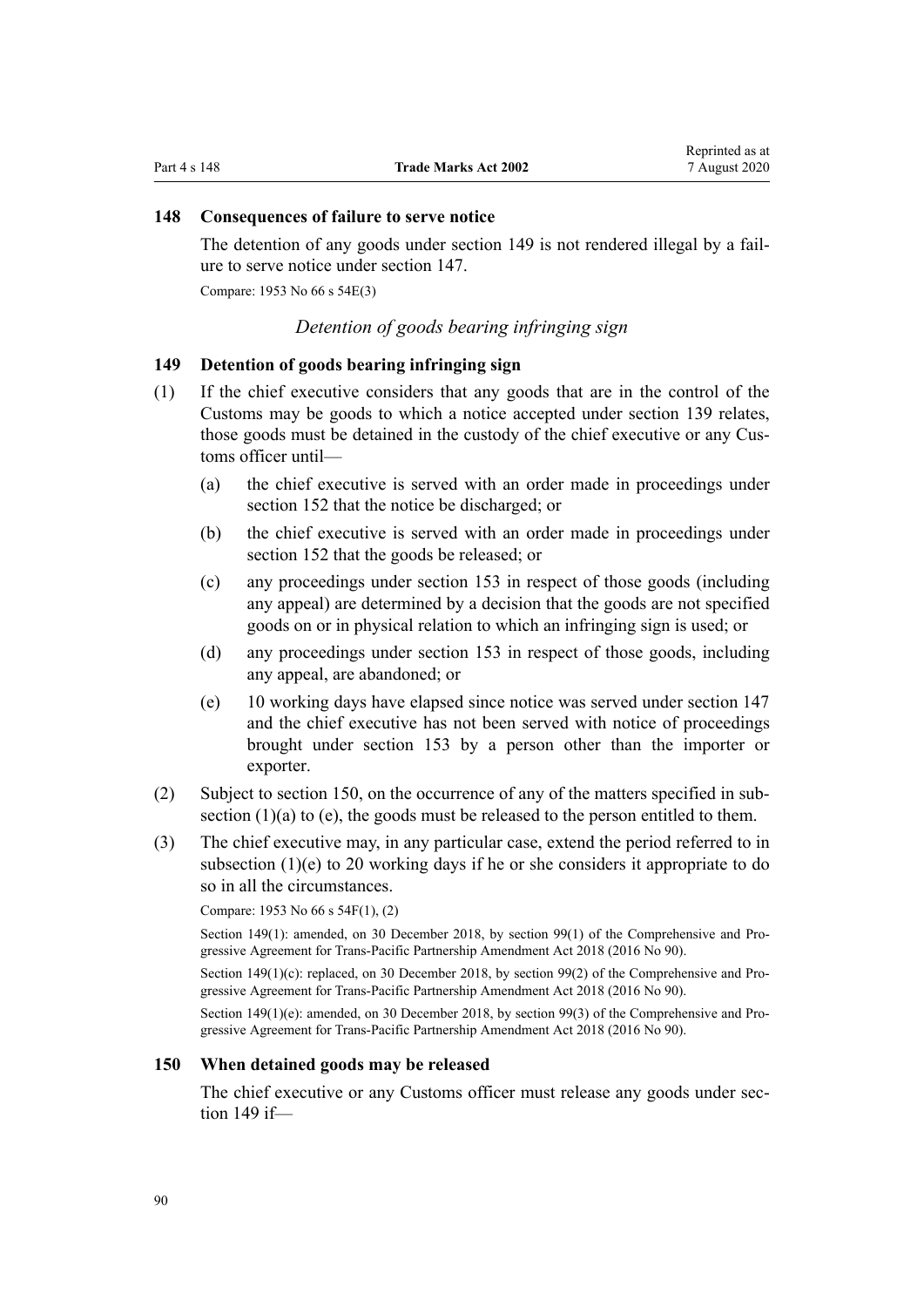- <span id="page-90-0"></span>(a) every legal requirement as to importation or exportation of the goods is satisfied; and
- (b) every requirement made under any regulations that require the deposit of a security to be satisfied; and
- (c) the release of the goods is not contrary to law.

Compare: 1953 No 66 s 54F(3)

Section 150(a): amended, on 30 December 2018, by [section 100](http://legislation.govt.nz/pdflink.aspx?id=DLM6838447) of the Comprehensive and Progressive Agreement for Trans-Pacific Partnership Amendment Act 2018 (2016 No 90).

# **151 Forfeiture of goods by consent**

- (1) If goods have been detained in the custody of the chief executive or a Customs officer, the importer or exporter of the goods may, by notice in writing to the chief executive, consent to the goods being forfeited to the Crown.
- (2) On the giving of a notice under subsection (1), the goods are forfeited to the Crown.

Compare: 1953 No 66 s 54H

Section 151(1): amended, on 30 December 2018, by [section 101](http://legislation.govt.nz/pdflink.aspx?id=DLM6838448) of the Comprehensive and Progressive Agreement for Trans-Pacific Partnership Amendment Act 2018 (2016 No 90).

*Proceedings relating to goods bearing infringing sign*

# **152 Application for various orders relating to goods bearing infringing sign**

The court may, on an application by any person, make an order that—

- (a) a notice accepted under [section 139](#page-85-0) be discharged; or
- (b) goods detained under [section 149](#page-89-0) be released.

Compare: 1953 No 66 s 54G(1), (2)

## **153 Proceedings to determine whether goods bear infringing sign**

- (1) The court may, on an application by any person, decide whether goods to which a determination under [section 146](#page-88-0) relates are specified goods on or in physical relation to which an infringing sign is used.
- (2) Notice of proceedings under subsection (1) must be served on the chief executive.
- (3) In proceedings under subsection (1),—
	- (a) the court must issue directions as to the service of notice on every person who has an interest in goods to which the proceedings relate; and
	- (b) a person who is served a notice is entitled to—
		- (i) appear in those proceedings, whether or not the person was served with notice under [section 147](#page-88-0); and
		- (ii) appeal against any order made in those proceedings, whether or not the person appeared in the proceedings.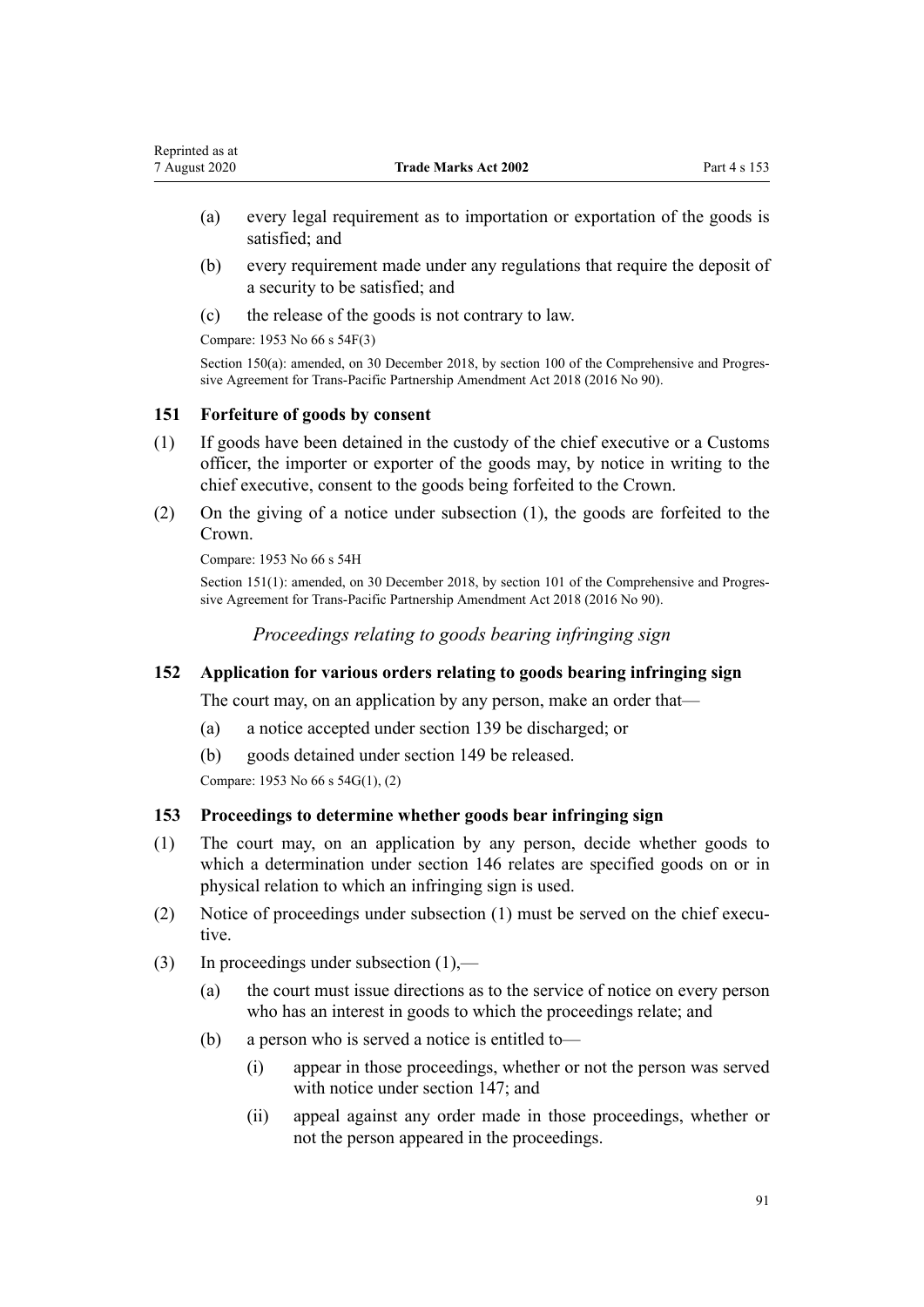- (4) An order made in proceedings under subsection (1) takes effect—
	- (a) at the end of the period within which notice of an appeal may be given; or
	- (b) on the final determination or abandonment of the proceeding on appeal (if notice of the appeal is given before the end of that period notice).

Compare: 1953 No 66 s 54G(3)–(6)

Section 153(1): replaced, on 30 December 2018, by [section 102](http://legislation.govt.nz/pdflink.aspx?id=DLM6838449) of the Comprehensive and Progressive Agreement for Trans-Pacific Partnership Amendment Act 2018 (2016 No 90).

#### **154 Powers of court**

- (1) If, in proceedings under [section 153,](#page-90-0) the court decides that any goods that are the subject of a determination made under [section 146](#page-88-0) are specified goods on or in physical relation to which an infringing sign is used, the court must make an order that the goods be—
	- (a) forfeited to the Crown; or
	- (b) destroyed; or
	- (c) otherwise dealt with as the court thinks fit.
- (2) In considering what order should be made under subsection (1), the court must consider—
	- (a) whether other remedies available in proceedings for infringement of a registered trade mark would be adequate to compensate, and to protect the interests of, the claimant; and
	- (b) the need to ensure that no goods on or in physical relation to which an infringing sign is used are disposed of in a manner that would adversely affect the claimant.
- (3) If more than 1 person is interested in goods, the court may—
	- (a) direct that the goods be sold or otherwise dealt with, and the proceeds divided; and
	- (b) make any other order it thinks fit.
- (3A) Despite subsections (1) to (3), if the goods are counterfeit goods, the court must, unless the court is satisfied that there are exceptional circumstances, make an order that the goods be—
	- (a) destroyed; or
	- (b) delivered to any person the court may direct (being a person who will destroy the goods).
- (4) If, in proceedings under [section 153,](#page-90-0) the court decides that goods to which a determination under [section 146](#page-88-0) relates are specified goods but that no infringing sign is used on or in physical relation to the goods, the court may make an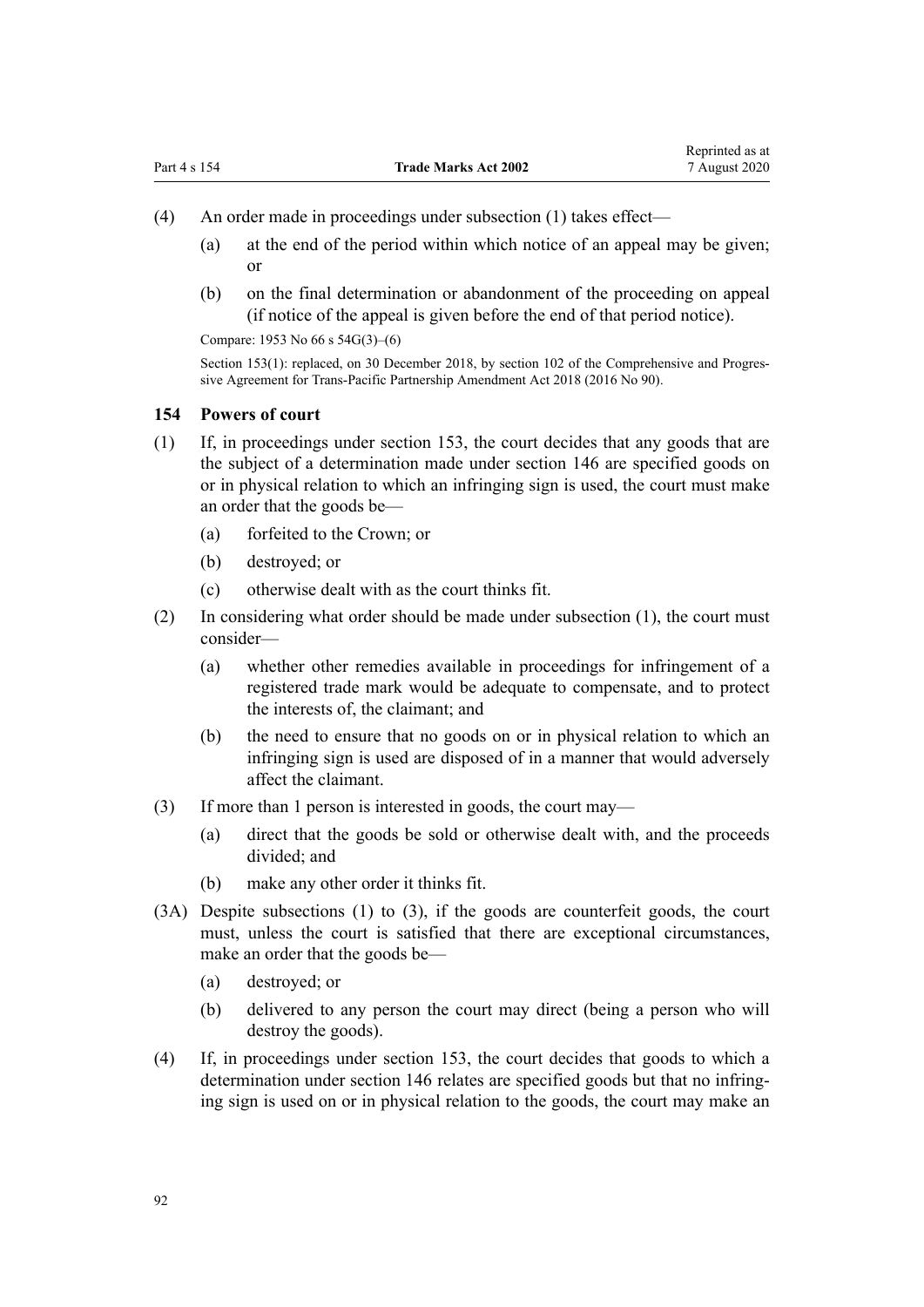<span id="page-92-0"></span>order that a person who is a party to the proceedings pay compensation in such amount as the court thinks fit to the importer, exporter, or owner of the goods.

Compare: 1953 No 66 s 54I

Section 154(1): amended, on 30 December 2018, by [section 103\(1\)](http://legislation.govt.nz/pdflink.aspx?id=DLM6838450) of the Comprehensive and Progressive Agreement for Trans-Pacific Partnership Amendment Act 2018 (2016 No 90).

Section 154(3A): inserted, on 30 December 2018, by [section 103\(2\)](http://legislation.govt.nz/pdflink.aspx?id=DLM6838450) of the Comprehensive and Progressive Agreement for Trans-Pacific Partnership Amendment Act 2018 (2016 No 90).

Section 154(4): replaced, on 30 December 2018, by [section 103\(3\)](http://legislation.govt.nz/pdflink.aspx?id=DLM6838450) of the Comprehensive and Progressive Agreement for Trans-Pacific Partnership Amendment Act 2018 (2016 No 90).

## *Inspection of goods that bear infringing sign*

## **155 Inspection of goods**

- (1) The chief executive or a Customs officer must permit a person who claims to have an interest in goods or proceedings to which [section 143](#page-87-0) or [section 153](#page-90-0) applies to inspect the goods if the chief executive or Customs officer has, in his or her possession, goods to which any of the following apply:
	- (a) a notice given under [section 137](#page-84-0):
	- (b) an investigation under [section 143:](#page-87-0)
	- (c) proceedings under [section 153](#page-90-0).
- (2) A person who claims to have an interest in goods may—
	- (a) inspect the goods during normal office hours; or
	- (b) with the approval of the chief executive or Customs officer, remove the goods or a sample of the goods to a place, for a specified period, and on any conditions specified by the chief executive or Customs officer for the purpose of inspecting them.
- (3) Any person who wishes to inspect any goods under this section must give the chief executive or Customs officer not less than 72 hours notice of his or her intention to inspect those goods, or any lesser notice period specified by the chief executive or Customs officer for that purpose.

Compare: 1953 No 66 s 54J

## *Enforcement powers of Customs officers*

Heading: inserted, on 7 October 2011, by [section 23](http://legislation.govt.nz/pdflink.aspx?id=DLM2290110) of the Trade Marks Amendment Act 2011 (2011 No 71).

## **155A Customs officer may seize goods in control of Customs**

- (1) A Customs officer may seize any imported goods that are in the control of the Customs if the officer has reasonable cause to believe that they are evidence of, or of significant relevance to the investigation of, an offence under [section](#page-60-0) [124\(a\)](#page-60-0).
- (2) The provisions of [sections 134T to 134W](#page-75-0) apply with all necessary modifications in respect of any imported goods seized under this section, and in apply-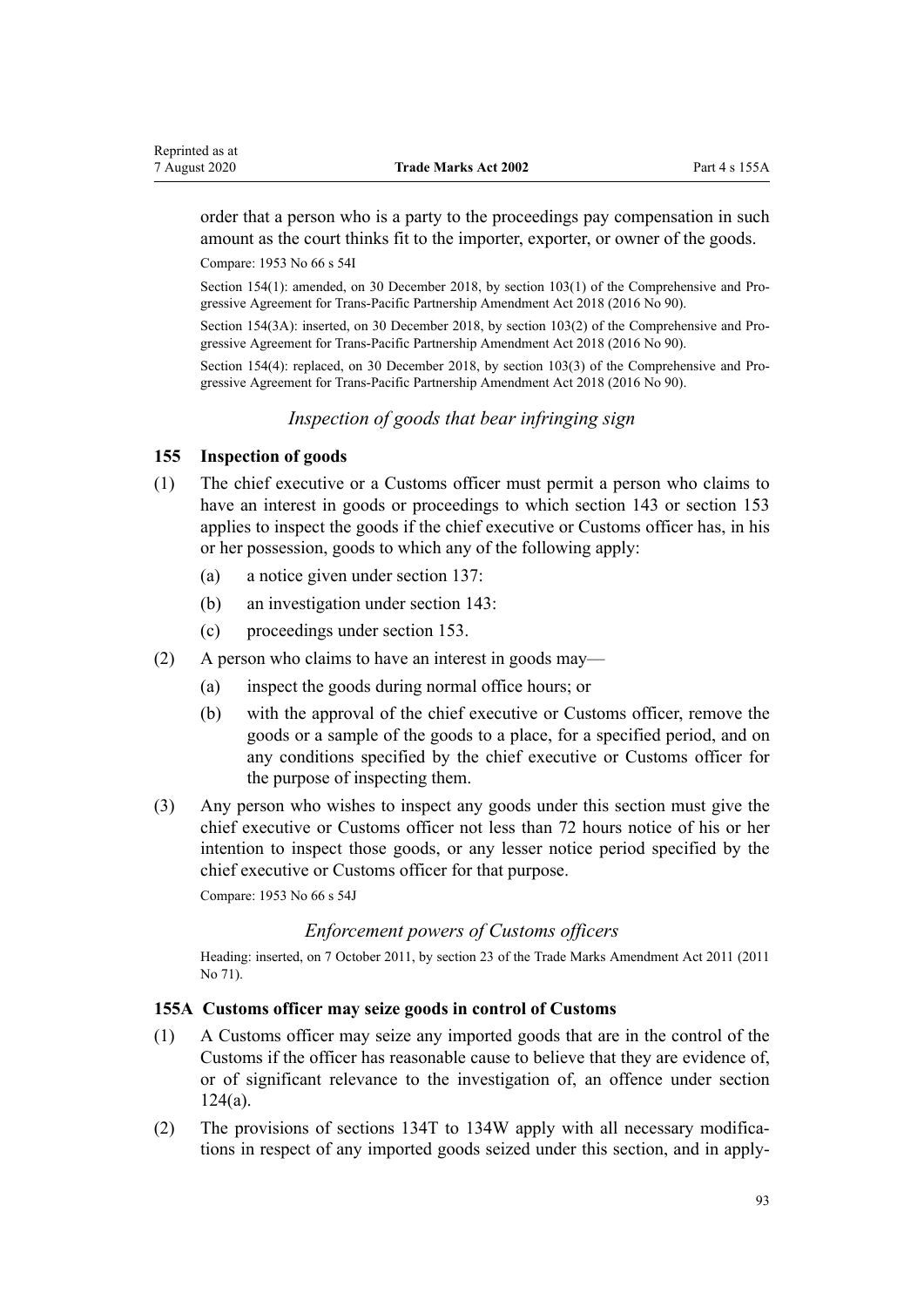<span id="page-93-0"></span>ing those provisions every reference to the chief executive must be read as a reference to the chief executive of the New Zealand Customs Service.

Section 155A: inserted, on 7 October 2011, by [section 23](http://legislation.govt.nz/pdflink.aspx?id=DLM2290110) of the Trade Marks Amendment Act 2011 (2011 No 71).

## **155B Chief executive may require person to produce documents concerning goods in control of Customs**

- (1) If a Customs officer believes on reasonable grounds that goods in the control of the Customs have been imported in breach of this Act, the chief executive may, by notice in writing, require any person whom the Customs officer believes to have imported the goods, or any person whom the Customs officer believes to have acted as agent of that person, to produce to a Customs officer for inspection any specified document or class of documents in the person's possession or control that the Customs officer considers relevant to determining whether the goods should be seized under [section 155A](#page-92-0) or released.
- (2) A notice under this section requiring a person to produce any document must—
	- (a) be in the prescribed form; and
	- (b) specify the Customs officer to whom the person must produce the document; and
	- (c) specify a reasonable time and place at which the document must be produced; and
	- (d) be served on the person—
		- (i) by delivering it to him or her in person; or
		- (ii) by posting it to the person's address or delivering it to a box at a document exchange that the person is using at the time; or
		- (iii) by sending it by fax machine to a telephone number used by the person for the transmission of documents by fax; or
		- (iv) if the person is a registered user of a registered user system (within the meaning of [section 322](http://legislation.govt.nz/pdflink.aspx?id=DLM7039763) of the Customs and Excise Act 2018), transmitting it by electronic means to the person in accordance with the normal procedure of operation of the registered user system in relation to that person.
		- (v) by emailing it to the person at an email address that is used by the person.
- (2A) In the absence of proof to the contrary, a notice that is emailed to a person must be treated as served on the person on the second working day after the date on which it is emailed, and, in proving that the notice was emailed, it is sufficient to prove that the notice was properly addressed and sent to the email address.
- (3) A Customs officer to whom a document is produced for inspection may do 1 or more of the following:
	- (a) inspect the document: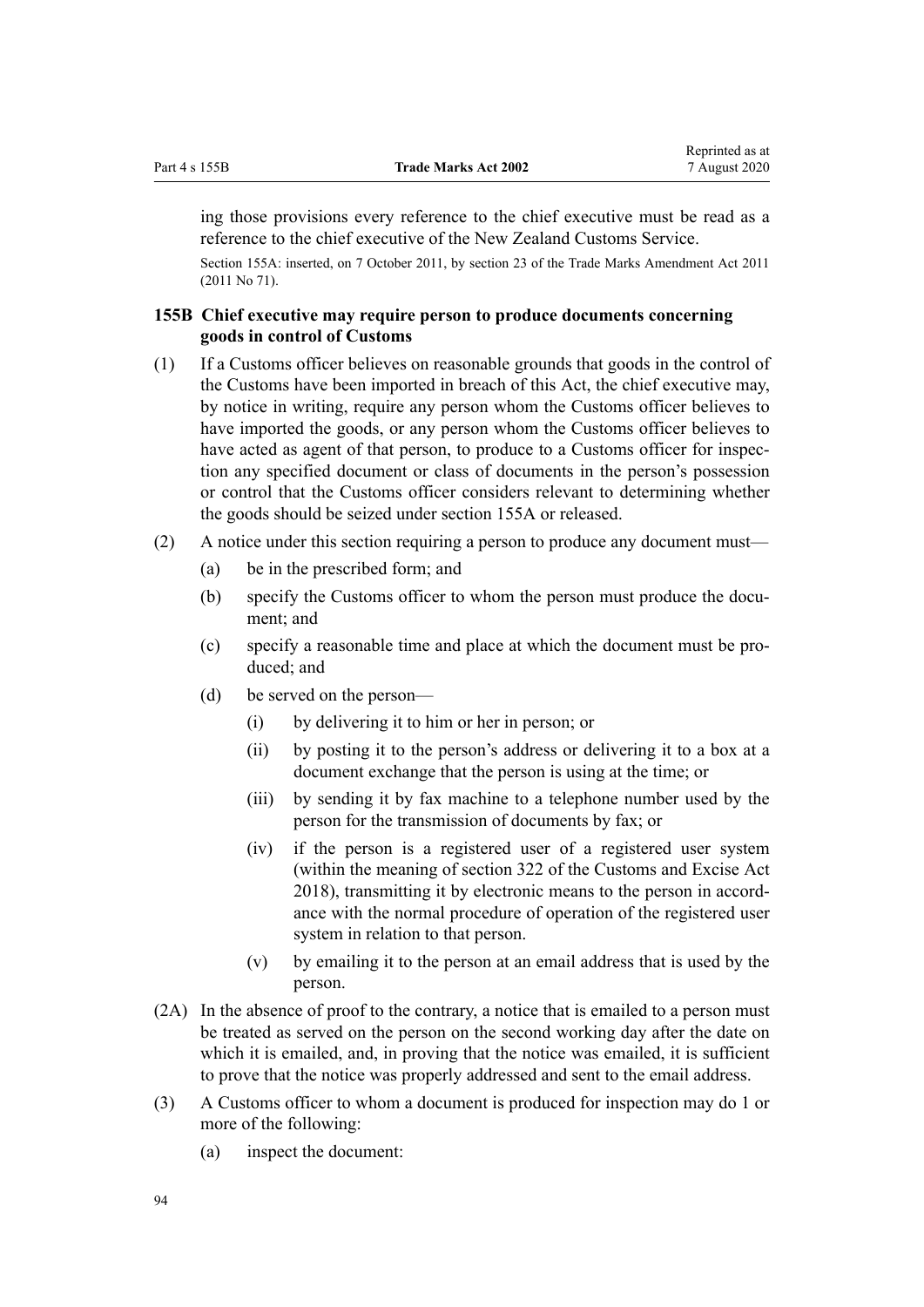- <span id="page-94-0"></span>(b) take extracts from the document:
- (c) make copies of the document.

Section 155B: inserted, on 7 October 2011, by [section 23](http://legislation.govt.nz/pdflink.aspx?id=DLM2290110) of the Trade Marks Amendment Act 2011 (2011 No 71).

Section 155B(2)(d)(iv): replaced, on 1 October 2018, by [section 443\(3\)](http://legislation.govt.nz/pdflink.aspx?id=DLM7039957) of the Customs and Excise Act 2018 (2018 No 4).

Section 155B(2)(d)(v): inserted, on 16 December 2017, by [section 79\(2\)](http://legislation.govt.nz/pdflink.aspx?id=DLM6962242) of the Electronic Interactions Reform Act 2017 (2017 No 50).

Section 155B(2A): inserted, on 16 December 2017, by [section 79\(3\)](http://legislation.govt.nz/pdflink.aspx?id=DLM6962242) of the Electronic Interactions Reform Act 2017 (2017 No 50).

## **155C Chief executive may require person to appear and answer questions concerning goods in control of Customs**

- (1) If a Customs officer believes on reasonable grounds that goods in the control of the Customs have been imported in breach of this Act, the chief executive may, by notice in writing, require any person whom the Customs officer believes to have imported the goods, or any person whom the Customs officer believes to have acted as agent of that person, to appear before a Customs officer and to answer questions that the Customs officer considers relevant to determining whether the goods should be seized under [section 155A](#page-92-0) or released.
- (2) A notice under this section requiring a person to appear before a Customs officer and to answer questions must—
	- (a) be in the prescribed form; and
	- (b) specify the Customs officer before whom the person must appear; and
	- (c) specify a reasonable time and place at which the person must appear; and
	- (d) be served on the person—
		- (i) by delivering it to him or her in person; or
		- (ii) by posting it to the person's address or delivering it to a box at a document exchange that the person is using at the time; or
		- (iii) by sending it by fax machine to a telephone number used by the person for the transmission of documents by fax; or
		- (iv) if the person is a registered user of a registered user system (within the meaning of [section 322](http://legislation.govt.nz/pdflink.aspx?id=DLM7039763) of the Customs and Excise Act 2018), transmitting it by electronic means to the person in accordance with the normal procedure of operation of the registered user system in relation to that person.
		- (v) by emailing it to the person at an email address that is used by the person.
- (3) In the absence of proof to the contrary, a notice that is emailed to a person must be treated as served on the person on the second working day after the date on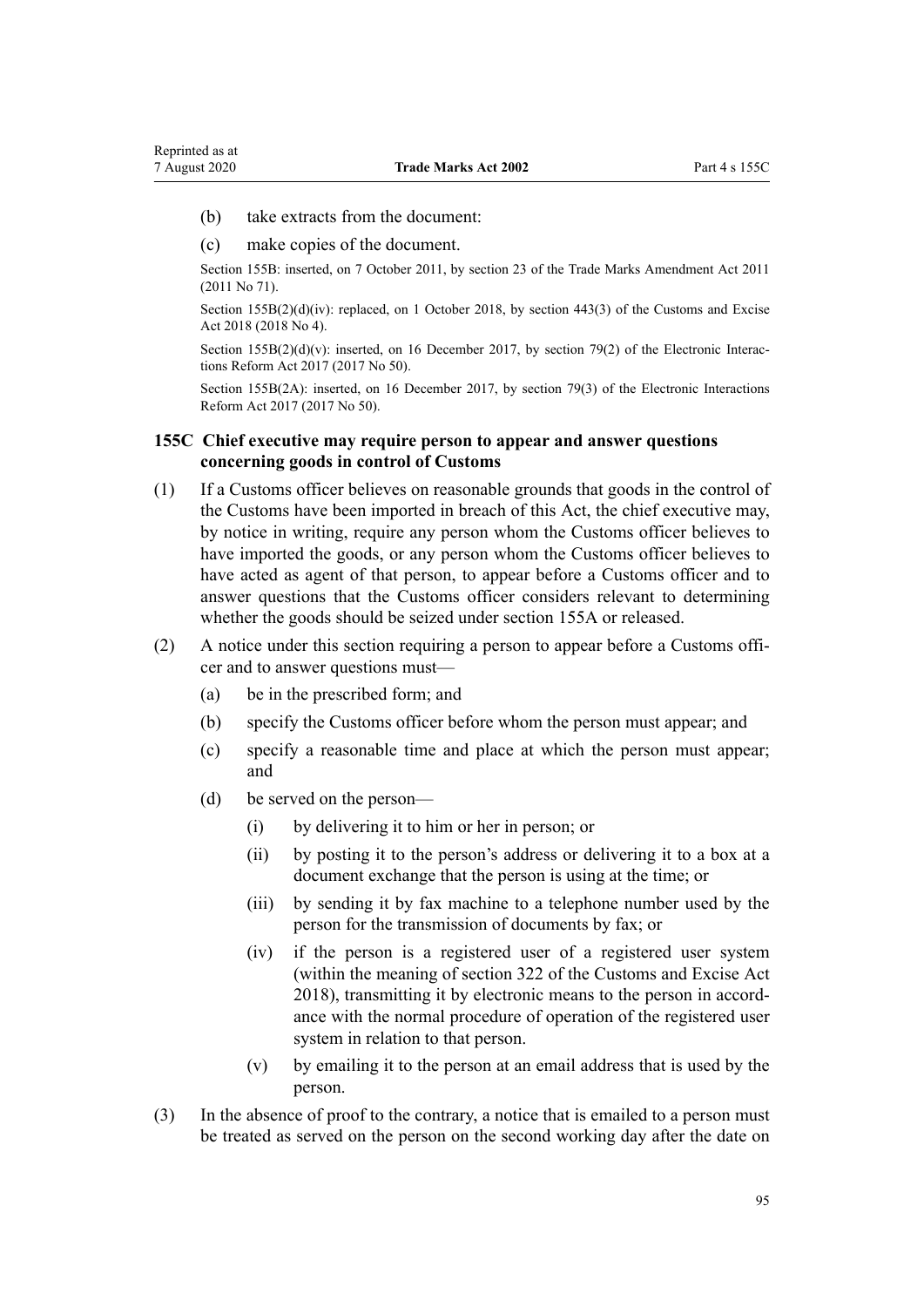<span id="page-95-0"></span>which it is emailed, and, in proving that the notice was emailed, it is sufficient to prove that the notice was properly addressed and sent to the email address.

Section 155C: inserted, on 7 October 2011, by [section 23](http://legislation.govt.nz/pdflink.aspx?id=DLM2290110) of the Trade Marks Amendment Act 2011 (2011 No 71).

Section 155C(2)(d)(iv): replaced, on 1 October 2018, by [section 443\(3\)](http://legislation.govt.nz/pdflink.aspx?id=DLM7039957) of the Customs and Excise Act 2018 (2018 No 4).

Section 155C(3): inserted, on 16 December 2017, by [section 80\(3\)](http://legislation.govt.nz/pdflink.aspx?id=DLM6962243) of the Electronic Interactions Reform Act 2017 (2017 No 50).

#### **155D Customs officer may apply for production order**

- (1) If a Customs officer believes on reasonable grounds that a person has in his or her possession, custody, or control, 1 or more documents that are evidence of, or may be of significant relevance to the investigation of, an offence against any of [sections 120 to 124](#page-58-0) in respect of imported goods, the Customs officer may apply to a District Court Judge for an order requiring the person to produce the documents for inspection by a Customs officer.
- (2) An application by a Customs officer for an order under subsection (1) must—
	- (a) be in writing; and
	- (b) be in the prescribed form (if any); and
	- (c) be made on oath; and
	- (d) set out, in reasonable detail, the grounds for the application; and
	- (e) provide details of the documents in respect of which the order is sought.

Section 155D: inserted, on 7 October 2011, by [section 23](http://legislation.govt.nz/pdflink.aspx?id=DLM2290110) of the Trade Marks Amendment Act 2011 (2011 No 71).

#### **155E Judge may order documents to be produced**

- (1) If an application is made under section 155D and the District Court Judge is satisfied that there are reasonable grounds to believe that the person in respect of whom the order is sought has in that person's possession, custody, or control, 1 or more documents that are evidence of, or may be of significant relevance to the investigation of, an offence against any of [sections 120 to 124](#page-58-0) in respect of imported goods, the District Court Judge may order the person to produce those documents for inspection by a Customs officer.
- (2) An order under subsection (1)—
	- (a) must be in the prescribed form (if any); and
	- (b) must specify—
		- (i) when the documents are to be produced for inspection; and
		- (ii) the place where the documents are to be produced for inspection; and
		- (iii) the Customs officer to whom the documents are to be produced for inspection; and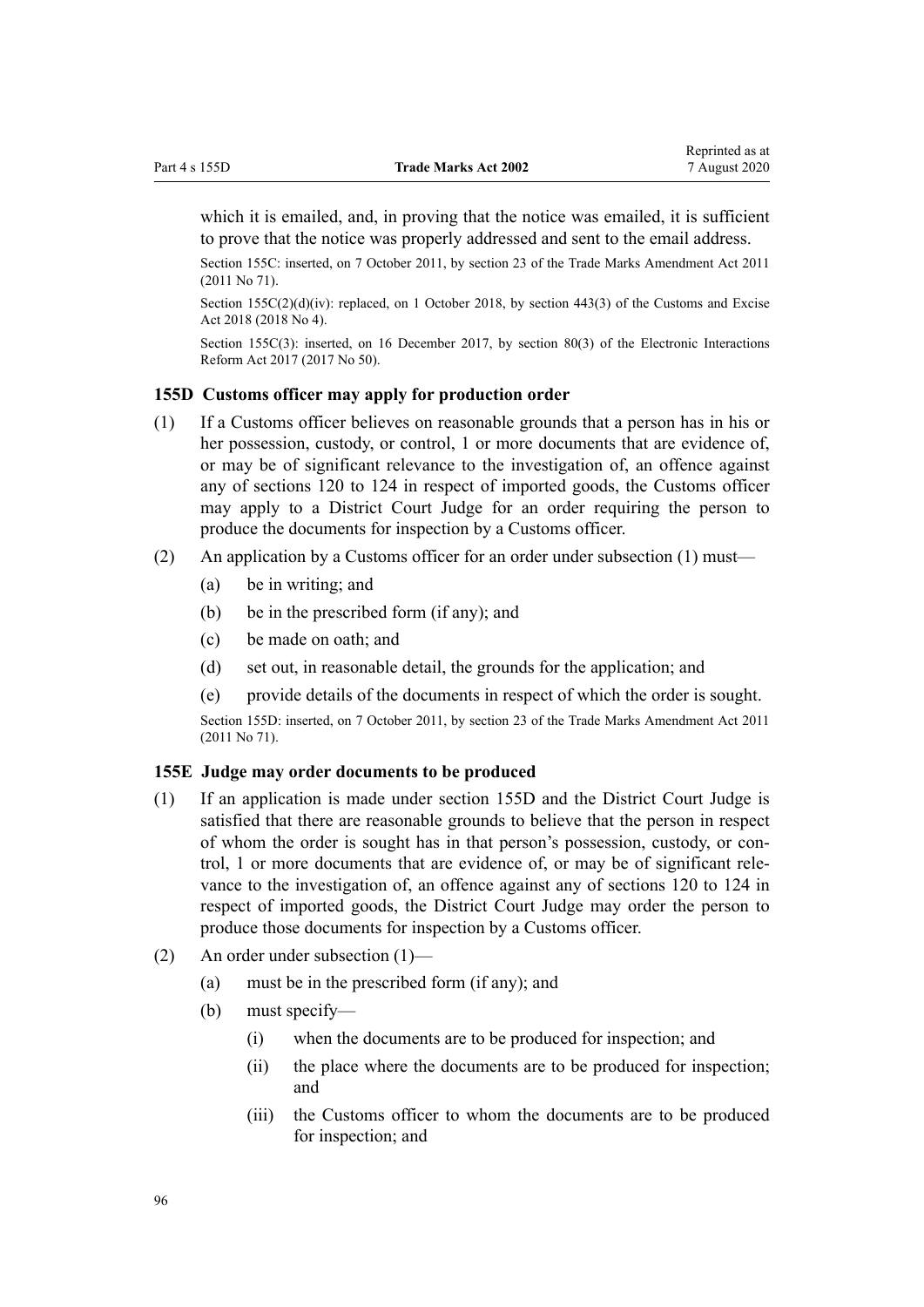<span id="page-96-0"></span>(c) may be subject to any further terms and conditions the District Court Judge thinks fit.

Section 155E: inserted, on 7 October 2011, by [section 23](http://legislation.govt.nz/pdflink.aspx?id=DLM2290110) of the Trade Marks Amendment Act 2011 (2011 No 71).

## **155F Powers of Customs officer to whom documents produced**

A Customs officer to whom any document is produced for inspection under an order under [section 155E](#page-95-0) may do 1 or more of the following:

- (a) inspect the document:
- (b) take extracts from the document:
- (c) make copies of the document.

Section 155F: inserted, on 7 October 2011, by [section 23](http://legislation.govt.nz/pdflink.aspx?id=DLM2290110) of the Trade Marks Amendment Act 2011 (2011 No 71).

#### **155G Issue of search warrants to Customs officers**

- (1) A Customs officer may apply for a search warrant to search a place or thing.
- (2) Any District Court Judge, Justice of the Peace, Community Magistrate, or Registrar of the District Court (the **issuing officer**) may, on an application by a Customs officer, issue a warrant if the issuing officer is satisfied that there are reasonable grounds for believing that there is in, on, over, or under the place or thing any thing that is evidence of, or of significant relevance to the investigation of, an offence against any of [sections 120 to 124](#page-58-0) in respect of imported goods.
- (3) [Sections 134G to 134S](#page-66-0) apply with all necessary modifications in respect of every search warrant applied for and issued under this section.
- (4) [Sections 134T to 134W](#page-75-0) apply with all necessary modifications in respect of any thing seized under a search warrant issued under this section, and in applying those provisions every reference to the chief executive must be read as a reference to the chief executive of the New Zealand Customs Service.

Section 155G: inserted, on 7 October 2011, by [section 23](http://legislation.govt.nz/pdflink.aspx?id=DLM2290110) of the Trade Marks Amendment Act 2011 (2011 No 71).

Section 155G(2): amended, on 1 March 2017, by [section 261](http://legislation.govt.nz/pdflink.aspx?id=DLM6942680) of the District Court Act 2016 (2016 No 49).

# **155H Privilege against self-incrimination**

- (1) A notice under [section 155B](#page-93-0) or [155C](#page-94-0), or an order under [section 155E](#page-95-0), does not affect the privilege against self-incrimination that an individual may have under [section 60](http://legislation.govt.nz/pdflink.aspx?id=DLM393672) of the Evidence Act 2006.
- (2) Any assertion of a privilege against self-incrimination must be based on [section](http://legislation.govt.nz/pdflink.aspx?id=DLM393672) [60](http://legislation.govt.nz/pdflink.aspx?id=DLM393672) of the Evidence Act 2006.
- (3) If any individual refuses to produce any information or document or to answer any question on the ground that it is a privileged communication under [section](http://legislation.govt.nz/pdflink.aspx?id=DLM393672) [60](http://legislation.govt.nz/pdflink.aspx?id=DLM393672) of the Evidence Act 2006, a Customs officer or a constable may apply to a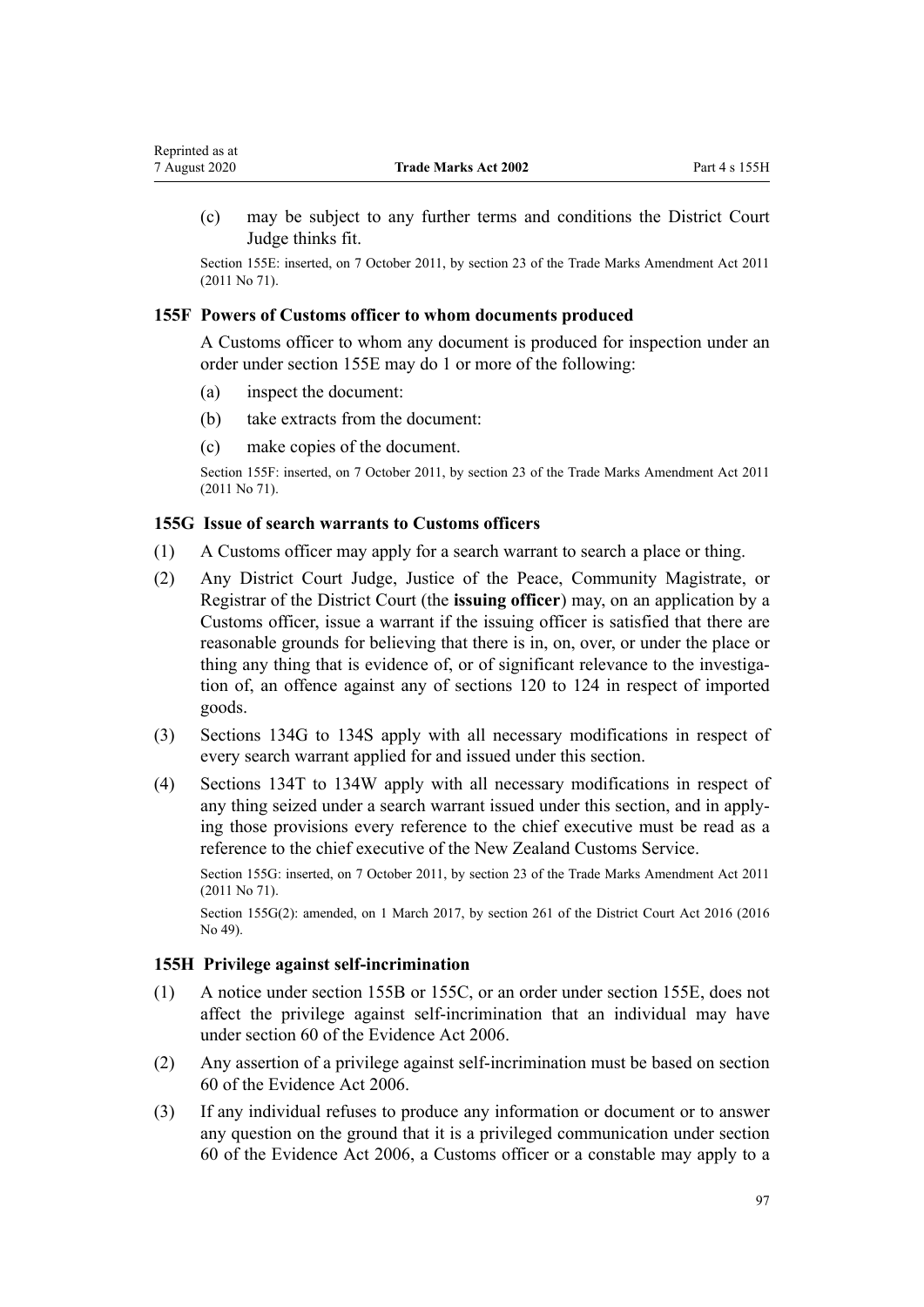District Court Judge for an order determining whether the claim of privilege is valid; and, in respect of any such application, the individual must offer sufficient evidence to enable the District Court Judge to assess whether self-incrimination would be reasonably likely if the individual produced the information or the document or answered the question.

- (4) To avoid doubt, nothing in this section affects the application of [section 65](http://legislation.govt.nz/pdflink.aspx?id=DLM393677) of the Evidence Act 2006 (which relates to waiver of privilege) in respect of the privilege against self-incrimination that a person may have under [section 60](http://legislation.govt.nz/pdflink.aspx?id=DLM393672) of that Act.
- (5) [Section 63](http://legislation.govt.nz/pdflink.aspx?id=DLM393675) of the Evidence Act 2006 does not apply to an order made under [section 155E.](#page-95-0)

Section 155H: inserted, on 7 October 2011, by [section 23](http://legislation.govt.nz/pdflink.aspx?id=DLM2290110) of the Trade Marks Amendment Act 2011 (2011 No 71).

## **155I Other privileges**

- (1) If, in a criminal proceeding, a person could assert a privilege under [section 54](http://legislation.govt.nz/pdflink.aspx?id=DLM393659) or [56](http://legislation.govt.nz/pdflink.aspx?id=DLM393663) of the Evidence Act 2006 in respect of a communication or information, that person has the same privilege for the purposes of a notice issued under [section 155B](#page-93-0) or [155C](#page-94-0), an order made under [section 155E,](#page-95-0) and a search warrant issued under [section 155G.](#page-96-0)
- (2) Subsection (3) applies to documents that are books of account or accounting records referred to in [section 55\(1\)](http://legislation.govt.nz/pdflink.aspx?id=DLM393662) of the Evidence Act 2006.
- (3) The application, by subsection (1), of section 54 of the Evidence Act 2006 (which relates to the privilege for communications with legal advisers) does not prevent, limit, or affect—
	- (a) the issue of a notice under [section 155B](#page-93-0) in respect of a document to which this subsection applies or the obligation to comply with such a notice; or
	- (b) the making of an order under [section 155E](#page-95-0) in respect of a document to which this subsection applies or the obligation to comply with such an order; or
	- (c) the issue of a search warrant under [section 155G](#page-96-0) in respect of a document to which this subsection applies; or
	- (d) the admissibility, in a criminal proceeding under this Act, of any evidence that relates to the contents of a document to which this subsection applies obtained under a notice issued under [section 155B](#page-93-0), an order made under [section 155E,](#page-95-0) or a search warrant issued under [section](#page-96-0) [155G.](#page-96-0)
- (4) A person who has a privilege under this section has the right—
	- (a) to refuse to disclose a communication or information to which the privilege would apply if it were sought to be disclosed in a criminal proceeding; and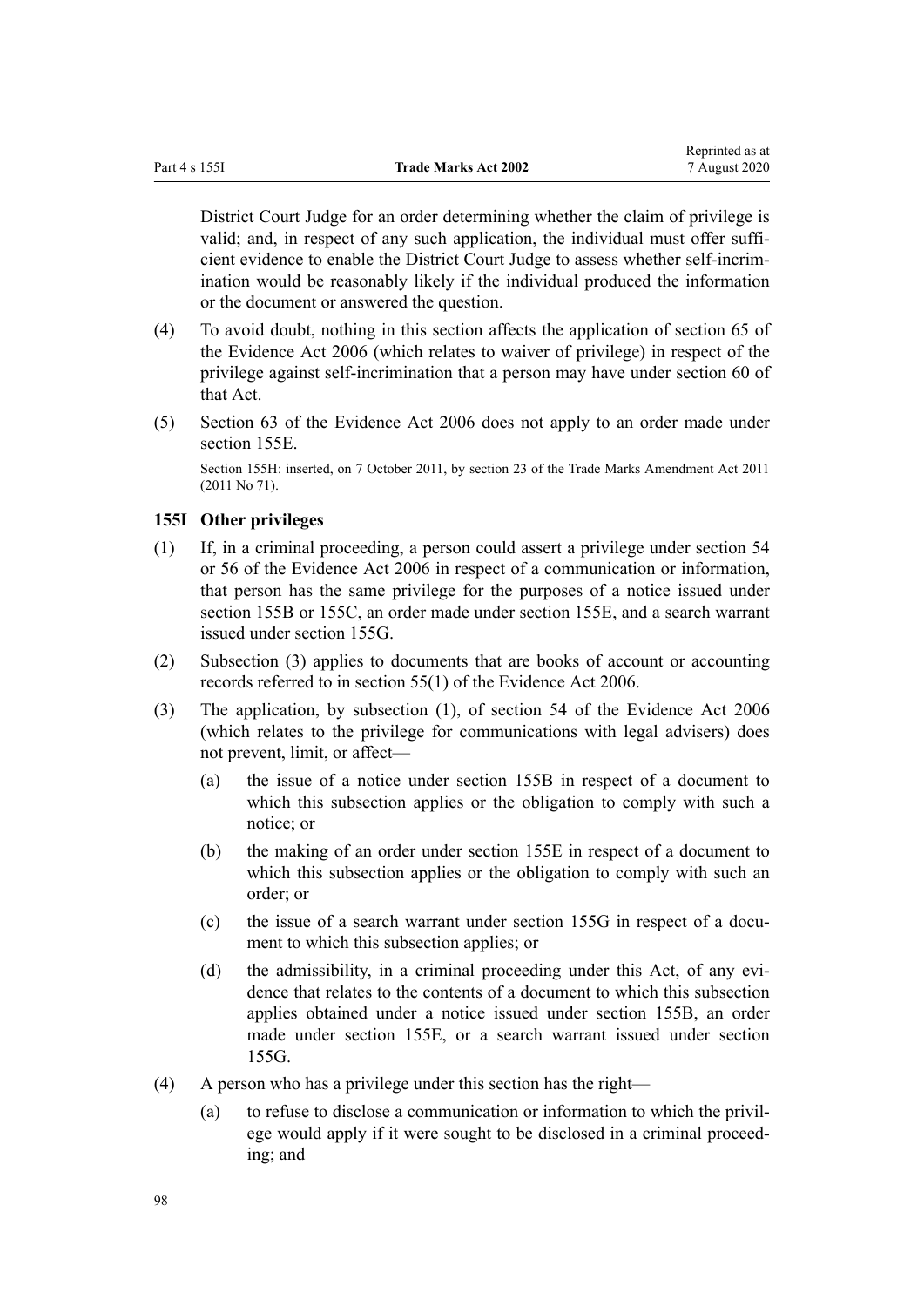- (b) to prevent the search of any such communication or information; and
- (c) to require the return of any such communication or information if it is seized by a person exercising a power of search pending determination of the claim to privilege.
- (5) If a person asserts a claim to privilege under this section in respect of any communication or information, a Customs officer or a constable may apply to a District Court Judge for an order determining whether the claim to privilege is valid; and, for the purpose of determining any such application, the District Court Judge may require the communication or information to be produced to him or her.
- (6) A District Court Judge may, on the application of a Customs officer or a constable, disallow a privilege claimed under this section if the Judge is satisfied that the claim to privilege would, under [section 67\(1\)](http://legislation.govt.nz/pdflink.aspx?id=DLM393679) of the Evidence Act 2006, be disallowed in a proceeding.
- (7) [Section 65](http://legislation.govt.nz/pdflink.aspx?id=DLM393677) of the Evidence Act 2006 (which relates to waiver of privilege) applies in respect of any privilege under this section. Section 155I: inserted, on 7 October 2011, by [section 23](http://legislation.govt.nz/pdflink.aspx?id=DLM2290110) of the Trade Marks Amendment Act 2011 (2011 No 71).

# **155J Offences**

- (1) No person may, without reasonable excuse, refuse or fail to comply with a notice given under [section 155B](#page-93-0).
- (2) No person who is required by a notice given under [section 155C](#page-94-0) to appear before a Customs officer and to answer questions may, without reasonable excuse,—
	- (a) refuse or fail to appear before the Customs officer in accordance with the notice; or
	- (b) refuse to answer any question.
- (3) No person may, without reasonable excuse, refuse or fail to comply with an order made under [section 155E.](#page-95-0)
- (4) Every person who breaches any of subsections (1) to (3) commits an offence and is liable on conviction,—
	- (a) in the case of an individual, to imprisonment for a term not exceeding 6 months or to a fine not exceeding \$10,000; and
	- (b) in the case of a body corporate, to a fine not exceeding \$50,000.

Section 155J: inserted, on 7 October 2011, by [section 23](http://legislation.govt.nz/pdflink.aspx?id=DLM2290110) of the Trade Marks Amendment Act 2011 (2011 No 71).

Section 155J(4): amended, on 4 October 2013, by [regulation 3\(1\)](http://legislation.govt.nz/pdflink.aspx?id=DLM5642106) of the Criminal Procedure (Consequential Amendments) Regulations 2013 (SR 2013/409).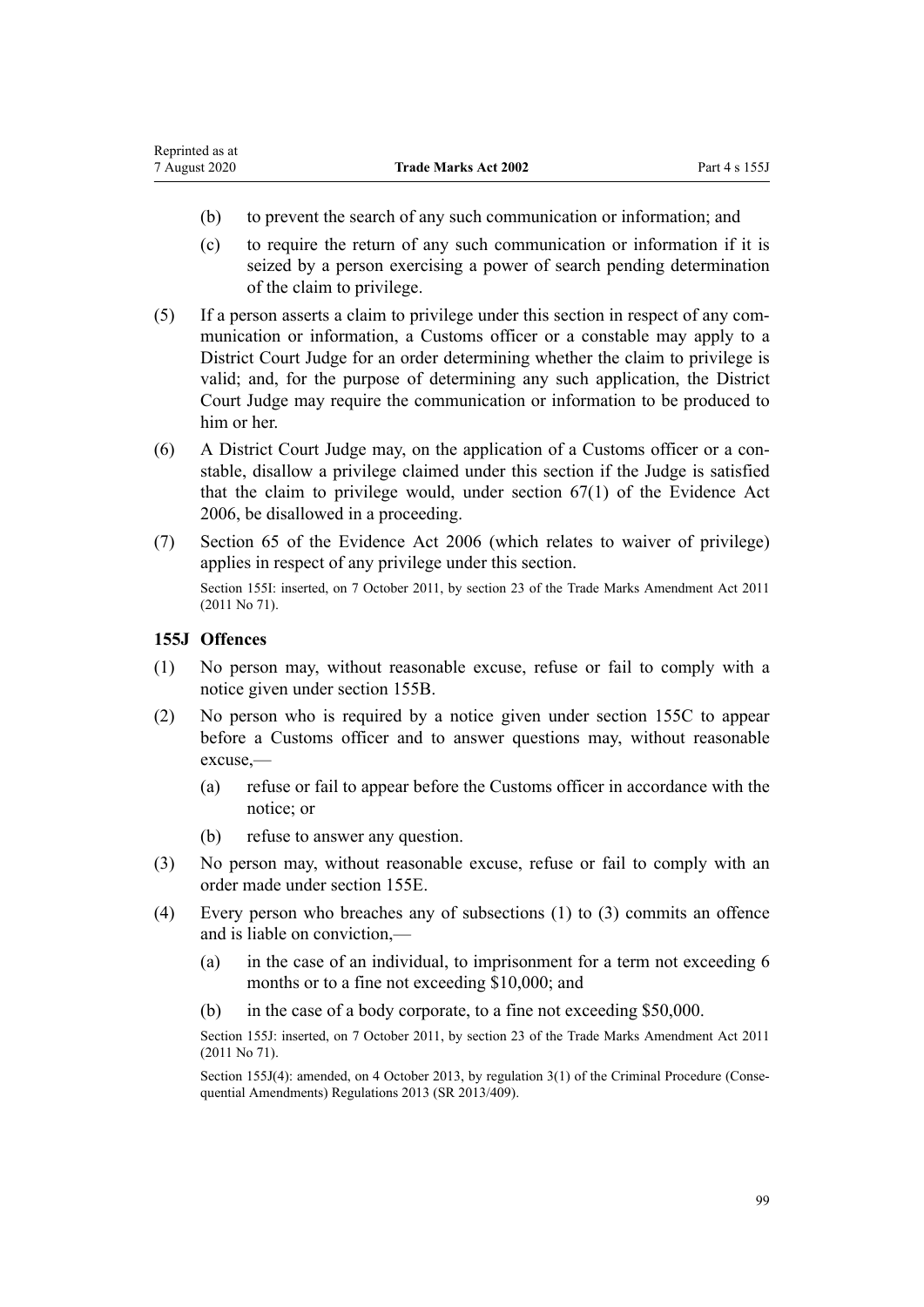#### *Immunity*

Heading: inserted, on 7 October 2011, by [section 23](http://legislation.govt.nz/pdflink.aspx?id=DLM2290110) of the Trade Marks Amendment Act 2011 (2011 No 71).

#### **155K No liability if powers exercised in good faith**

- (1) This section applies to—
	- (a) a Customs officer; and
	- (b) a person who assists a Customs officer under this subpart.
- (2) No person to whom this section applies is liable for any act done or omitted to be done by the person in the exercise or intended exercise of his or her powers under this Act if the person acted—
	- (a) in good faith; and
	- (b) in a reasonable manner; and
	- (c) in the reasonably held belief that the prerequisites for the exercise of any power had been satisfied.

Section 155K: inserted, on 7 October 2011, by [section 23](http://legislation.govt.nz/pdflink.aspx?id=DLM2290110) of the Trade Marks Amendment Act 2011 (2011 No 71).

*Delegation of chief executive's powers, duties, and functions*

#### **156 Delegation of chief executive's powers, duties, and functions**

- (1) With the written consent of the Minister of Customs, the chief executive may, from time to time, either generally or particularly, by writing under his or her hand, delegate to a Customs officer all or any of the powers, duties, and functions conferred or imposed on the chief executive by or under this Act.
- (2) No delegation under subsection (1) includes the power to delegate under that subsection.
- (3) Subject to any general or special directions given, or conditions imposed, from time to time by the Minister of Customs or the chief executive, as the case may be, the officer to whom any powers are delegated may exercise those powers in the same manner and with the same effect as if they had been conferred on him or her directly by this Act and not by delegation.
- (4) Every Customs officer who appears to act under a delegation under this section is, in the absence of proof to the contrary, presumed to be acting in accordance with the terms of the delegation.
- (5) A delegation under this section—
	- (a) may be made to a specified person or to the holder or holders for the time being of any specified office or class of offices; and
	- (b) is revocable at will, and the delegation does not prevent the exercise of any power by the chief executive; and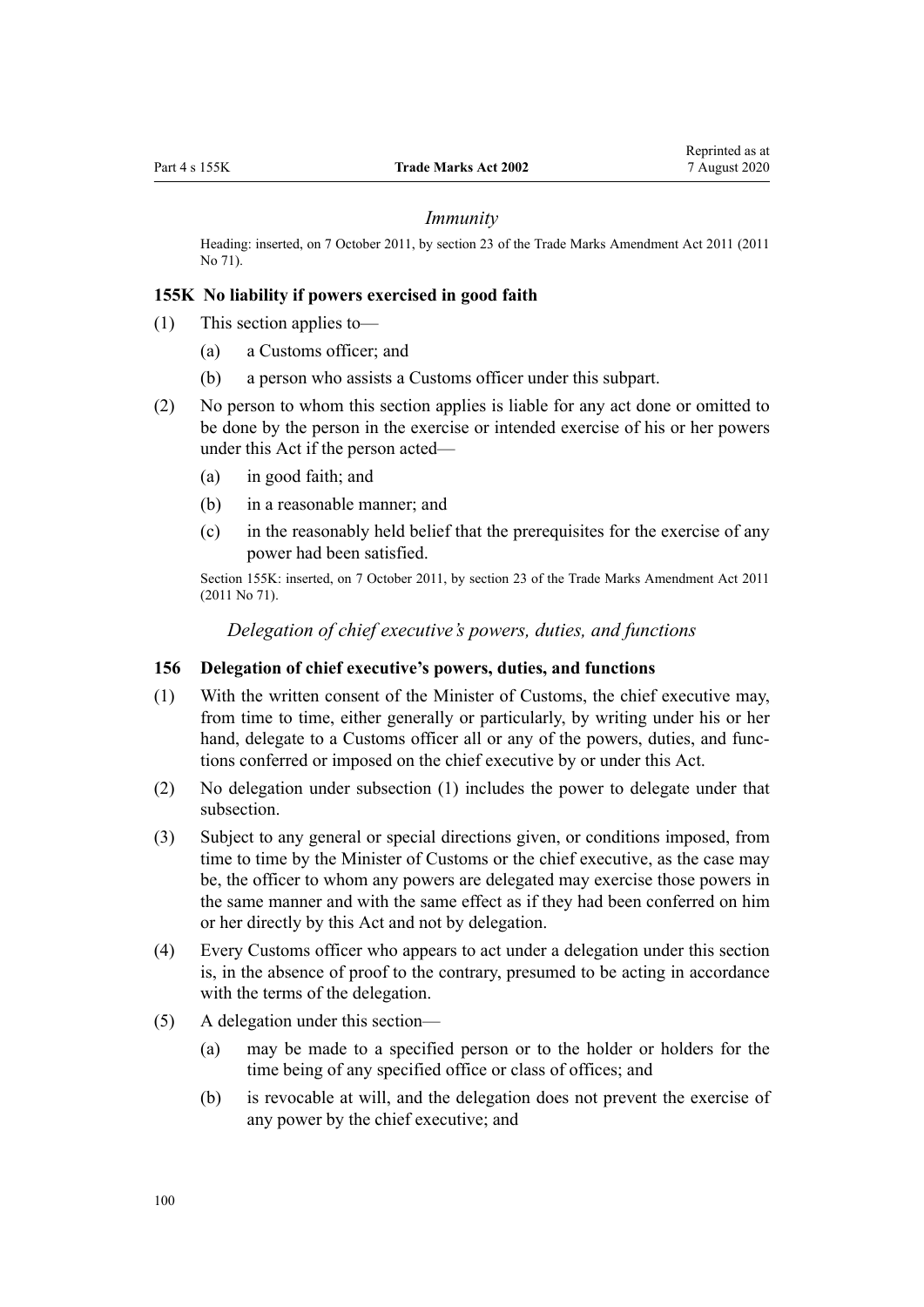(c) continues in force according to its tenor, until revoked, even if the chief executive by whom it was made has ceased to hold office, and continues to have effect as if made by the successor in office of the chief executive.

Compare: 1953 No 66 s 54K

### **157 Protection of persons acting under authority of Act**

- (1) The Crown, the chief executive, or any Customs officer is not under any criminal or civil liability in respect of anything done or omitted to be done for the purposes of any of [sections 135A](#page-83-0), [135B,](#page-83-0) and [146 to 156](#page-88-0) or any regulations made for the purposes of those sections.
- (2) Subsection (1) does not apply if the Crown, the chief executive, or the Customs officer has acted in bad faith.

Section 157(1): amended, on 30 December 2018, by [section 104](http://legislation.govt.nz/pdflink.aspx?id=DLM6838451) of the Comprehensive and Progressive Agreement for Trans-Pacific Partnership Amendment Act 2018 (2016 No 90).

# Subpart 4—Miscellaneous

*Application to Commissioner or court?*

### **158 Application to Commissioner or court?**

A person who may apply either to the Commissioner or the court for a determination under this Act—

- (a) must, if an action concerning the trade mark in question is pending, apply to the court:
- (b) may, in any other case, apply to the Commissioner who may,—
	- (i) after hearing the parties, determine the question between them; or
	- (ii) at any stage of the proceedings, refer the application to the court.

Compare: 1953 No 66 s 67

# *Appearance of Commissioner*

### **159 Commissioner's appearance in certain proceedings**

- (1) In any legal proceedings in which the relief sought includes alteration or rectification of the register, or alteration, revocation, or invalidity of a registered trade mark, the Commissioner—
	- (a) has the right to appear and be heard; and
	- (b) must appear if directed by the court.
- (2) Instead of appearing in person, the Commissioner may, unless otherwise directed by the court, give the court a written statement—
	- (a) of the following particulars that are within the Commissioner's knowledge: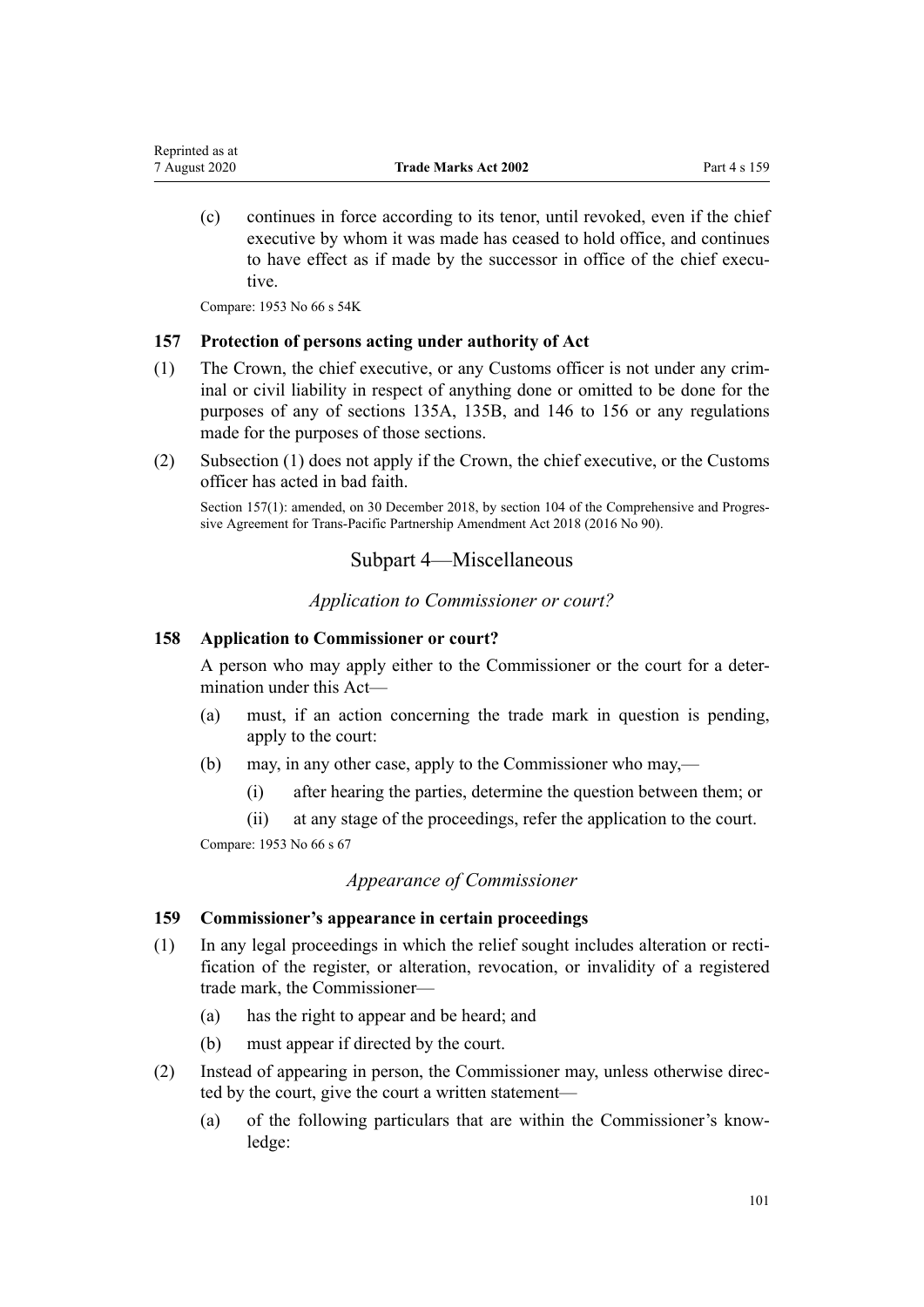- (i) the issues:
- (ii) the grounds of any decision given by him or her:
- (iii) the practice of the Intellectual Property Office of New Zealand in similar cases:
- (iv) any other matters that are relevant to the issues; and
- (b) that is signed by the Commissioner.
- (3) The Commissioner's written statement forms part of the evidence in the proceeding.

Compare: 1953 No 66 s 64

Section 159(2)(a)(iii): amended, on 13 September 2014, by [section 249](http://legislation.govt.nz/pdflink.aspx?id=DLM1419624) of the Patents Act 2013 (2013) No 68).

# *Evidence*

#### **160 Mode of giving evidence in proceedings before Commissioner**

- (1) Subject to any regulations, in any proceeding under this Act before the Commissioner, the evidence must be given by affidavit or statutory declaration in the absence of directions to the contrary.
- (2) However, despite subsection (1), the Commissioner may—
	- (a) take oral evidence instead of, or in addition to, evidence by affidavit or declaration; or
	- (b) permit a deponent or declarant to be cross-examined on his or her affidavit or declaration.
- (3) Any such statutory declaration may, in the case of appeal, be used before the court instead of evidence by affidavit, and, if so used, has all the incidents and consequences of evidence by affidavit.
- (4) In any proceeding under this Act before the Commissioner, the Commissioner may administer oaths to any witness, and may in the prescribed manner require the attendance of any witness and discovery and production of documents.
- (5) Any evidence given on oath before the Commissioner is deemed to be given in a judicial proceeding for the purposes of [sections 108](http://legislation.govt.nz/pdflink.aspx?id=DLM328793) and [109](http://legislation.govt.nz/pdflink.aspx?id=DLM328796) of the Crimes Act 1961.
- (6) [Section 111](http://legislation.govt.nz/pdflink.aspx?id=DLM328799) of the Crimes Act 1961 applies to every affidavit and statutory declaration made for the purposes of this Act. Compare: 1953 No 66 s 68

#### **161 Evidence of entries, documents, etc**

(1) A certificate signed by the Commissioner that certifies that any entry that he or she is authorised by or under this Act to make has or has not been made, or that any other thing that he or she is so authorised to do has or has not been done, is prima facie evidence of the certified matters.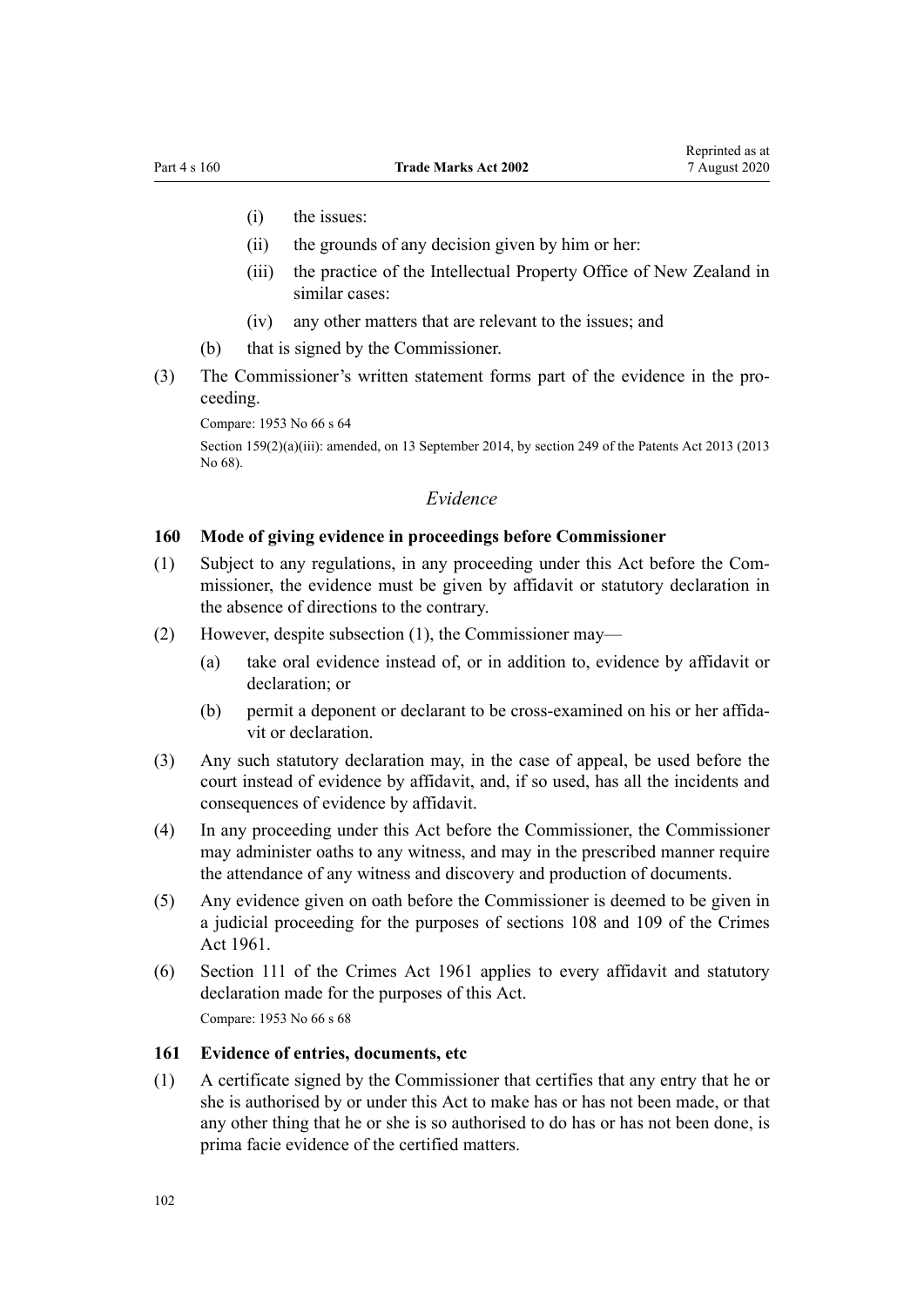| Reprinted as at |                             |              |
|-----------------|-----------------------------|--------------|
| 7 August 2020   | <b>Trade Marks Act 2002</b> | Part 4 s 165 |

- (2) A copy of, or extract from, a registered document particulars of which have been entered in any device or facility referred to in [section 181\(2\)](#page-107-0) certified to be a true copy or extract by the Commissioner is admissible in evidence in legal proceedings to the same extent as the original document.
- (3) A person may, on payment of any fees that are prescribed, require the Commissioner to give or certify a copy of any entry in the register.
- (4) The notification in the prescribed manner of the doing, exercise, or performance of an act, power, function, or duty that the Commissioner is directed, authorised, or empowered to do under this Act or otherwise by law is prima facie evidence that it was lawfully done, exercised, or performed.

Compare: 1953 No 66 s 69

Section 161(2): amended, on 15 December 2005, by [section 14](http://legislation.govt.nz/pdflink.aspx?id=DLM362648) of the Trade Marks Amendment Act 2005 (2005 No 116).

## **162 Registration is prima facie evidence of validity**

In all legal proceedings that relate to a registered trade mark the fact that a person is registered as owner of the trade mark is prima facie evidence of the validity of the original registration of the trade mark and of all later assignments and transmissions.

Compare: 1953 No 66 s 59

# **163 Appeal against decision of Commissioner that relates to assignments and transmissions**

A document or instrument in respect of which no entry has been made in the register must not be admitted in evidence in a court as proof of the title to a trade mark—

- (a) except for the purposes of an application under [section 76](#page-44-0) or of an appeal under [section 170;](#page-104-0) or
- (b) unless the court otherwise directs.

Compare: 1953 No 66 s 34

### **164 Trade usage must be considered**

In an action or proceeding relating to a trade mark or trade name, the court or the Commissioner, as the case may be, must admit evidence of—

- (a) the usages of the trade concerned; and
- (b) any relevant trade mark or trade name or get-up legitimately used by other persons.

Compare: 1953 No 66 s 60

#### **165 Certificate of validity**

(1) In a legal proceeding in which the validity of the registration of a registered trade mark comes into question, the court may certify a decision that is in favour of the owner of the trade mark.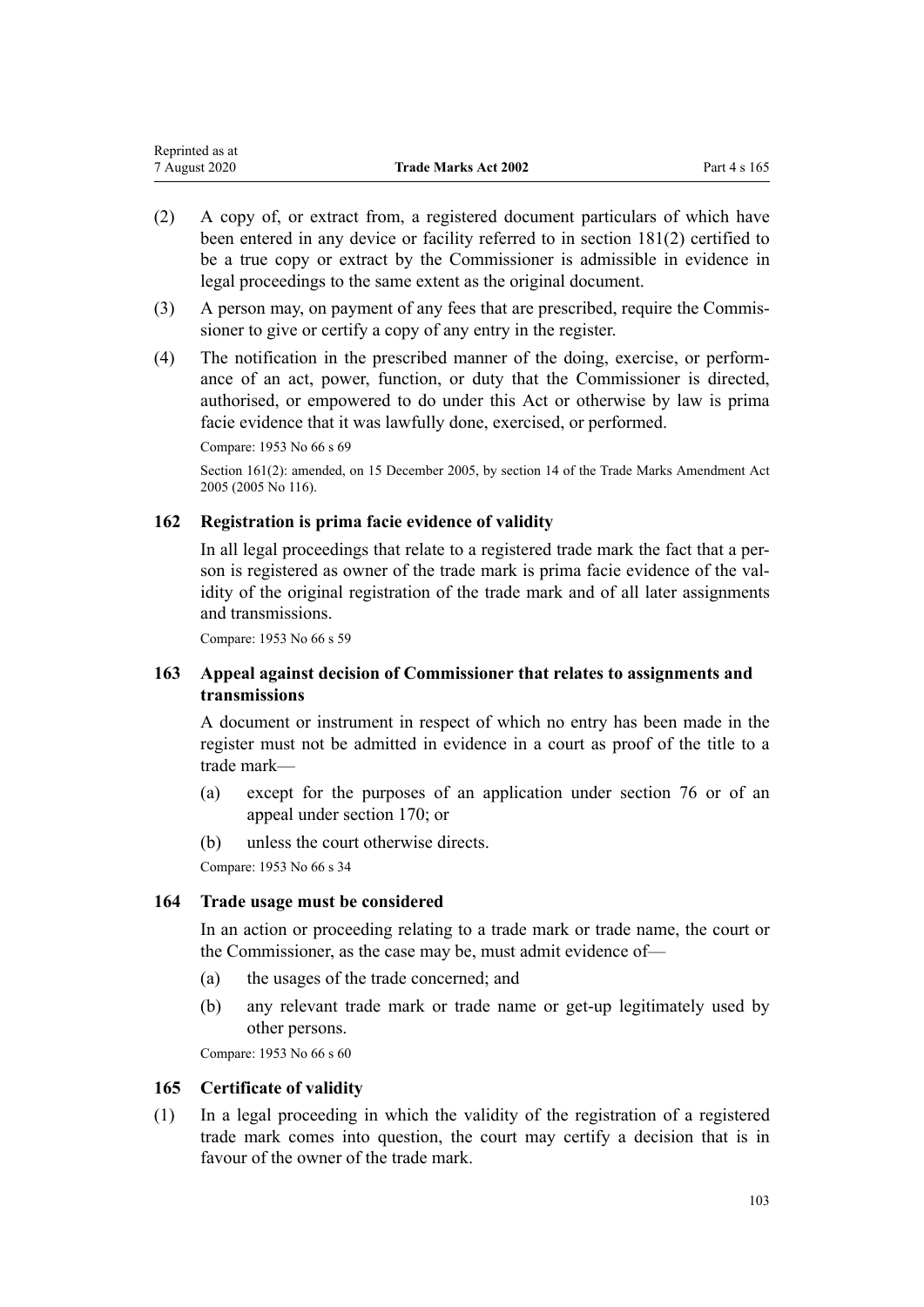Reprinted as at

- (2) The owner of a registered trade mark who obtains a final order or judgment in his or her favour in a later legal proceeding in which the validity of the registration of the trade mark comes into question again is entitled to his or her full costs, charges, and expenses as between solicitor and client if—
	- (a) the court has already certified a decision in favour of the owner under subsection (1); and
	- (b) the court does not certify in the later proceeding that the owner is not entitled to those costs, charges, and expenses.

Compare: 1953 No 66 s 61

### *Costs*

## **166 Costs**

- (1) In any proceedings before the Commissioner under this Act, the Commissioner may,—
	- (a) by order, award to any party costs that the Commissioner considers reasonable; and
	- (b) direct how and by what parties they are to be paid.
- (2) An order under subsection (1) may be—
	- (a) entered as a judgment of the court; and
	- (b) with the leave of the court, may be enforced accordingly.

Compare: 1953 No 66 s 62(1)

## **167 Commissioner or court may require security for costs**

- (1) The Commissioner or the court, as the case may be, may require a party to legal proceedings under this Act to give security for the costs of the proceedings if satisfied that—
	- (a) the party does not reside, and does not carry on business, in New Zealand; or
	- (b) there is reason to believe that the party will be unable to pay the costs of the other party if unsuccessful in the proceedings.
- (2) If the party does not give the security required, the Commissioner or the court may treat the proceedings as abandoned by the party and determine the matter accordingly.

Section 167: replaced, on 13 January 2020, by [section 132](http://legislation.govt.nz/pdflink.aspx?id=LMS85765) of the Regulatory Systems (Economic Development) Amendment Act 2019 (2019 No 62).

### **168 No costs on appeal against refusal to certify or to authorise use**

Despite section 167, the Commissioner does not have any jurisdiction to award costs to or against any party on an appeal to the Commissioner against a refusal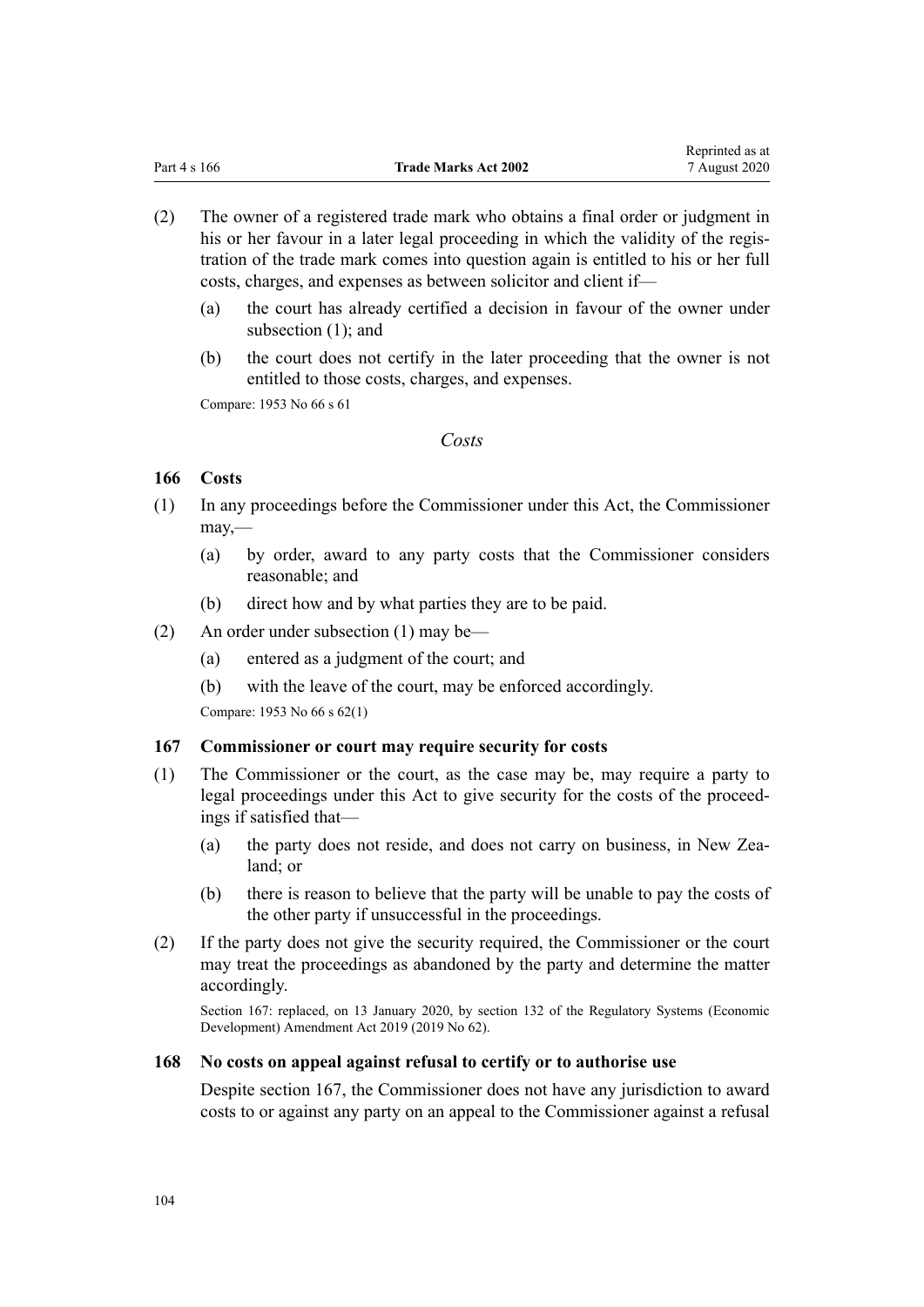<span id="page-104-0"></span>of the owner of a certification trade mark to certify goods or services or to authorise the use of the trade mark.

Compare: 1953 No 66 s 53

# **169 Costs of Commissioner in proceedings before court**

In all court proceedings under this Act, the Commissioner's costs are in the discretion of the court.

Compare: 1953 No 66 s 63

# *Appeals*

## **170 Appeals in relation to Commissioner's decisions**

A person who is aggrieved by a decision of the Commissioner under this Act may appeal to the court.

## **171 Notice of appeal**

Notice of an appeal under section 170 must be filed in the court and served on the Commissioner within 20 working days after the day on which the decision appealed against was given.

Compare: 1953 No 66 s 66(2)

## **172 Hearing of appeal**

- (1) On an appeal, the court must hear the parties and the Commissioner.
- (2) Appeals must be heard only on the materials stated by the Commissioner unless a party, either in the manner prescribed or by special leave of the court, brings forward further material for the consideration of the court.
- (3) In the case of an appeal against the acceptance of an application or the registration of a trade mark,—
	- (a) no further grounds of objection are permitted by the opponent or the Commissioner, other than those stated by the opponent, except by leave of the court; and
	- (b) if further grounds of objection are permitted, the applicant's application may be withdrawn without payment of the costs of the opponent on giving notice as prescribed.

Compare: 1953 No 66 s 27(6)–(10)

### **173 Determination of appeals**

In determining an appeal, the court may do any of the following things:

- (a) confirm, modify, or reverse the Commissioner's decision or any part of it:
- (b) exercise any of the powers that could have been exercised by the Commissioner in relation to the matter to which the appeal relates: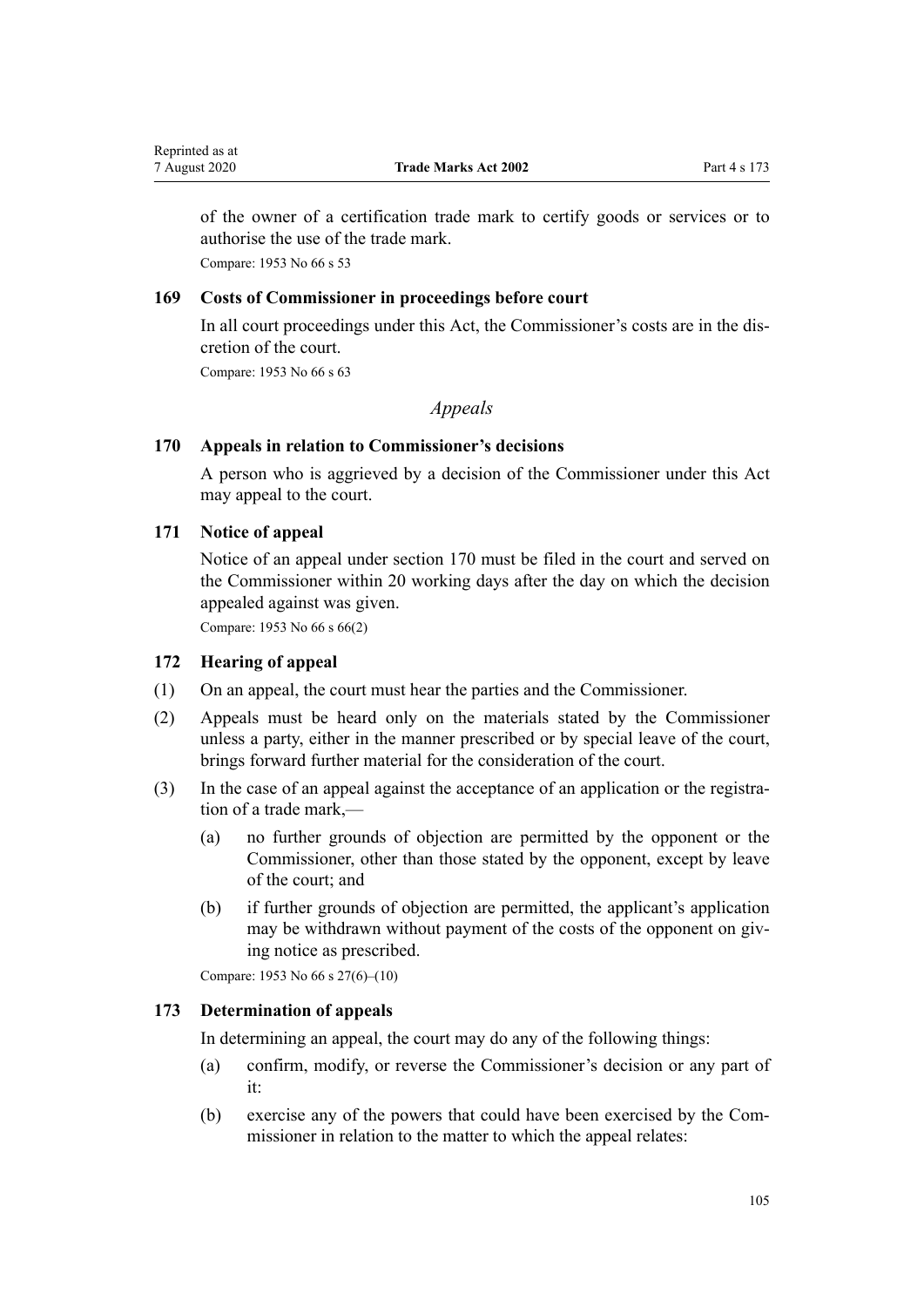(c) in the case of an appeal against the registration of a trade mark, permit the trade mark proposed to be registered to be modified in any manner that does not substantially affect its identity. However, in any such case, the trade mark as so modified must be advertised in the prescribed manner before being registered.

Reprinted as at

# **174 Provisions pending determination of appeal**

The decision to which an appeal under this Act relates remains in full force pending the determination of the appeal unless the court otherwise orders.

# **Part 5**

# **Administrative provisions and miscellaneous**

Subpart 1—Commissioner and Assistant Commissioners of Trade Marks

## **175 Commissioner and Assistant Commissioners of Trade Marks**

- (1) The chief executive of the Ministry must appoint, under the [Public Service Act](http://legislation.govt.nz/pdflink.aspx?id=LMS106157)  $2020$ , $-$ 
	- (a) the Commissioner of Trade Marks; and
	- (b) as many Assistant Commissioners of Trade Marks as may be necessary for the purposes of this Act.
- (2) Those persons are employees of the Ministry, and those appointments may be made separately or in conjunction with any other office in the Ministry.

Section 175: replaced, on 16 September 2011, by [section 24](http://legislation.govt.nz/pdflink.aspx?id=DLM2353613) of the Trade Marks Amendment Act 2011 (2011 No 71).

Section 175(1): amended, on 7 August 2020, by [section 135](http://legislation.govt.nz/pdflink.aspx?id=LMS176959) of the Public Service Act 2020 (2020) No 40).

## **175A Functions of Commissioner**

The functions of the Commissioner are, in accordance with this Act and the regulations, to—

- (a) examine applications for the registration of trade marks, consider applications for the alteration, renewal, assignment, revocation, declaration of invalidity, and cancellation of registered trade marks and make other decisions relating to the examination and registration of trade marks; and
- (b) provide preliminary advice and search advice to persons who propose to apply for the registration of trade marks; and
- (c) appoint and alter the advisory committee under [section 177;](#page-107-0) and
- (d) provide administrative support to the advisory committee; and
- (e) maintain the register of trade marks and carry out other duties and responsibilities relating to the register of trade marks; and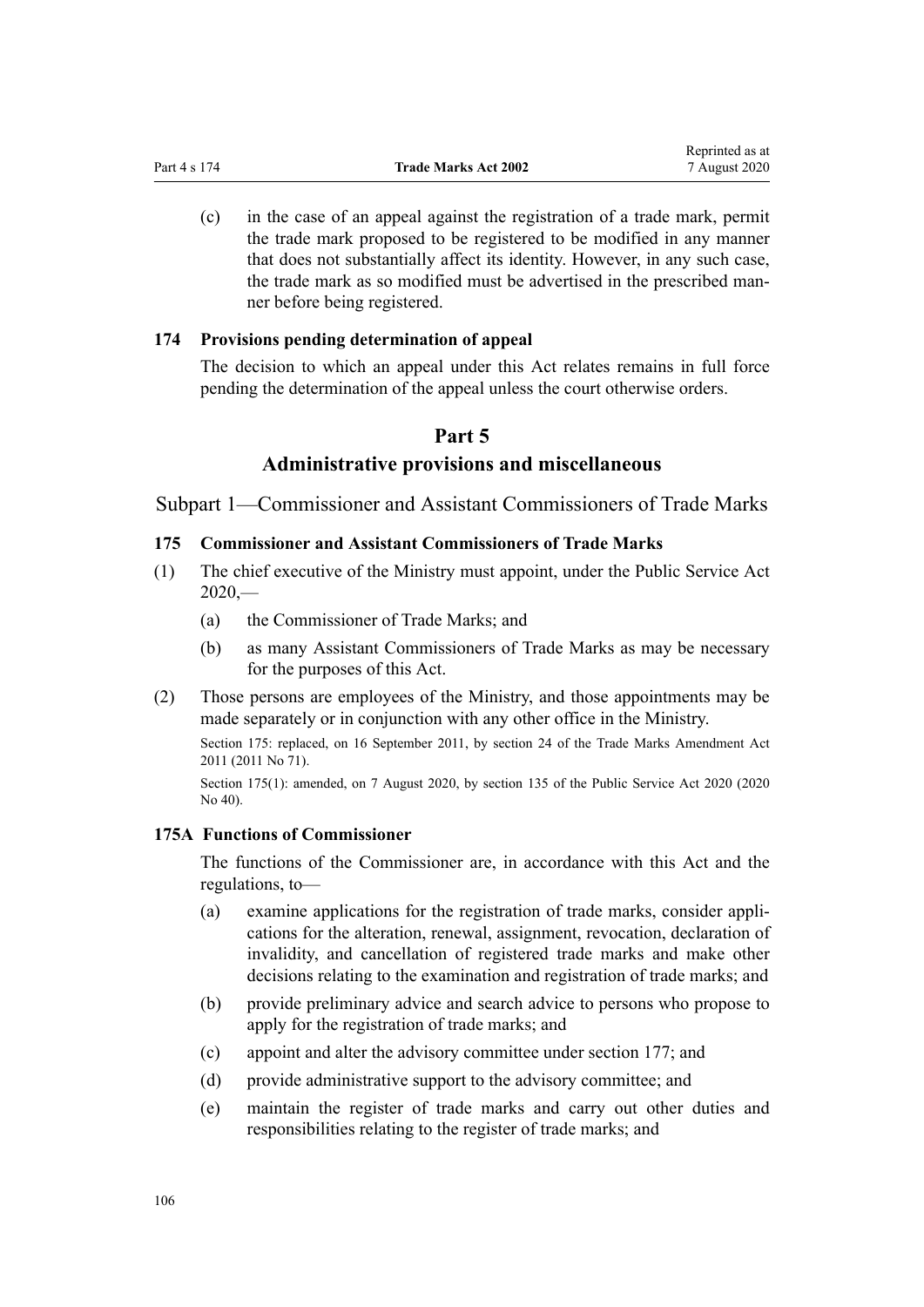(f) perform or exercise other functions, duties, and powers conferred on him or her by this Act and the regulations.

Section 175A: inserted, on 16 September 2011, by [section 24](http://legislation.govt.nz/pdflink.aspx?id=DLM2353613) of the Trade Marks Amendment Act 2011 (2011 No 71).

## **175B Powers of Assistant Commissioners**

- (1) An Assistant Commissioner of Trade Marks has the functions, duties, and powers of the Commissioner under this Act, other than the power to delegate under section 175C, but is subject to the control of the Commissioner.
- (2) The fact that an Assistant Commissioner performs or exercises those functions, duties, and powers is conclusive evidence of the authority to do so.

Section 175B: inserted, on 16 September 2011, by [section 24](http://legislation.govt.nz/pdflink.aspx?id=DLM2353613) of the Trade Marks Amendment Act 2011 (2011 No 71).

#### **175C Power of Commissioner to delegate**

- (1) The Commissioner may delegate to any person, either generally or particularly, any of the Commissioner's functions, duties, and powers (except this power of delegation).
- (2) A delegation—
	- (a) must be in writing; and
	- (b) may be subject to any restrictions and conditions that the Commissioner thinks fit; and
	- (c) is revocable at any time, in writing; and
	- (d) does not prevent the performance or exercise of a function, duty, or power by the Commissioner.
- (3) A person to whom any of the functions, duties, and powers are delegated may perform and exercise them in the same manner and with the same effect as if they had been conferred directly by this Act and not by delegation.
- (4) A person who appears to act under a delegation is presumed to be acting in accordance with its terms in the absence of evidence to the contrary.
- (5) Any reference in this Act or the regulations to the Commissioner includes a reference to the delegate in respect of anything delegated to that person.

Section 175C: inserted, on 16 September 2011, by [section 24](http://legislation.govt.nz/pdflink.aspx?id=DLM2353613) of the Trade Marks Amendment Act 2011 (2011 No 71).

#### **175D Liability of Commissioner and others**

The Commissioner, an Assistant Commissioner, or any other person acting on behalf of the Commissioner is not personally liable for any act or omission done in good faith in the performance or intended performance of the Commissioner's functions, duties, or powers.

Section 175D: inserted, on 13 September 2014, by [section 249](http://legislation.govt.nz/pdflink.aspx?id=DLM1419624) of the Patents Act 2013 (2013 No 68).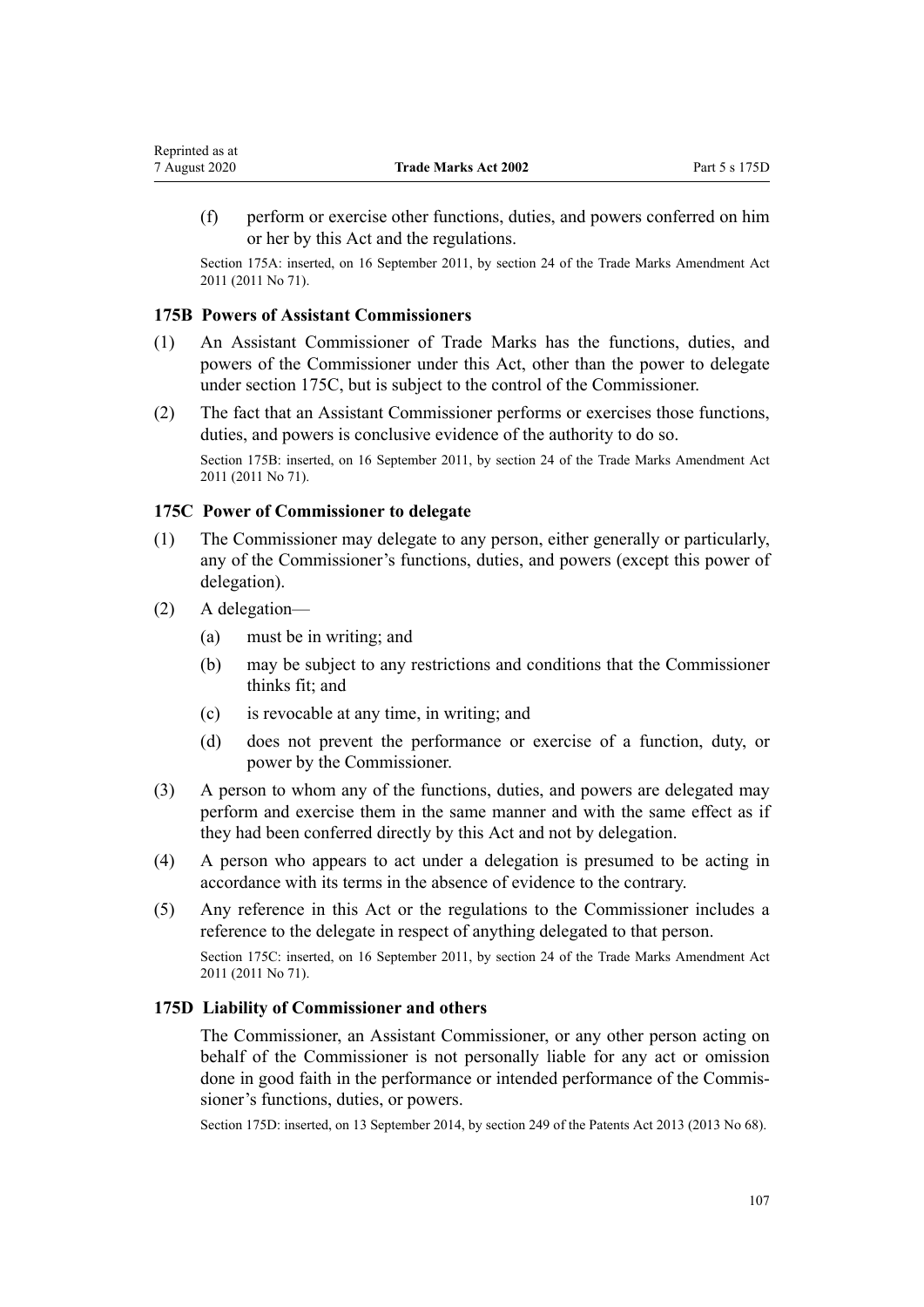#### <span id="page-107-0"></span>**176 Hearing before exercise of Commissioner's discretion**

The Commissioner must not exercise any of the Commissioner's discretionary or other powers under this Act or any regulations made under this Act adversely to any person without (if required to do so within the prescribed time) giving the person an opportunity of being heard.

Compare: 1953 No 66 s 56

## Subpart 2—Advisory committee

#### **177 Advisory committee**

- (1) The Commissioner must appoint an advisory committee.
- (2) The Commissioner may alter the advisory committee.

### **178 Function of advisory committee**

The function of the advisory committee is to advise the Commissioner whether the proposed use or registration of a trade mark that is, or appears to be, derivative of a Māori sign, including text and imagery, is, or is likely to be, offensive to Māori.

#### **179 Membership of advisory committee**

- (1) The Commissioner may, at any time, appoint or discharge a member of the advisory committee and, if the Commissioner thinks fit, appoint another member in a discharged member's place.
- (2) A person must not be appointed as a member of the advisory committee unless, in the opinion of the Commissioner, the person is qualified for appointment, having regard to that person's knowledge of te ao Māori (Māori worldview) and tikanga Māori (Māori protocol and culture).
- (3) A member of the advisory committee may resign office by notice in writing to the Commissioner.

#### **180 Advisory committee may regulate own procedure**

Subject to any direction given by the Commissioner, the advisory committee may regulate its own procedure.

# Subpart 3—Register of trade marks

*General*

## **181 Register of trade marks**

- (1) The Commissioner must ensure that a register of trade marks registered in New Zealand is kept in New Zealand.
- (2) The register may be kept in any manner that the Commissioner thinks fit, including, either wholly or partly, by means of a device or facility—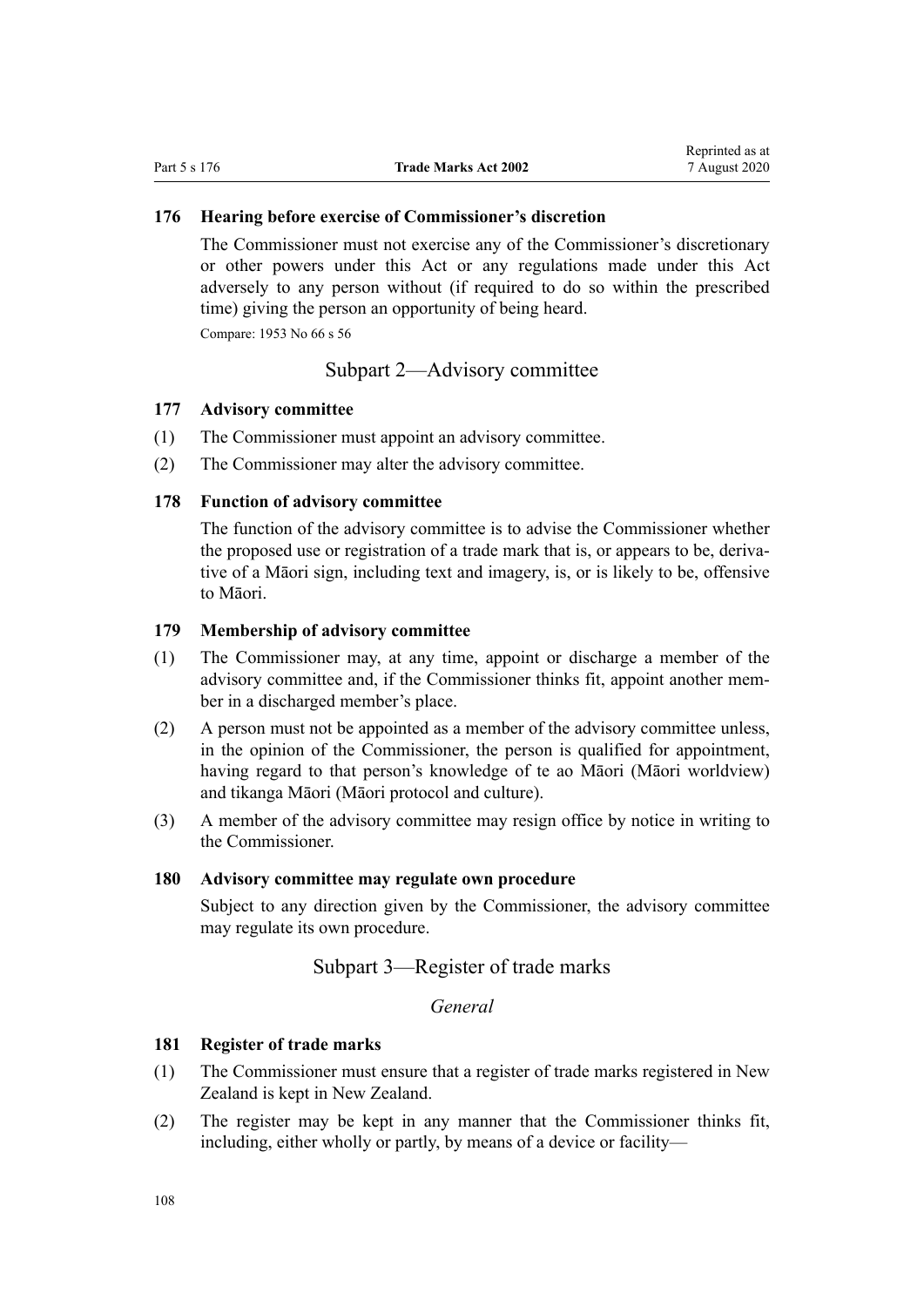- (a) that records or stores information electronically or by other means; and
- (b) that permits the information so recorded or stored to be readily inspected or reproduced in usable form.
- (3) The register is prima facie evidence of any matters required or authorised by or under this Act to be entered in it.

Compare: 1953 No 66 s 5

## **182 Contents of register**

The register must contain the following:

- (a) all registered trade marks with the names and addresses of their owners:
- (b) the actual date of registration, the deemed date of registration, and the date of application in New Zealand:
- (ba) if the trade mark's status is registered-past expiry date (as defined in [sec](#page-39-0)[tion 60](#page-39-0)), a statement to that effect:
- (c) assignments and transmissions:
- (d) memoranda referred to in [section 78\(c\):](#page-44-0)
- (e) disclaimers:
- (f) conditions:
- (g) any other prescribed matters relating to registered trade marks.

Compare: 1953 No 66 s 5(1)

Section 182(b): replaced, on 15 December 2005, by [section 15](http://legislation.govt.nz/pdflink.aspx?id=DLM362649) of the Trade Marks Amendment Act 2005 (2005 No 116).

Section 182(ba): inserted, on 13 January 2020, by [section 133](http://legislation.govt.nz/pdflink.aspx?id=LMS85766) of the Regulatory Systems (Economic Development) Amendment Act 2019 (2019 No 62).

Section 182(d): replaced, on 16 September 2011, by [section 25](http://legislation.govt.nz/pdflink.aspx?id=DLM2290126) of the Trade Marks Amendment Act 2011 (2011 No 71).

## **183 No notices of trusts may be entered in register**

No notice of any trust may be entered in the register, and the Commissioner is not affected by any such notice.

Compare: 1953 No 66 s 80(2)

# *Search of register*

## **184 Search of register**

- (1) A person may, on payment of any prescribed fees, search the register—
	- (a) during the hours when the office of the Commissioner is open to the public for the transaction of business on a working day; and
	- (b) at any other time that the Commissioner allows.
- (2) A certified copy of an entry in the register must, on payment of any prescribed fee, be given to any person who requires the certified copy.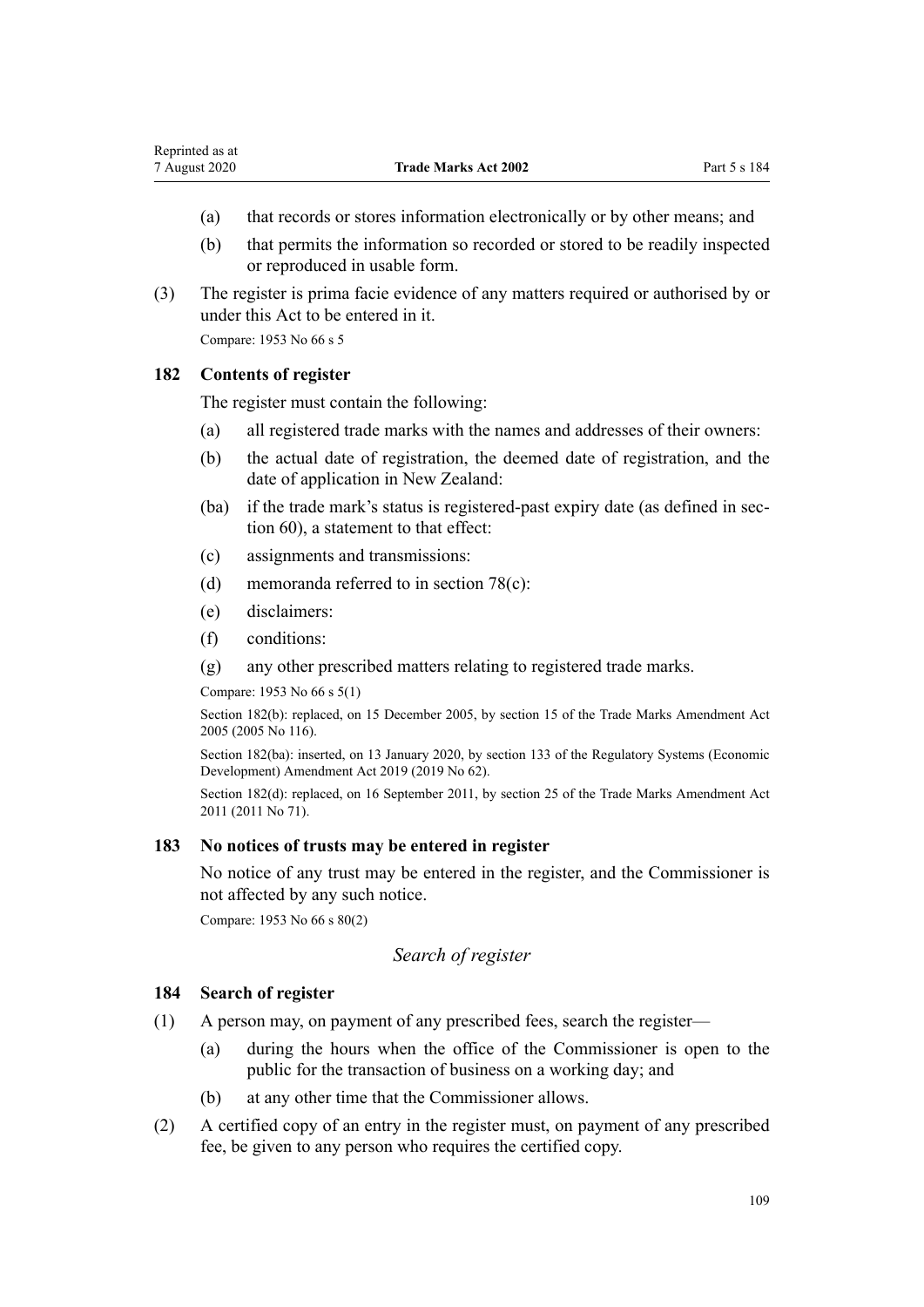Section 184(2): amended, on 13 September 2014, by [section 249](http://legislation.govt.nz/pdflink.aspx?id=DLM1419624) of the Patents Act 2013 (2013 No 68).

# *Offences relating to register*

#### **185 Offence to make false entry in register**

- (1) Every person commits an offence who—
	- (a) makes or causes to be made a false entry in the register or a writing falsely purporting to be a copy of an entry in the register knowing the entry or writing to be false; or
	- (b) produces or tenders or causes to be produced or tendered in evidence any such writing, knowing the entry or writing to be false.
- (2) Every person who is convicted of an offence against subsection (1) is liable on conviction to imprisonment for a term not exceeding 2 years. Compare: 1953 No 66 s 70

#### **186 Offences relating to false representation of trade mark**

- (1) Every person commits an offence who represents that—
	- (a) a sign, or the whole or a part of a trade mark, is a registered trade mark when it is not:
	- (b) a registered trade mark is registered in respect of any goods or services when it is not:
	- (c) the registration of a trade mark gives an exclusive right to its use when it does not.
- (2) Every person who is convicted of an offence against subsection (1) is liable on conviction to a fine not exceeding \$1,000.
- (3) For the purposes of this section, a reference to—
	- (a) registered is to be read as a reference to registered under this Act:
	- (b) registration is to be read as a reference to registration in the register.
- (4) Subsection (3) does not apply if the relevant reference relates to the registration of a trade mark under the law in force in a country outside New Zealand. Compare: 1953 No 66 s 71

# Subpart 4—Miscellaneous

## *No compensation*

## **187 No compensation for diminution in rights attaching to trade mark**

No person is entitled to compensation from the Crown in respect of any diminution in the rights that attach to a trade mark that may arise by virtue of the enactment of this Act (for example, the removal of the trade mark from the register).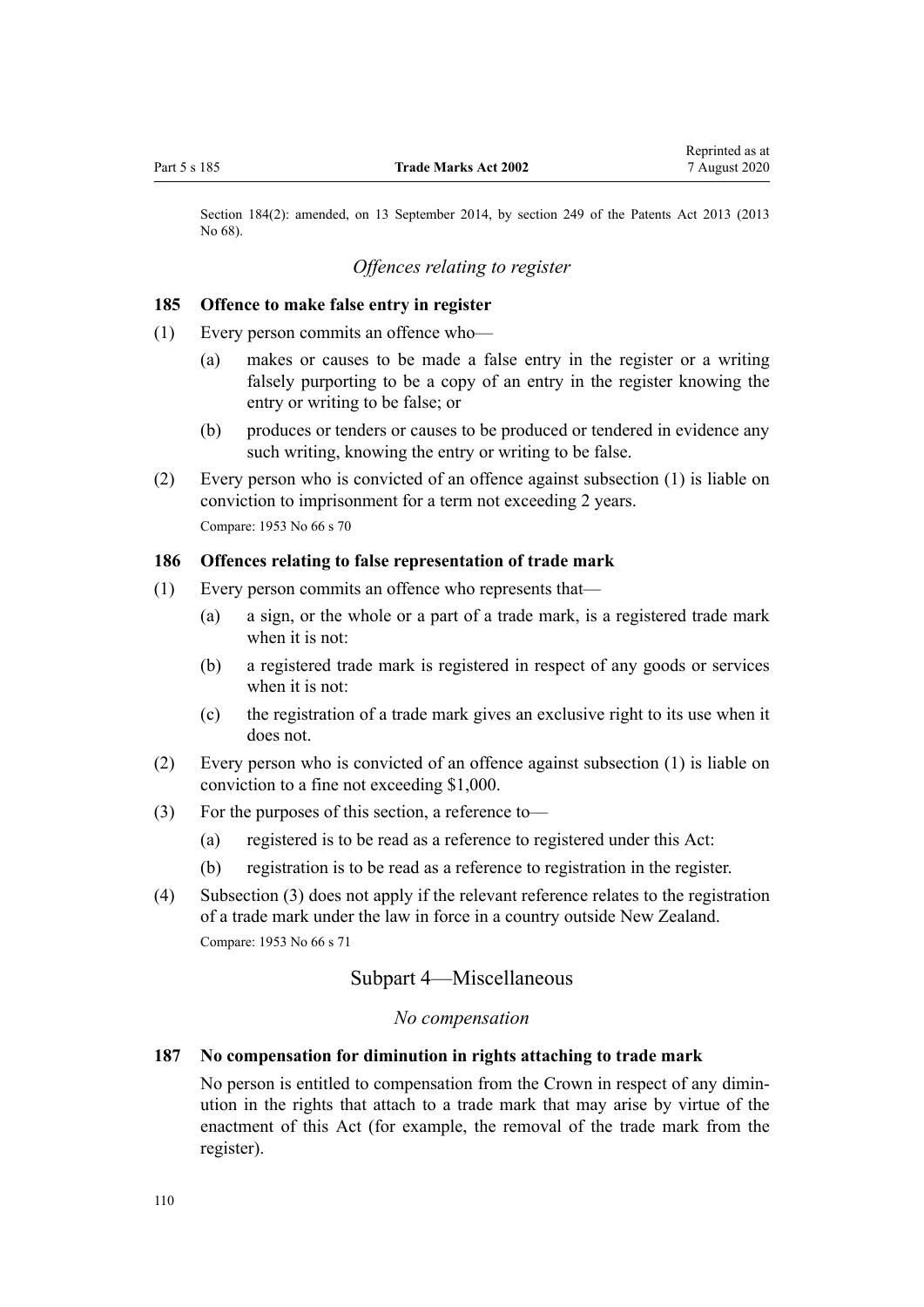# *Intellectual Property Office of New Zealand*

Heading: replaced, on 13 September 2014, by [section 249](http://legislation.govt.nz/pdflink.aspx?id=DLM1419624) of the Patents Act 2013 (2013 No 68).

## **188 Opening hours of Intellectual Property Office of New Zealand**

- (1) The Commissioner may—
	- (a) fix the opening hours for the Intellectual Property Office of New Zealand; and
	- (b) declare the Intellectual Property Office of New Zealand closed on any day.
- (2) The Commissioner must publicly notify those opening hours, and (before closing the Intellectual Property Office of New Zealand) any closure, in accordance with [section 5\(3\)](http://legislation.govt.nz/pdflink.aspx?id=DLM1419053) of the Patents Act 2013.
- (3) A thing that must or may be done on a particular day or within a limited period of time may, if that day or the last day of that period is not an opening day of the Intellectual Property Office of New Zealand, be done on the next opening day (and is then still in time).

Section 188: replaced, on 13 September 2014, by [section 249](http://legislation.govt.nz/pdflink.aspx?id=DLM1419624) of the Patents Act 2013 (2013 No 68).

### **189 Closing of Intellectual Property Office of New Zealand at short notice**

- (1) The Commissioner may declare the Intellectual Property Office of New Zealand closed without giving publication of the closure under section 188 if—
	- (a) he or she thinks it necessary or desirable because of an emergency or other temporary circumstances; and
	- (b) it is not practicable to make that prior publication.
- (2) The Commissioner must, as soon as practicable after closing the Intellectual Property Office of New Zealand, publicly notify the closure in accordance with [section 5\(3\)](http://legislation.govt.nz/pdflink.aspx?id=DLM1419053) of the Patents Act 2013.

Section 189: replaced, on 13 September 2014, by [section 249](http://legislation.govt.nz/pdflink.aspx?id=DLM1419624) of the Patents Act 2013 (2013 No 68).

#### *Personal representatives*

#### **190 Recognition of agents**

- (1) Anything that must be done by or to a person under this Act, in relation to a trade mark, may be done by or to the person's expressly authorised agent.
- (2) Subsection (1) applies only if the agent is not a prescribed class of person. Compare: 1953 No 66 s 81

#### **191 Declarations, etc, on behalf of certain persons**

#### *[Repealed]*

Section 191: repealed, on 13 January 2020, by [section 134](http://legislation.govt.nz/pdflink.aspx?id=LMS85767) of the Regulatory Systems (Economic Development) Amendment Act 2019 (2019 No 62).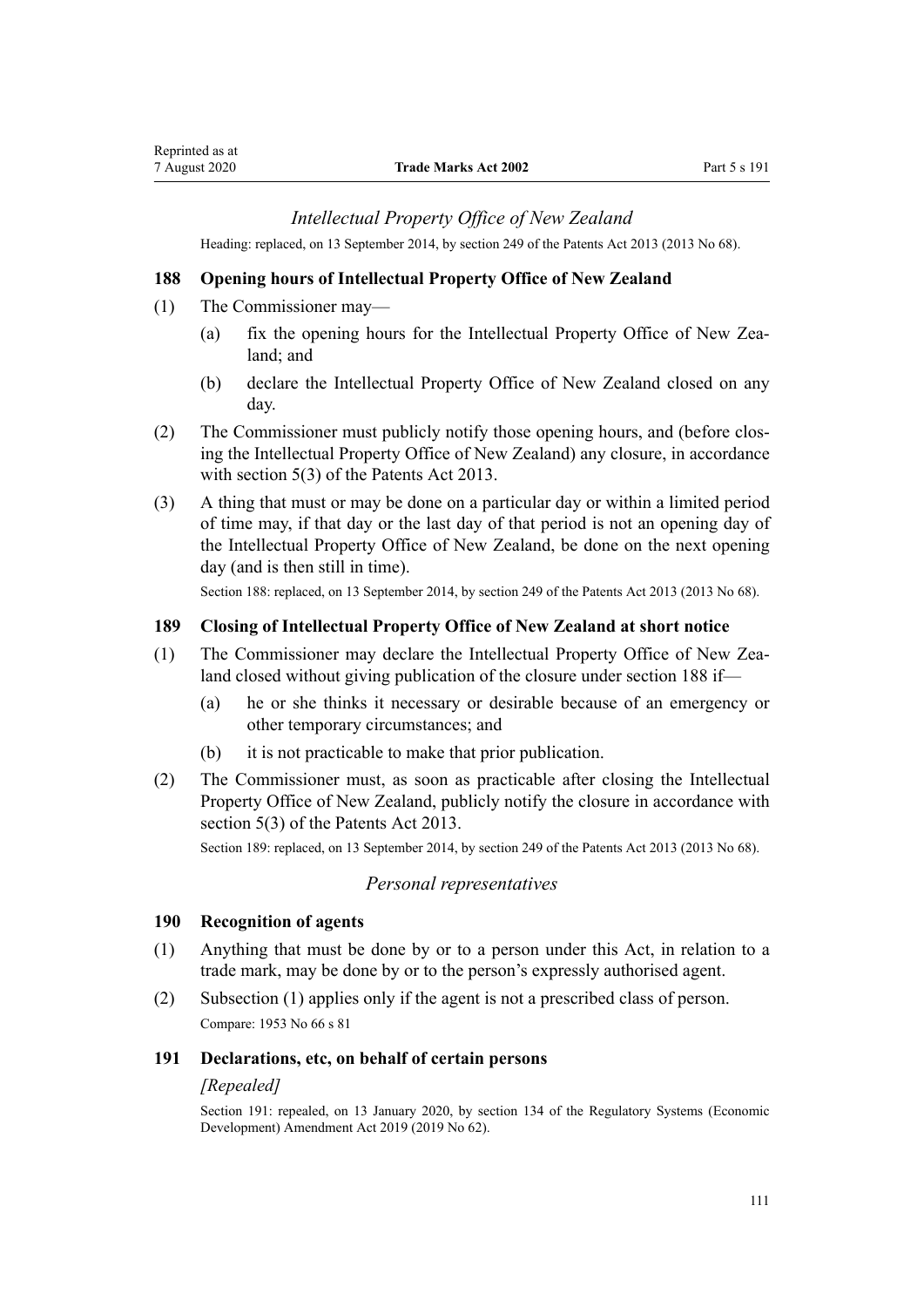### *Substitution*

# **192 Substitution of person other than applicant generally**

- (1) This section applies to the following applications:
	- (a) application for cancellation or alteration under [section 62:](#page-39-0)
	- (b) application for revocation under [section 65:](#page-40-0)
	- (c) application for a declaration of invalidity under [section 73:](#page-43-0)
	- (d) application for rectification of register under [section 76.](#page-44-0)
- (2) An application referred to in subsection (1) may proceed in the name of any person other than the applicant if,—
	- (a) after the applicant has filed the application, the right or interest on which the applicant relied to file the application becomes vested in another person; and
	- (b) the other person—
		- (i) notifies the Commissioner in writing that the right or interest is vested in him or her; and
		- (ii) does not withdraw the application.

## **193 Substitution of person other than opponent on notice of opposition**

A notice of opposition to an application under [section 47](#page-34-0) may proceed in the name of any other person if,—

- (a) after the person has given notice, the right or interest on which that person relied to give notice becomes vested in another person; and
- (b) that other person—
	- (i) notifies the Commissioner, in writing, that the right or interest is vested in him or her; and
	- (ii) does not withdraw the opposition.

Section 193 heading: amended, on 15 December 2005, by [section 16](http://legislation.govt.nz/pdflink.aspx?id=DLM362650) of the Trade Marks Amendment Act 2005 (2005 No 116).

#### *Amendment of other documents*

#### **194 Amendment of documents other than application**

The Commissioner may, at the written request of the person who has made an application (other than an application for the registration of a trade mark), or filed a notice or other document for the purposes of this Act, or, at the written request of the person's agent, amend the application, notice or document,—

- (a) to correct a clerical error or an obvious mistake; or
- (b) if the Commissioner is of the opinion that it is fair and reasonable in all the circumstances of the case to do so.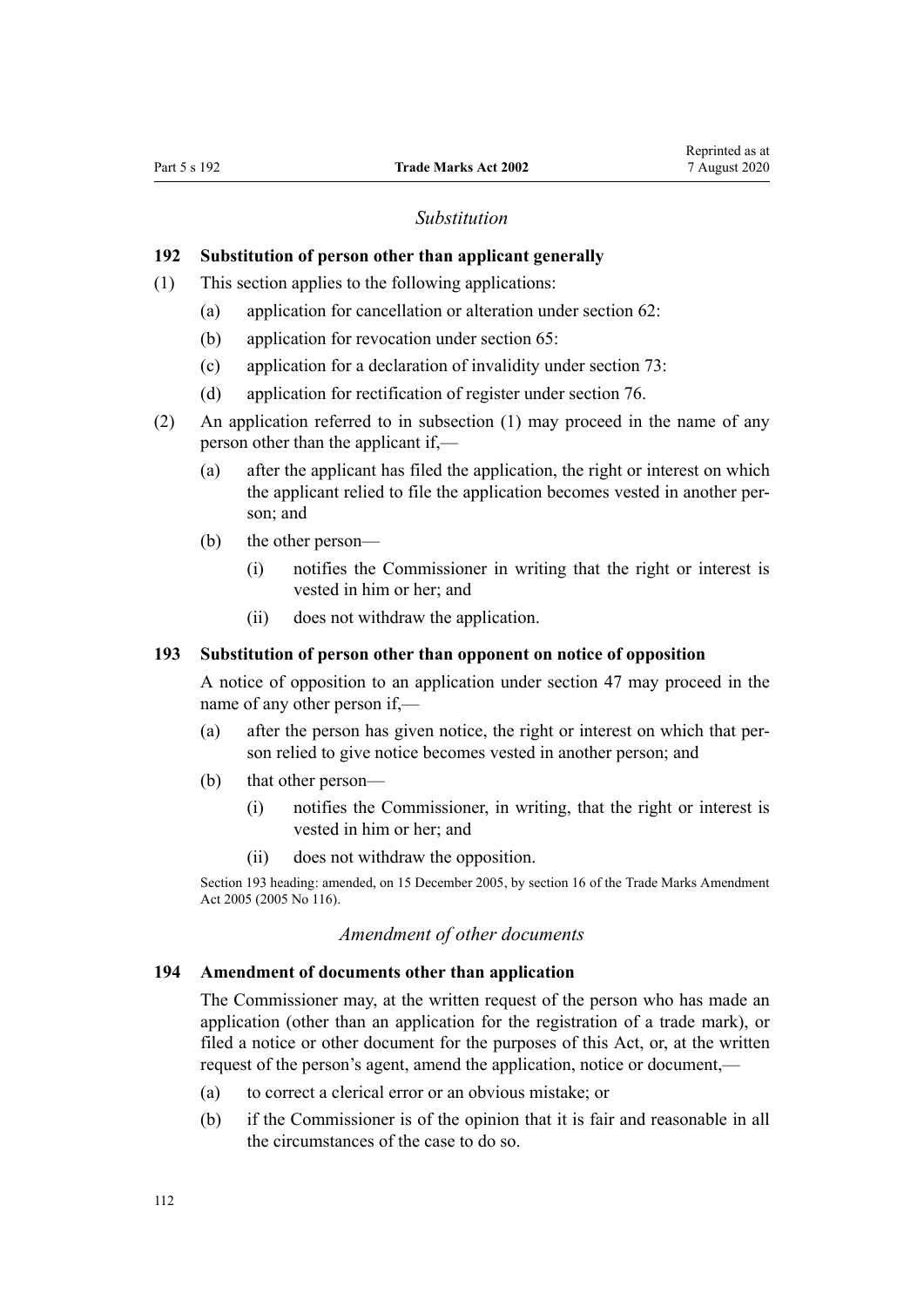## *Fees*

## **195 Fees**

- (1) Any sum paid to the Commissioner by mistake, or any sum the payment of which is not required by this Act, may be refunded by the Commissioner.
- (2) All money that is so refunded must be paid out of public money without further appropriation than this Act.

Compare: 1953 No 66 s 82(2)

# *Service of notices*

## **196 Application of section 197**

Section 197 does not apply to—

- (a) notices or other documents served or given in any proceedings in a court:
- (b) notices or other documents served or given in accordance with another procedure specified in this Act.

## **197 Method of service of notices**

- (1) A notice or any other document that is required or authorised by this Act to be served on or given to a person may be served or given by—
	- (a) delivering it to the person or the person's agent; or
	- (b) leaving it at the person's or the person's agent's usual or last known residence or business; or
	- (c) posting it in a letter addressed to the person or the person's agent by name at that residence or business address; or
	- (d) emailing it to the person or the person's agent at an email address that is used by the person or the person's agent.
- (2) If the person is deceased, a notice or other document may be served on or given to the person's personal representative.
- (3) A notice or any other document that is sent to a person by post must be treated as received by the person when it would have been delivered in the ordinary course of post, and, in proving the delivery, it is sufficient to prove that the letter was properly addressed and posted.
- (4) In the absence of proof to the contrary, a notice or any other document that is emailed to a person must be treated as received by the person on the second working day after the date on which it is emailed, and, in proving that the document was emailed, it is sufficient to prove that the document was properly addressed and sent to the email address.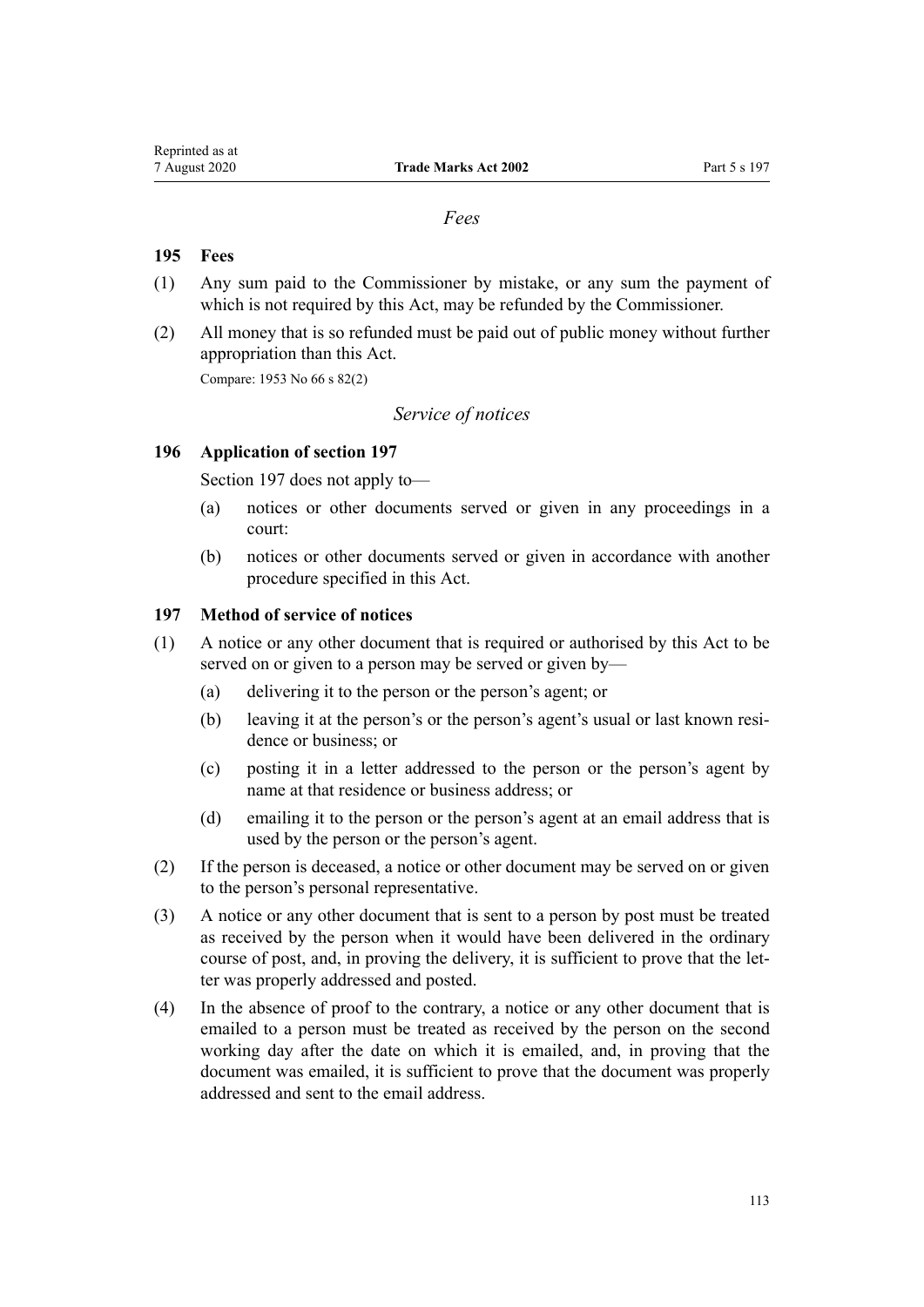Section 197(1)(c): amended, on 16 December 2017, by [section 81\(1\)](http://legislation.govt.nz/pdflink.aspx?id=DLM6962244) of the Electronic Interactions Reform Act 2017 (2017 No 50).

Section 197(1)(d): inserted, on 16 December 2017, by [section 81\(2\)](http://legislation.govt.nz/pdflink.aspx?id=DLM6962244) of the Electronic Interactions Reform Act 2017 (2017 No 50).

Section 197(3): amended, on 16 December 2017, by [section 81\(3\)](http://legislation.govt.nz/pdflink.aspx?id=DLM6962244) of the Electronic Interactions Reform Act 2017 (2017 No 50).

Section 197(4): inserted, on 16 December 2017, by [section 81\(4\)](http://legislation.govt.nz/pdflink.aspx?id=DLM6962244) of the Electronic Interactions Reform Act 2017 (2017 No 50).

#### *Annual report*

## *[Repealed]*

Heading: repealed, on 13 September 2014, pursuant to [section 249](http://legislation.govt.nz/pdflink.aspx?id=DLM1419624) of the Patents Act 2013 (2013 No 68).

#### **198 Annual report by Commissioner of Patents**

### *[Repealed]*

Section 198: repealed, on 13 September 2014, by [section 249](http://legislation.govt.nz/pdflink.aspx?id=DLM1419624) of the Patents Act 2013 (2013 No 68).

#### *Regulation-making powers*

#### **199 Regulations**

(1) The Governor-General may, by Order in Council, make regulations for all or any of the following purposes:

*Classification of goods or services*

(a) prescribing procedures, requirements, and other matters, not inconsistent with this Act, in respect of the amended or substituted classification of goods or services for the purposes of the registration of trade marks under this Act:

*Registration of trade marks*

- (b) prescribing procedures, requirements, and other matters, not inconsistent with this Act, in respect of the registration, or renewal or alteration or cancellation, of trade marks under this Act, including—
	- (i) providing for the division of an application for the registration of a trade mark into several applications:
	- (ia) providing for the division of a registration of a trade mark into several registrations:
	- (ii) providing for the merging of separate applications or registrations:
	- (iii) providing for the registration of a series of trade marks:

#### *Licensees*

#### *[Repealed]*

(c) *[Repealed]*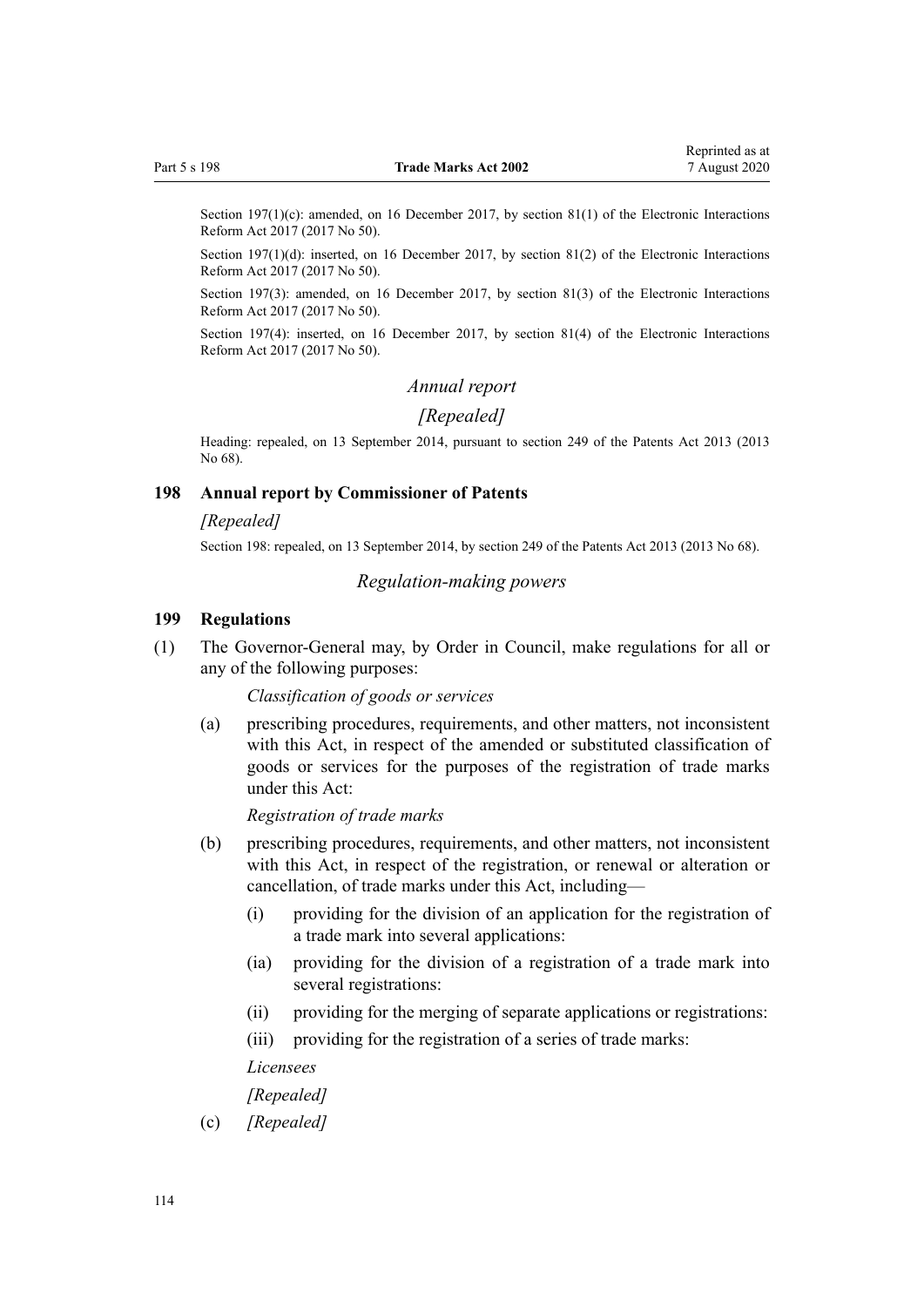#### *Agents*

(d) prescribing classes of persons whom the Commissioner may refuse to recognise as agents in respect of proceedings:

*Importation of infringing goods*

- (e) prescribing procedures, requirements, and other matters, not inconsistent with this Act, in respect of the importation of infringing goods under this Act, including—
	- (i) requiring a person to give security or an indemnity or both, subject to any conditions determined by the chief executive of the New Zealand Customs Service, for any costs incurred by the New Zealand Customs Service in relation to any 1 or more of the detention of goods, the disposal of goods, or the recovery of sums owed:
	- (ii) providing for exceptions to any requirement to give security or an indemnity imposed by any regulations made under subparagraph (i):
	- (iii) providing for the disposition of any security given under any regulations made under subparagraph (i):
	- (iv) prescribing how goods that are forfeited to the Crown under [sec](#page-90-0)[tion 151](#page-90-0) or [section 154](#page-91-0) are to be disposed of:

#### *Proceedings*

- (f) prescribing procedures, requirements, and other matters, not inconsistent with this Act, in respect of proceedings under this Act, including—
	- (i) providing for the payment of witnesses' expenses:
	- (ii) imposing fines not exceeding \$1,000 for the failure or refusal of a person to attend and give evidence:

### *Register*

- (g) prescribing procedures, requirements, and other matters, not inconsistent with this Act, in respect of the register and its operation, including matters relating to—
	- (i) access to the register:
	- (ii) the location of and hours of access to the register:
- (ga) prescribing the manner in which the Commissioner may alter the register under [section 78A,](#page-45-0) including prescribing procedures, requirements, and other matters in respect of an alteration:

*Fees*

(h) prescribing matters in respect of which fees are payable under this Act and the amounts of those fees: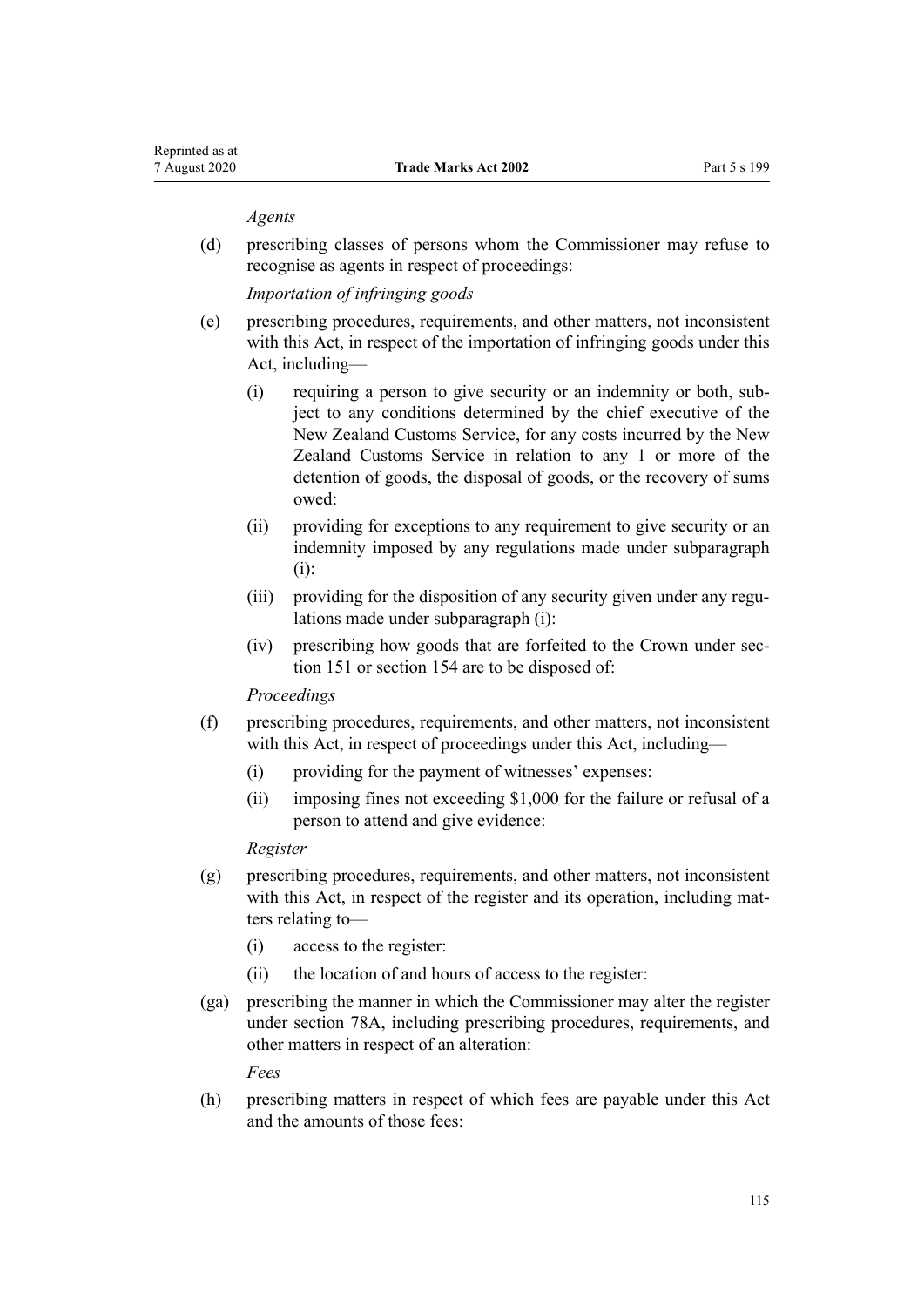*Extensions of time*

(i) prescribing time and extensions of time in respect of any matters under this Act:

*Forms*

- (j) prescribing forms for the purposes of this Act; and those regulations may require—
	- (i) the inclusion in, or attachment to, forms of specified information or documents:
	- (ii) forms to be signed by specified persons:

*Notices*

(k) prescribing procedures, requirements, and other matters, not inconsistent with this Act, in respect of notices under this Act, including prescribing the matters in respect of which notices are required under this Act:

*Intellectual Property Office of New Zealand*

(l) regulating, in a manner not inconsistent with this Act, the business of the Intellectual Property Office of New Zealand in relation to trade marks and all things that are under the direction or control of the Commissioner:

*General*

- (m) providing for any other matters contemplated by this Act, necessary for its administration, or necessary for giving it full effect.
- (2) The structure of the fee system under this Act prescribed by regulations under subsection (1) may be such that any renewal fees—
	- (a) recover a share of the costs incurred by the Commissioner in performing his or her functions under this Act; and
	- (b) recover those costs at a level that provides an appropriate incentive for persons to let registrations of trade marks lapse if they do not receive sufficient benefit from having the registration.

Section 199(1)(b)(ia): inserted, on 16 September 2011, by [section 26\(1\)](http://legislation.govt.nz/pdflink.aspx?id=DLM2290127) of the Trade Marks Amendment Act 2011 (2011 No 71).

Section 199(1)(c) heading: repealed, on 16 September 2011, by [section 26\(2\)](http://legislation.govt.nz/pdflink.aspx?id=DLM2290127) of the Trade Marks Amendment Act 2011 (2011 No 71).

Section 199(1)(c): repealed, on 16 September 2011, by [section 26\(2\)](http://legislation.govt.nz/pdflink.aspx?id=DLM2290127) of the Trade Marks Amendment Act 2011 (2011 No 71).

Section 199(1)(e)(i): replaced, on 16 September 2011, by [section 26\(3\)](http://legislation.govt.nz/pdflink.aspx?id=DLM2290127) of the Trade Marks Amendment Act 2011 (2011 No 71).

Section 199(1)(ga): inserted, on 13 May 2016, by [section 41](http://legislation.govt.nz/pdflink.aspx?id=DLM6431601) of the New Zealand Business Number Act 2016 (2016 No 16).

Section 199(1)(j): replaced, on 16 September 2011, by [section 26\(4\)](http://legislation.govt.nz/pdflink.aspx?id=DLM2290127) of the Trade Marks Amendment Act 2011 (2011 No 71).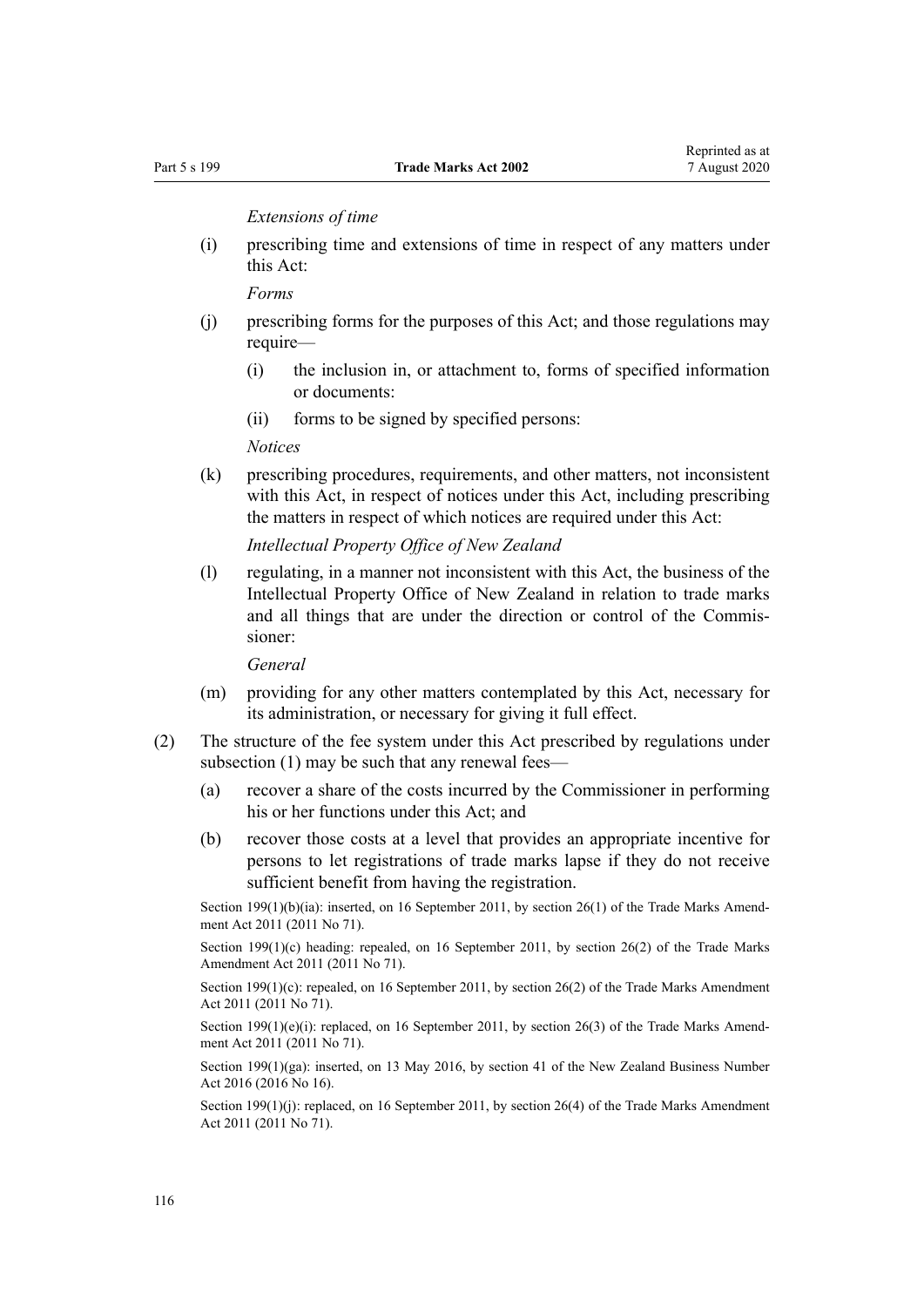<span id="page-116-0"></span>Section 199(1)(1) heading: replaced, on 13 September 2014, by [section 249](http://legislation.govt.nz/pdflink.aspx?id=DLM1419624) of the Patents Act 2013 (2013 No 68).

Section 199(1)(l): amended, on 13 September 2014, by [section 249](http://legislation.govt.nz/pdflink.aspx?id=DLM1419624) of the Patents Act 2013 (2013) No 68).

Section 199(2): inserted, on 13 September 2014, by [section 249](http://legislation.govt.nz/pdflink.aspx?id=DLM1419624) of the Patents Act 2013 (2013 No 68).

### **199A Regulations: Madrid Protocol**

The Governor-General may, by Order in Council, make regulations for the purpose of giving effect in New Zealand to the Madrid Protocol, including providing for any of the following:

- (a) making applications for international registration by way of the Intellectual Property Office of New Zealand as office of origin:
- (b) procedures to be followed where the basic New Zealand application for registration ceases to be in force:
- (c) procedures to be followed where the Intellectual Property Office of New Zealand receives from the International Bureau, or any body specified in the regulations, a request for extension of protection to New Zealand:
- (d) the effects of a successful request for extension of protection to New Zealand:
- (e) transforming an application for an international registration, or an international registration, into a national application for registration:
- (f) communicating information to the International Bureau:
- (g) requiring fees to be paid in respect of applications for international registrations, extensions of protection, and renewals, and prescribing the amounts of those fees:
- (h) the application of the following provisions to a protected international trade mark (New Zealand):
	- (i) [section 105](#page-54-0) (unjustified proceedings):
	- (ii) [subpart 2](#page-58-0) of Part 4 (criminal proceedings):
	- (iii) [subpart 3](#page-81-0) of Part 4 (border protection measures).

Section 199A: inserted, on 16 September 2011, by [section 27](http://legislation.govt.nz/pdflink.aspx?id=DLM2290128) of the Trade Marks Amendment Act 2011 (2011 No 71).

Section 199A(a): amended, on 13 September 2014, by [section 249](http://legislation.govt.nz/pdflink.aspx?id=DLM1419624) of the Patents Act 2013 (2013) No 68).

Section 199A(c): amended, on 13 September 2014, by [section 249](http://legislation.govt.nz/pdflink.aspx?id=DLM1419624) of the Patents Act 2013 (2013 No 68).

#### **200 Orders in Council relating to convention countries**

For the purpose of giving effect to an international agreement or arrangement to which New Zealand is a party or that applies to New Zealand, the Governor-General may, by Order in Council, declare that an entity specified in the order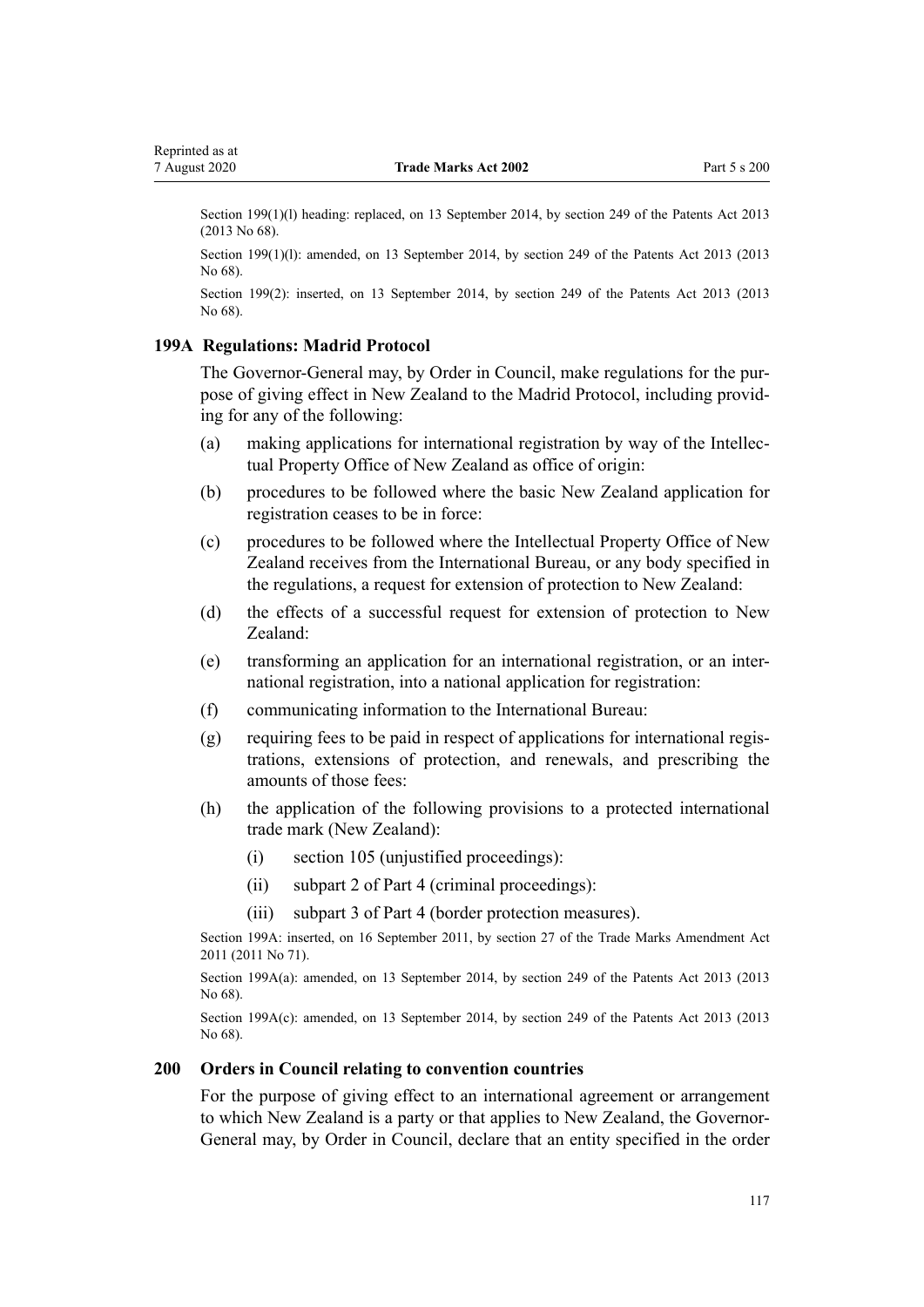<span id="page-117-0"></span>that is a party to the agreement or arrangement or to which the agreement or arrangement applies is, for the purposes of all or any of the provisions of this Act, a convention country.

Compare: 1953 No 66 s 72

*Amendments*

### **201 Acts amended**

The Acts specified in [Schedule 1](#page-121-0) are amended in the manner indicated in that schedule.

### *Transitional and savings provisions*

## **202 Repeal of Trade Marks Act 1953**

- (1) The Trade Marks Act 1953 (1953 No 66) is repealed.
- (2) Despite the repeal of the Trade Marks Act 1953 by subsection (1), the [Prohibi](http://legislation.govt.nz/pdflink.aspx?id=DLM15734)[ted Marks Order 1961](http://legislation.govt.nz/pdflink.aspx?id=DLM15734) (SR 1961/120) and the [Prohibited Marks Order 1982](http://legislation.govt.nz/pdflink.aspx?id=DLM82309) (SR 1982/127)—
	- (a) continue in force as if that Act had not been repealed; and
	- (b) may be amended or revoked in the same manner in which they could have been amended or revoked under that Act.

## **203 Transitional provision for certain applications and proceedings**

- (1) Despite its repeal, the Trade Marks Act 1953 continues in force and applies in respect of—
	- (a) an application for the registration of a trade mark that was received by the Commissioner before the commencement of this Act until the trade mark is registered and any proceedings related to that application, whether or not the proceedings were commenced before the commencement of this Act:
	- (b) an application for the alteration, renewal, assignment, expunction, or cancellation of a registered trade mark that was received by the Commissioner before the commencement of this Act:
	- (c) any proceedings that were commenced under that Act before the commencement of this Act.
- (2) This section does not apply to applications in respect of defensive trade marks.
- (3) Subsection (1)(a) does not apply in respect of an assignment or transmission of an application for the registration of a trade mark under [section 12](#page-22-0).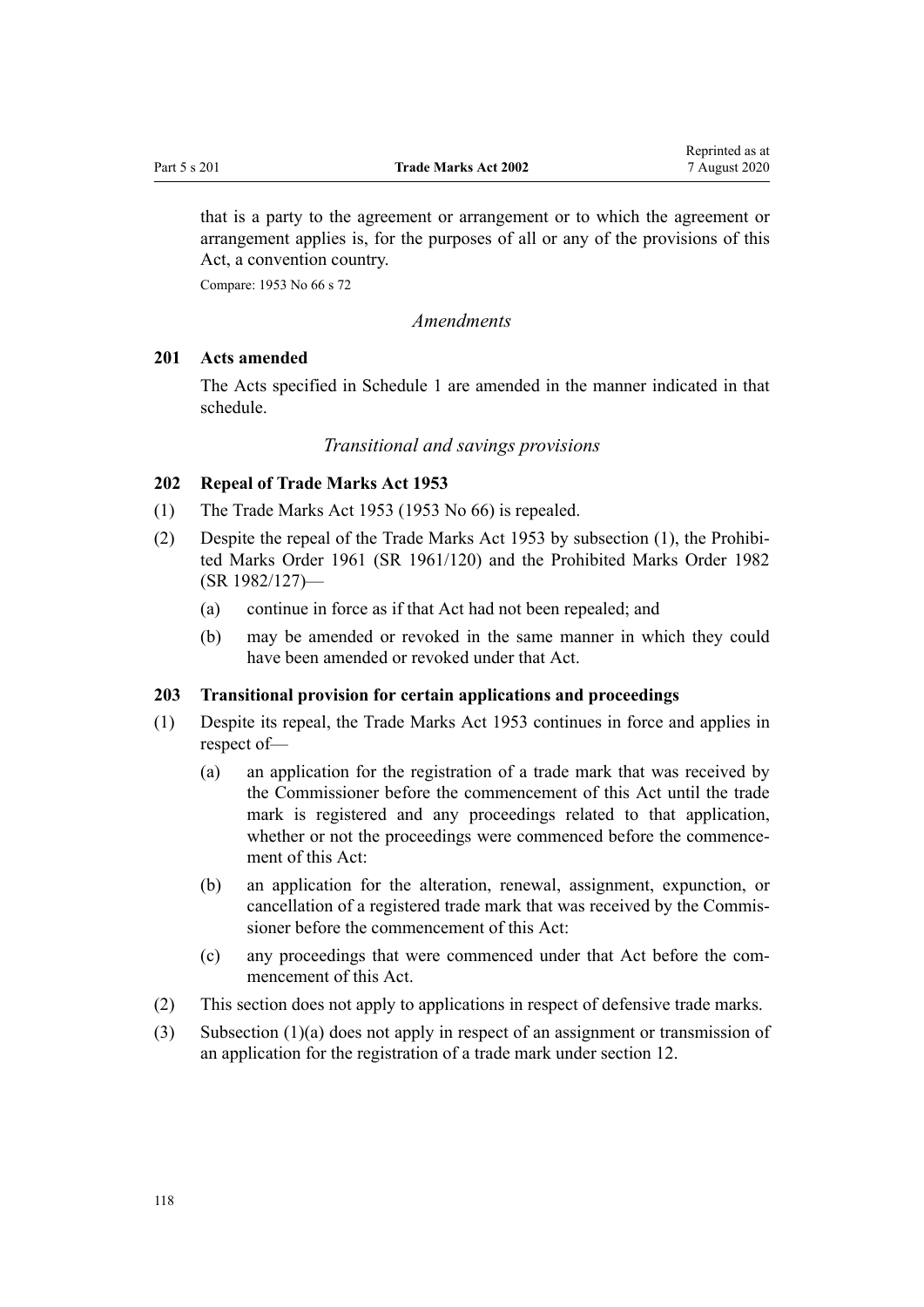# **204 Transitional provision for notices given under section 54B of Trade Marks Act 1953**

If, before the commencement of this Act, an owner of a registered trade mark gave a notice to the chief executive under section 54B of the Trade Marks Act  $1953$ ,—

- (a) that notice is to be treated as if it were a notice given under [section 137](#page-84-0) of this Act; and
- (b) subpart 3 of [Part 4](#page-48-0) of this Act applies accordingly in respect of that notice.

## **205 Transitional provision for fees for defensive trade marks**

The Commissioner must refund any fee paid in respect of a pending application for a defensive trade mark that was received by the Commissioner before the commencement of this Act.

## **206 Certificate of validity of contested registration**

A certificate of validity of registration given under section 61 of the Trade Marks Act 1953 has effect as if given under [section 165\(1\)](#page-102-0) of this Act.

Section 206: amended, on 15 December 2005, by [section 17](http://legislation.govt.nz/pdflink.aspx?id=DLM362651) of the Trade Marks Amendment Act 2005 (2005 No 116).

# **207 Orders in Council relating to convention countries under Trade Marks Act 1953**

An Order in Council made under section 72 of the Trade Marks Act 1953 has effect as if it had been made under [section 200](#page-116-0) of this Act.

## **208 Status of trade marks registered before commencement of Act**

- (1) Except as provided in subsection (2), nothing in this Act invalidates the original registration of a trade mark that, immediately before the commencement of this Act, was valid.
- (2) However, subsection (1) does not apply to the extent that a registered trade mark referred to in that subsection is declared to be invalid under [section 73.](#page-43-0)
- (3) A trade mark that was registered under the Trade Marks Act 1953, including a defensive trade mark, and that, immediately before the commencement of this Act, was valid—
	- (a) is deemed to be registered under this Act as a trade mark, whether registered in Part A or Part B of the register; and
	- (b) retains its original date of registration; and
	- (c) retains its existing registration period, under the Trade Marks Act 1953, of 7 or 14 years, as the case may be, but, at the expiration of that registration period, [section 58](#page-38-0) applies.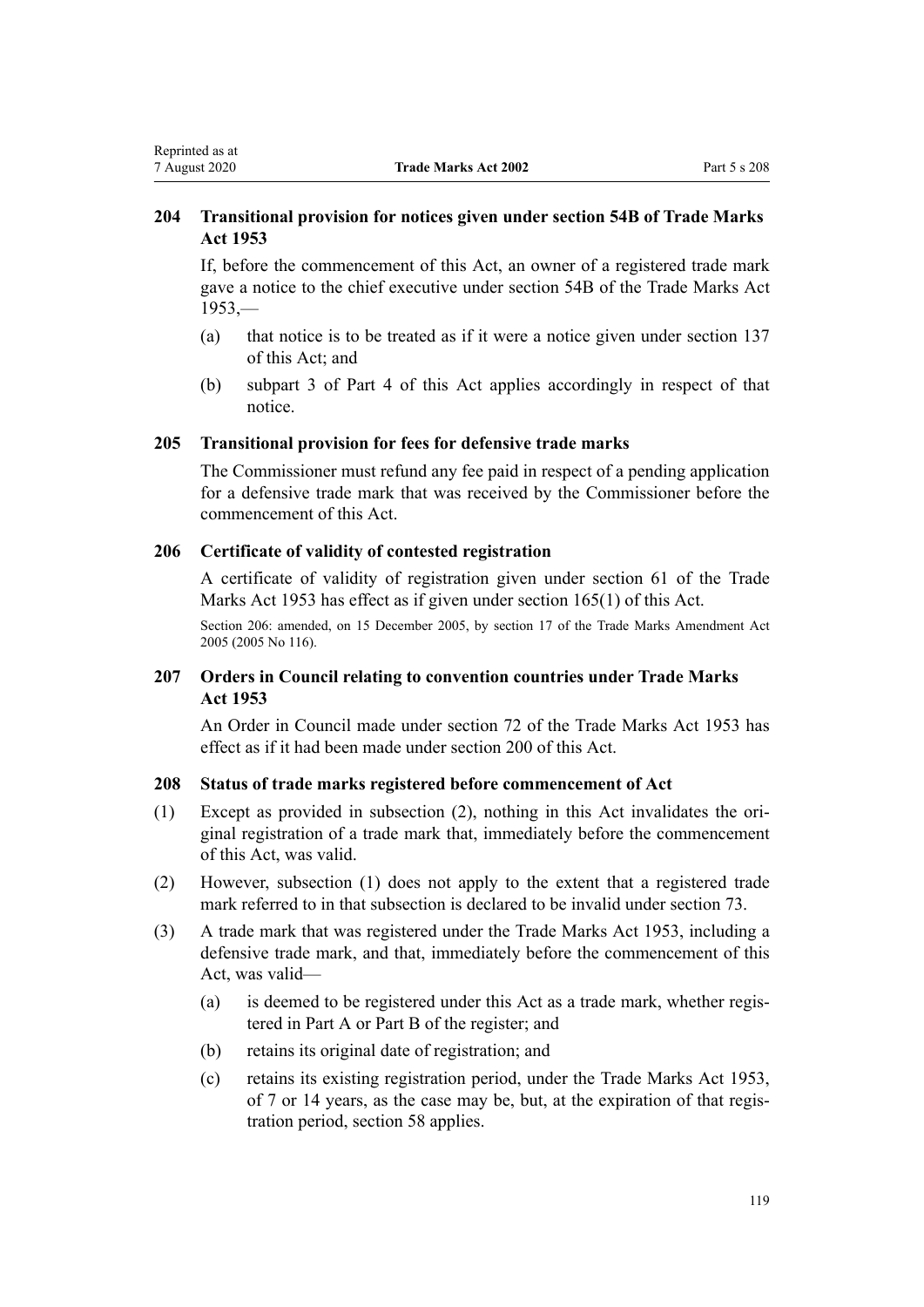| Part 5 s 209 | <b>Trade Marks Act 2002</b> | www.mwa.uv<br>7 August 2020 |
|--------------|-----------------------------|-----------------------------|
|              |                             |                             |

Reprinted as at

- (4) A trade mark that was registered under the Trade Marks Act 1953, other than a defensive trade mark, within the period of 5 years before the coming into force of this Act, cannot be revoked under section  $66(1)(a)$  until 5 years after its actual date of registration.
- (5) For the purposes of section  $66(1)(b)$ , the uninterrupted period of suspension of use is 5 years (not 3) if all the following apply:
	- (a) the trade mark was registered under the Trade Marks Act 1953; and
	- (b) the trade mark is not a defensive trade mark; and
	- (c) the uninterrupted period of suspension of use began within the period of 5 years before this Act came into force.
- (6) A trade mark that was registered under the Trade Marks Act 1953, other than a defensive trade mark, may be revoked under section  $66(1)(a)$  or (b) after the periods specified in subsections (4) and (5) have elapsed.
- (7) A trade mark that was registered as a defensive trade mark under the Trade Marks Act 1953 cannot be revoked under section  $66(1)(a)$  or (b) until 3 years after the coming into force of this Act.

Section 208(2): amended, on 22 October 2003, by [section 3](http://legislation.govt.nz/pdflink.aspx?id=DLM218849) of the Trade Marks Amendment Act 2003 (2003 No 100).

Section 208(5): replaced, on 15 December 2005, by [section 18](http://legislation.govt.nz/pdflink.aspx?id=DLM362652) of the Trade Marks Amendment Act 2005 (2005 No 116).

## **209 Status of notes, etc, on register before commencement of Act**

- (1) Notes on the register that indicate that a trade mark is associated with another trade mark cease to have effect on the commencement of this Act.
- (2) Any other note, disclaimer, or condition entered on the register in relation to a trade mark registered under the Trade Marks Act 1953 is deemed to be entered on the register under this Act.

Compare: 1953 No 66 s 84(1), (3)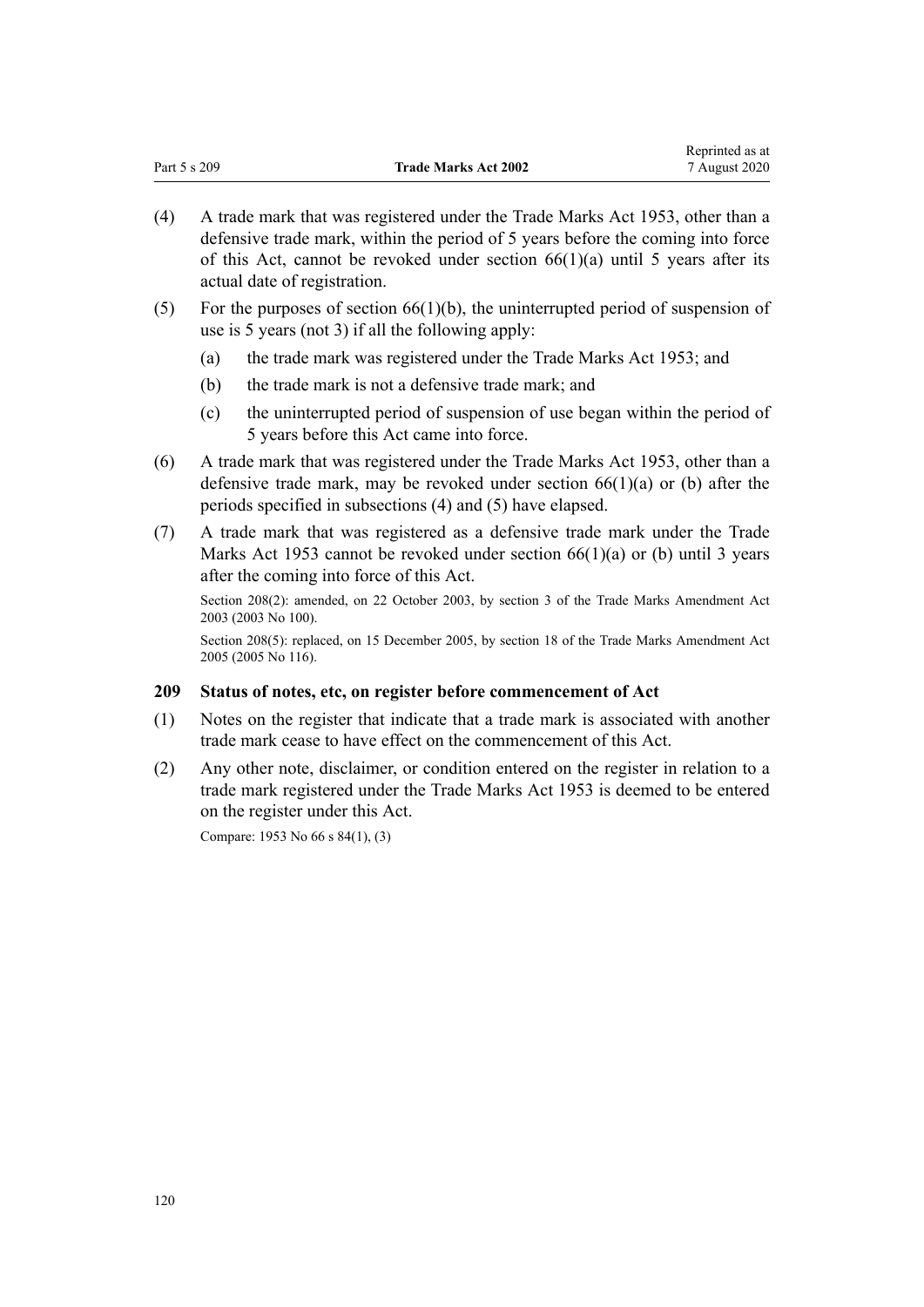# **Schedule 1AA Transitional, savings, and related provisions**

[s 7A](#page-21-0)

Schedule 1AA: inserted, on 13 January 2020, by [section 135](http://legislation.govt.nz/pdflink.aspx?id=LMS85768) of the Regulatory Systems (Economic Development) Amendment Act 2019 (2019 No 62).

# **Part 1**

# **Provision relating to Regulatory Systems (Economic Development) Amendment Act 2019**

Schedule 1AA Part 1: inserted, on 13 January 2020, by [section 135](http://legislation.govt.nz/pdflink.aspx?id=LMS85768) of the Regulatory Systems (Economic Development) Amendment Act 2019 (2019 No 62).

## **1 Restoration provisions continued for trade marks removed before commencement date**

- (1) Despite their replacement or revocation by the Amendment Act, the restoration provisions continue to apply in relation to a trade mark that, before the commencement date, was removed from the register for non-payment of the renewal fee.
- (2) This clause is repealed at the close of the day that is 1 year after the commencement date.
- (3) In this clause,—

**Amendment Act** means the [Regulatory Systems \(Economic Development\)](http://legislation.govt.nz/pdflink.aspx?id=LMS85548) [Amendment Act 2019](http://legislation.govt.nz/pdflink.aspx?id=LMS85548)

**commencement date** means the date on which [section 128](http://legislation.govt.nz/pdflink.aspx?id=LMS85760) of the Amendment Act comes into force

**restoration provisions** means sections 59 and 60 of this Act and regulation 134 of the Trade Marks Regulations 2003 as in force immediately before the commencement date.

Schedule 1AA clause 1: inserted, on 13 January 2020, by [section 135](http://legislation.govt.nz/pdflink.aspx?id=LMS85768) of the Regulatory Systems (Economic Development) Amendment Act 2019 (2019 No 62).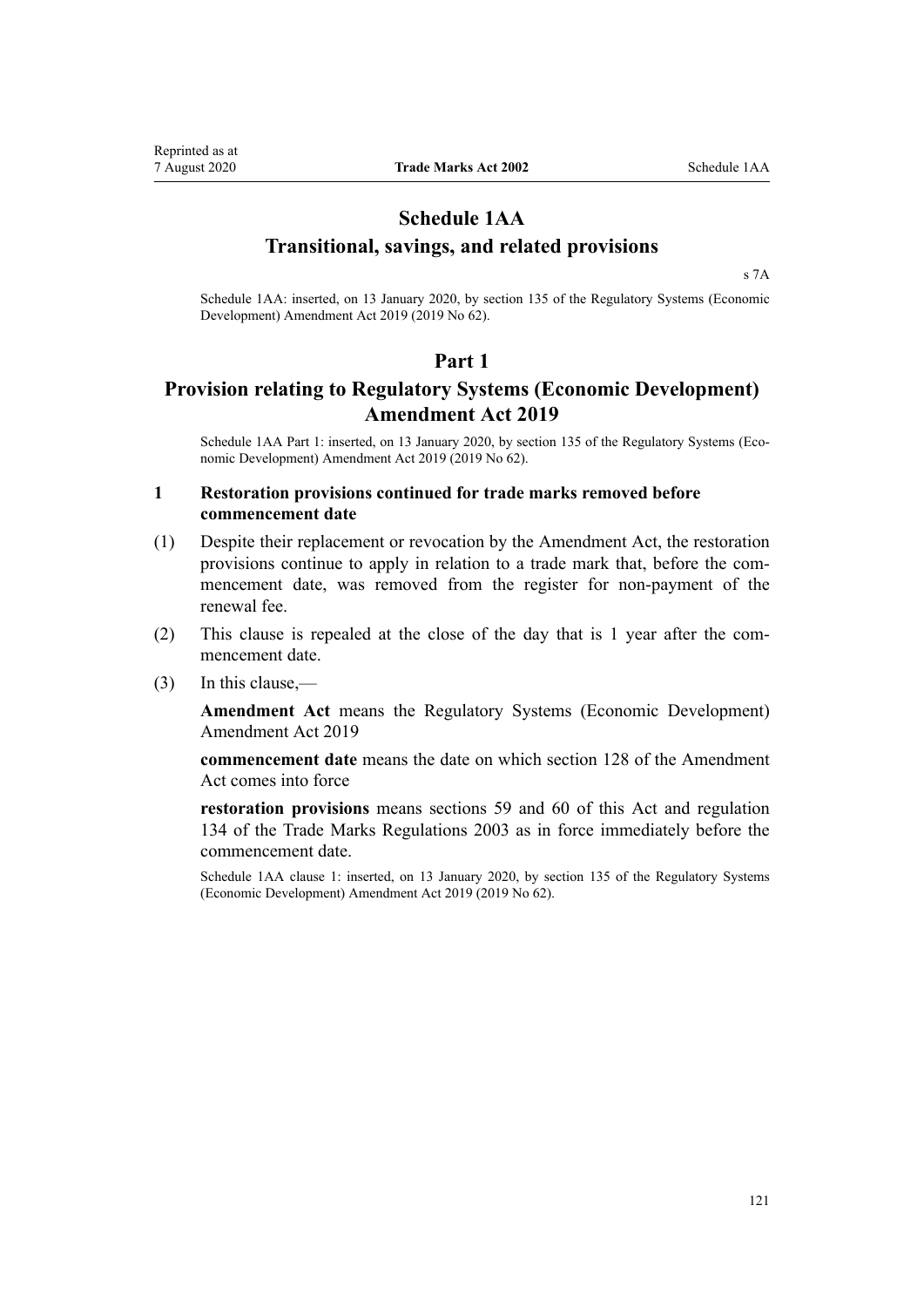# **Schedule 1 Acts amended**

<span id="page-121-0"></span>**Administration Act 1969 (1969 No 52)**

*Amendment(s) incorporated in the [Act\(s\).](http://legislation.govt.nz/pdflink.aspx?id=DLM392629)*

**Animal Remedies Act 1967 (1967 No 51)**

*Amendment(s) incorporated in the Act(s).*

# **Commerce Act 1986 (1986 No 5)**

*Amendment(s) incorporated in the [Act\(s\).](http://legislation.govt.nz/pdflink.aspx?id=DLM88410)*

# **Copyright Act 1994 (1994 No 143)**

*Amendment(s) incorporated in the [Act\(s\).](http://legislation.govt.nz/pdflink.aspx?id=DLM346602)*

**Crown Proceedings Act 1950 (1950 No 54)** *Amendment(s) incorporated in the [Act\(s\).](http://legislation.govt.nz/pdflink.aspx?id=DLM261925)*

**Disputes Tribunals Act 1988 (1988 No 110)**

*Amendment(s) incorporated in the [Act\(s\).](http://legislation.govt.nz/pdflink.aspx?id=DLM133292)*

**Fair Trading Act 1986 (1986 No 121)** *Amendment(s) incorporated in the [Act\(s\).](http://legislation.govt.nz/pdflink.aspx?id=DLM96923)*

## **Flags, Emblems, and Names Protection Act 1981 (1981 No 47)**

*Amendment(s) incorporated in the [Act\(s\).](http://legislation.govt.nz/pdflink.aspx?id=DLM51363)*

## **Geographical Indications Act 1994 (1994 No 125)**

*Amendment(s) incorporated in the [Act\(s\).](http://legislation.govt.nz/pdflink.aspx?id=DLM345232)*

**Pesticides Act 1979 (1979 No 26)** *Amendment(s) incorporated in the Act(s).*

# **Privacy Act 1993 (1993 No 28)** *Amendment(s) incorporated in the [Act\(s\).](http://legislation.govt.nz/pdflink.aspx?id=DLM298477)*

**Public Works Act 1981 (1981 No 35)** *Amendment(s) incorporated in the [Act\(s\).](http://legislation.govt.nz/pdflink.aspx?id=DLM45426)*

# **Smoke-free Environment Act 1990 (1990 No 108)**

*Amendment(s) incorporated in the [Act\(s\).](http://legislation.govt.nz/pdflink.aspx?id=DLM223905)*

[s 201](#page-117-0)

Reprinted as at 7 August 2020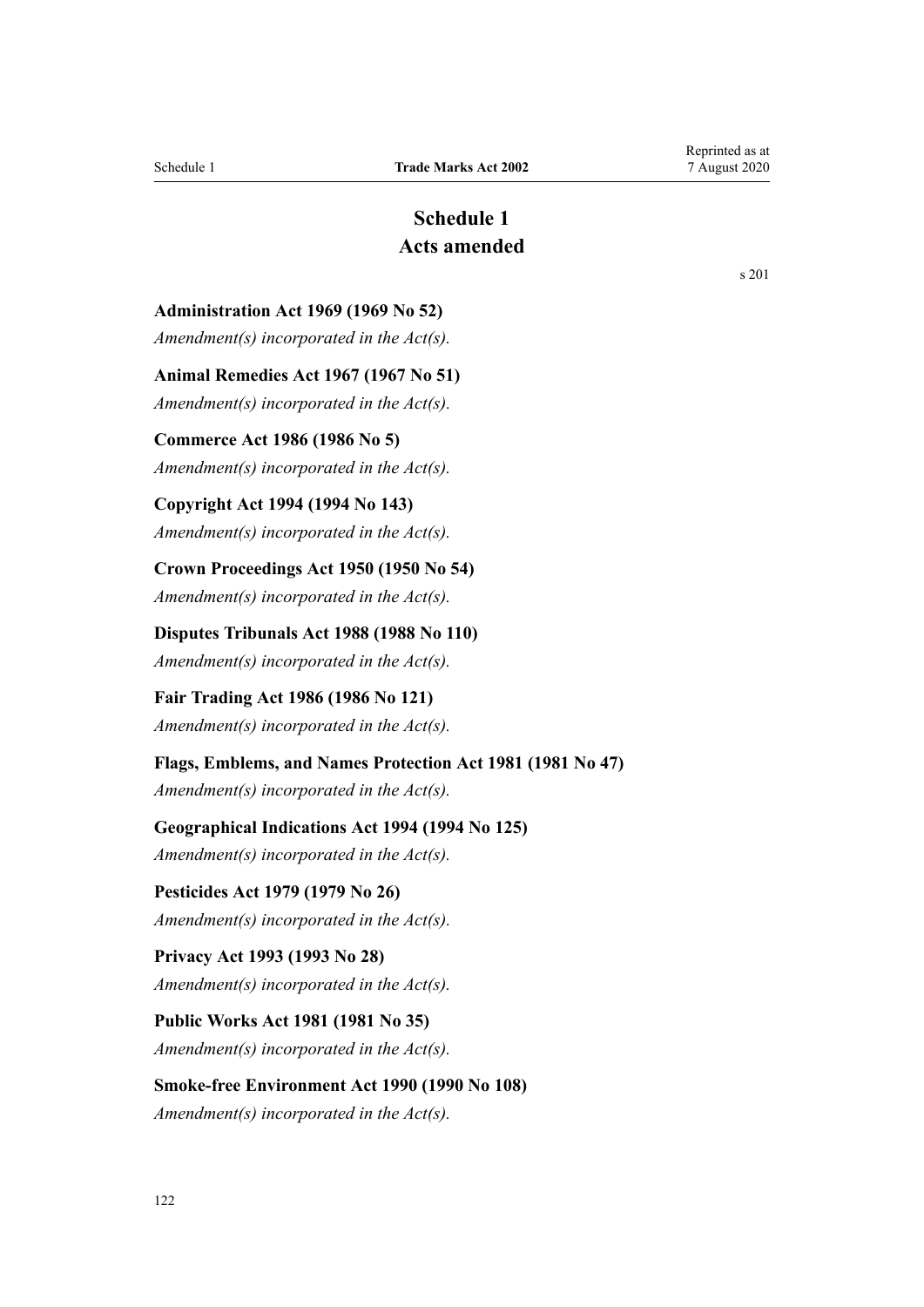# **Standards Act 1988 (1988 No 5)**

*Amendment(s) incorporated in the [Act\(s\).](http://legislation.govt.nz/pdflink.aspx?id=DLM128701)*

# **Summary Proceedings Act 1957 (1957 No 87)**

*Amendment(s) incorporated in the [Act\(s\).](http://legislation.govt.nz/pdflink.aspx?id=DLM310742)*